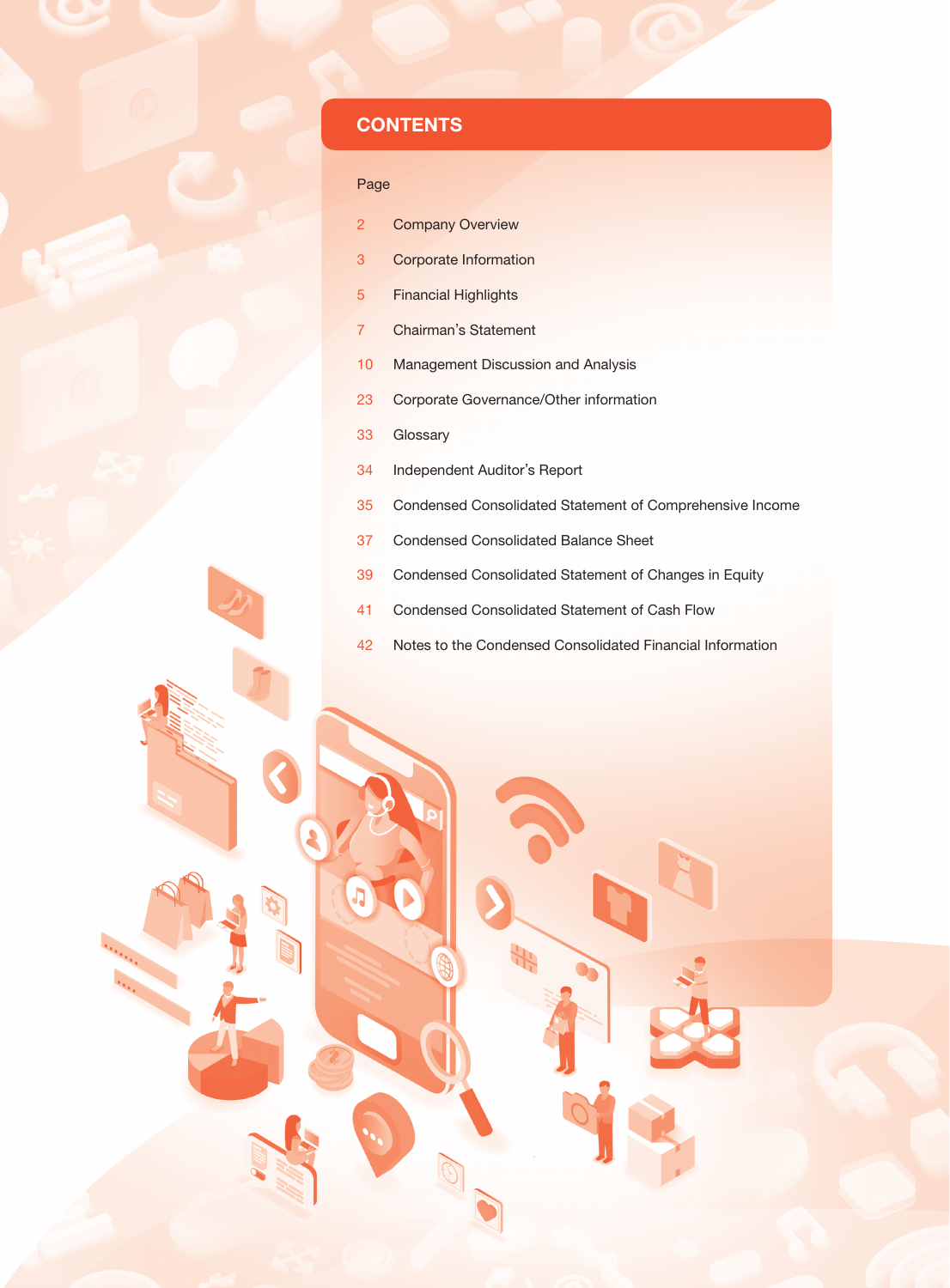# **CONTENTS**

### Page

- Company Overview
- Corporate Information
- Financial Highlights
- Chairman's Statement
- Management Discussion and Analysis
- Corporate Governance/Other information

### Glossary

- Independent Auditor's Report
- Condensed Consolidated Statement of Comprehensive Income
- Condensed Consolidated Balance Sheet
- 39 Condensed Consolidated Statement of Changes in Equity
- Condensed Consolidated Statement of Cash Flow
- Notes to the Condensed Consolidated Financial Information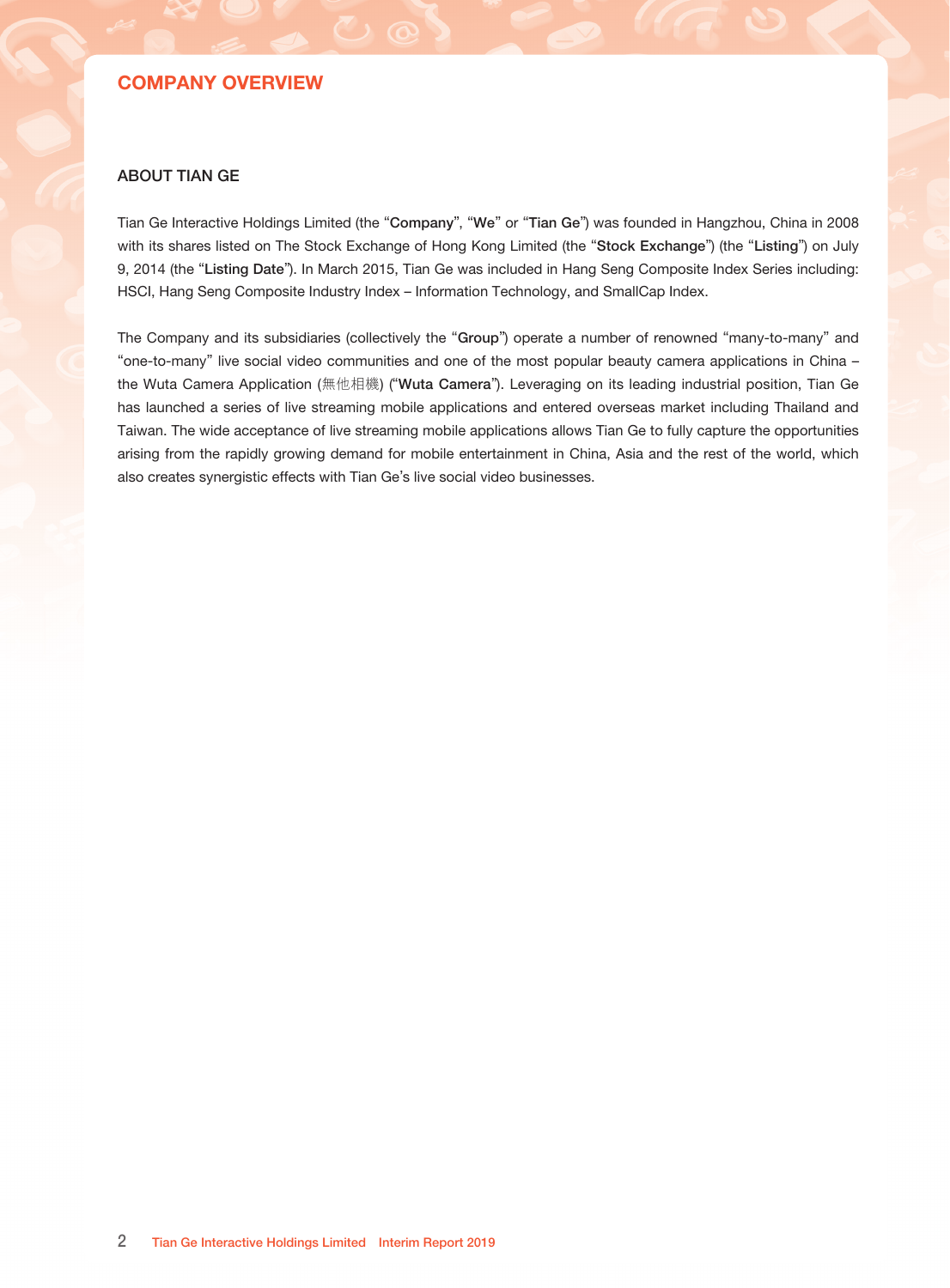## COMPANY OVERVIEW

### ABOUT TIAN GE

Tian Ge Interactive Holdings Limited (the "Company", "We" or "Tian Ge") was founded in Hangzhou, China in 2008 with its shares listed on The Stock Exchange of Hong Kong Limited (the "Stock Exchange") (the "Listing") on July 9, 2014 (the "Listing Date"). In March 2015, Tian Ge was included in Hang Seng Composite Index Series including: HSCI, Hang Seng Composite Industry Index - Information Technology, and SmallCap Index.

The Company and its subsidiaries (collectively the "Group") operate a number of renowned "many-to-many" and "one-to-many" live social video communities and one of the most popular beauty camera applications in China – the Wuta Camera Application (無他相機) ("Wuta Camera"). Leveraging on its leading industrial position, Tian Ge has launched a series of live streaming mobile applications and entered overseas market including Thailand and Taiwan. The wide acceptance of live streaming mobile applications allows Tian Ge to fully capture the opportunities arising from the rapidly growing demand for mobile entertainment in China, Asia and the rest of the world, which also creates synergistic effects with Tian Ge's live social video businesses.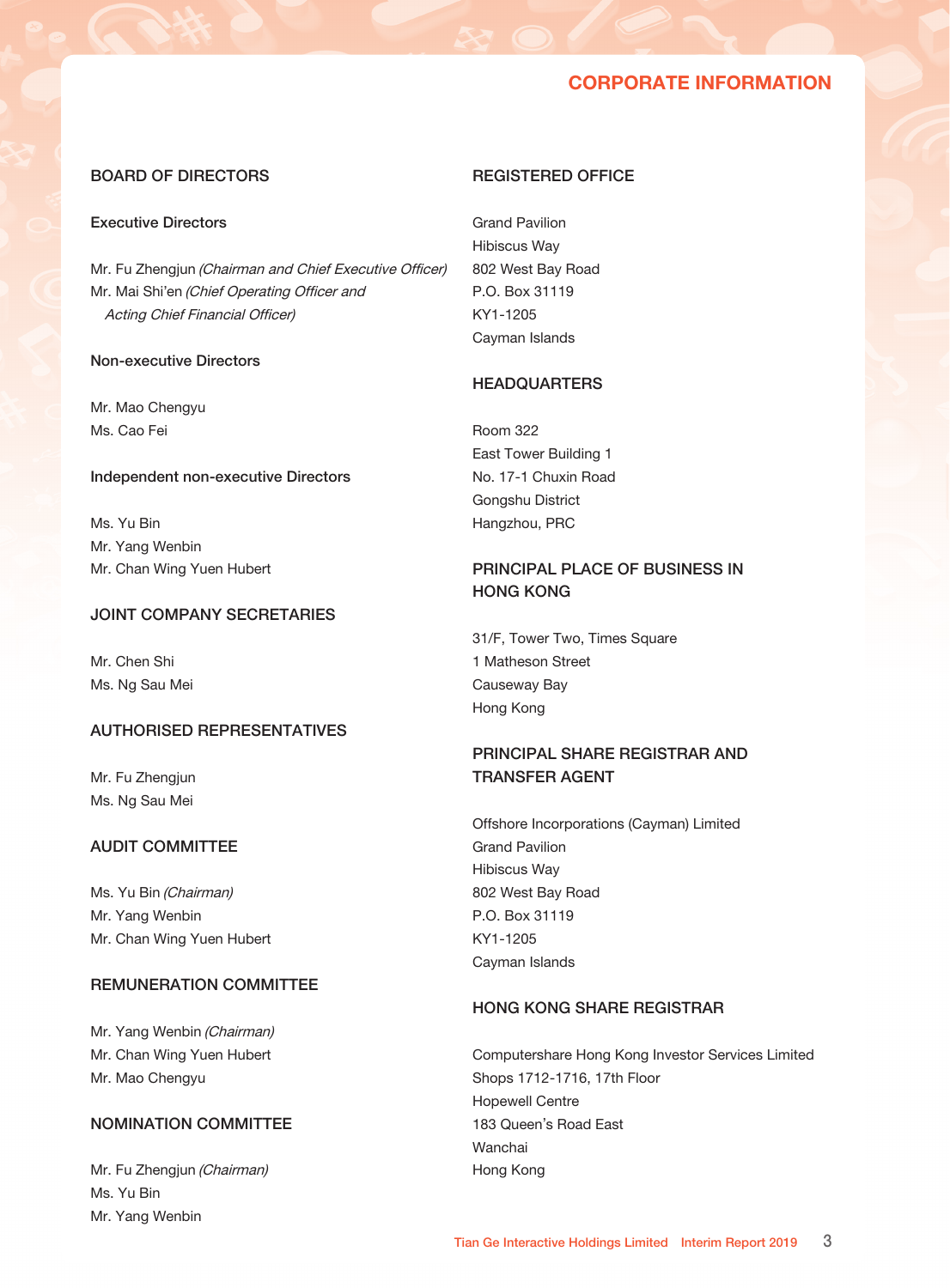## CORPORATE INFORMATION

### BOARD OF DIRECTORS

### Executive Directors

Mr. Fu Zhengjun (Chairman and Chief Executive Officer) Mr. Mai Shi'en (Chief Operating Officer and Acting Chief Financial Officer)

### Non-executive Directors

Mr. Mao Chengyu Ms. Cao Fei

#### Independent non-executive Directors

Ms. Yu Bin Mr. Yang Wenbin Mr. Chan Wing Yuen Hubert

### JOINT COMPANY SECRETARIES

Mr. Chen Shi Ms. Ng Sau Mei

### AUTHORISED REPRESENTATIVES

Mr. Fu Zhengjun Ms. Ng Sau Mei

### AUDIT COMMITTEE

Ms. Yu Bin (Chairman) Mr. Yang Wenbin Mr. Chan Wing Yuen Hubert

### REMUNERATION COMMITTEE

Mr. Yang Wenbin (Chairman) Mr. Chan Wing Yuen Hubert Mr. Mao Chengyu

### NOMINATION COMMITTEE

Mr. Fu Zhengjun (Chairman) Ms. Yu Bin Mr. Yang Wenbin

### REGISTERED OFFICE

Grand Pavilion Hibiscus Way 802 West Bay Road P.O. Box 31119 KY1-1205 Cayman Islands

## **HEADQUARTERS**

Room 322 East Tower Building 1 No. 17-1 Chuxin Road Gongshu District Hangzhou, PRC

## PRINCIPAL PLACE OF BUSINESS IN HONG KONG

31/F, Tower Two, Times Square 1 Matheson Street Causeway Bay Hong Kong

## PRINCIPAL SHARE REGISTRAR AND TRANSFER AGENT

Offshore Incorporations (Cayman) Limited Grand Pavilion Hibiscus Way 802 West Bay Road P.O. Box 31119 KY1-1205 Cayman Islands

### HONG KONG SHARE REGISTRAR

Computershare Hong Kong Investor Services Limited Shops 1712-1716, 17th Floor Hopewell Centre 183 Queen's Road East Wanchai Hong Kong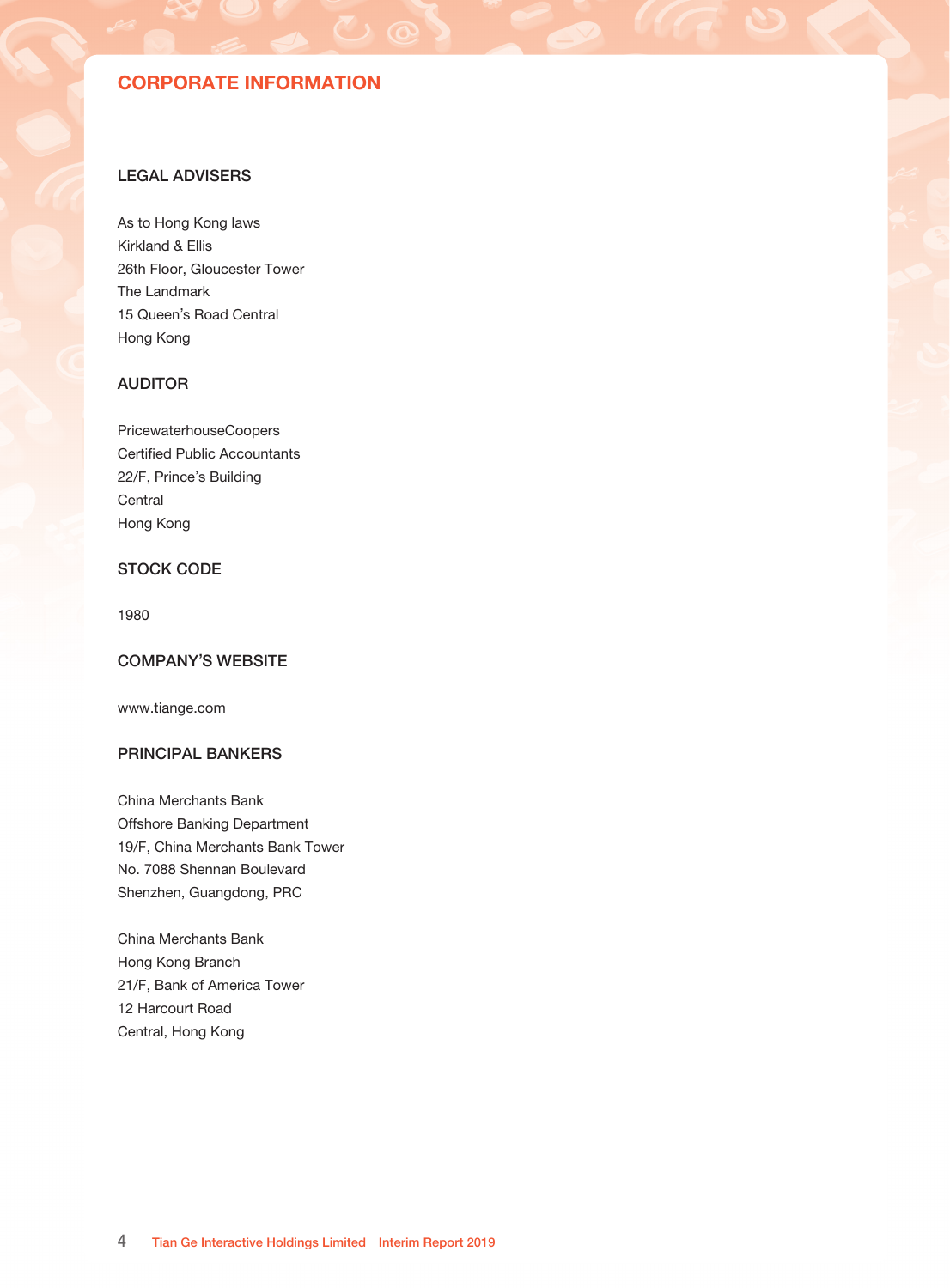# CORPORATE INFORMATION

### LEGAL ADVISERS

As to Hong Kong laws Kirkland & Ellis 26th Floor, Gloucester Tower The Landmark 15 Queen's Road Central Hong Kong

## AUDITOR

PricewaterhouseCoopers Certified Public Accountants 22/F, Prince's Building **Central** Hong Kong

## STOCK CODE

1980

### COMPANY'S WEBSITE

www.tiange.com

### PRINCIPAL BANKERS

China Merchants Bank Offshore Banking Department 19/F, China Merchants Bank Tower No. 7088 Shennan Boulevard Shenzhen, Guangdong, PRC

China Merchants Bank Hong Kong Branch 21/F, Bank of America Tower 12 Harcourt Road Central, Hong Kong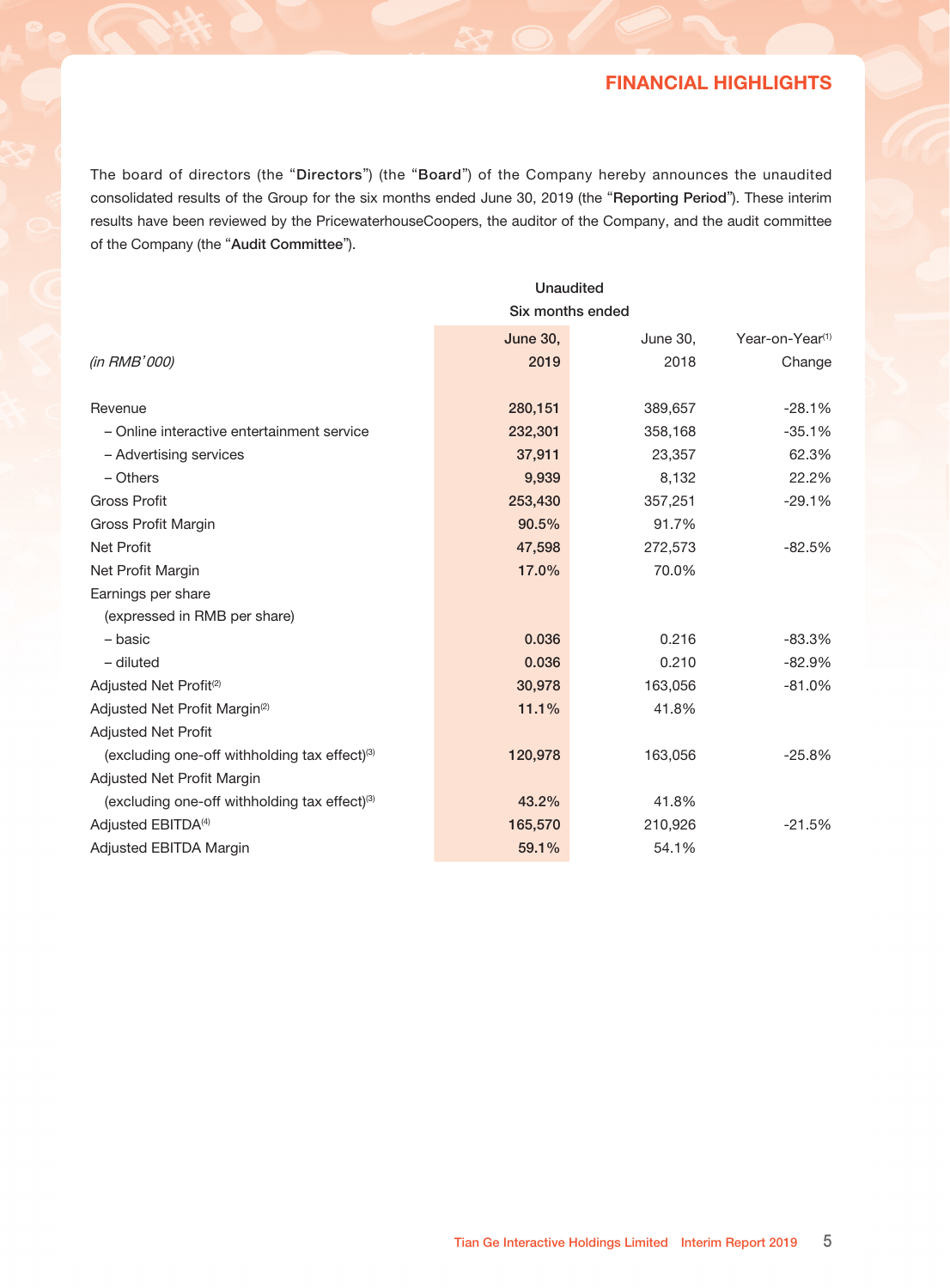# FINANCIAL HIGHLIGHTS

The board of directors (the "Directors") (the "Board") of the Company hereby announces the unaudited consolidated results of the Group for the six months ended June 30, 2019 (the "Reporting Period"). These interim results have been reviewed by the PricewaterhouseCoopers, the auditor of the Company, and the audit committee of the Company (the "Audit Committee").

|                                                           | <b>Unaudited</b> |                 |                             |  |  |  |
|-----------------------------------------------------------|------------------|-----------------|-----------------------------|--|--|--|
|                                                           | Six months ended |                 |                             |  |  |  |
|                                                           | <b>June 30,</b>  | <b>June 30,</b> | Year-on-Year <sup>(1)</sup> |  |  |  |
| (in RMB'000)                                              | 2019             | 2018            | Change                      |  |  |  |
| Revenue                                                   | 280,151          | 389,657         | $-28.1%$                    |  |  |  |
| - Online interactive entertainment service                | 232,301          | 358,168         | $-35.1%$                    |  |  |  |
| - Advertising services                                    | 37,911           | 23,357          | 62.3%                       |  |  |  |
| - Others                                                  | 9,939            | 8,132           | 22.2%                       |  |  |  |
| <b>Gross Profit</b>                                       | 253,430          | 357,251         | $-29.1%$                    |  |  |  |
| Gross Profit Margin                                       | 90.5%            | 91.7%           |                             |  |  |  |
| <b>Net Profit</b>                                         | 47,598           | 272,573         | $-82.5%$                    |  |  |  |
| Net Profit Margin                                         | 17.0%            | 70.0%           |                             |  |  |  |
| Earnings per share                                        |                  |                 |                             |  |  |  |
| (expressed in RMB per share)                              |                  |                 |                             |  |  |  |
| - basic                                                   | 0.036            | 0.216           | $-83.3%$                    |  |  |  |
| $-$ diluted                                               | 0.036            | 0.210           | $-82.9%$                    |  |  |  |
| Adjusted Net Profit <sup>(2)</sup>                        | 30,978           | 163,056         | $-81.0%$                    |  |  |  |
| Adjusted Net Profit Margin <sup>(2)</sup>                 | 11.1%            | 41.8%           |                             |  |  |  |
| <b>Adjusted Net Profit</b>                                |                  |                 |                             |  |  |  |
| (excluding one-off withholding tax effect) <sup>(3)</sup> | 120,978          | 163,056         | $-25.8%$                    |  |  |  |
| Adjusted Net Profit Margin                                |                  |                 |                             |  |  |  |
| (excluding one-off withholding tax effect) <sup>(3)</sup> | 43.2%            | 41.8%           |                             |  |  |  |
| Adjusted EBITDA <sup>(4)</sup>                            | 165,570          | 210,926         | $-21.5%$                    |  |  |  |
| Adjusted EBITDA Margin                                    | 59.1%            | 54.1%           |                             |  |  |  |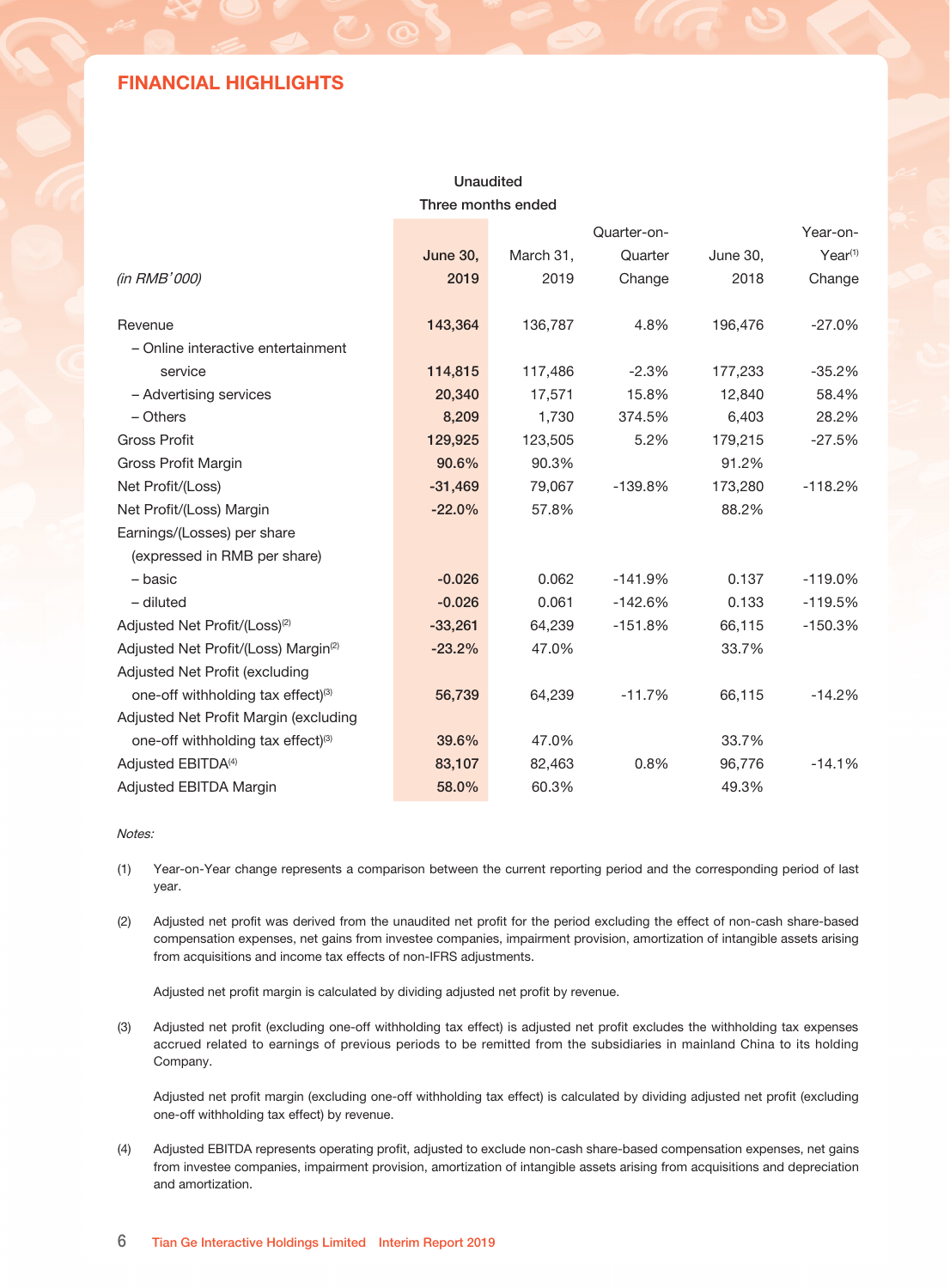## FINANCIAL HIGHLIGHTS

## Unaudited Three months ended

|                                                  |                 |           | Quarter-on- | Year-on-        |              |  |
|--------------------------------------------------|-----------------|-----------|-------------|-----------------|--------------|--|
|                                                  | <b>June 30,</b> | March 31, | Quarter     | <b>June 30,</b> | $Year^{(1)}$ |  |
| (in RMB'000)                                     | 2019            | 2019      | Change      | 2018            | Change       |  |
|                                                  |                 |           |             |                 |              |  |
| Revenue                                          | 143,364         | 136,787   | 4.8%        | 196,476         | $-27.0\%$    |  |
| - Online interactive entertainment               |                 |           |             |                 |              |  |
| service                                          | 114,815         | 117,486   | $-2.3%$     | 177,233         | $-35.2%$     |  |
| - Advertising services                           | 20,340          | 17,571    | 15.8%       | 12,840          | 58.4%        |  |
| $-$ Others                                       | 8,209           | 1,730     | 374.5%      | 6,403           | 28.2%        |  |
| <b>Gross Profit</b>                              | 129,925         | 123,505   | 5.2%        | 179,215         | $-27.5%$     |  |
| Gross Profit Margin                              | 90.6%           | 90.3%     |             | 91.2%           |              |  |
| Net Profit/(Loss)                                | $-31,469$       | 79,067    | $-139.8%$   | 173,280         | $-118.2%$    |  |
| Net Profit/(Loss) Margin                         | $-22.0%$        | 57.8%     |             | 88.2%           |              |  |
| Earnings/(Losses) per share                      |                 |           |             |                 |              |  |
| (expressed in RMB per share)                     |                 |           |             |                 |              |  |
| - basic                                          | $-0.026$        | 0.062     | $-141.9%$   | 0.137           | $-119.0%$    |  |
| $-$ diluted                                      | $-0.026$        | 0.061     | $-142.6%$   | 0.133           | $-119.5%$    |  |
| Adjusted Net Profit/(Loss) <sup>(2)</sup>        | $-33,261$       | 64,239    | $-151.8%$   | 66,115          | $-150.3%$    |  |
| Adjusted Net Profit/(Loss) Margin <sup>(2)</sup> | $-23.2%$        | 47.0%     |             | 33.7%           |              |  |
| Adjusted Net Profit (excluding                   |                 |           |             |                 |              |  |
| one-off withholding tax effect)(3)               | 56,739          | 64,239    | $-11.7%$    | 66,115          | $-14.2%$     |  |
| Adjusted Net Profit Margin (excluding            |                 |           |             |                 |              |  |
| one-off withholding tax effect)(3)               | 39.6%           | 47.0%     |             | 33.7%           |              |  |
| Adjusted EBITDA <sup>(4)</sup>                   | 83,107          | 82,463    | 0.8%        | 96,776          | $-14.1%$     |  |
| Adjusted EBITDA Margin                           | 58.0%           | 60.3%     |             | 49.3%           |              |  |

### Notes:

- (1) Year-on-Year change represents a comparison between the current reporting period and the corresponding period of last year.
- (2) Adjusted net profit was derived from the unaudited net profit for the period excluding the effect of non-cash share-based compensation expenses, net gains from investee companies, impairment provision, amortization of intangible assets arising from acquisitions and income tax effects of non-IFRS adjustments.

Adjusted net profit margin is calculated by dividing adjusted net profit by revenue.

(3) Adjusted net profit (excluding one-off withholding tax effect) is adjusted net profit excludes the withholding tax expenses accrued related to earnings of previous periods to be remitted from the subsidiaries in mainland China to its holding Company.

Adjusted net profit margin (excluding one-off withholding tax effect) is calculated by dividing adjusted net profit (excluding one-off withholding tax effect) by revenue.

(4) Adjusted EBITDA represents operating profit, adjusted to exclude non-cash share-based compensation expenses, net gains from investee companies, impairment provision, amortization of intangible assets arising from acquisitions and depreciation and amortization.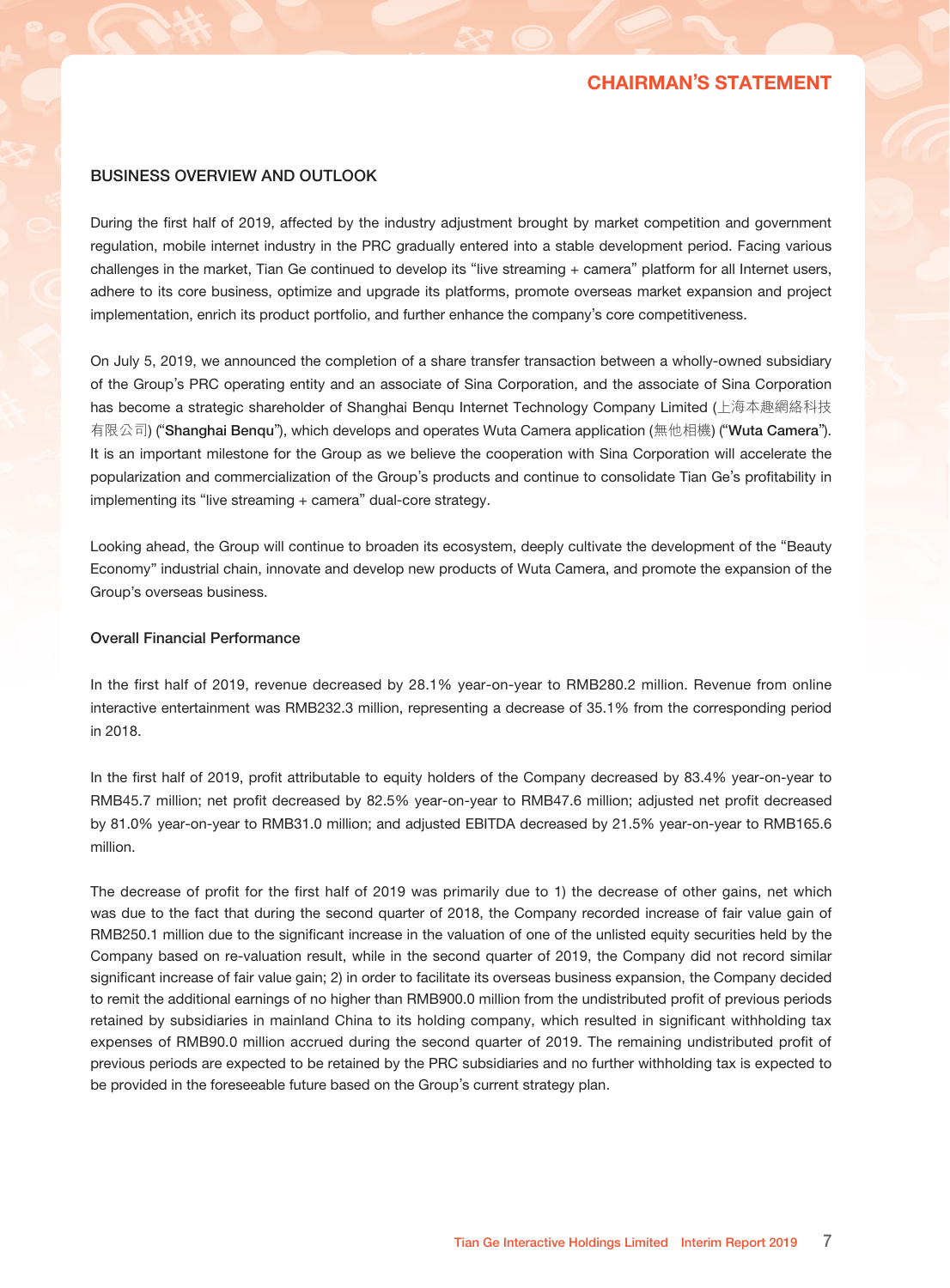## CHAIRMAN'S STATEMENT

### BUSINESS OVERVIEW AND OUTLOOK

During the first half of 2019, affected by the industry adjustment brought by market competition and government regulation, mobile internet industry in the PRC gradually entered into a stable development period. Facing various challenges in the market, Tian Ge continued to develop its "live streaming + camera" platform for all Internet users, adhere to its core business, optimize and upgrade its platforms, promote overseas market expansion and project implementation, enrich its product portfolio, and further enhance the company's core competitiveness.

On July 5, 2019, we announced the completion of a share transfer transaction between a wholly-owned subsidiary of the Group's PRC operating entity and an associate of Sina Corporation, and the associate of Sina Corporation has become a strategic shareholder of Shanghai Benqu Internet Technology Company Limited (上海本趣網絡科技 有限公司) ("Shanghai Benqu"), which develops and operates Wuta Camera application (無他相機) ("Wuta Camera"). It is an important milestone for the Group as we believe the cooperation with Sina Corporation will accelerate the popularization and commercialization of the Group's products and continue to consolidate Tian Ge's profitability in implementing its "live streaming + camera" dual-core strategy.

Looking ahead, the Group will continue to broaden its ecosystem, deeply cultivate the development of the "Beauty Economy" industrial chain, innovate and develop new products of Wuta Camera, and promote the expansion of the Group's overseas business.

#### Overall Financial Performance

In the first half of 2019, revenue decreased by 28.1% year-on-year to RMB280.2 million. Revenue from online interactive entertainment was RMB232.3 million, representing a decrease of 35.1% from the corresponding period in 2018.

In the first half of 2019, profit attributable to equity holders of the Company decreased by 83.4% year-on-year to RMB45.7 million; net profit decreased by 82.5% year-on-year to RMB47.6 million; adjusted net profit decreased by 81.0% year-on-year to RMB31.0 million; and adjusted EBITDA decreased by 21.5% year-on-year to RMB165.6 million.

The decrease of profit for the first half of 2019 was primarily due to 1) the decrease of other gains, net which was due to the fact that during the second quarter of 2018, the Company recorded increase of fair value gain of RMB250.1 million due to the significant increase in the valuation of one of the unlisted equity securities held by the Company based on re-valuation result, while in the second quarter of 2019, the Company did not record similar significant increase of fair value gain; 2) in order to facilitate its overseas business expansion, the Company decided to remit the additional earnings of no higher than RMB900.0 million from the undistributed profit of previous periods retained by subsidiaries in mainland China to its holding company, which resulted in significant withholding tax expenses of RMB90.0 million accrued during the second quarter of 2019. The remaining undistributed profit of previous periods are expected to be retained by the PRC subsidiaries and no further withholding tax is expected to be provided in the foreseeable future based on the Group's current strategy plan.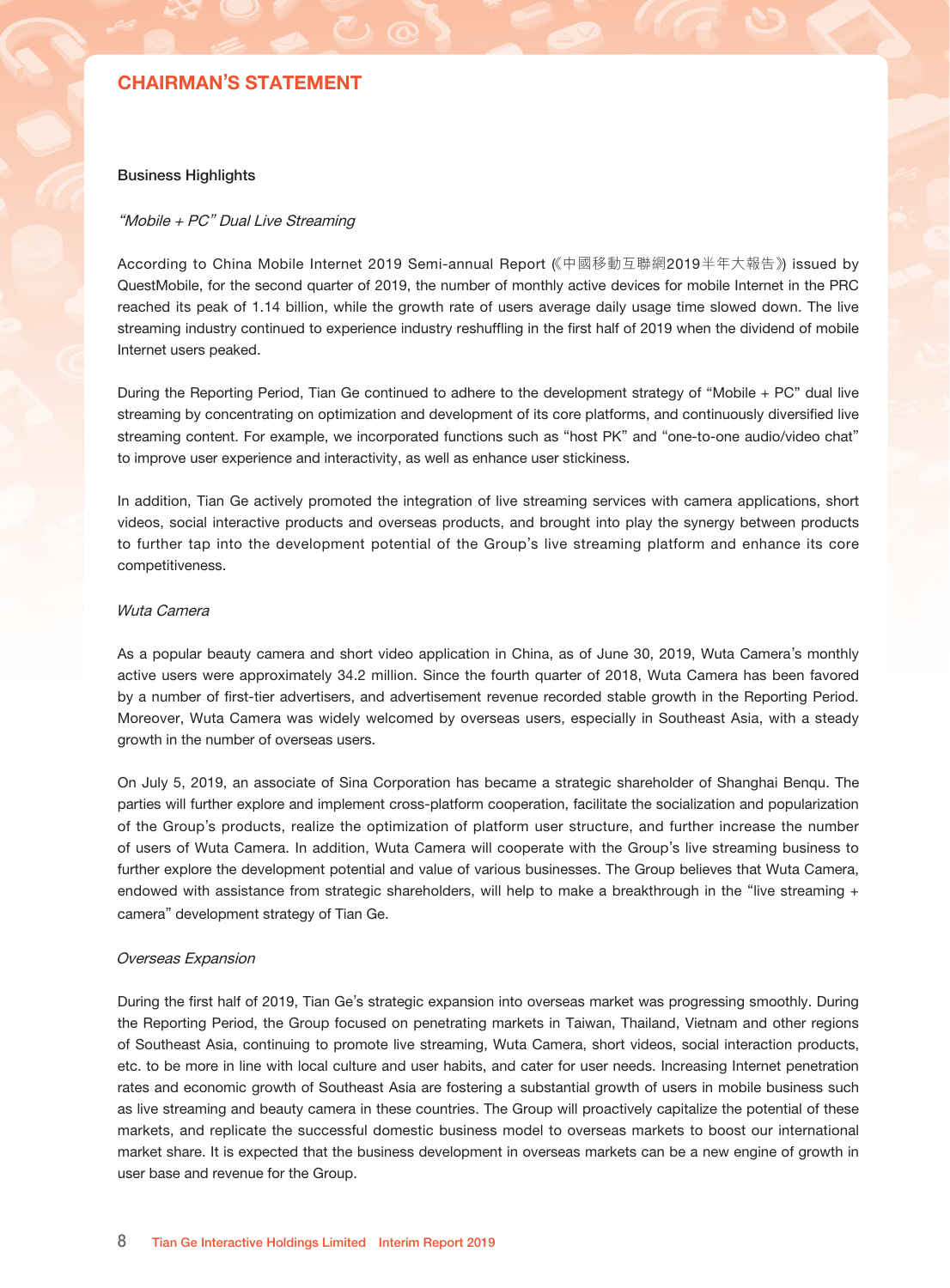## CHAIRMAN'S STATEMENT

#### Business Highlights

### "Mobile + PC" Dual Live Streaming

According to China Mobile Internet 2019 Semi-annual Report (《中國移動互聯網2019半年大報告》) issued by QuestMobile, for the second quarter of 2019, the number of monthly active devices for mobile Internet in the PRC reached its peak of 1.14 billion, while the growth rate of users average daily usage time slowed down. The live streaming industry continued to experience industry reshuffling in the first half of 2019 when the dividend of mobile Internet users peaked.

During the Reporting Period, Tian Ge continued to adhere to the development strategy of "Mobile + PC" dual live streaming by concentrating on optimization and development of its core platforms, and continuously diversified live streaming content. For example, we incorporated functions such as "host PK" and "one-to-one audio/video chat" to improve user experience and interactivity, as well as enhance user stickiness.

In addition, Tian Ge actively promoted the integration of live streaming services with camera applications, short videos, social interactive products and overseas products, and brought into play the synergy between products to further tap into the development potential of the Group's live streaming platform and enhance its core competitiveness.

### Wuta Camera

As a popular beauty camera and short video application in China, as of June 30, 2019, Wuta Camera's monthly active users were approximately 34.2 million. Since the fourth quarter of 2018, Wuta Camera has been favored by a number of first-tier advertisers, and advertisement revenue recorded stable growth in the Reporting Period. Moreover, Wuta Camera was widely welcomed by overseas users, especially in Southeast Asia, with a steady growth in the number of overseas users.

On July 5, 2019, an associate of Sina Corporation has became a strategic shareholder of Shanghai Benqu. The parties will further explore and implement cross-platform cooperation, facilitate the socialization and popularization of the Group's products, realize the optimization of platform user structure, and further increase the number of users of Wuta Camera. In addition, Wuta Camera will cooperate with the Group's live streaming business to further explore the development potential and value of various businesses. The Group believes that Wuta Camera, endowed with assistance from strategic shareholders, will help to make a breakthrough in the "live streaming + camera" development strategy of Tian Ge.

#### Overseas Expansion

During the first half of 2019, Tian Ge's strategic expansion into overseas market was progressing smoothly. During the Reporting Period, the Group focused on penetrating markets in Taiwan, Thailand, Vietnam and other regions of Southeast Asia, continuing to promote live streaming, Wuta Camera, short videos, social interaction products, etc. to be more in line with local culture and user habits, and cater for user needs. Increasing Internet penetration rates and economic growth of Southeast Asia are fostering a substantial growth of users in mobile business such as live streaming and beauty camera in these countries. The Group will proactively capitalize the potential of these markets, and replicate the successful domestic business model to overseas markets to boost our international market share. It is expected that the business development in overseas markets can be a new engine of growth in user base and revenue for the Group.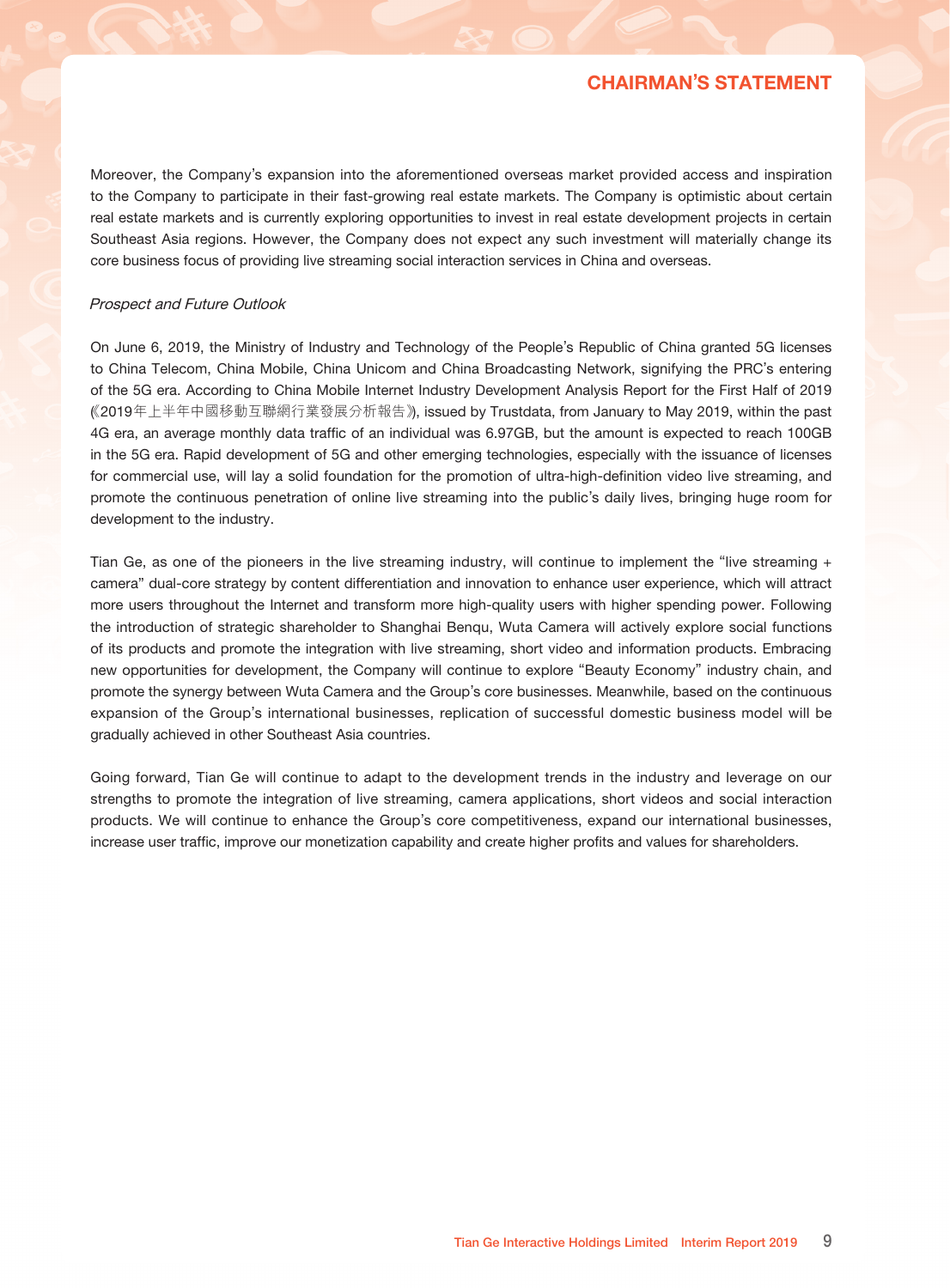## CHAIRMAN'S STATEMENT

Moreover, the Company's expansion into the aforementioned overseas market provided access and inspiration to the Company to participate in their fast-growing real estate markets. The Company is optimistic about certain real estate markets and is currently exploring opportunities to invest in real estate development projects in certain Southeast Asia regions. However, the Company does not expect any such investment will materially change its core business focus of providing live streaming social interaction services in China and overseas.

#### Prospect and Future Outlook

On June 6, 2019, the Ministry of Industry and Technology of the People's Republic of China granted 5G licenses to China Telecom, China Mobile, China Unicom and China Broadcasting Network, signifying the PRC's entering of the 5G era. According to China Mobile Internet Industry Development Analysis Report for the First Half of 2019 《( 2019年上半年中國移動互聯網行業發展分析報告》), issued by Trustdata, from January to May 2019, within the past 4G era, an average monthly data traffic of an individual was 6.97GB, but the amount is expected to reach 100GB in the 5G era. Rapid development of 5G and other emerging technologies, especially with the issuance of licenses for commercial use, will lay a solid foundation for the promotion of ultra-high-definition video live streaming, and promote the continuous penetration of online live streaming into the public's daily lives, bringing huge room for development to the industry.

Tian Ge, as one of the pioneers in the live streaming industry, will continue to implement the "live streaming + camera" dual-core strategy by content differentiation and innovation to enhance user experience, which will attract more users throughout the Internet and transform more high-quality users with higher spending power. Following the introduction of strategic shareholder to Shanghai Benqu, Wuta Camera will actively explore social functions of its products and promote the integration with live streaming, short video and information products. Embracing new opportunities for development, the Company will continue to explore "Beauty Economy" industry chain, and promote the synergy between Wuta Camera and the Group's core businesses. Meanwhile, based on the continuous expansion of the Group's international businesses, replication of successful domestic business model will be gradually achieved in other Southeast Asia countries.

Going forward, Tian Ge will continue to adapt to the development trends in the industry and leverage on our strengths to promote the integration of live streaming, camera applications, short videos and social interaction products. We will continue to enhance the Group's core competitiveness, expand our international businesses, increase user traffic, improve our monetization capability and create higher profits and values for shareholders.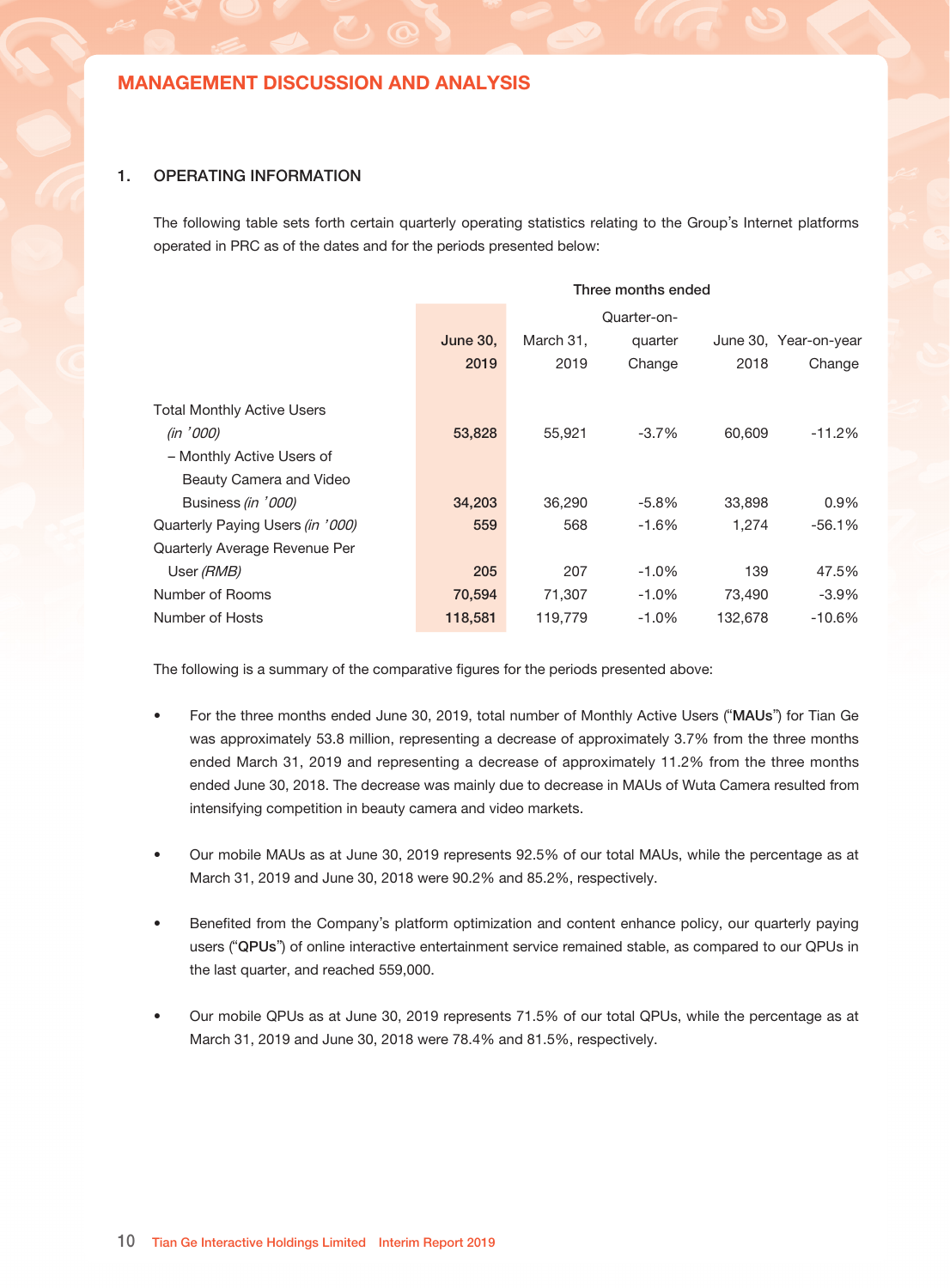### 1. OPERATING INFORMATION

The following table sets forth certain quarterly operating statistics relating to the Group's Internet platforms operated in PRC as of the dates and for the periods presented below:

|                                   | Three months ended |             |          |         |                       |  |  |  |
|-----------------------------------|--------------------|-------------|----------|---------|-----------------------|--|--|--|
|                                   |                    | Quarter-on- |          |         |                       |  |  |  |
|                                   | <b>June 30,</b>    | March 31,   | quarter  |         | June 30, Year-on-year |  |  |  |
|                                   | 2019               | 2019        | Change   | 2018    | Change                |  |  |  |
| <b>Total Monthly Active Users</b> |                    |             |          |         |                       |  |  |  |
| (in '000)                         | 53,828             | 55,921      | $-3.7%$  | 60,609  | -11.2%                |  |  |  |
| - Monthly Active Users of         |                    |             |          |         |                       |  |  |  |
| Beauty Camera and Video           |                    |             |          |         |                       |  |  |  |
| Business (in '000)                | 34,203             | 36,290      | -5.8%    | 33,898  | $0.9\%$               |  |  |  |
| Quarterly Paying Users (in '000)  | 559                | 568         | -1.6%    | 1.274   | $-56.1\%$             |  |  |  |
| Quarterly Average Revenue Per     |                    |             |          |         |                       |  |  |  |
| User (RMB)                        | 205                | 207         | $-1.0\%$ | 139     | 47.5%                 |  |  |  |
| Number of Rooms                   | 70,594             | 71,307      | $-1.0\%$ | 73,490  | $-3.9\%$              |  |  |  |
| Number of Hosts                   | 118,581            | 119,779     | $-1.0\%$ | 132,678 | $-10.6\%$             |  |  |  |
|                                   |                    |             |          |         |                       |  |  |  |

The following is a summary of the comparative figures for the periods presented above:

- For the three months ended June 30, 2019, total number of Monthly Active Users ("MAUs") for Tian Ge was approximately 53.8 million, representing a decrease of approximately 3.7% from the three months ended March 31, 2019 and representing a decrease of approximately 11.2% from the three months ended June 30, 2018. The decrease was mainly due to decrease in MAUs of Wuta Camera resulted from intensifying competition in beauty camera and video markets.
- Our mobile MAUs as at June 30, 2019 represents 92.5% of our total MAUs, while the percentage as at March 31, 2019 and June 30, 2018 were 90.2% and 85.2%, respectively.
- Benefited from the Company's platform optimization and content enhance policy, our quarterly paying users ("QPUs") of online interactive entertainment service remained stable, as compared to our QPUs in the last quarter, and reached 559,000.
- Our mobile QPUs as at June 30, 2019 represents 71.5% of our total QPUs, while the percentage as at March 31, 2019 and June 30, 2018 were 78.4% and 81.5%, respectively.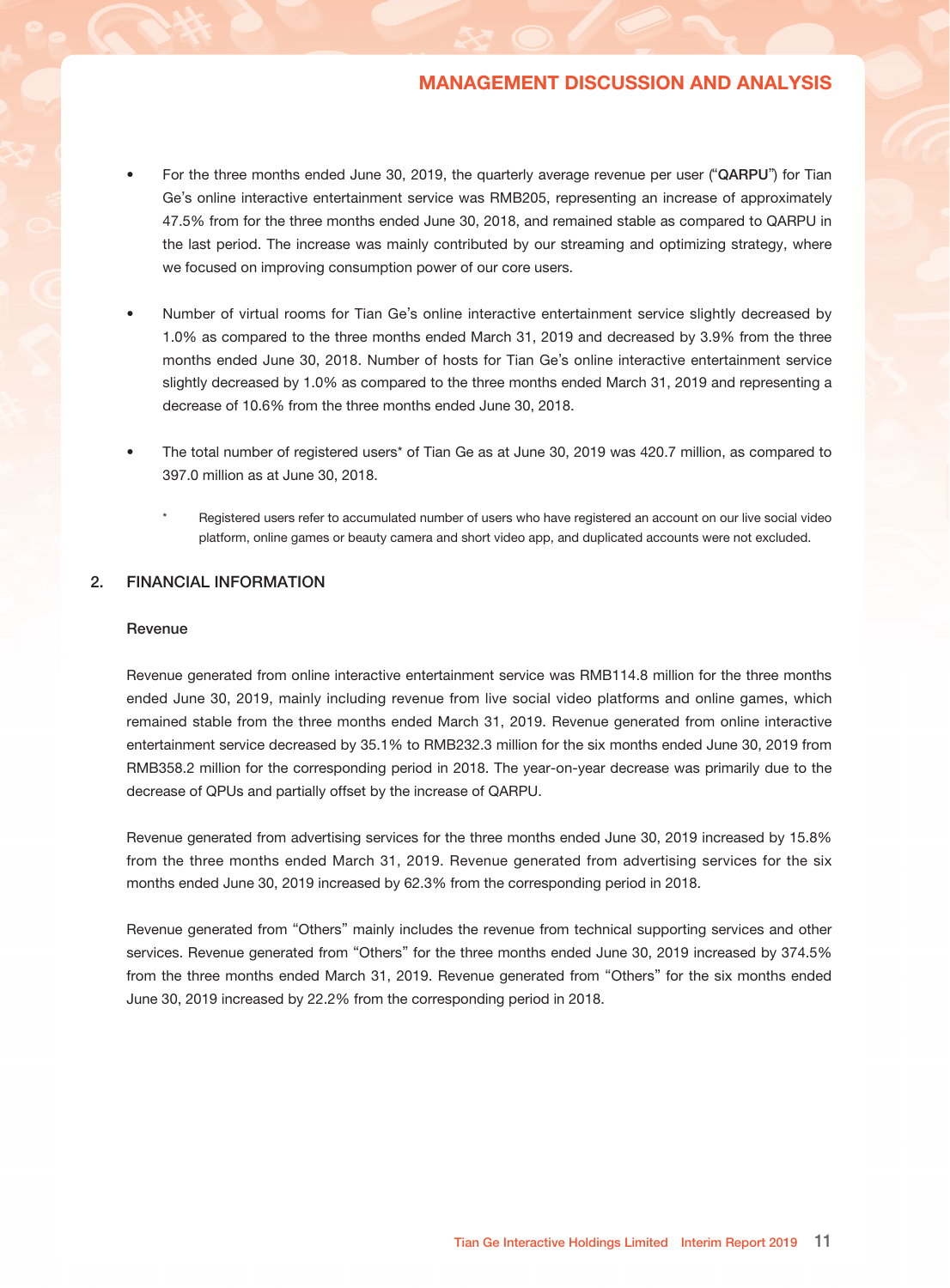- For the three months ended June 30, 2019, the quarterly average revenue per user ("QARPU") for Tian Ge's online interactive entertainment service was RMB205, representing an increase of approximately 47.5% from for the three months ended June 30, 2018, and remained stable as compared to QARPU in the last period. The increase was mainly contributed by our streaming and optimizing strategy, where we focused on improving consumption power of our core users.
- Number of virtual rooms for Tian Ge's online interactive entertainment service slightly decreased by 1.0% as compared to the three months ended March 31, 2019 and decreased by 3.9% from the three months ended June 30, 2018. Number of hosts for Tian Ge's online interactive entertainment service slightly decreased by 1.0% as compared to the three months ended March 31, 2019 and representing a decrease of 10.6% from the three months ended June 30, 2018.
- The total number of registered users\* of Tian Ge as at June 30, 2019 was 420.7 million, as compared to 397.0 million as at June 30, 2018.
	- Registered users refer to accumulated number of users who have registered an account on our live social video platform, online games or beauty camera and short video app, and duplicated accounts were not excluded.

### 2. FINANCIAL INFORMATION

#### Revenue

Revenue generated from online interactive entertainment service was RMB114.8 million for the three months ended June 30, 2019, mainly including revenue from live social video platforms and online games, which remained stable from the three months ended March 31, 2019. Revenue generated from online interactive entertainment service decreased by 35.1% to RMB232.3 million for the six months ended June 30, 2019 from RMB358.2 million for the corresponding period in 2018. The year-on-year decrease was primarily due to the decrease of QPUs and partially offset by the increase of QARPU.

Revenue generated from advertising services for the three months ended June 30, 2019 increased by 15.8% from the three months ended March 31, 2019. Revenue generated from advertising services for the six months ended June 30, 2019 increased by 62.3% from the corresponding period in 2018.

Revenue generated from "Others" mainly includes the revenue from technical supporting services and other services. Revenue generated from "Others" for the three months ended June 30, 2019 increased by 374.5% from the three months ended March 31, 2019. Revenue generated from "Others" for the six months ended June 30, 2019 increased by 22.2% from the corresponding period in 2018.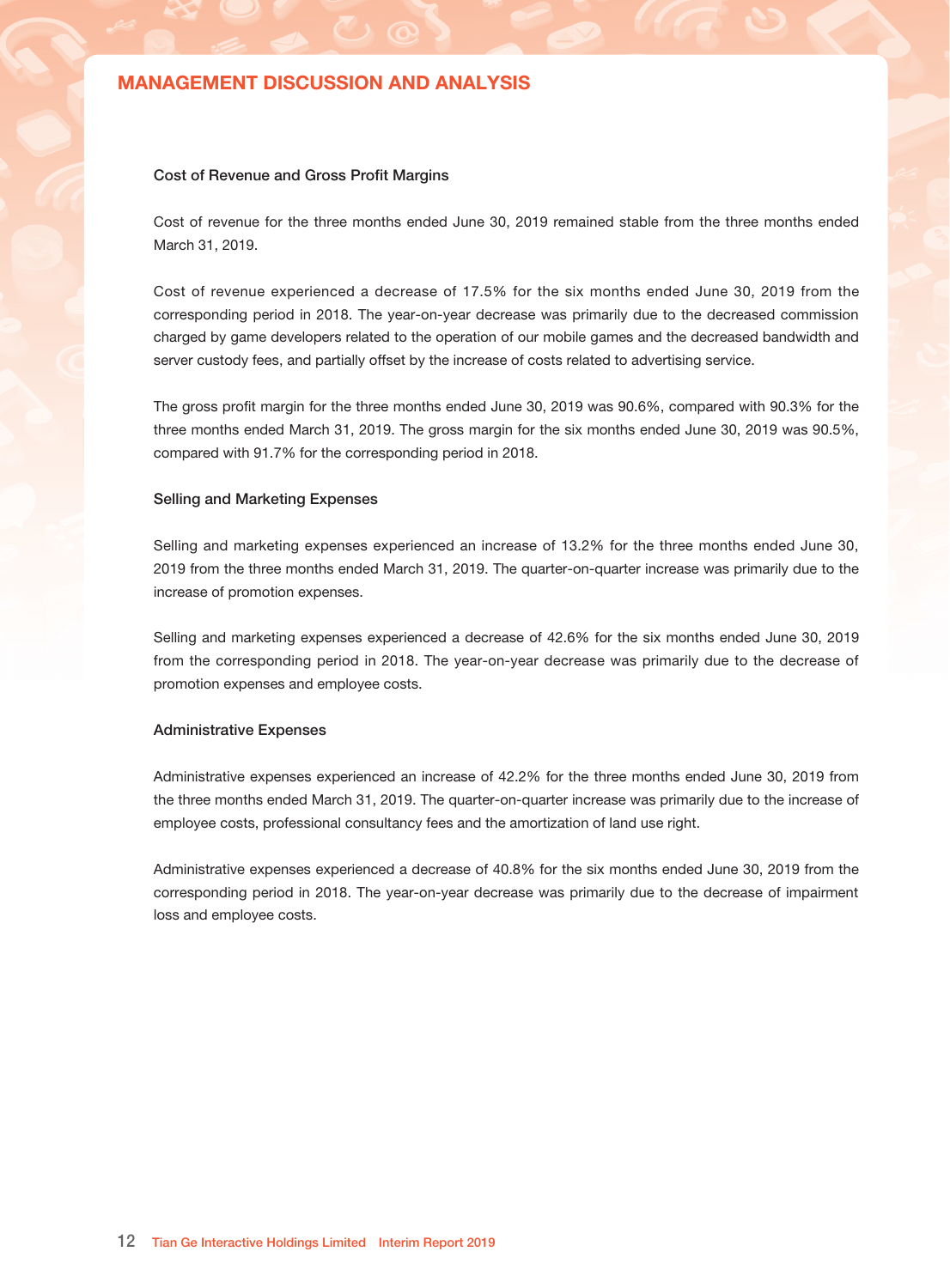#### Cost of Revenue and Gross Profit Margins

Cost of revenue for the three months ended June 30, 2019 remained stable from the three months ended March 31, 2019.

Cost of revenue experienced a decrease of 17.5% for the six months ended June 30, 2019 from the corresponding period in 2018. The year-on-year decrease was primarily due to the decreased commission charged by game developers related to the operation of our mobile games and the decreased bandwidth and server custody fees, and partially offset by the increase of costs related to advertising service.

The gross profit margin for the three months ended June 30, 2019 was 90.6%, compared with 90.3% for the three months ended March 31, 2019. The gross margin for the six months ended June 30, 2019 was 90.5%, compared with 91.7% for the corresponding period in 2018.

### Selling and Marketing Expenses

Selling and marketing expenses experienced an increase of 13.2% for the three months ended June 30, 2019 from the three months ended March 31, 2019. The quarter-on-quarter increase was primarily due to the increase of promotion expenses.

Selling and marketing expenses experienced a decrease of 42.6% for the six months ended June 30, 2019 from the corresponding period in 2018. The year-on-year decrease was primarily due to the decrease of promotion expenses and employee costs.

#### Administrative Expenses

Administrative expenses experienced an increase of 42.2% for the three months ended June 30, 2019 from the three months ended March 31, 2019. The quarter-on-quarter increase was primarily due to the increase of employee costs, professional consultancy fees and the amortization of land use right.

Administrative expenses experienced a decrease of 40.8% for the six months ended June 30, 2019 from the corresponding period in 2018. The year-on-year decrease was primarily due to the decrease of impairment loss and employee costs.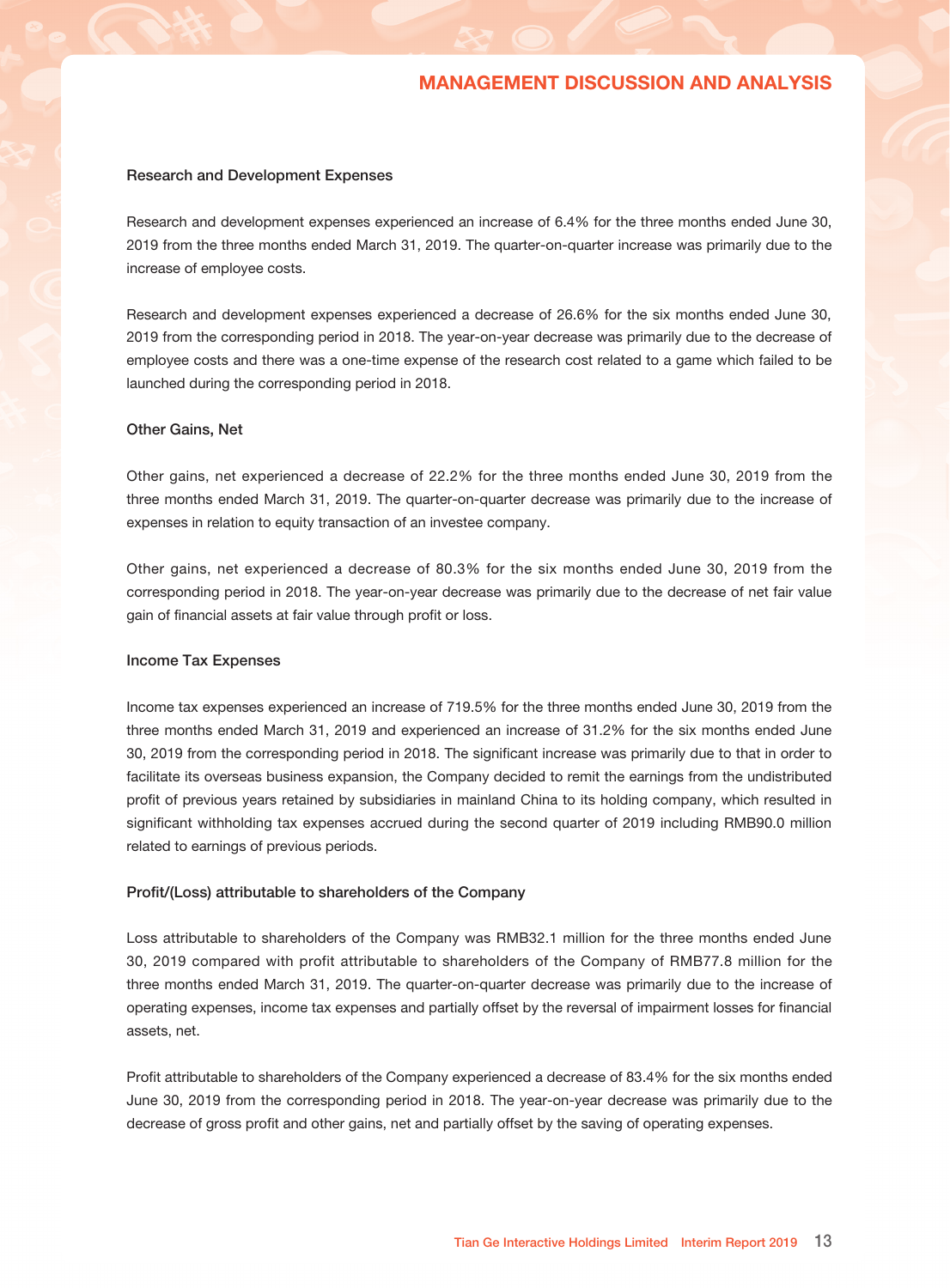#### Research and Development Expenses

Research and development expenses experienced an increase of 6.4% for the three months ended June 30, 2019 from the three months ended March 31, 2019. The quarter-on-quarter increase was primarily due to the increase of employee costs.

Research and development expenses experienced a decrease of 26.6% for the six months ended June 30, 2019 from the corresponding period in 2018. The year-on-year decrease was primarily due to the decrease of employee costs and there was a one-time expense of the research cost related to a game which failed to be launched during the corresponding period in 2018.

### Other Gains, Net

Other gains, net experienced a decrease of 22.2% for the three months ended June 30, 2019 from the three months ended March 31, 2019. The quarter-on-quarter decrease was primarily due to the increase of expenses in relation to equity transaction of an investee company.

Other gains, net experienced a decrease of 80.3% for the six months ended June 30, 2019 from the corresponding period in 2018. The year-on-year decrease was primarily due to the decrease of net fair value gain of financial assets at fair value through profit or loss.

#### Income Tax Expenses

Income tax expenses experienced an increase of 719.5% for the three months ended June 30, 2019 from the three months ended March 31, 2019 and experienced an increase of 31.2% for the six months ended June 30, 2019 from the corresponding period in 2018. The significant increase was primarily due to that in order to facilitate its overseas business expansion, the Company decided to remit the earnings from the undistributed profit of previous years retained by subsidiaries in mainland China to its holding company, which resulted in significant withholding tax expenses accrued during the second quarter of 2019 including RMB90.0 million related to earnings of previous periods.

#### Profit/(Loss) attributable to shareholders of the Company

Loss attributable to shareholders of the Company was RMB32.1 million for the three months ended June 30, 2019 compared with profit attributable to shareholders of the Company of RMB77.8 million for the three months ended March 31, 2019. The quarter-on-quarter decrease was primarily due to the increase of operating expenses, income tax expenses and partially offset by the reversal of impairment losses for financial assets, net.

Profit attributable to shareholders of the Company experienced a decrease of 83.4% for the six months ended June 30, 2019 from the corresponding period in 2018. The year-on-year decrease was primarily due to the decrease of gross profit and other gains, net and partially offset by the saving of operating expenses.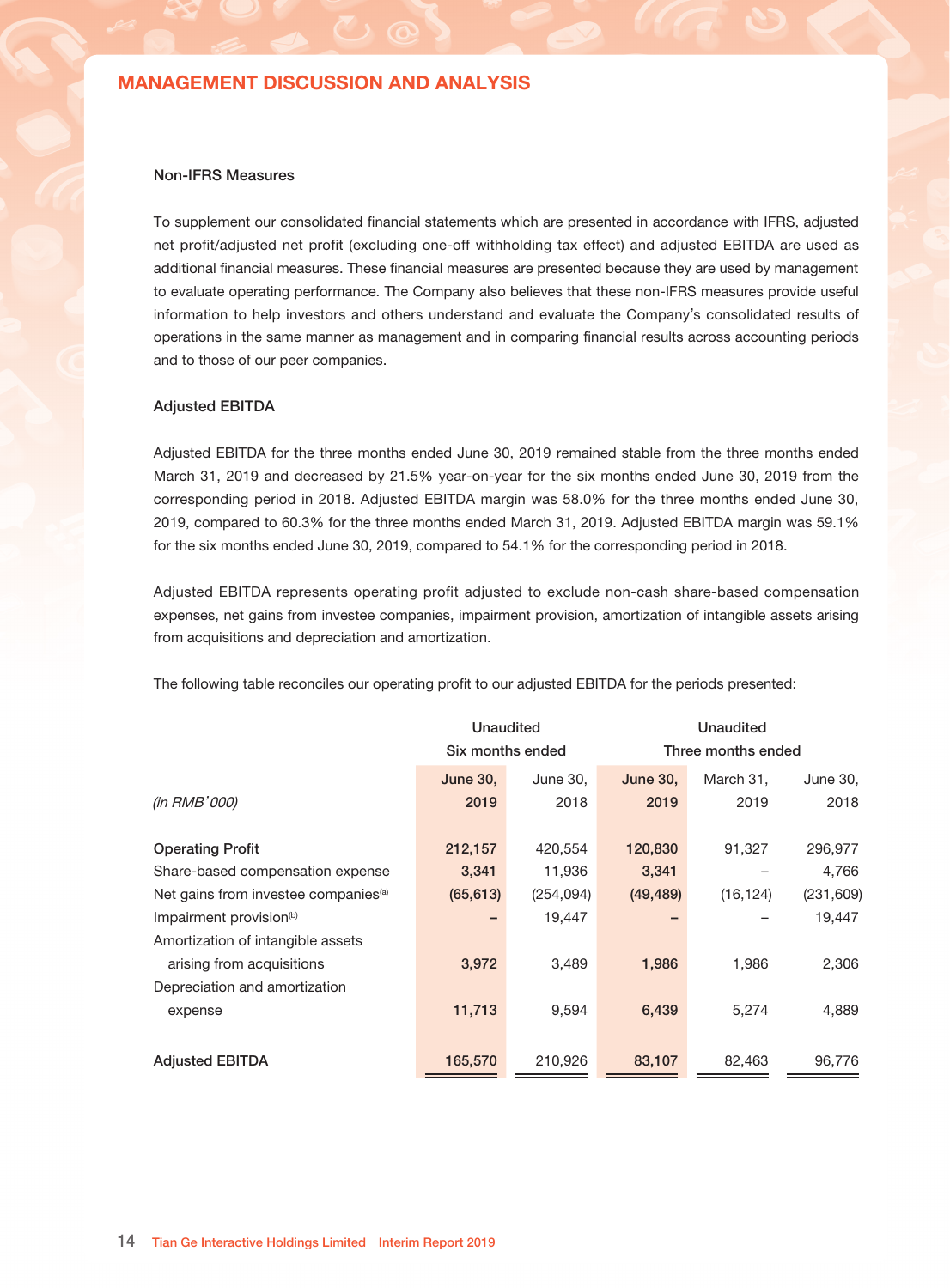#### Non-IFRS Measures

To supplement our consolidated financial statements which are presented in accordance with IFRS, adjusted net profit/adjusted net profit (excluding one-off withholding tax effect) and adjusted EBITDA are used as additional financial measures. These financial measures are presented because they are used by management to evaluate operating performance. The Company also believes that these non-IFRS measures provide useful information to help investors and others understand and evaluate the Company's consolidated results of operations in the same manner as management and in comparing financial results across accounting periods and to those of our peer companies.

#### Adjusted EBITDA

Adjusted EBITDA for the three months ended June 30, 2019 remained stable from the three months ended March 31, 2019 and decreased by 21.5% year-on-year for the six months ended June 30, 2019 from the corresponding period in 2018. Adjusted EBITDA margin was 58.0% for the three months ended June 30, 2019, compared to 60.3% for the three months ended March 31, 2019. Adjusted EBITDA margin was 59.1% for the six months ended June 30, 2019, compared to 54.1% for the corresponding period in 2018.

Adjusted EBITDA represents operating profit adjusted to exclude non-cash share-based compensation expenses, net gains from investee companies, impairment provision, amortization of intangible assets arising from acquisitions and depreciation and amortization.

The following table reconciles our operating profit to our adjusted EBITDA for the periods presented:

|                                                  | Unaudited        |            |                 | Unaudited          |            |  |  |
|--------------------------------------------------|------------------|------------|-----------------|--------------------|------------|--|--|
|                                                  | Six months ended |            |                 | Three months ended |            |  |  |
|                                                  | <b>June 30,</b>  | June 30,   | <b>June 30,</b> | March 31,          | June 30,   |  |  |
| (in RMB'000)                                     | 2019             | 2018       | 2019            | 2019               | 2018       |  |  |
|                                                  |                  |            |                 |                    |            |  |  |
| <b>Operating Profit</b>                          | 212,157          | 420,554    | 120,830         | 91,327             | 296,977    |  |  |
| Share-based compensation expense                 | 3,341            | 11,936     | 3,341           |                    | 4,766      |  |  |
| Net gains from investee companies <sup>(a)</sup> | (65, 613)        | (254, 094) | (49, 489)       | (16, 124)          | (231, 609) |  |  |
| Impairment provision <sup>(b)</sup>              |                  | 19,447     |                 |                    | 19,447     |  |  |
| Amortization of intangible assets                |                  |            |                 |                    |            |  |  |
| arising from acquisitions                        | 3,972            | 3,489      | 1,986           | 1,986              | 2,306      |  |  |
| Depreciation and amortization                    |                  |            |                 |                    |            |  |  |
| expense                                          | 11,713           | 9,594      | 6,439           | 5,274              | 4,889      |  |  |
|                                                  |                  |            |                 |                    |            |  |  |
| <b>Adjusted EBITDA</b>                           | 165,570          | 210,926    | 83,107          | 82,463             | 96,776     |  |  |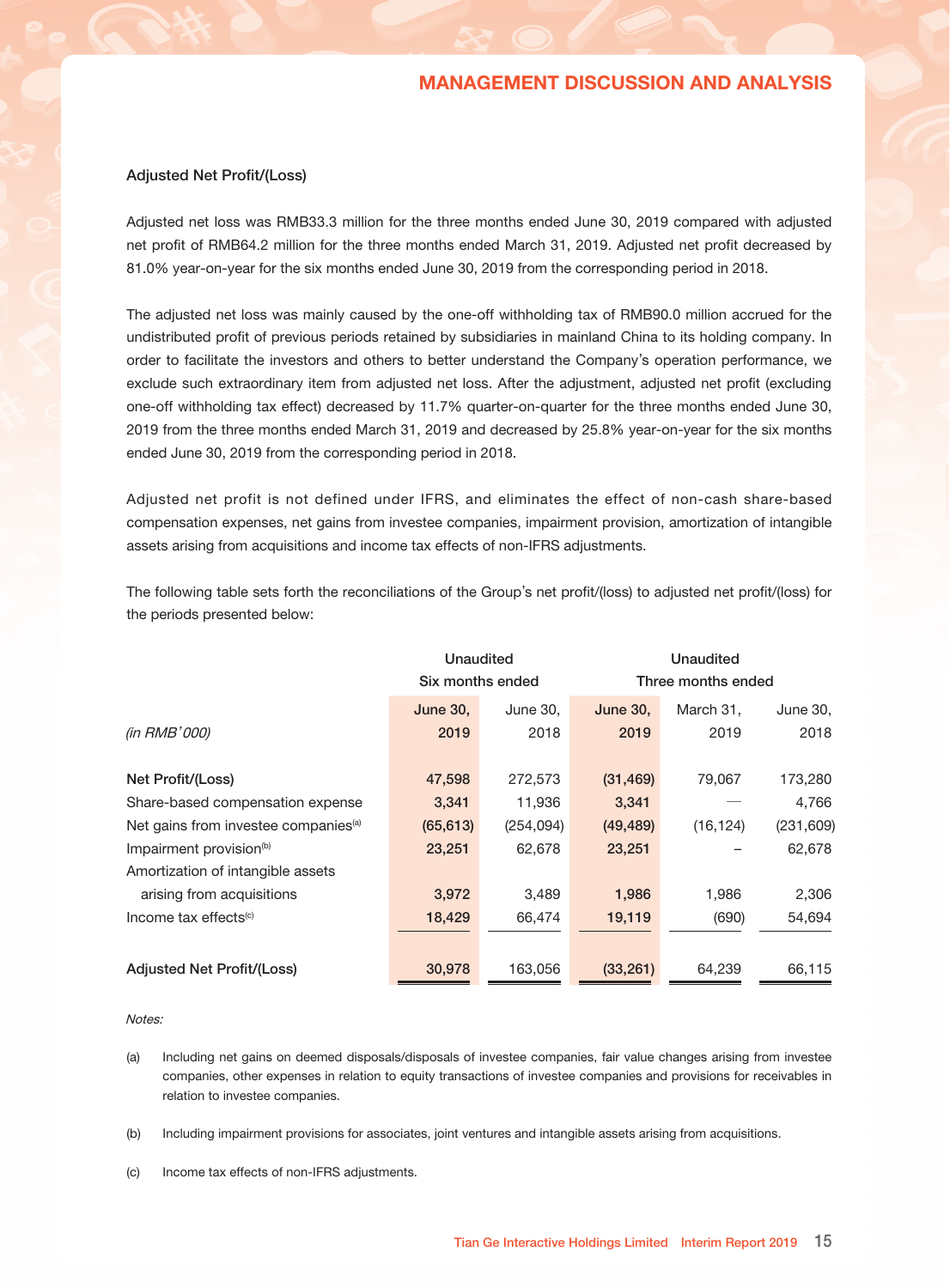### Adjusted Net Profit/(Loss)

Adjusted net loss was RMB33.3 million for the three months ended June 30, 2019 compared with adjusted net profit of RMB64.2 million for the three months ended March 31, 2019. Adjusted net profit decreased by 81.0% year-on-year for the six months ended June 30, 2019 from the corresponding period in 2018.

The adjusted net loss was mainly caused by the one-off withholding tax of RMB90.0 million accrued for the undistributed profit of previous periods retained by subsidiaries in mainland China to its holding company. In order to facilitate the investors and others to better understand the Company's operation performance, we exclude such extraordinary item from adjusted net loss. After the adjustment, adjusted net profit (excluding one-off withholding tax effect) decreased by 11.7% quarter-on-quarter for the three months ended June 30, 2019 from the three months ended March 31, 2019 and decreased by 25.8% year-on-year for the six months ended June 30, 2019 from the corresponding period in 2018.

Adjusted net profit is not defined under IFRS, and eliminates the effect of non-cash share-based compensation expenses, net gains from investee companies, impairment provision, amortization of intangible assets arising from acquisitions and income tax effects of non-IFRS adjustments.

The following table sets forth the reconciliations of the Group's net profit/(loss) to adjusted net profit/(loss) for the periods presented below:

|                                                  | Unaudited        |            |                 |                    |            |  |  |
|--------------------------------------------------|------------------|------------|-----------------|--------------------|------------|--|--|
|                                                  | Six months ended |            |                 | Three months ended |            |  |  |
|                                                  | <b>June 30.</b>  | June 30,   | <b>June 30.</b> | March 31.          | June 30,   |  |  |
| (in RMB'000)                                     | 2019             | 2018       | 2019            | 2019               | 2018       |  |  |
|                                                  |                  |            |                 |                    |            |  |  |
| Net Profit/(Loss)                                | 47,598           | 272,573    | (31, 469)       | 79,067             | 173,280    |  |  |
| Share-based compensation expense                 | 3,341            | 11,936     | 3,341           |                    | 4,766      |  |  |
| Net gains from investee companies <sup>(a)</sup> | (65, 613)        | (254, 094) | (49, 489)       | (16, 124)          | (231, 609) |  |  |
| Impairment provision <sup>(b)</sup>              | 23,251           | 62,678     | 23,251          |                    | 62,678     |  |  |
| Amortization of intangible assets                |                  |            |                 |                    |            |  |  |
| arising from acquisitions                        | 3,972            | 3,489      | 1,986           | 1,986              | 2,306      |  |  |
| Income tax effects $(c)$                         | 18,429           | 66,474     | 19,119          | (690)              | 54,694     |  |  |
|                                                  |                  |            |                 |                    |            |  |  |
| <b>Adjusted Net Profit/(Loss)</b>                | 30,978           | 163,056    | (33, 261)       | 64,239             | 66,115     |  |  |

Notes:

(a) Including net gains on deemed disposals/disposals of investee companies, fair value changes arising from investee companies, other expenses in relation to equity transactions of investee companies and provisions for receivables in relation to investee companies.

(b) Including impairment provisions for associates, joint ventures and intangible assets arising from acquisitions.

(c) Income tax effects of non-IFRS adjustments.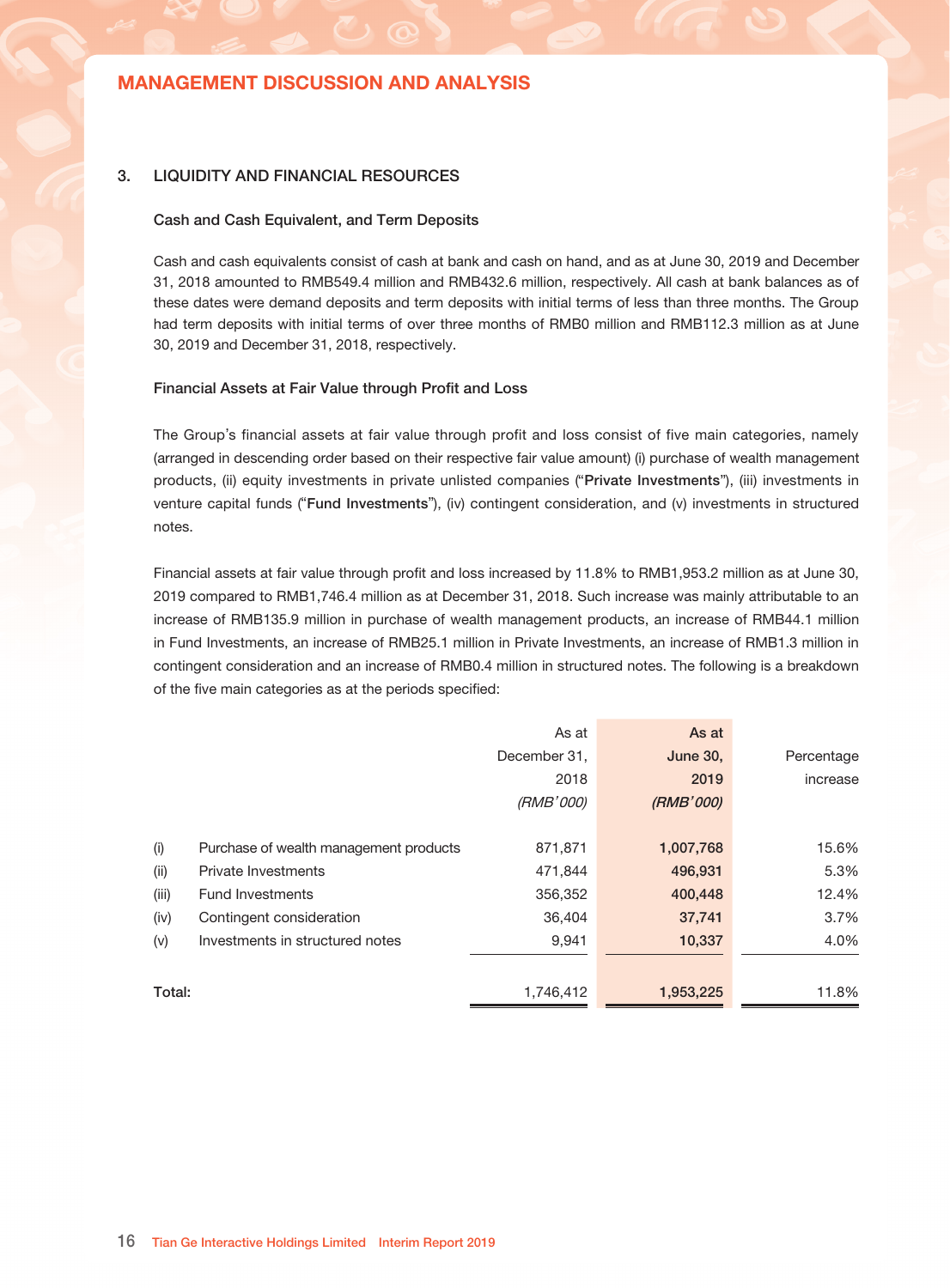### 3. LIQUIDITY AND FINANCIAL RESOURCES

### Cash and Cash Equivalent, and Term Deposits

Cash and cash equivalents consist of cash at bank and cash on hand, and as at June 30, 2019 and December 31, 2018 amounted to RMB549.4 million and RMB432.6 million, respectively. All cash at bank balances as of these dates were demand deposits and term deposits with initial terms of less than three months. The Group had term deposits with initial terms of over three months of RMB0 million and RMB112.3 million as at June 30, 2019 and December 31, 2018, respectively.

#### Financial Assets at Fair Value through Profit and Loss

The Group's financial assets at fair value through profit and loss consist of five main categories, namely (arranged in descending order based on their respective fair value amount) (i) purchase of wealth management products, (ii) equity investments in private unlisted companies ("Private Investments"), (iii) investments in venture capital funds ("Fund Investments"), (iv) contingent consideration, and (v) investments in structured notes.

Financial assets at fair value through profit and loss increased by 11.8% to RMB1,953.2 million as at June 30, 2019 compared to RMB1,746.4 million as at December 31, 2018. Such increase was mainly attributable to an increase of RMB135.9 million in purchase of wealth management products, an increase of RMB44.1 million in Fund Investments, an increase of RMB25.1 million in Private Investments, an increase of RMB1.3 million in contingent consideration and an increase of RMB0.4 million in structured notes. The following is a breakdown of the five main categories as at the periods specified:

|        |                                        | As at        | As at           |            |
|--------|----------------------------------------|--------------|-----------------|------------|
|        |                                        | December 31, | <b>June 30,</b> | Percentage |
|        |                                        | 2018         | 2019            | increase   |
|        |                                        | (RMB'000)    | (RMB'000)       |            |
|        |                                        |              |                 |            |
| (i)    | Purchase of wealth management products | 871,871      | 1,007,768       | 15.6%      |
| (ii)   | Private Investments                    | 471,844      | 496,931         | 5.3%       |
| (iii)  | <b>Fund Investments</b>                | 356,352      | 400,448         | 12.4%      |
| (iv)   | Contingent consideration               | 36,404       | 37,741          | 3.7%       |
| (v)    | Investments in structured notes        | 9,941        | 10,337          | 4.0%       |
|        |                                        |              |                 |            |
| Total: |                                        | 1,746,412    | 1,953,225       | 11.8%      |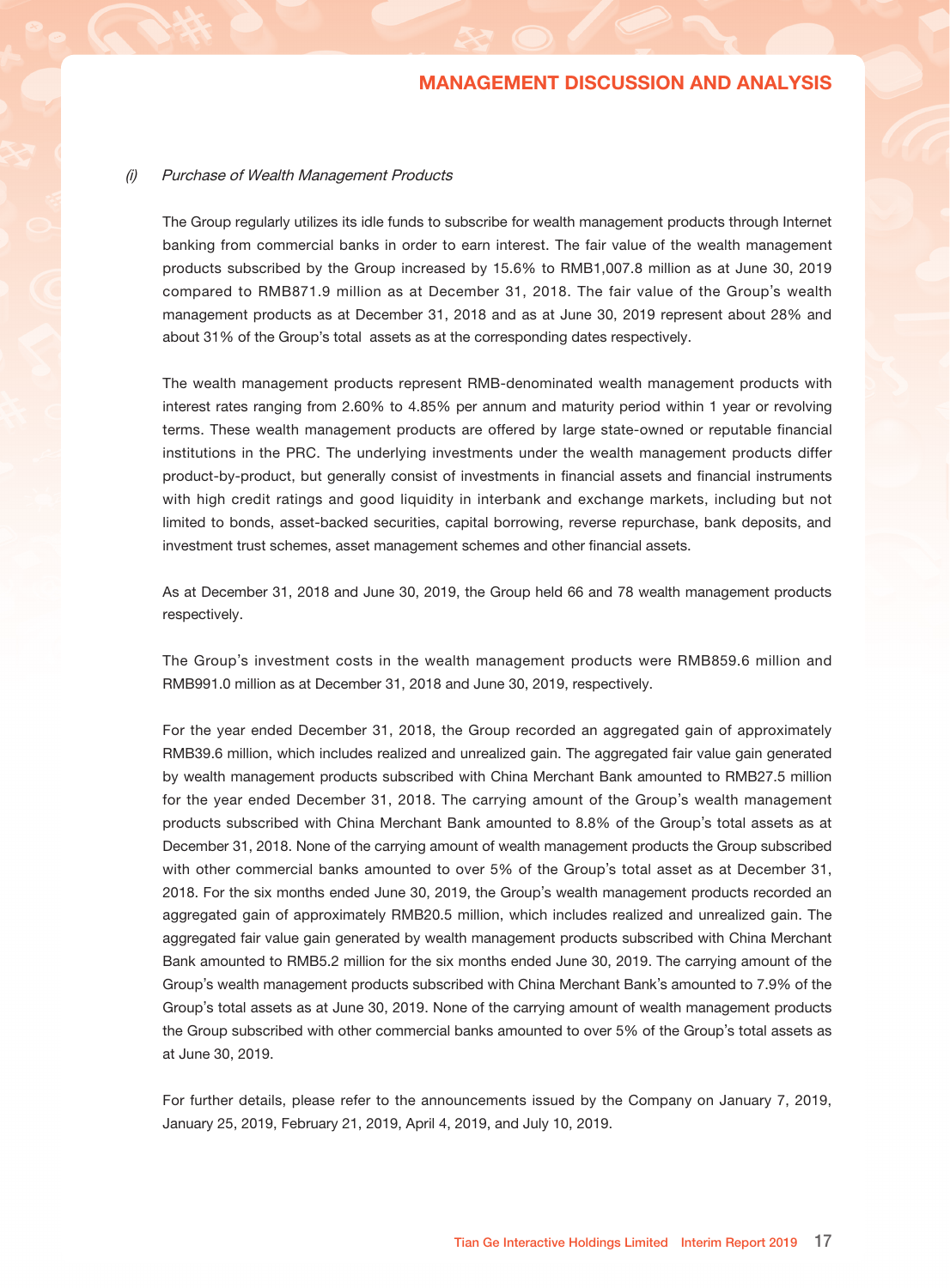#### (i) Purchase of Wealth Management Products

The Group regularly utilizes its idle funds to subscribe for wealth management products through Internet banking from commercial banks in order to earn interest. The fair value of the wealth management products subscribed by the Group increased by 15.6% to RMB1,007.8 million as at June 30, 2019 compared to RMB871.9 million as at December 31, 2018. The fair value of the Group's wealth management products as at December 31, 2018 and as at June 30, 2019 represent about 28% and about 31% of the Group's total assets as at the corresponding dates respectively.

The wealth management products represent RMB-denominated wealth management products with interest rates ranging from 2.60% to 4.85% per annum and maturity period within 1 year or revolving terms. These wealth management products are offered by large state-owned or reputable financial institutions in the PRC. The underlying investments under the wealth management products differ product-by-product, but generally consist of investments in financial assets and financial instruments with high credit ratings and good liquidity in interbank and exchange markets, including but not limited to bonds, asset-backed securities, capital borrowing, reverse repurchase, bank deposits, and investment trust schemes, asset management schemes and other financial assets.

As at December 31, 2018 and June 30, 2019, the Group held 66 and 78 wealth management products respectively.

The Group's investment costs in the wealth management products were RMB859.6 million and RMB991.0 million as at December 31, 2018 and June 30, 2019, respectively.

For the year ended December 31, 2018, the Group recorded an aggregated gain of approximately RMB39.6 million, which includes realized and unrealized gain. The aggregated fair value gain generated by wealth management products subscribed with China Merchant Bank amounted to RMB27.5 million for the year ended December 31, 2018. The carrying amount of the Group's wealth management products subscribed with China Merchant Bank amounted to 8.8% of the Group's total assets as at December 31, 2018. None of the carrying amount of wealth management products the Group subscribed with other commercial banks amounted to over 5% of the Group's total asset as at December 31, 2018. For the six months ended June 30, 2019, the Group's wealth management products recorded an aggregated gain of approximately RMB20.5 million, which includes realized and unrealized gain. The aggregated fair value gain generated by wealth management products subscribed with China Merchant Bank amounted to RMB5.2 million for the six months ended June 30, 2019. The carrying amount of the Group's wealth management products subscribed with China Merchant Bank's amounted to 7.9% of the Group's total assets as at June 30, 2019. None of the carrying amount of wealth management products the Group subscribed with other commercial banks amounted to over 5% of the Group's total assets as at June 30, 2019.

For further details, please refer to the announcements issued by the Company on January 7, 2019, January 25, 2019, February 21, 2019, April 4, 2019, and July 10, 2019.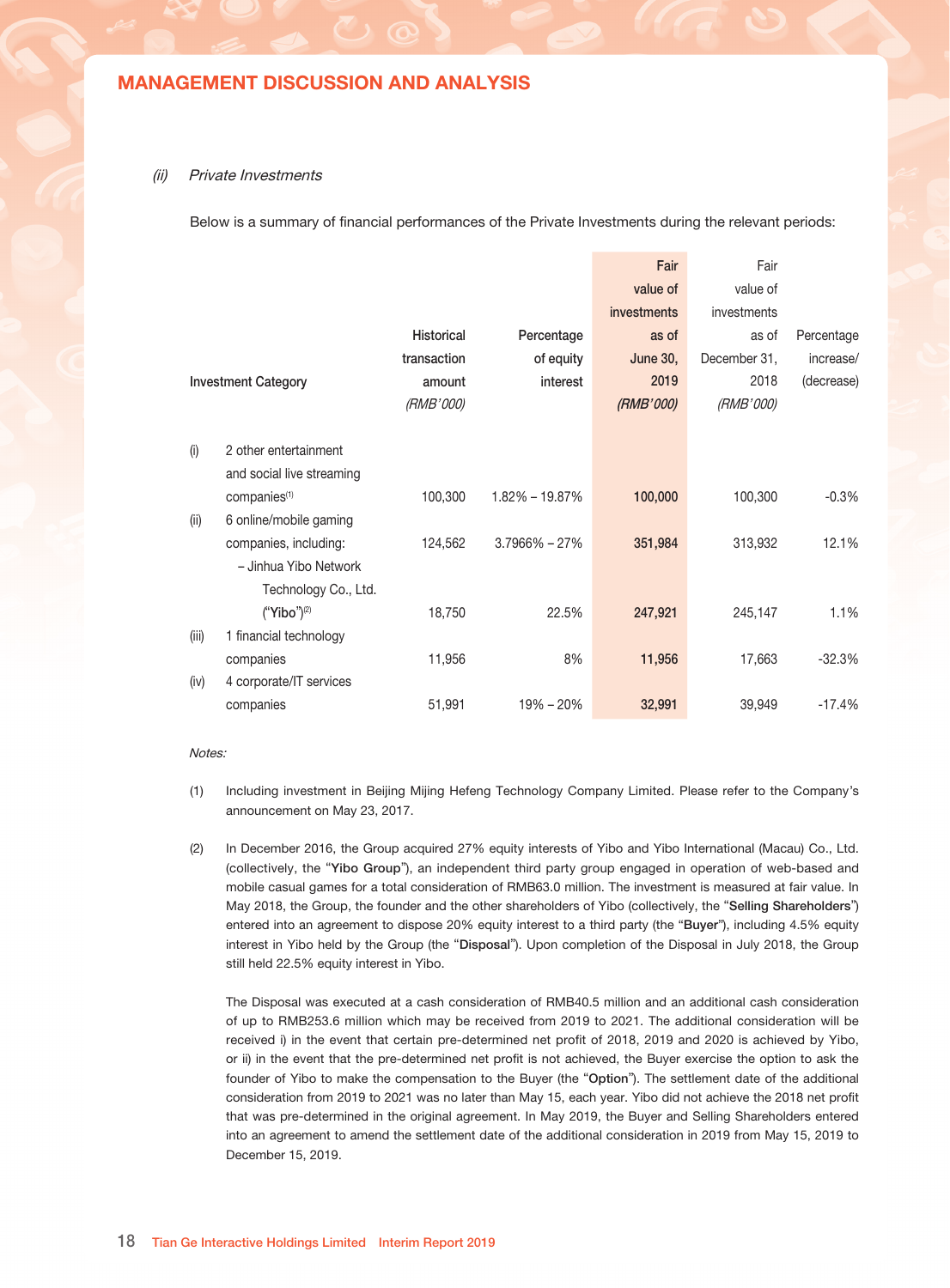### (ii) Private Investments

Below is a summary of financial performances of the Private Investments during the relevant periods:

|       |                            |                   |                    | Fair            | Fair             |            |
|-------|----------------------------|-------------------|--------------------|-----------------|------------------|------------|
|       |                            |                   |                    | value of        | value of         |            |
|       |                            |                   |                    | investments     | investments      |            |
|       |                            | <b>Historical</b> | Percentage         | as of           | as of            | Percentage |
|       |                            | transaction       | of equity          | <b>June 30,</b> | December 31,     | increase/  |
|       | <b>Investment Category</b> | amount            | interest           | 2019            | 2018             | (decrease) |
|       |                            | <i>(RMB'000)</i>  |                    | (RMB'000)       | <i>(RMB'000)</i> |            |
|       |                            |                   |                    |                 |                  |            |
| (i)   | 2 other entertainment      |                   |                    |                 |                  |            |
|       | and social live streaming  |                   |                    |                 |                  |            |
|       | companies <sup>(1)</sup>   | 100,300           | $1.82\% - 19.87\%$ | 100,000         | 100,300          | $-0.3%$    |
| (ii)  | 6 online/mobile gaming     |                   |                    |                 |                  |            |
|       | companies, including:      | 124,562           | $3.7966\% - 27\%$  | 351,984         | 313,932          | 12.1%      |
|       | - Jinhua Yibo Network      |                   |                    |                 |                  |            |
|       | Technology Co., Ltd.       |                   |                    |                 |                  |            |
|       | ("Yibo") <sup>(2)</sup>    | 18,750            | 22.5%              | 247,921         | 245,147          | 1.1%       |
| (iii) | 1 financial technology     |                   |                    |                 |                  |            |
|       | companies                  | 11,956            | 8%                 | 11,956          | 17,663           | $-32.3%$   |
| (iv)  | 4 corporate/IT services    |                   |                    |                 |                  |            |
|       | companies                  | 51,991            | $19\% - 20\%$      | 32,991          | 39,949           | $-17.4%$   |

#### Notes:

- (1) Including investment in Beijing Mijing Hefeng Technology Company Limited. Please refer to the Company's announcement on May 23, 2017.
- (2) In December 2016, the Group acquired 27% equity interests of Yibo and Yibo International (Macau) Co., Ltd. (collectively, the "Yibo Group"), an independent third party group engaged in operation of web-based and mobile casual games for a total consideration of RMB63.0 million. The investment is measured at fair value. In May 2018, the Group, the founder and the other shareholders of Yibo (collectively, the "Selling Shareholders") entered into an agreement to dispose 20% equity interest to a third party (the "Buyer"), including 4.5% equity interest in Yibo held by the Group (the "Disposal"). Upon completion of the Disposal in July 2018, the Group still held 22.5% equity interest in Yibo.

The Disposal was executed at a cash consideration of RMB40.5 million and an additional cash consideration of up to RMB253.6 million which may be received from 2019 to 2021. The additional consideration will be received i) in the event that certain pre-determined net profit of 2018, 2019 and 2020 is achieved by Yibo, or ii) in the event that the pre-determined net profit is not achieved, the Buyer exercise the option to ask the founder of Yibo to make the compensation to the Buyer (the "Option"). The settlement date of the additional consideration from 2019 to 2021 was no later than May 15, each year. Yibo did not achieve the 2018 net profit that was pre-determined in the original agreement. In May 2019, the Buyer and Selling Shareholders entered into an agreement to amend the settlement date of the additional consideration in 2019 from May 15, 2019 to December 15, 2019.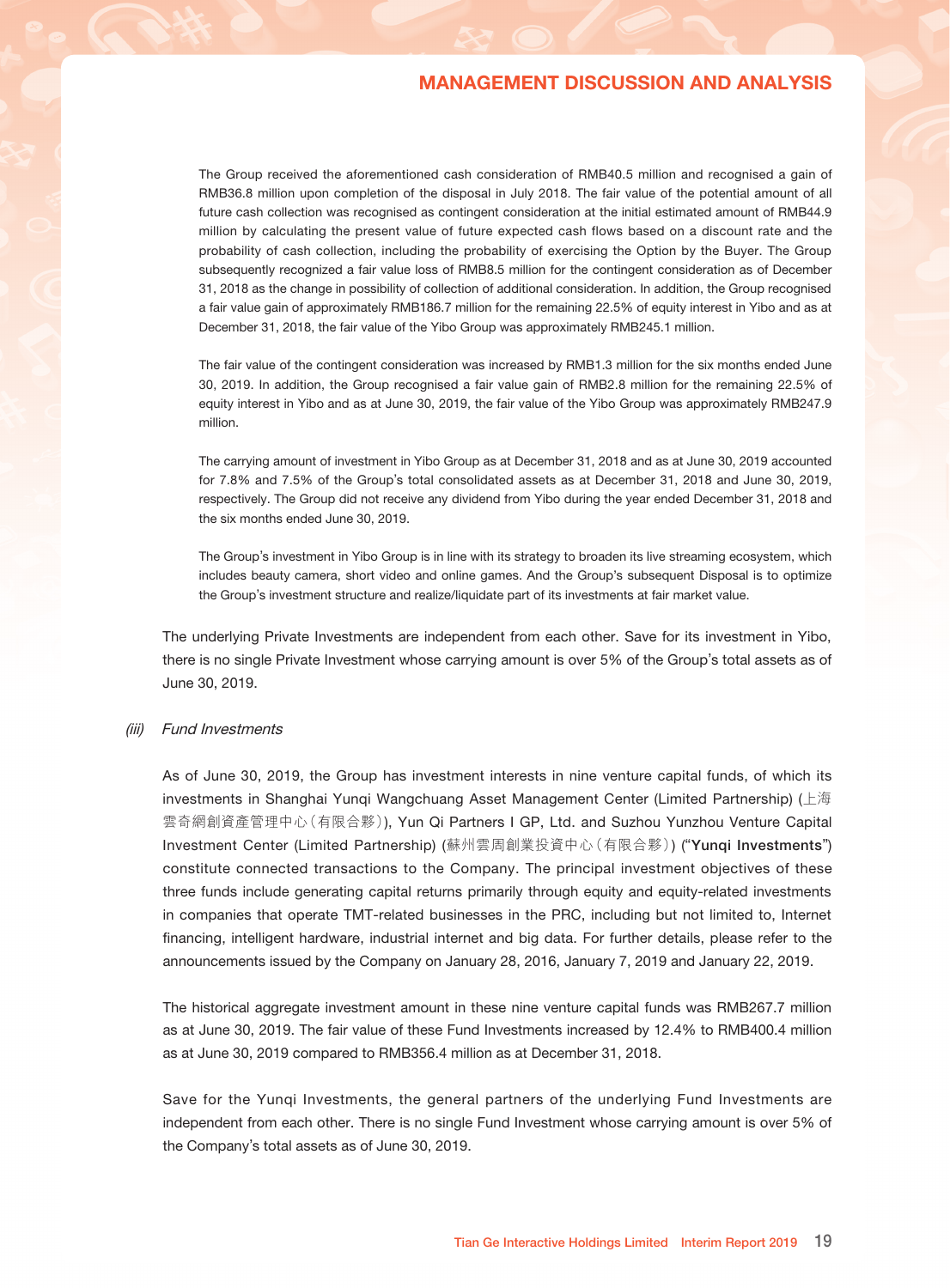The Group received the aforementioned cash consideration of RMB40.5 million and recognised a gain of RMB36.8 million upon completion of the disposal in July 2018. The fair value of the potential amount of all future cash collection was recognised as contingent consideration at the initial estimated amount of RMB44.9 million by calculating the present value of future expected cash flows based on a discount rate and the probability of cash collection, including the probability of exercising the Option by the Buyer. The Group subsequently recognized a fair value loss of RMB8.5 million for the contingent consideration as of December 31, 2018 as the change in possibility of collection of additional consideration. In addition, the Group recognised a fair value gain of approximately RMB186.7 million for the remaining 22.5% of equity interest in Yibo and as at December 31, 2018, the fair value of the Yibo Group was approximately RMB245.1 million.

The fair value of the contingent consideration was increased by RMB1.3 million for the six months ended June 30, 2019. In addition, the Group recognised a fair value gain of RMB2.8 million for the remaining 22.5% of equity interest in Yibo and as at June 30, 2019, the fair value of the Yibo Group was approximately RMB247.9 million.

The carrying amount of investment in Yibo Group as at December 31, 2018 and as at June 30, 2019 accounted for 7.8% and 7.5% of the Group's total consolidated assets as at December 31, 2018 and June 30, 2019, respectively. The Group did not receive any dividend from Yibo during the year ended December 31, 2018 and the six months ended June 30, 2019.

The Group's investment in Yibo Group is in line with its strategy to broaden its live streaming ecosystem, which includes beauty camera, short video and online games. And the Group's subsequent Disposal is to optimize the Group's investment structure and realize/liquidate part of its investments at fair market value.

The underlying Private Investments are independent from each other. Save for its investment in Yibo, there is no single Private Investment whose carrying amount is over 5% of the Group's total assets as of June 30, 2019.

#### (iii) Fund Investments

As of June 30, 2019, the Group has investment interests in nine venture capital funds, of which its investments in Shanghai Yunqi Wangchuang Asset Management Center (Limited Partnership) (上海 雲奇網創資產管理中心(有限合夥)), Yun Qi Partners I GP, Ltd. and Suzhou Yunzhou Venture Capital Investment Center (Limited Partnership) (蘇州雲周創業投資中心(有限合夥)) ("Yunqi Investments") constitute connected transactions to the Company. The principal investment objectives of these three funds include generating capital returns primarily through equity and equity-related investments in companies that operate TMT-related businesses in the PRC, including but not limited to, Internet financing, intelligent hardware, industrial internet and big data. For further details, please refer to the announcements issued by the Company on January 28, 2016, January 7, 2019 and January 22, 2019.

The historical aggregate investment amount in these nine venture capital funds was RMB267.7 million as at June 30, 2019. The fair value of these Fund Investments increased by 12.4% to RMB400.4 million as at June 30, 2019 compared to RMB356.4 million as at December 31, 2018.

Save for the Yunqi Investments, the general partners of the underlying Fund Investments are independent from each other. There is no single Fund Investment whose carrying amount is over 5% of the Company's total assets as of June 30, 2019.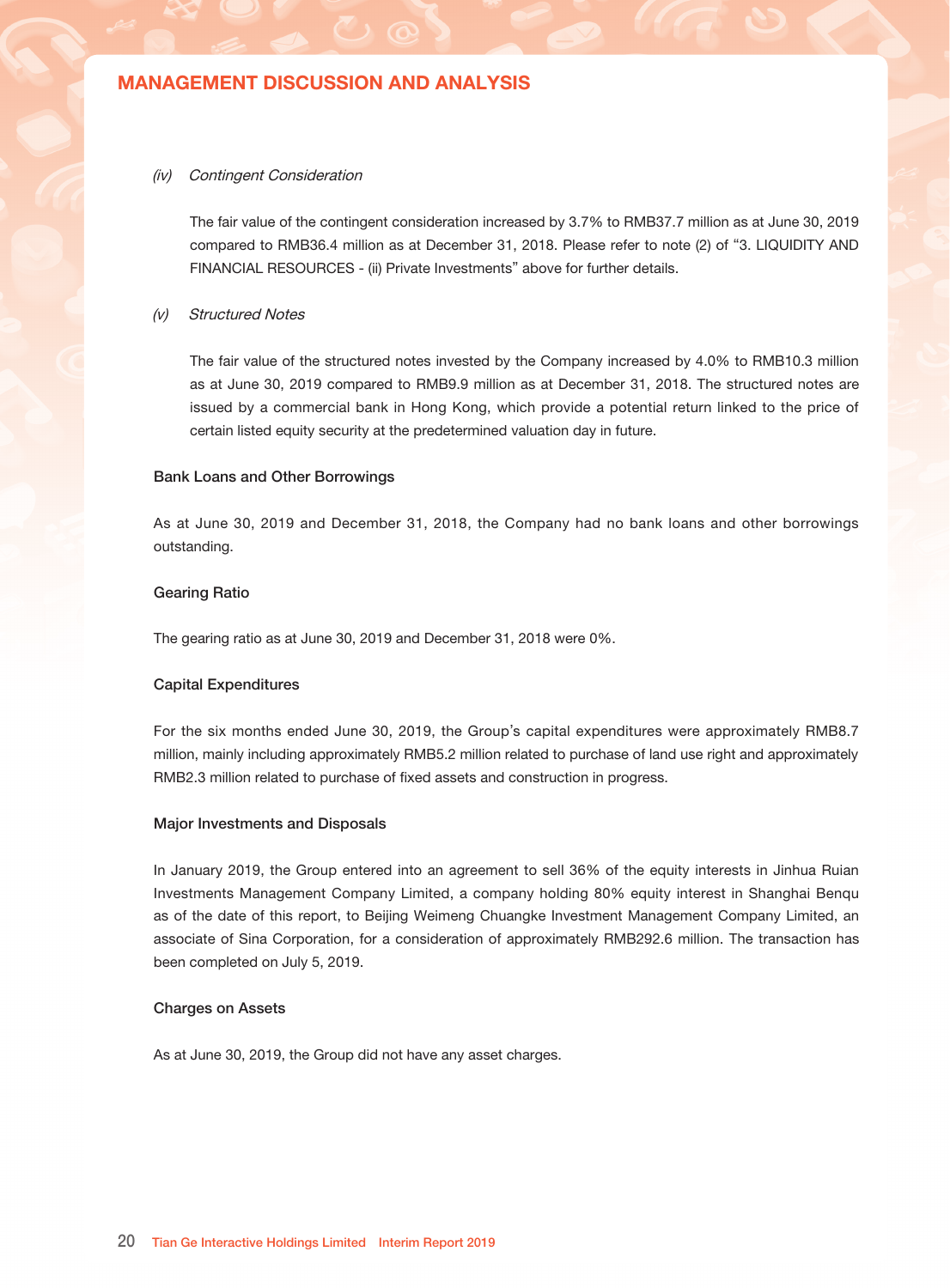#### (iv) Contingent Consideration

The fair value of the contingent consideration increased by 3.7% to RMB37.7 million as at June 30, 2019 compared to RMB36.4 million as at December 31, 2018. Please refer to note (2) of "3. LIQUIDITY AND FINANCIAL RESOURCES - (ii) Private Investments" above for further details.

#### (v) Structured Notes

The fair value of the structured notes invested by the Company increased by 4.0% to RMB10.3 million as at June 30, 2019 compared to RMB9.9 million as at December 31, 2018. The structured notes are issued by a commercial bank in Hong Kong, which provide a potential return linked to the price of certain listed equity security at the predetermined valuation day in future.

#### Bank Loans and Other Borrowings

As at June 30, 2019 and December 31, 2018, the Company had no bank loans and other borrowings outstanding.

#### Gearing Ratio

The gearing ratio as at June 30, 2019 and December 31, 2018 were 0%.

#### Capital Expenditures

For the six months ended June 30, 2019, the Group's capital expenditures were approximately RMB8.7 million, mainly including approximately RMB5.2 million related to purchase of land use right and approximately RMB2.3 million related to purchase of fixed assets and construction in progress.

#### Major Investments and Disposals

In January 2019, the Group entered into an agreement to sell 36% of the equity interests in Jinhua Ruian Investments Management Company Limited, a company holding 80% equity interest in Shanghai Benqu as of the date of this report, to Beijing Weimeng Chuangke Investment Management Company Limited, an associate of Sina Corporation, for a consideration of approximately RMB292.6 million. The transaction has been completed on July 5, 2019.

#### Charges on Assets

As at June 30, 2019, the Group did not have any asset charges.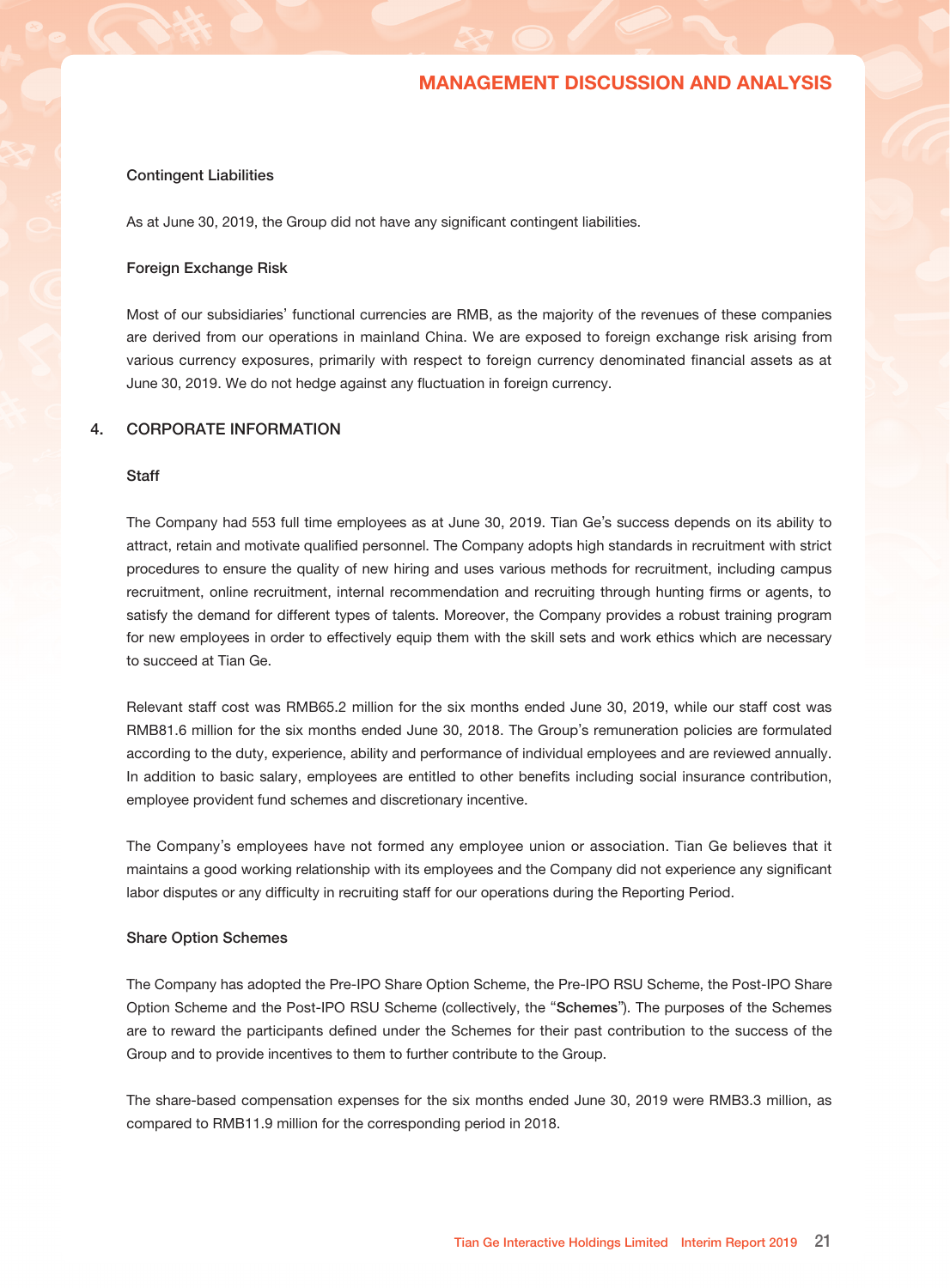#### Contingent Liabilities

As at June 30, 2019, the Group did not have any significant contingent liabilities.

#### Foreign Exchange Risk

Most of our subsidiaries' functional currencies are RMB, as the majority of the revenues of these companies are derived from our operations in mainland China. We are exposed to foreign exchange risk arising from various currency exposures, primarily with respect to foreign currency denominated financial assets as at June 30, 2019. We do not hedge against any fluctuation in foreign currency.

### 4. CORPORATE INFORMATION

#### **Staff**

The Company had 553 full time employees as at June 30, 2019. Tian Ge's success depends on its ability to attract, retain and motivate qualified personnel. The Company adopts high standards in recruitment with strict procedures to ensure the quality of new hiring and uses various methods for recruitment, including campus recruitment, online recruitment, internal recommendation and recruiting through hunting firms or agents, to satisfy the demand for different types of talents. Moreover, the Company provides a robust training program for new employees in order to effectively equip them with the skill sets and work ethics which are necessary to succeed at Tian Ge.

Relevant staff cost was RMB65.2 million for the six months ended June 30, 2019, while our staff cost was RMB81.6 million for the six months ended June 30, 2018. The Group's remuneration policies are formulated according to the duty, experience, ability and performance of individual employees and are reviewed annually. In addition to basic salary, employees are entitled to other benefits including social insurance contribution, employee provident fund schemes and discretionary incentive.

The Company's employees have not formed any employee union or association. Tian Ge believes that it maintains a good working relationship with its employees and the Company did not experience any significant labor disputes or any difficulty in recruiting staff for our operations during the Reporting Period.

### Share Option Schemes

The Company has adopted the Pre-IPO Share Option Scheme, the Pre-IPO RSU Scheme, the Post-IPO Share Option Scheme and the Post-IPO RSU Scheme (collectively, the "Schemes"). The purposes of the Schemes are to reward the participants defined under the Schemes for their past contribution to the success of the Group and to provide incentives to them to further contribute to the Group.

The share-based compensation expenses for the six months ended June 30, 2019 were RMB3.3 million, as compared to RMB11.9 million for the corresponding period in 2018.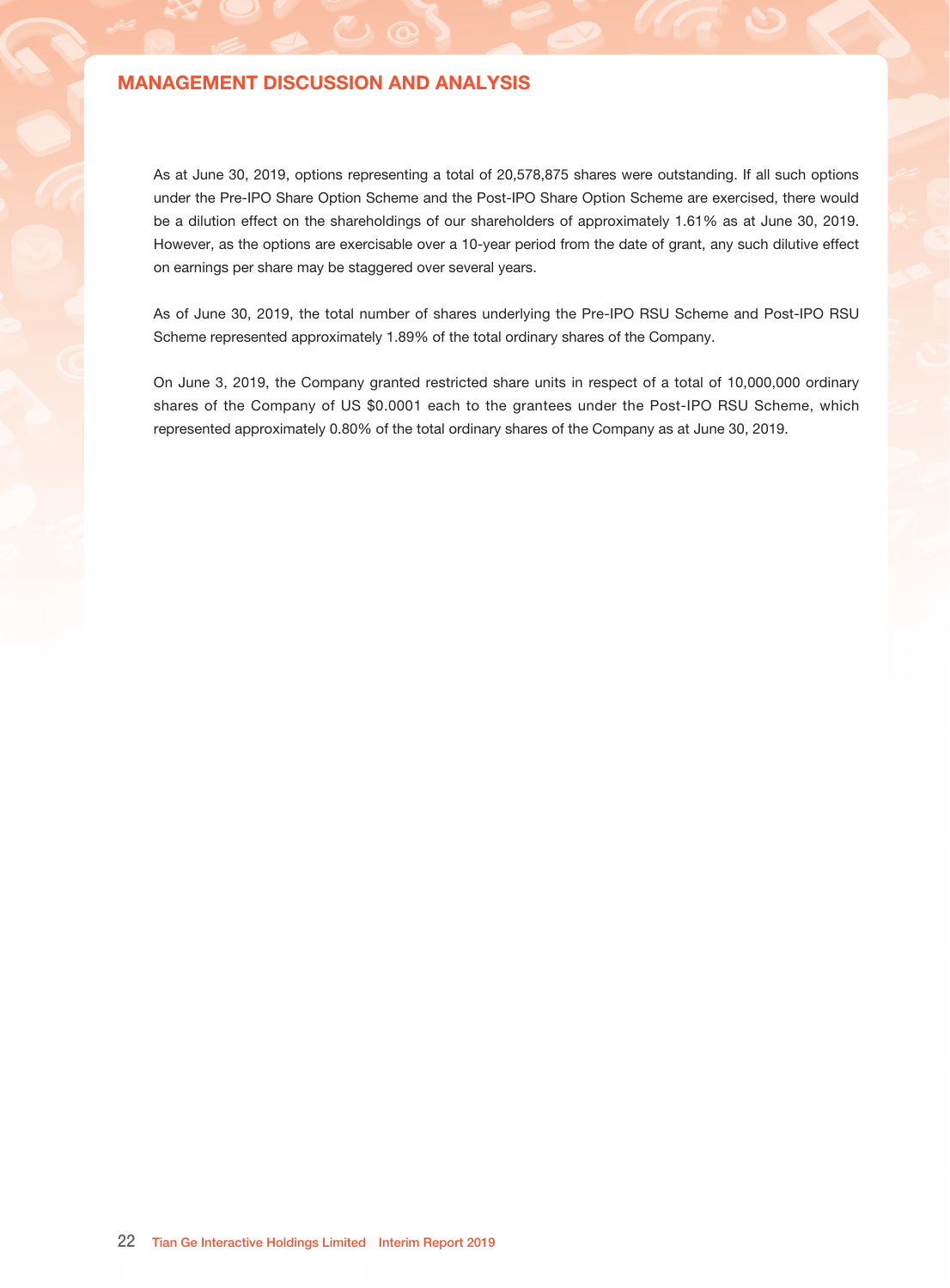As at June 30, 2019, options representing a total of 20,578,875 shares were outstanding. If all such options under the Pre-IPO Share Option Scheme and the Post-IPO Share Option Scheme are exercised, there would be a dilution effect on the shareholdings of our shareholders of approximately 1.61% as at June 30, 2019. However, as the options are exercisable over a 10-year period from the date of grant, any such dilutive effect on earnings per share may be staggered over several years.

As of June 30, 2019, the total number of shares underlying the Pre-IPO RSU Scheme and Post-IPO RSU Scheme represented approximately 1.89% of the total ordinary shares of the Company.

On June 3, 2019, the Company granted restricted share units in respect of a total of 10,000,000 ordinary shares of the Company of US \$0.0001 each to the grantees under the Post-IPO RSU Scheme, which represented approximately 0.80% of the total ordinary shares of the Company as at June 30, 2019.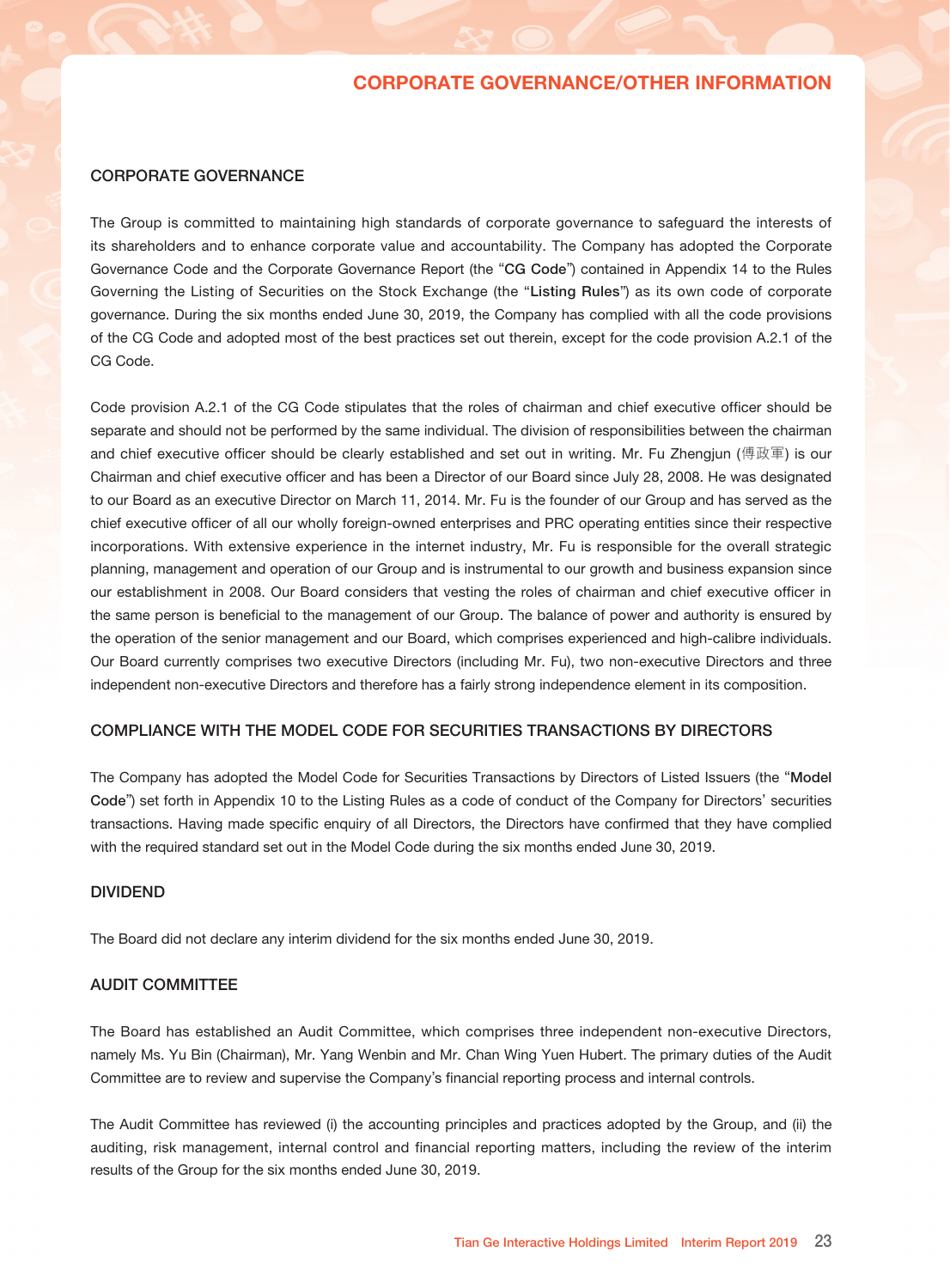### CORPORATE GOVERNANCE

The Group is committed to maintaining high standards of corporate governance to safeguard the interests of its shareholders and to enhance corporate value and accountability. The Company has adopted the Corporate Governance Code and the Corporate Governance Report (the "CG Code") contained in Appendix 14 to the Rules Governing the Listing of Securities on the Stock Exchange (the "Listing Rules") as its own code of corporate governance. During the six months ended June 30, 2019, the Company has complied with all the code provisions of the CG Code and adopted most of the best practices set out therein, except for the code provision A.2.1 of the CG Code.

Code provision A.2.1 of the CG Code stipulates that the roles of chairman and chief executive officer should be separate and should not be performed by the same individual. The division of responsibilities between the chairman and chief executive officer should be clearly established and set out in writing. Mr. Fu Zhengjun (傅政軍) is our Chairman and chief executive officer and has been a Director of our Board since July 28, 2008. He was designated to our Board as an executive Director on March 11, 2014. Mr. Fu is the founder of our Group and has served as the chief executive officer of all our wholly foreign-owned enterprises and PRC operating entities since their respective incorporations. With extensive experience in the internet industry, Mr. Fu is responsible for the overall strategic planning, management and operation of our Group and is instrumental to our growth and business expansion since our establishment in 2008. Our Board considers that vesting the roles of chairman and chief executive officer in the same person is beneficial to the management of our Group. The balance of power and authority is ensured by the operation of the senior management and our Board, which comprises experienced and high-calibre individuals. Our Board currently comprises two executive Directors (including Mr. Fu), two non-executive Directors and three independent non-executive Directors and therefore has a fairly strong independence element in its composition.

### COMPLIANCE WITH THE MODEL CODE FOR SECURITIES TRANSACTIONS BY DIRECTORS

The Company has adopted the Model Code for Securities Transactions by Directors of Listed Issuers (the "Model Code") set forth in Appendix 10 to the Listing Rules as a code of conduct of the Company for Directors' securities transactions. Having made specific enquiry of all Directors, the Directors have confirmed that they have complied with the required standard set out in the Model Code during the six months ended June 30, 2019.

#### DIVIDEND

The Board did not declare any interim dividend for the six months ended June 30, 2019.

### AUDIT COMMITTEE

The Board has established an Audit Committee, which comprises three independent non-executive Directors, namely Ms. Yu Bin (Chairman), Mr. Yang Wenbin and Mr. Chan Wing Yuen Hubert. The primary duties of the Audit Committee are to review and supervise the Company's financial reporting process and internal controls.

The Audit Committee has reviewed (i) the accounting principles and practices adopted by the Group, and (ii) the auditing, risk management, internal control and financial reporting matters, including the review of the interim results of the Group for the six months ended June 30, 2019.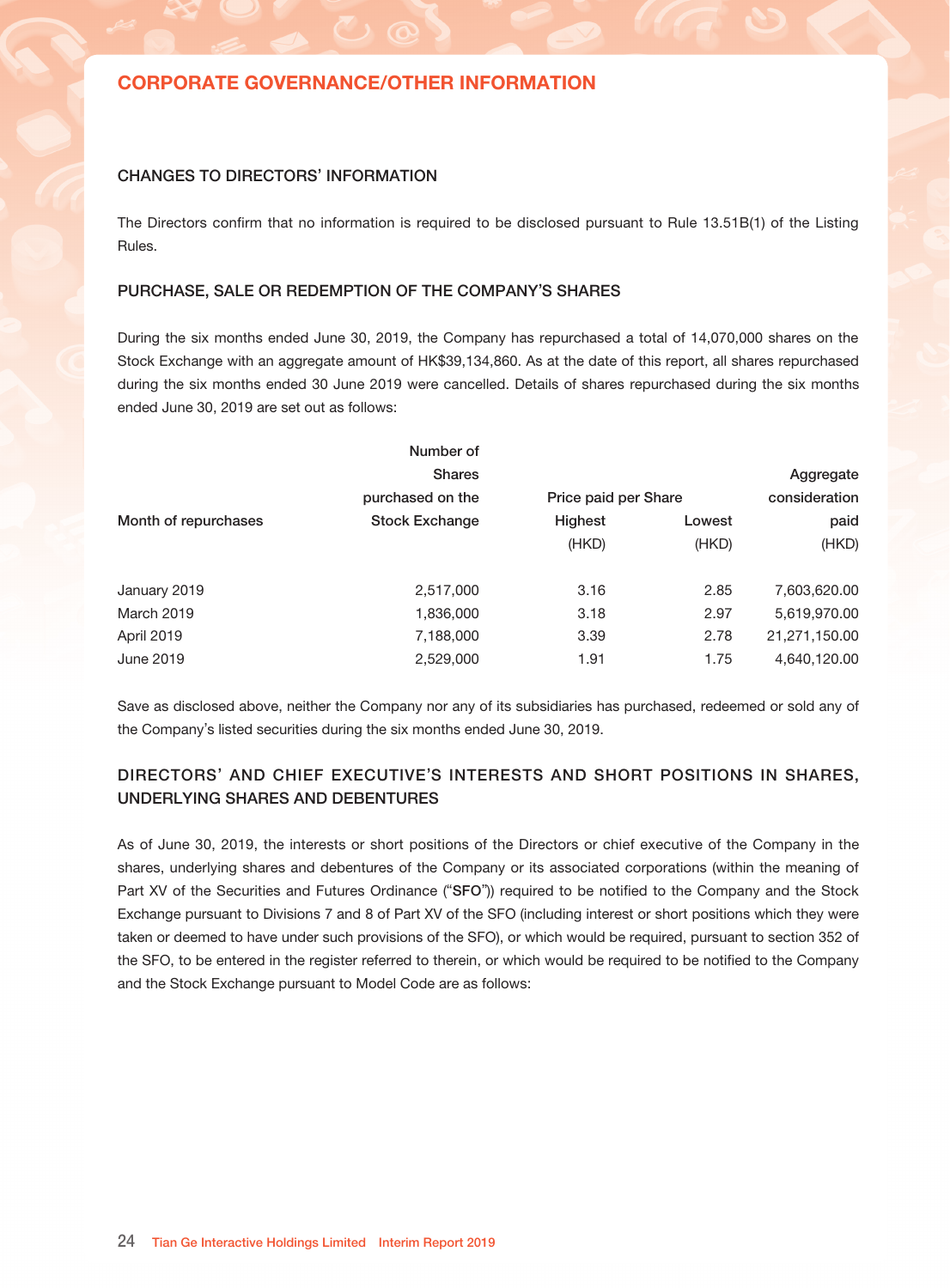### CHANGES TO DIRECTORS' INFORMATION

The Directors confirm that no information is required to be disclosed pursuant to Rule 13.51B(1) of the Listing Rules.

### PURCHASE, SALE OR REDEMPTION OF THE COMPANY'S SHARES

During the six months ended June 30, 2019, the Company has repurchased a total of 14,070,000 shares on the Stock Exchange with an aggregate amount of HK\$39,134,860. As at the date of this report, all shares repurchased during the six months ended 30 June 2019 were cancelled. Details of shares repurchased during the six months ended June 30, 2019 are set out as follows:

| Number of             |         |        |                      |
|-----------------------|---------|--------|----------------------|
| <b>Shares</b>         |         |        | Aggregate            |
| purchased on the      |         |        | consideration        |
| <b>Stock Exchange</b> | Highest | Lowest | paid                 |
|                       | (HKD)   | (HKD)  | (HKD)                |
| 2,517,000             | 3.16    | 2.85   | 7,603,620.00         |
| 1,836,000             | 3.18    | 2.97   | 5,619,970.00         |
| 7,188,000             | 3.39    | 2.78   | 21,271,150.00        |
| 2,529,000             | 1.91    | 1.75   | 4,640,120.00         |
|                       |         |        | Price paid per Share |

Save as disclosed above, neither the Company nor any of its subsidiaries has purchased, redeemed or sold any of the Company's listed securities during the six months ended June 30, 2019.

## DIRECTORS' AND CHIEF EXECUTIVE'S INTERESTS AND SHORT POSITIONS IN SHARES, UNDERLYING SHARES AND DEBENTURES

As of June 30, 2019, the interests or short positions of the Directors or chief executive of the Company in the shares, underlying shares and debentures of the Company or its associated corporations (within the meaning of Part XV of the Securities and Futures Ordinance ("SFO")) required to be notified to the Company and the Stock Exchange pursuant to Divisions 7 and 8 of Part XV of the SFO (including interest or short positions which they were taken or deemed to have under such provisions of the SFO), or which would be required, pursuant to section 352 of the SFO, to be entered in the register referred to therein, or which would be required to be notified to the Company and the Stock Exchange pursuant to Model Code are as follows: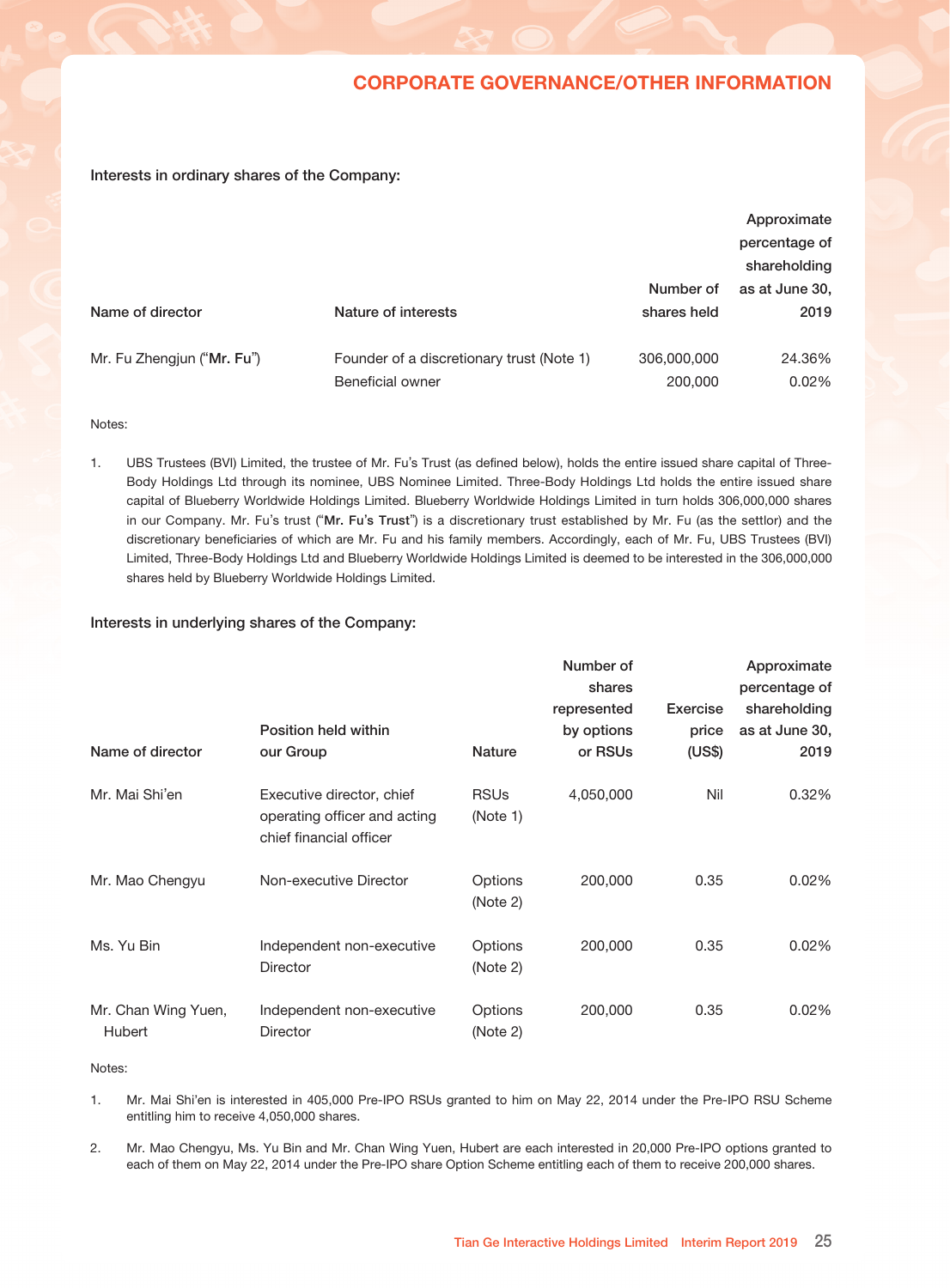#### Interests in ordinary shares of the Company:

|                            |                                                               |                          | Approximate<br>percentage of<br>shareholding |
|----------------------------|---------------------------------------------------------------|--------------------------|----------------------------------------------|
| Name of director           | Nature of interests                                           | Number of<br>shares held | as at June 30,<br>2019                       |
| Mr. Fu Zhengjun ("Mr. Fu") | Founder of a discretionary trust (Note 1)<br>Beneficial owner | 306,000,000<br>200,000   | 24.36%<br>0.02%                              |

#### Notes:

1. UBS Trustees (BVI) Limited, the trustee of Mr. Fu's Trust (as defined below), holds the entire issued share capital of Three-Body Holdings Ltd through its nominee, UBS Nominee Limited. Three-Body Holdings Ltd holds the entire issued share capital of Blueberry Worldwide Holdings Limited. Blueberry Worldwide Holdings Limited in turn holds 306,000,000 shares in our Company. Mr. Fu's trust ("Mr. Fu's Trust") is a discretionary trust established by Mr. Fu (as the settlor) and the discretionary beneficiaries of which are Mr. Fu and his family members. Accordingly, each of Mr. Fu, UBS Trustees (BVI) Limited, Three-Body Holdings Ltd and Blueberry Worldwide Holdings Limited is deemed to be interested in the 306,000,000 shares held by Blueberry Worldwide Holdings Limited.

### Interests in underlying shares of the Company:

| Name of director                     | Position held within<br>our Group                                                    | <b>Nature</b>           | Number of<br>shares<br>represented<br>by options<br>or RSUs | <b>Exercise</b><br>price<br>(US\$) | Approximate<br>percentage of<br>shareholding<br>as at June 30,<br>2019 |
|--------------------------------------|--------------------------------------------------------------------------------------|-------------------------|-------------------------------------------------------------|------------------------------------|------------------------------------------------------------------------|
| Mr. Mai Shi'en                       | Executive director, chief<br>operating officer and acting<br>chief financial officer | <b>RSUs</b><br>(Note 1) | 4,050,000                                                   | Nil                                | 0.32%                                                                  |
| Mr. Mao Chengyu                      | Non-executive Director                                                               | Options<br>(Note 2)     | 200,000                                                     | 0.35                               | 0.02%                                                                  |
| Ms. Yu Bin                           | Independent non-executive<br><b>Director</b>                                         | Options<br>(Note 2)     | 200,000                                                     | 0.35                               | 0.02%                                                                  |
| Mr. Chan Wing Yuen,<br><b>Hubert</b> | Independent non-executive<br><b>Director</b>                                         | Options<br>(Note 2)     | 200,000                                                     | 0.35                               | 0.02%                                                                  |

Notes:

1. Mr. Mai Shi'en is interested in 405,000 Pre-IPO RSUs granted to him on May 22, 2014 under the Pre-IPO RSU Scheme entitling him to receive 4,050,000 shares.

2. Mr. Mao Chengyu, Ms. Yu Bin and Mr. Chan Wing Yuen, Hubert are each interested in 20,000 Pre-IPO options granted to each of them on May 22, 2014 under the Pre-IPO share Option Scheme entitling each of them to receive 200,000 shares.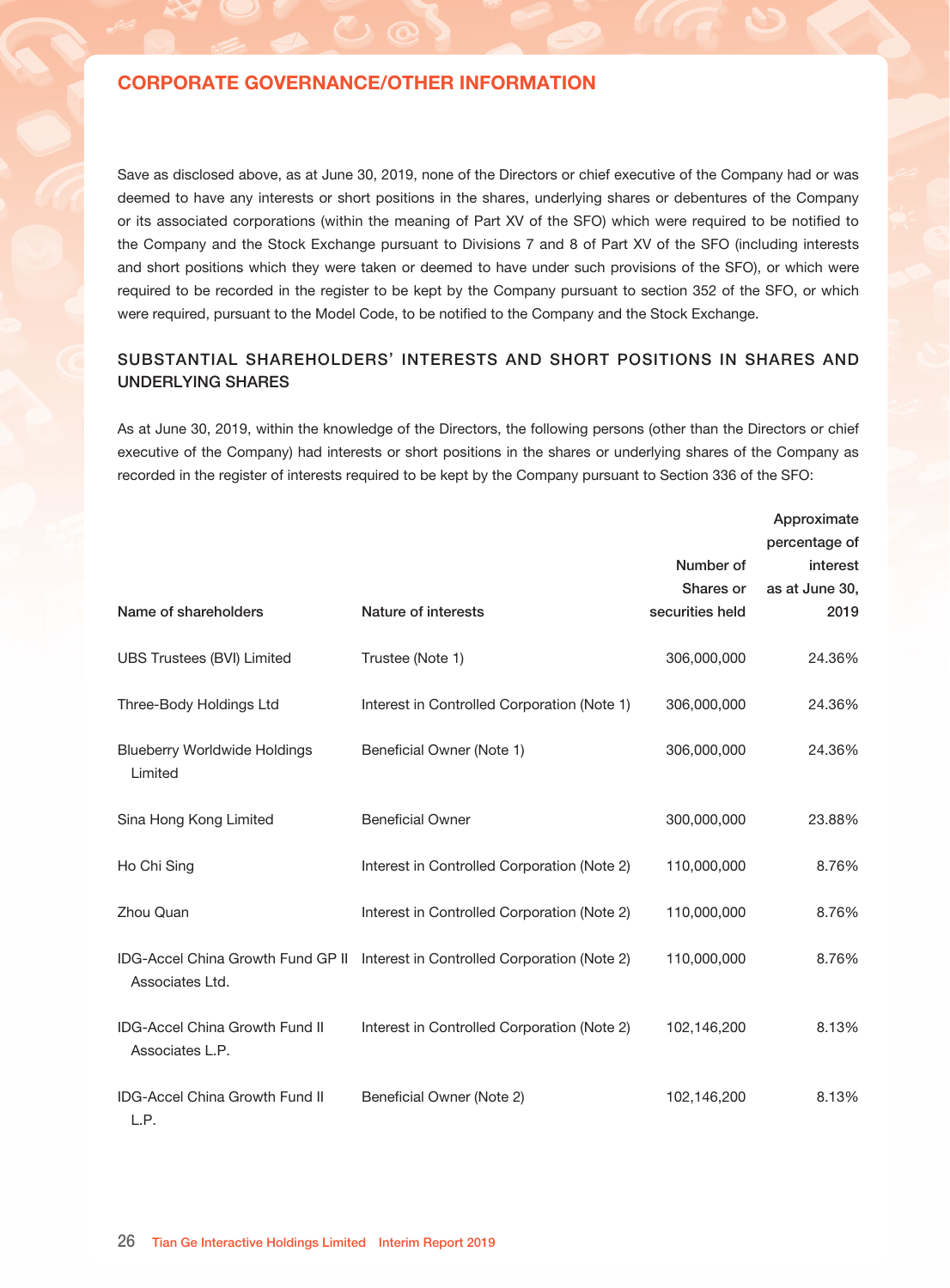Save as disclosed above, as at June 30, 2019, none of the Directors or chief executive of the Company had or was deemed to have any interests or short positions in the shares, underlying shares or debentures of the Company or its associated corporations (within the meaning of Part XV of the SFO) which were required to be notified to the Company and the Stock Exchange pursuant to Divisions 7 and 8 of Part XV of the SFO (including interests and short positions which they were taken or deemed to have under such provisions of the SFO), or which were required to be recorded in the register to be kept by the Company pursuant to section 352 of the SFO, or which were required, pursuant to the Model Code, to be notified to the Company and the Stock Exchange.

## SUBSTANTIAL SHAREHOLDERS' INTERESTS AND SHORT POSITIONS IN SHARES AND UNDERLYING SHARES

As at June 30, 2019, within the knowledge of the Directors, the following persons (other than the Directors or chief executive of the Company) had interests or short positions in the shares or underlying shares of the Company as recorded in the register of interests required to be kept by the Company pursuant to Section 336 of the SFO:

|                                                          |                                                                               |                 | Approximate    |
|----------------------------------------------------------|-------------------------------------------------------------------------------|-----------------|----------------|
|                                                          |                                                                               |                 | percentage of  |
|                                                          |                                                                               | Number of       | interest       |
|                                                          |                                                                               | Shares or       | as at June 30, |
| Name of shareholders                                     | Nature of interests                                                           | securities held | 2019           |
| UBS Trustees (BVI) Limited                               | Trustee (Note 1)                                                              | 306,000,000     | 24.36%         |
| Three-Body Holdings Ltd                                  | Interest in Controlled Corporation (Note 1)                                   | 306,000,000     | 24.36%         |
| <b>Blueberry Worldwide Holdings</b><br>Limited           | Beneficial Owner (Note 1)                                                     | 306,000,000     | 24.36%         |
| Sina Hong Kong Limited                                   | <b>Beneficial Owner</b>                                                       | 300,000,000     | 23.88%         |
| Ho Chi Sing                                              | Interest in Controlled Corporation (Note 2)                                   | 110,000,000     | 8.76%          |
| Zhou Quan                                                | Interest in Controlled Corporation (Note 2)                                   | 110,000,000     | 8.76%          |
| Associates Ltd.                                          | IDG-Accel China Growth Fund GP II Interest in Controlled Corporation (Note 2) | 110,000,000     | 8.76%          |
| <b>IDG-Accel China Growth Fund II</b><br>Associates L.P. | Interest in Controlled Corporation (Note 2)                                   | 102,146,200     | 8.13%          |
| IDG-Accel China Growth Fund II<br>L.P.                   | Beneficial Owner (Note 2)                                                     | 102,146,200     | 8.13%          |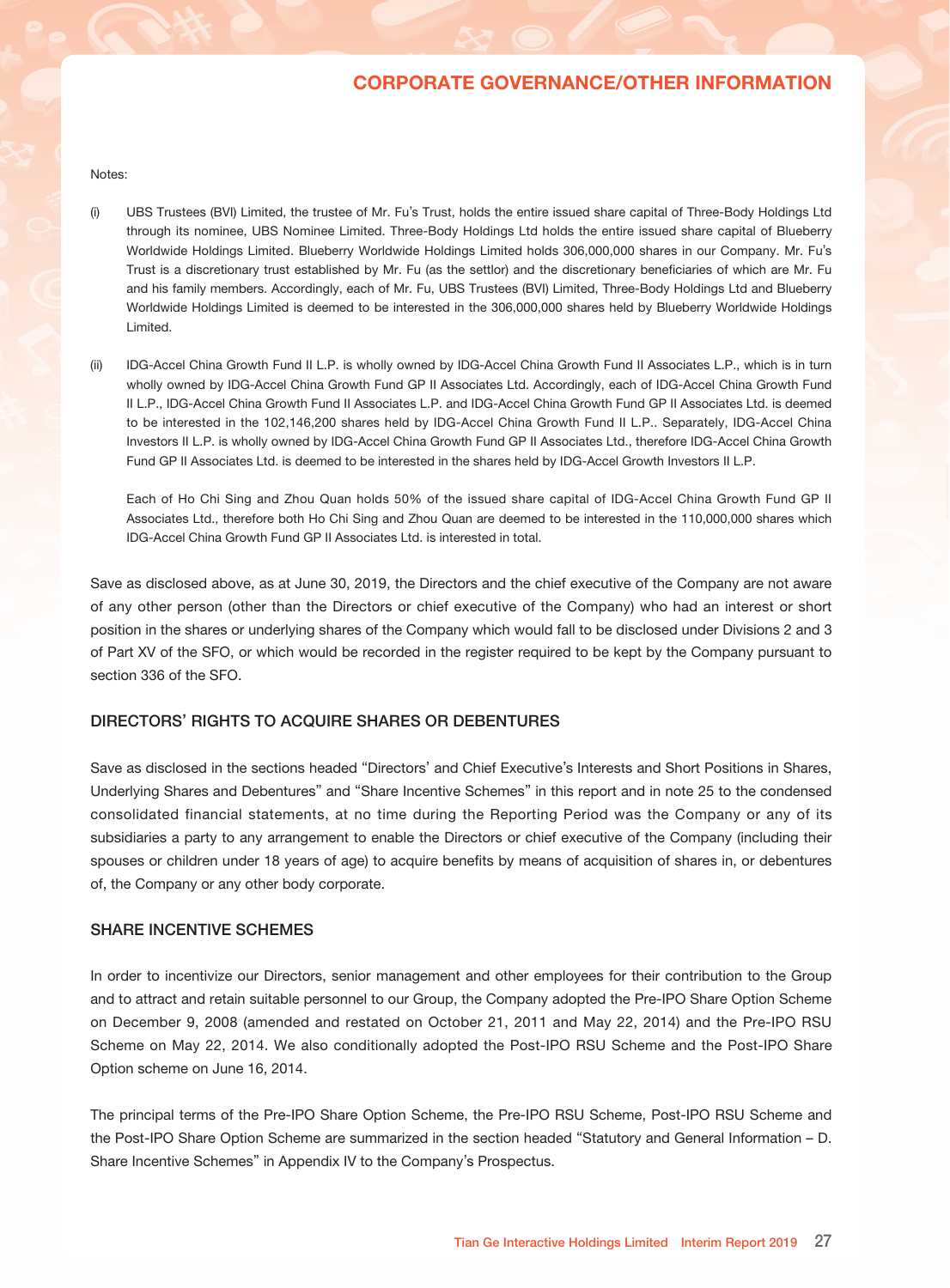#### Notes:

- (i) UBS Trustees (BVI) Limited, the trustee of Mr. Fu's Trust, holds the entire issued share capital of Three-Body Holdings Ltd through its nominee, UBS Nominee Limited. Three-Body Holdings Ltd holds the entire issued share capital of Blueberry Worldwide Holdings Limited. Blueberry Worldwide Holdings Limited holds 306,000,000 shares in our Company. Mr. Fu's Trust is a discretionary trust established by Mr. Fu (as the settlor) and the discretionary beneficiaries of which are Mr. Fu and his family members. Accordingly, each of Mr. Fu, UBS Trustees (BVI) Limited, Three-Body Holdings Ltd and Blueberry Worldwide Holdings Limited is deemed to be interested in the 306,000,000 shares held by Blueberry Worldwide Holdings Limited.
- (ii) IDG-Accel China Growth Fund II L.P. is wholly owned by IDG-Accel China Growth Fund II Associates L.P., which is in turn wholly owned by IDG-Accel China Growth Fund GP II Associates Ltd. Accordingly, each of IDG-Accel China Growth Fund II L.P., IDG-Accel China Growth Fund II Associates L.P. and IDG-Accel China Growth Fund GP II Associates Ltd. is deemed to be interested in the 102,146,200 shares held by IDG-Accel China Growth Fund II L.P.. Separately, IDG-Accel China Investors II L.P. is wholly owned by IDG-Accel China Growth Fund GP II Associates Ltd., therefore IDG-Accel China Growth Fund GP II Associates Ltd. is deemed to be interested in the shares held by IDG-Accel Growth Investors II L.P.

Each of Ho Chi Sing and Zhou Quan holds 50% of the issued share capital of IDG-Accel China Growth Fund GP II Associates Ltd., therefore both Ho Chi Sing and Zhou Quan are deemed to be interested in the 110,000,000 shares which IDG-Accel China Growth Fund GP II Associates Ltd. is interested in total.

Save as disclosed above, as at June 30, 2019, the Directors and the chief executive of the Company are not aware of any other person (other than the Directors or chief executive of the Company) who had an interest or short position in the shares or underlying shares of the Company which would fall to be disclosed under Divisions 2 and 3 of Part XV of the SFO, or which would be recorded in the register required to be kept by the Company pursuant to section 336 of the SFO.

### DIRECTORS' RIGHTS TO ACQUIRE SHARES OR DEBENTURES

Save as disclosed in the sections headed "Directors' and Chief Executive's Interests and Short Positions in Shares, Underlying Shares and Debentures" and "Share Incentive Schemes" in this report and in note 25 to the condensed consolidated financial statements, at no time during the Reporting Period was the Company or any of its subsidiaries a party to any arrangement to enable the Directors or chief executive of the Company (including their spouses or children under 18 years of age) to acquire benefits by means of acquisition of shares in, or debentures of, the Company or any other body corporate.

### SHARE INCENTIVE SCHEMES

In order to incentivize our Directors, senior management and other employees for their contribution to the Group and to attract and retain suitable personnel to our Group, the Company adopted the Pre-IPO Share Option Scheme on December 9, 2008 (amended and restated on October 21, 2011 and May 22, 2014) and the Pre-IPO RSU Scheme on May 22, 2014. We also conditionally adopted the Post-IPO RSU Scheme and the Post-IPO Share Option scheme on June 16, 2014.

The principal terms of the Pre-IPO Share Option Scheme, the Pre-IPO RSU Scheme, Post-IPO RSU Scheme and the Post-IPO Share Option Scheme are summarized in the section headed "Statutory and General Information – D. Share Incentive Schemes" in Appendix IV to the Company's Prospectus.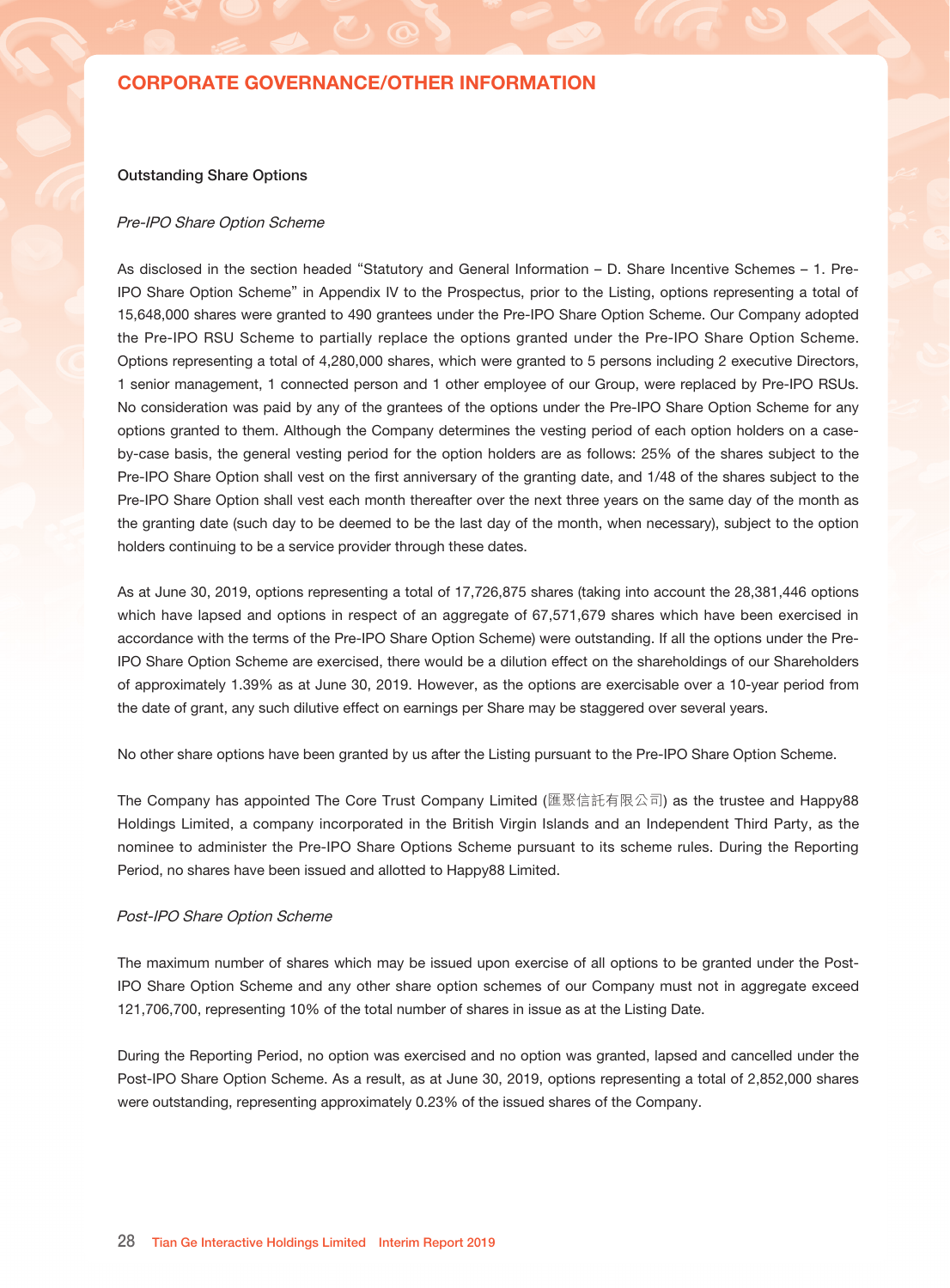### Outstanding Share Options

#### Pre-IPO Share Option Scheme

As disclosed in the section headed "Statutory and General Information – D. Share Incentive Schemes – 1. Pre-IPO Share Option Scheme" in Appendix IV to the Prospectus, prior to the Listing, options representing a total of 15,648,000 shares were granted to 490 grantees under the Pre-IPO Share Option Scheme. Our Company adopted the Pre-IPO RSU Scheme to partially replace the options granted under the Pre-IPO Share Option Scheme. Options representing a total of 4,280,000 shares, which were granted to 5 persons including 2 executive Directors, 1 senior management, 1 connected person and 1 other employee of our Group, were replaced by Pre-IPO RSUs. No consideration was paid by any of the grantees of the options under the Pre-IPO Share Option Scheme for any options granted to them. Although the Company determines the vesting period of each option holders on a caseby-case basis, the general vesting period for the option holders are as follows: 25% of the shares subject to the Pre-IPO Share Option shall vest on the first anniversary of the granting date, and 1/48 of the shares subject to the Pre-IPO Share Option shall vest each month thereafter over the next three years on the same day of the month as the granting date (such day to be deemed to be the last day of the month, when necessary), subject to the option holders continuing to be a service provider through these dates.

As at June 30, 2019, options representing a total of 17,726,875 shares (taking into account the 28,381,446 options which have lapsed and options in respect of an aggregate of 67,571,679 shares which have been exercised in accordance with the terms of the Pre-IPO Share Option Scheme) were outstanding. If all the options under the Pre-IPO Share Option Scheme are exercised, there would be a dilution effect on the shareholdings of our Shareholders of approximately 1.39% as at June 30, 2019. However, as the options are exercisable over a 10-year period from the date of grant, any such dilutive effect on earnings per Share may be staggered over several years.

No other share options have been granted by us after the Listing pursuant to the Pre-IPO Share Option Scheme.

The Company has appointed The Core Trust Company Limited (匯聚信託有限公司) as the trustee and Happy88 Holdings Limited, a company incorporated in the British Virgin Islands and an Independent Third Party, as the nominee to administer the Pre-IPO Share Options Scheme pursuant to its scheme rules. During the Reporting Period, no shares have been issued and allotted to Happy88 Limited.

#### Post-IPO Share Option Scheme

The maximum number of shares which may be issued upon exercise of all options to be granted under the Post-IPO Share Option Scheme and any other share option schemes of our Company must not in aggregate exceed 121,706,700, representing 10% of the total number of shares in issue as at the Listing Date.

During the Reporting Period, no option was exercised and no option was granted, lapsed and cancelled under the Post-IPO Share Option Scheme. As a result, as at June 30, 2019, options representing a total of 2,852,000 shares were outstanding, representing approximately 0.23% of the issued shares of the Company.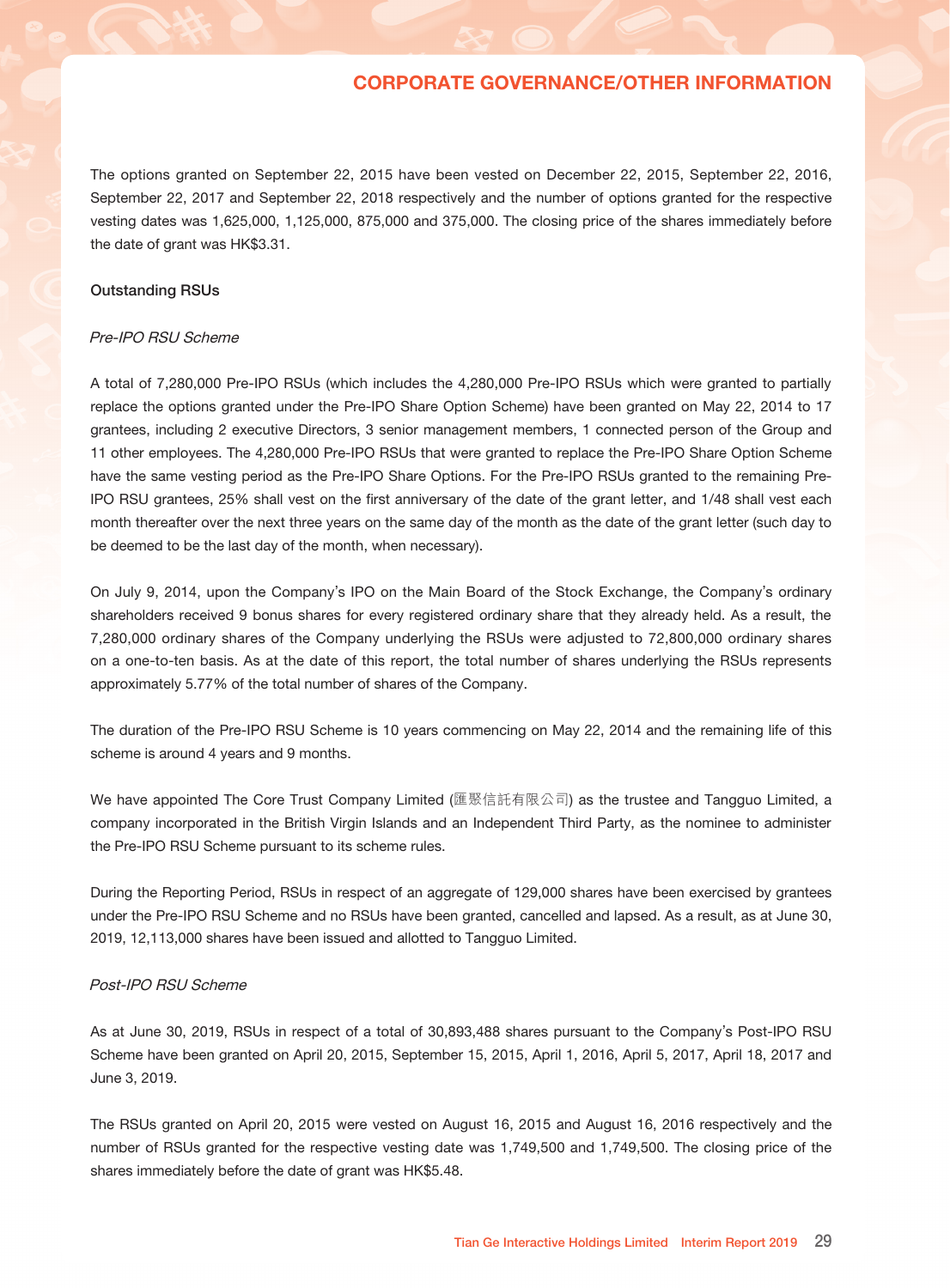The options granted on September 22, 2015 have been vested on December 22, 2015, September 22, 2016, September 22, 2017 and September 22, 2018 respectively and the number of options granted for the respective vesting dates was 1,625,000, 1,125,000, 875,000 and 375,000. The closing price of the shares immediately before the date of grant was HK\$3.31.

### Outstanding RSUs

#### Pre-IPO RSU Scheme

A total of 7,280,000 Pre-IPO RSUs (which includes the 4,280,000 Pre-IPO RSUs which were granted to partially replace the options granted under the Pre-IPO Share Option Scheme) have been granted on May 22, 2014 to 17 grantees, including 2 executive Directors, 3 senior management members, 1 connected person of the Group and 11 other employees. The 4,280,000 Pre-IPO RSUs that were granted to replace the Pre-IPO Share Option Scheme have the same vesting period as the Pre-IPO Share Options. For the Pre-IPO RSUs granted to the remaining Pre-IPO RSU grantees, 25% shall vest on the first anniversary of the date of the grant letter, and 1/48 shall vest each month thereafter over the next three years on the same day of the month as the date of the grant letter (such day to be deemed to be the last day of the month, when necessary).

On July 9, 2014, upon the Company's IPO on the Main Board of the Stock Exchange, the Company's ordinary shareholders received 9 bonus shares for every registered ordinary share that they already held. As a result, the 7,280,000 ordinary shares of the Company underlying the RSUs were adjusted to 72,800,000 ordinary shares on a one-to-ten basis. As at the date of this report, the total number of shares underlying the RSUs represents approximately 5.77% of the total number of shares of the Company.

The duration of the Pre-IPO RSU Scheme is 10 years commencing on May 22, 2014 and the remaining life of this scheme is around 4 years and 9 months.

We have appointed The Core Trust Company Limited (匯聚信託有限公司) as the trustee and Tangguo Limited, a company incorporated in the British Virgin Islands and an Independent Third Party, as the nominee to administer the Pre-IPO RSU Scheme pursuant to its scheme rules.

During the Reporting Period, RSUs in respect of an aggregate of 129,000 shares have been exercised by grantees under the Pre-IPO RSU Scheme and no RSUs have been granted, cancelled and lapsed. As a result, as at June 30, 2019, 12,113,000 shares have been issued and allotted to Tangguo Limited.

### Post-IPO RSU Scheme

As at June 30, 2019, RSUs in respect of a total of 30,893,488 shares pursuant to the Company's Post-IPO RSU Scheme have been granted on April 20, 2015, September 15, 2015, April 1, 2016, April 5, 2017, April 18, 2017 and June 3, 2019.

The RSUs granted on April 20, 2015 were vested on August 16, 2015 and August 16, 2016 respectively and the number of RSUs granted for the respective vesting date was 1,749,500 and 1,749,500. The closing price of the shares immediately before the date of grant was HK\$5.48.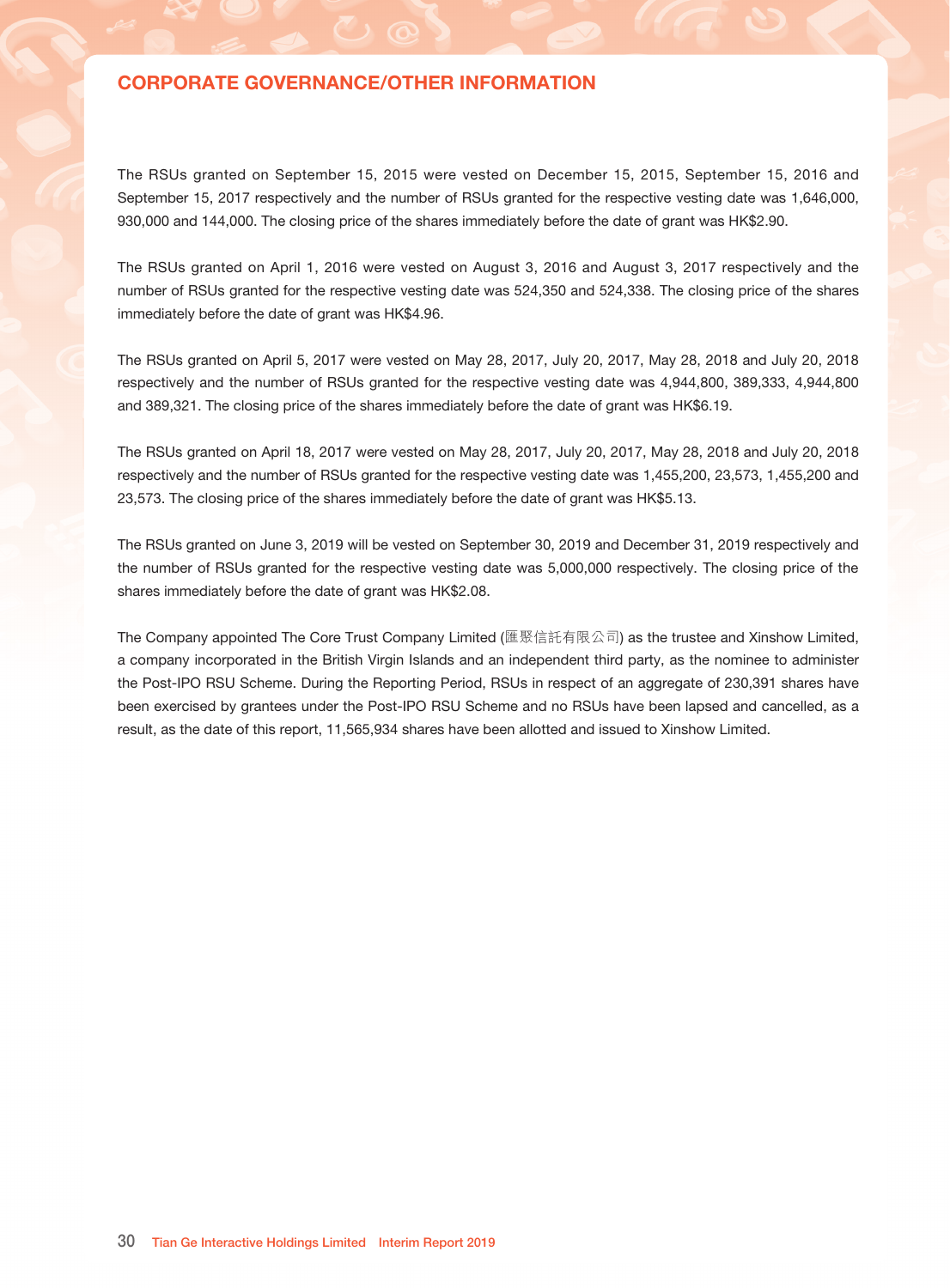The RSUs granted on September 15, 2015 were vested on December 15, 2015, September 15, 2016 and September 15, 2017 respectively and the number of RSUs granted for the respective vesting date was 1,646,000, 930,000 and 144,000. The closing price of the shares immediately before the date of grant was HK\$2.90.

The RSUs granted on April 1, 2016 were vested on August 3, 2016 and August 3, 2017 respectively and the number of RSUs granted for the respective vesting date was 524,350 and 524,338. The closing price of the shares immediately before the date of grant was HK\$4.96.

The RSUs granted on April 5, 2017 were vested on May 28, 2017, July 20, 2017, May 28, 2018 and July 20, 2018 respectively and the number of RSUs granted for the respective vesting date was 4,944,800, 389,333, 4,944,800 and 389,321. The closing price of the shares immediately before the date of grant was HK\$6.19.

The RSUs granted on April 18, 2017 were vested on May 28, 2017, July 20, 2017, May 28, 2018 and July 20, 2018 respectively and the number of RSUs granted for the respective vesting date was 1,455,200, 23,573, 1,455,200 and 23,573. The closing price of the shares immediately before the date of grant was HK\$5.13.

The RSUs granted on June 3, 2019 will be vested on September 30, 2019 and December 31, 2019 respectively and the number of RSUs granted for the respective vesting date was 5,000,000 respectively. The closing price of the shares immediately before the date of grant was HK\$2.08.

The Company appointed The Core Trust Company Limited (匯聚信託有限公司) as the trustee and Xinshow Limited, a company incorporated in the British Virgin Islands and an independent third party, as the nominee to administer the Post-IPO RSU Scheme. During the Reporting Period, RSUs in respect of an aggregate of 230,391 shares have been exercised by grantees under the Post-IPO RSU Scheme and no RSUs have been lapsed and cancelled, as a result, as the date of this report, 11,565,934 shares have been allotted and issued to Xinshow Limited.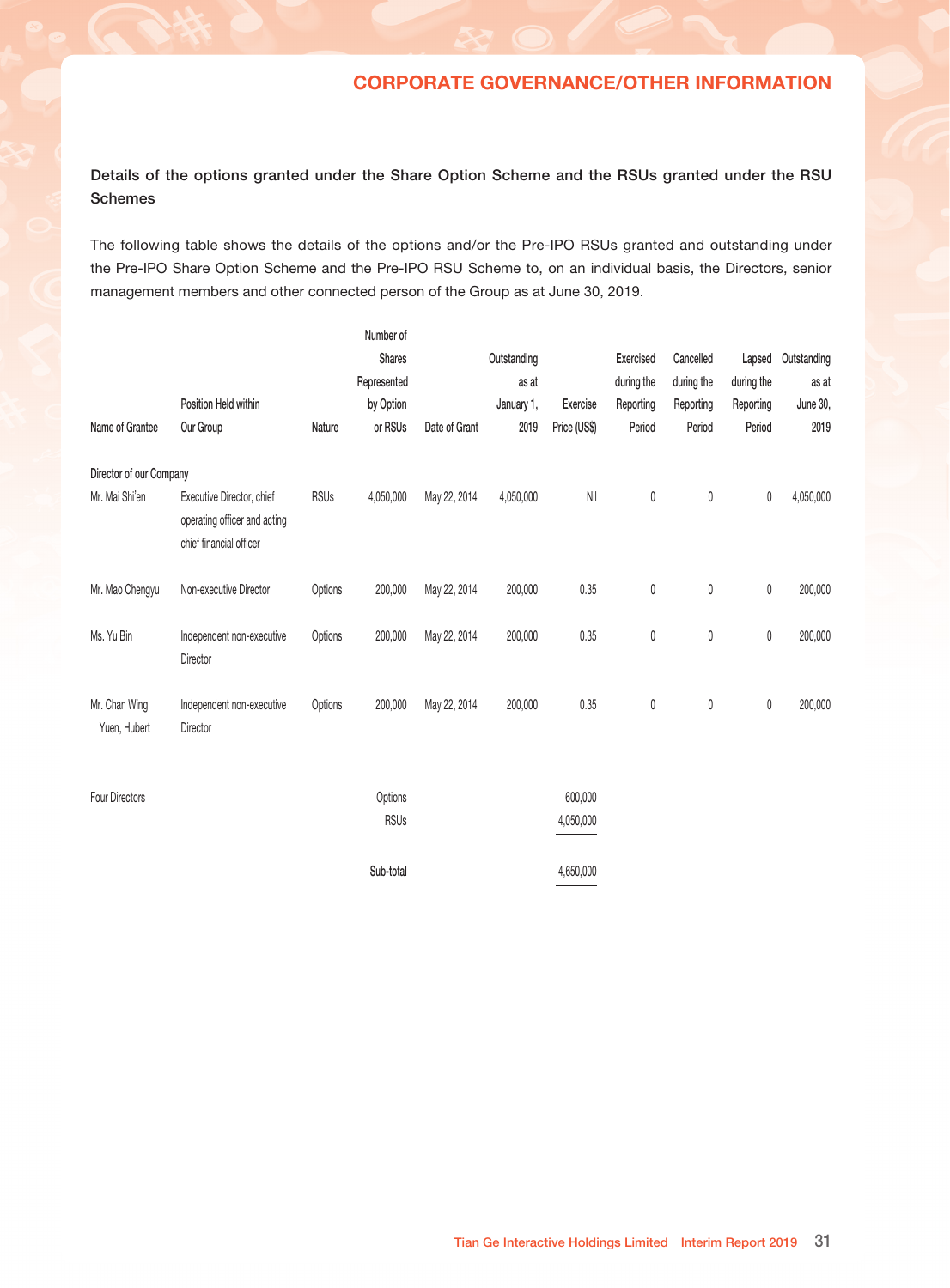## Details of the options granted under the Share Option Scheme and the RSUs granted under the RSU Schemes

The following table shows the details of the options and/or the Pre-IPO RSUs granted and outstanding under the Pre-IPO Share Option Scheme and the Pre-IPO RSU Scheme to, on an individual basis, the Directors, senior management members and other connected person of the Group as at June 30, 2019.

|                               |                                                                                      |             | Number of              |               |             |                      |            |            |              |             |
|-------------------------------|--------------------------------------------------------------------------------------|-------------|------------------------|---------------|-------------|----------------------|------------|------------|--------------|-------------|
|                               |                                                                                      |             | Shares                 |               | Outstanding |                      | Exercised  | Cancelled  | Lapsed       | Outstanding |
|                               |                                                                                      |             | Represented            |               | as at       |                      | during the | during the | during the   | as at       |
|                               | Position Held within                                                                 |             | by Option              |               | January 1,  | Exercise             | Reporting  | Reporting  | Reporting    | June 30,    |
| Name of Grantee               | Our Group                                                                            | Nature      | or RSUs                | Date of Grant | 2019        | Price (US\$)         | Period     | Period     | Period       | 2019        |
| Director of our Company       |                                                                                      |             |                        |               |             |                      |            |            |              |             |
| Mr. Mai Shi'en                | Executive Director, chief<br>operating officer and acting<br>chief financial officer | <b>RSUs</b> | 4,050,000              | May 22, 2014  | 4,050,000   | $\mathsf{Nil}$       | 0          | $\pmb{0}$  | 0            | 4,050,000   |
| Mr. Mao Chengyu               | Non-executive Director                                                               | Options     | 200,000                | May 22, 2014  | 200,000     | 0.35                 | 0          | $\pmb{0}$  | $\mathbb{0}$ | 200,000     |
| Ms. Yu Bin                    | Independent non-executive<br>Director                                                | Options     | 200,000                | May 22, 2014  | 200,000     | 0.35                 | 0          | $\pmb{0}$  | 0            | 200,000     |
| Mr. Chan Wing<br>Yuen, Hubert | Independent non-executive<br>Director                                                | Options     | 200,000                | May 22, 2014  | 200,000     | 0.35                 | 0          | $\pmb{0}$  | $\mathbb{0}$ | 200,000     |
| Four Directors                |                                                                                      |             | Options<br><b>RSUs</b> |               |             | 600,000<br>4,050,000 |            |            |              |             |
|                               |                                                                                      |             | Sub-total              |               |             | 4.650.000            |            |            |              |             |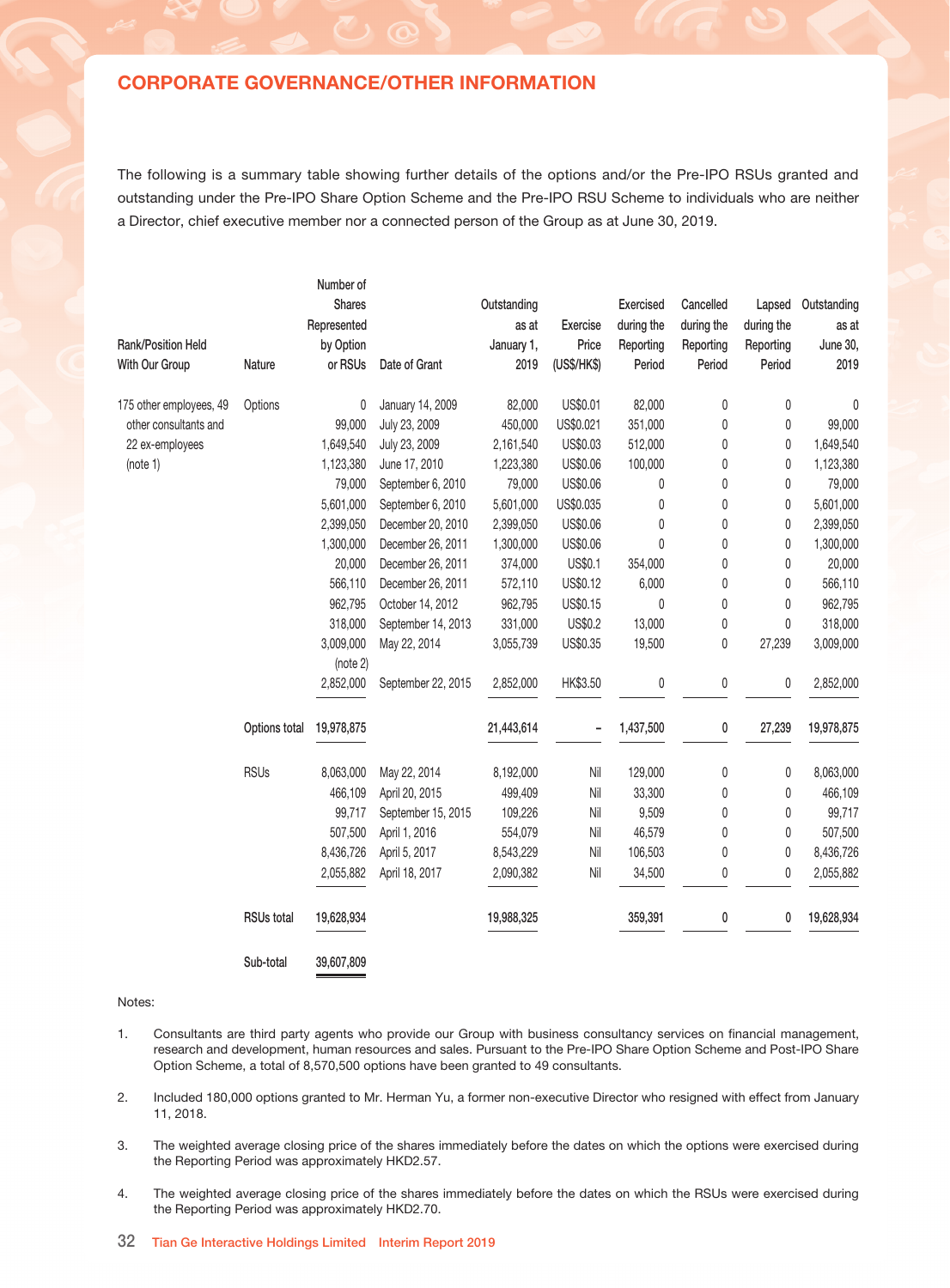The following is a summary table showing further details of the options and/or the Pre-IPO RSUs granted and outstanding under the Pre-IPO Share Option Scheme and the Pre-IPO RSU Scheme to individuals who are neither a Director, chief executive member nor a connected person of the Group as at June 30, 2019.

| Rank/Position Held<br>With Our Group | Nature            | Number of<br><b>Shares</b><br>Represented<br>by Option<br>or RSUs | Date of Grant      | Outstanding<br>as at<br>January 1,<br>2019 | Exercise<br>Price<br>(US\$/HK\$) | <b>Exercised</b><br>during the<br>Reporting<br>Period | Cancelled<br>during the<br>Reporting<br>Period | Lapsed<br>during the<br>Reporting<br>Period | Outstanding<br>as at<br>June 30,<br>2019 |
|--------------------------------------|-------------------|-------------------------------------------------------------------|--------------------|--------------------------------------------|----------------------------------|-------------------------------------------------------|------------------------------------------------|---------------------------------------------|------------------------------------------|
| 175 other employees, 49              | Options           | 0                                                                 | January 14, 2009   | 82,000                                     | US\$0.01                         | 82,000                                                | 0                                              | 0                                           | 0                                        |
| other consultants and                |                   | 99,000                                                            | July 23, 2009      | 450,000                                    | US\$0.021                        | 351,000                                               | 0                                              | 0                                           | 99,000                                   |
| 22 ex-employees                      |                   | 1,649,540                                                         | July 23, 2009      | 2,161,540                                  | US\$0.03                         | 512,000                                               | 0                                              | 0                                           | 1,649,540                                |
| (note 1)                             |                   | 1,123,380                                                         | June 17, 2010      | 1,223,380                                  | US\$0.06                         | 100,000                                               | 0                                              | 0                                           | 1,123,380                                |
|                                      |                   | 79,000                                                            | September 6, 2010  | 79,000                                     | US\$0.06                         | 0                                                     | 0                                              | 0                                           | 79,000                                   |
|                                      |                   | 5,601,000                                                         | September 6, 2010  | 5,601,000                                  | US\$0.035                        | 0                                                     | 0                                              | 0                                           | 5,601,000                                |
|                                      |                   | 2,399,050                                                         | December 20, 2010  | 2,399,050                                  | US\$0.06                         | 0                                                     | 0                                              | 0                                           | 2,399,050                                |
|                                      |                   | 1,300,000                                                         | December 26, 2011  | 1,300,000                                  | US\$0.06                         | 0                                                     | 0                                              | 0                                           | 1,300,000                                |
|                                      |                   | 20,000                                                            | December 26, 2011  | 374,000                                    | US\$0.1                          | 354,000                                               | 0                                              | 0                                           | 20,000                                   |
|                                      |                   | 566,110                                                           | December 26, 2011  | 572,110                                    | US\$0.12                         | 6,000                                                 | 0                                              | 0                                           | 566,110                                  |
|                                      |                   | 962,795                                                           | October 14, 2012   | 962,795                                    | US\$0.15                         | 0                                                     | 0                                              | 0                                           | 962,795                                  |
|                                      |                   | 318,000                                                           | September 14, 2013 | 331,000                                    | US\$0.2                          | 13,000                                                | 0                                              | 0                                           | 318,000                                  |
|                                      |                   | 3,009,000<br>(note 2)                                             | May 22, 2014       | 3,055,739                                  | US\$0.35                         | 19,500                                                | 0                                              | 27,239                                      | 3,009,000                                |
|                                      |                   | 2,852,000                                                         | September 22, 2015 | 2,852,000                                  | HK\$3.50                         | 0                                                     | 0                                              | 0                                           | 2,852,000                                |
|                                      | Options total     | 19,978,875                                                        |                    | 21,443,614                                 | $\overline{a}$                   | 1,437,500                                             | 0                                              | 27,239                                      | 19,978,875                               |
|                                      | <b>RSUs</b>       | 8,063,000                                                         | May 22, 2014       | 8,192,000                                  | Nil                              | 129,000                                               | 0                                              | 0                                           | 8,063,000                                |
|                                      |                   | 466,109                                                           | April 20, 2015     | 499,409                                    | Nil                              | 33,300                                                | 0                                              | 0                                           | 466,109                                  |
|                                      |                   | 99,717                                                            | September 15, 2015 | 109,226                                    | Nil                              | 9,509                                                 | 0                                              | 0                                           | 99,717                                   |
|                                      |                   | 507,500                                                           | April 1, 2016      | 554,079                                    | Nil                              | 46,579                                                | 0                                              | 0                                           | 507,500                                  |
|                                      |                   | 8,436,726                                                         | April 5, 2017      | 8,543,229                                  | Nil                              | 106,503                                               | 0                                              | 0                                           | 8,436,726                                |
|                                      |                   | 2,055,882                                                         | April 18, 2017     | 2,090,382                                  | Nil                              | 34,500                                                | 0                                              | 0                                           | 2,055,882                                |
|                                      | <b>RSUs total</b> | 19,628,934                                                        |                    | 19,988,325                                 |                                  | 359,391                                               | 0                                              | 0                                           | 19,628,934                               |
|                                      | Sub-total         | 39,607,809                                                        |                    |                                            |                                  |                                                       |                                                |                                             |                                          |

#### Notes:

- 1. Consultants are third party agents who provide our Group with business consultancy services on financial management, research and development, human resources and sales. Pursuant to the Pre-IPO Share Option Scheme and Post-IPO Share Option Scheme, a total of 8,570,500 options have been granted to 49 consultants.
- 2. Included 180,000 options granted to Mr. Herman Yu, a former non-executive Director who resigned with effect from January 11, 2018.
- 3. The weighted average closing price of the shares immediately before the dates on which the options were exercised during the Reporting Period was approximately HKD2.57.
- 4. The weighted average closing price of the shares immediately before the dates on which the RSUs were exercised during the Reporting Period was approximately HKD2.70.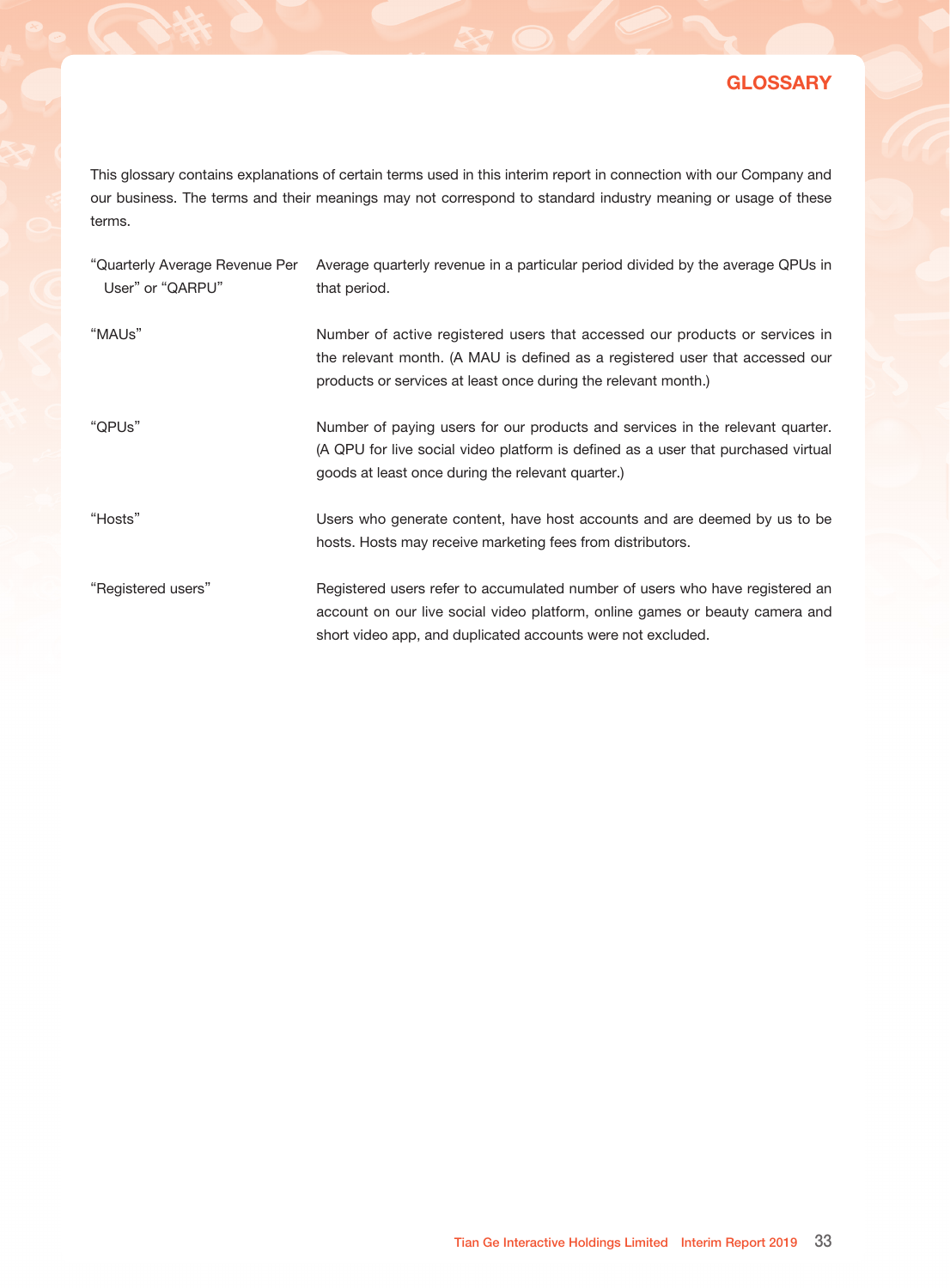# **GLOSSARY**

This glossary contains explanations of certain terms used in this interim report in connection with our Company and our business. The terms and their meanings may not correspond to standard industry meaning or usage of these terms.

| "Quarterly Average Revenue Per<br>User" or "QARPU" | Average quarterly revenue in a particular period divided by the average QPUs in<br>that period.                                                                                                                               |
|----------------------------------------------------|-------------------------------------------------------------------------------------------------------------------------------------------------------------------------------------------------------------------------------|
| "MAUs"                                             | Number of active registered users that accessed our products or services in<br>the relevant month. (A MAU is defined as a registered user that accessed our<br>products or services at least once during the relevant month.) |
| "QPUs"                                             | Number of paying users for our products and services in the relevant quarter.<br>(A QPU for live social video platform is defined as a user that purchased virtual<br>goods at least once during the relevant quarter.)       |
| "Hosts"                                            | Users who generate content, have host accounts and are deemed by us to be<br>hosts. Hosts may receive marketing fees from distributors.                                                                                       |
| "Registered users"                                 | Registered users refer to accumulated number of users who have registered an<br>account on our live social video platform, online games or beauty camera and<br>short video app, and duplicated accounts were not excluded.   |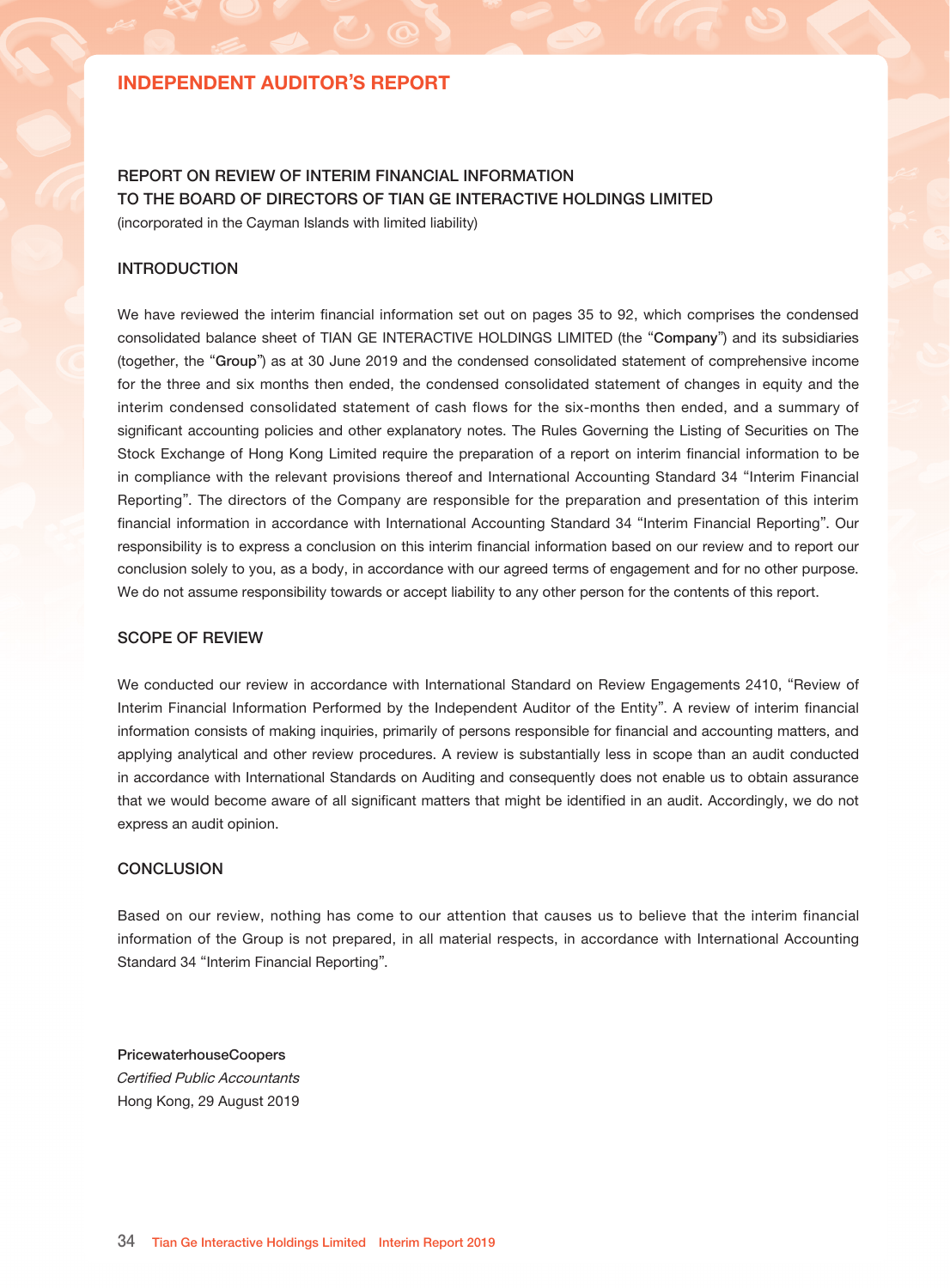## INDEPENDENT AUDITOR'S REPORT

## REPORT ON REVIEW OF INTERIM FINANCIAL INFORMATION TO THE BOARD OF DIRECTORS OF TIAN GE INTERACTIVE HOLDINGS LIMITED (incorporated in the Cayman Islands with limited liability)

### INTRODUCTION

We have reviewed the interim financial information set out on pages 35 to 92, which comprises the condensed consolidated balance sheet of TIAN GE INTERACTIVE HOLDINGS LIMITED (the "Company") and its subsidiaries (together, the "Group") as at 30 June 2019 and the condensed consolidated statement of comprehensive income for the three and six months then ended, the condensed consolidated statement of changes in equity and the interim condensed consolidated statement of cash flows for the six-months then ended, and a summary of significant accounting policies and other explanatory notes. The Rules Governing the Listing of Securities on The Stock Exchange of Hong Kong Limited require the preparation of a report on interim financial information to be in compliance with the relevant provisions thereof and International Accounting Standard 34 "Interim Financial Reporting". The directors of the Company are responsible for the preparation and presentation of this interim financial information in accordance with International Accounting Standard 34 "Interim Financial Reporting". Our responsibility is to express a conclusion on this interim financial information based on our review and to report our conclusion solely to you, as a body, in accordance with our agreed terms of engagement and for no other purpose. We do not assume responsibility towards or accept liability to any other person for the contents of this report.

### SCOPE OF REVIEW

We conducted our review in accordance with International Standard on Review Engagements 2410, "Review of Interim Financial Information Performed by the Independent Auditor of the Entity". A review of interim financial information consists of making inquiries, primarily of persons responsible for financial and accounting matters, and applying analytical and other review procedures. A review is substantially less in scope than an audit conducted in accordance with International Standards on Auditing and consequently does not enable us to obtain assurance that we would become aware of all significant matters that might be identified in an audit. Accordingly, we do not express an audit opinion.

### **CONCLUSION**

Based on our review, nothing has come to our attention that causes us to believe that the interim financial information of the Group is not prepared, in all material respects, in accordance with International Accounting Standard 34 "Interim Financial Reporting".

PricewaterhouseCoopers Certified Public Accountants Hong Kong, 29 August 2019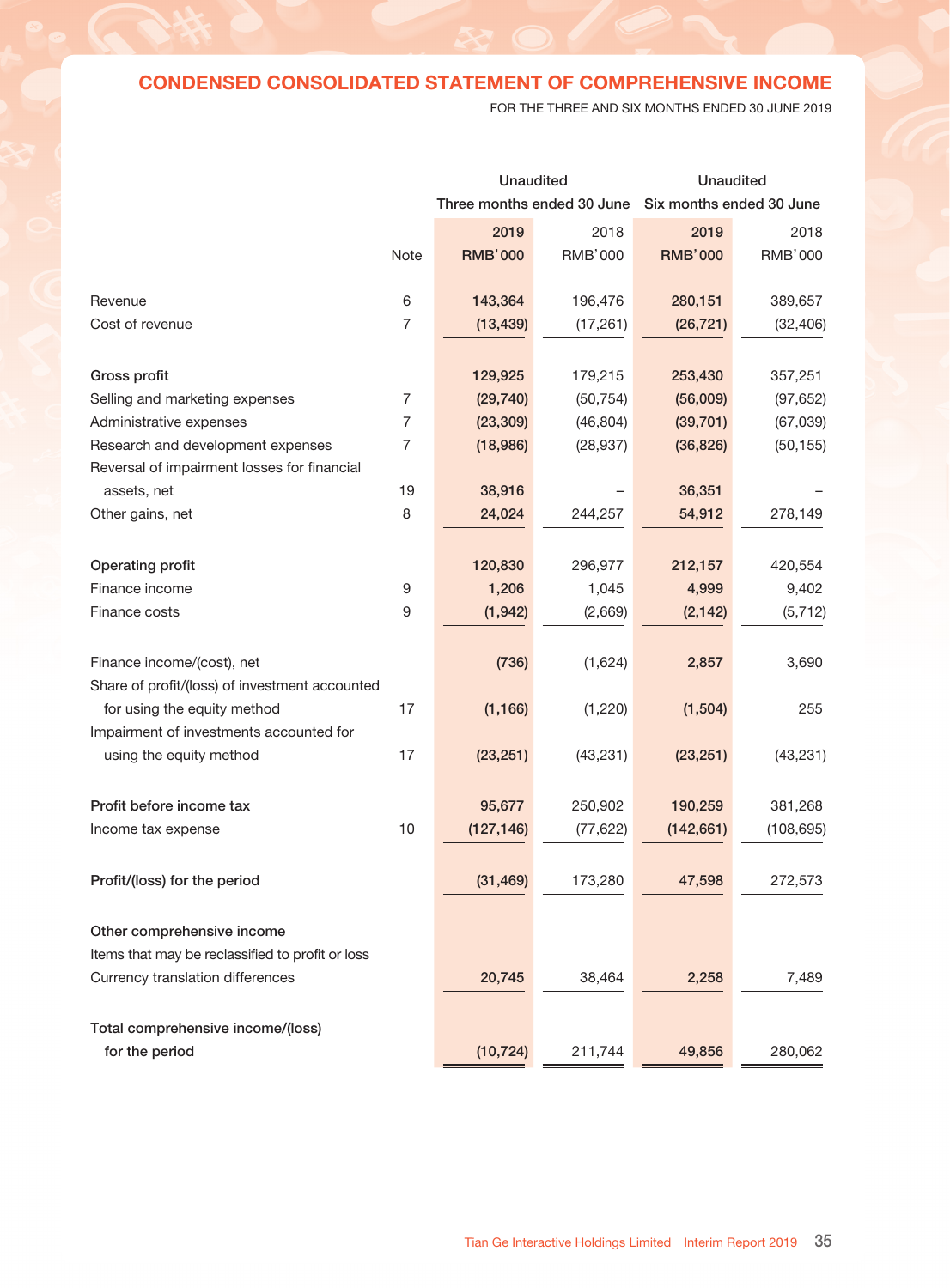# CONDENSED CONSOLIDATED STATEMENT OF COMPREHENSIVE INCOME

FOR THE THREE AND SIX MONTHS ENDED 30 JUNE 2019

|                                                                    |                  | <b>Unaudited</b>           |                | <b>Unaudited</b>         |                |  |
|--------------------------------------------------------------------|------------------|----------------------------|----------------|--------------------------|----------------|--|
|                                                                    |                  | Three months ended 30 June |                | Six months ended 30 June |                |  |
|                                                                    |                  | 2019                       | 2018           | 2019                     | 2018           |  |
|                                                                    | Note             | <b>RMB'000</b>             | <b>RMB'000</b> | <b>RMB'000</b>           | <b>RMB'000</b> |  |
| Revenue                                                            | 6                | 143,364                    | 196,476        | 280,151                  | 389,657        |  |
| Cost of revenue                                                    | $\overline{7}$   | (13, 439)                  | (17, 261)      | (26, 721)                | (32, 406)      |  |
| Gross profit                                                       |                  | 129,925                    | 179,215        | 253,430                  | 357,251        |  |
| Selling and marketing expenses                                     | 7                | (29, 740)                  | (50, 754)      | (56,009)                 | (97, 652)      |  |
| Administrative expenses                                            | 7                | (23, 309)                  | (46, 804)      | (39, 701)                | (67, 039)      |  |
| Research and development expenses                                  | 7                | (18,986)                   | (28, 937)      | (36, 826)                | (50, 155)      |  |
| Reversal of impairment losses for financial                        |                  |                            |                |                          |                |  |
| assets, net                                                        | 19               | 38,916                     |                | 36,351                   |                |  |
| Other gains, net                                                   | 8                | 24,024                     | 244,257        | 54,912                   | 278,149        |  |
| Operating profit                                                   |                  | 120,830                    | 296,977        | 212,157                  | 420,554        |  |
| Finance income                                                     | $\boldsymbol{9}$ | 1,206                      | 1,045          | 4,999                    | 9,402          |  |
| Finance costs                                                      | 9                | (1, 942)                   | (2,669)        | (2, 142)                 | (5, 712)       |  |
|                                                                    |                  |                            |                |                          |                |  |
| Finance income/(cost), net                                         |                  | (736)                      | (1,624)        | 2,857                    | 3,690          |  |
| Share of profit/(loss) of investment accounted                     |                  |                            |                |                          |                |  |
| for using the equity method                                        | 17               | (1, 166)                   | (1,220)        | (1, 504)                 | 255            |  |
| Impairment of investments accounted for<br>using the equity method | 17               | (23, 251)                  | (43, 231)      | (23, 251)                | (43, 231)      |  |
|                                                                    |                  |                            |                |                          |                |  |
| Profit before income tax                                           |                  | 95,677                     | 250,902        | 190,259                  | 381,268        |  |
| Income tax expense                                                 | 10               | (127, 146)                 | (77, 622)      | (142, 661)               | (108, 695)     |  |
| Profit/(loss) for the period                                       |                  | (31, 469)                  | 173,280        | 47,598                   | 272,573        |  |
| Other comprehensive income                                         |                  |                            |                |                          |                |  |
| Items that may be reclassified to profit or loss                   |                  |                            |                |                          |                |  |
| Currency translation differences                                   |                  | 20,745                     | 38,464         | 2,258                    | 7,489          |  |
|                                                                    |                  |                            |                |                          |                |  |
| Total comprehensive income/(loss)                                  |                  |                            |                |                          |                |  |
| for the period                                                     |                  | (10, 724)                  | 211,744        | 49,856                   | 280,062        |  |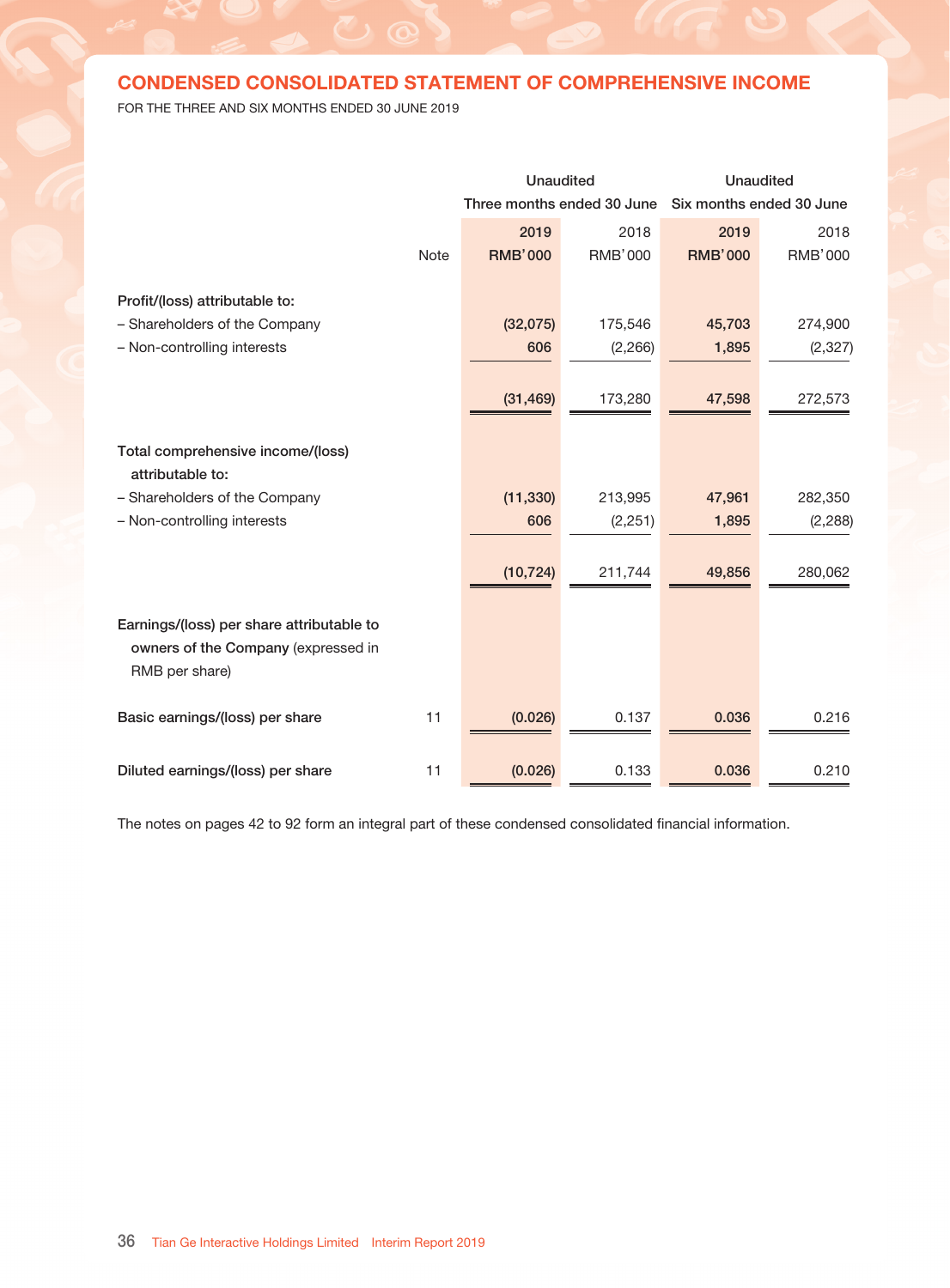# CONDENSED CONSOLIDATED STATEMENT OF COMPREHENSIVE INCOME

FOR THE THREE AND SIX MONTHS ENDED 30 JUNE 2019

|                                           |             | <b>Unaudited</b>           |                | <b>Unaudited</b> |                          |  |
|-------------------------------------------|-------------|----------------------------|----------------|------------------|--------------------------|--|
|                                           |             | Three months ended 30 June |                |                  | Six months ended 30 June |  |
|                                           |             | 2019                       | 2018           | 2019             | 2018                     |  |
|                                           | <b>Note</b> | <b>RMB'000</b>             | <b>RMB'000</b> | <b>RMB'000</b>   | <b>RMB'000</b>           |  |
|                                           |             |                            |                |                  |                          |  |
| Profit/(loss) attributable to:            |             |                            |                |                  |                          |  |
| - Shareholders of the Company             |             | (32,075)                   | 175,546        | 45,703           | 274,900                  |  |
| - Non-controlling interests               |             | 606                        | (2, 266)       | 1,895            | (2, 327)                 |  |
|                                           |             |                            |                |                  |                          |  |
|                                           |             | (31, 469)                  | 173,280        | 47,598           | 272,573                  |  |
|                                           |             |                            |                |                  |                          |  |
| Total comprehensive income/(loss)         |             |                            |                |                  |                          |  |
| attributable to:                          |             |                            |                |                  |                          |  |
| - Shareholders of the Company             |             | (11, 330)                  | 213,995        | 47,961           | 282,350                  |  |
| - Non-controlling interests               |             | 606                        | (2,251)        | 1,895            | (2, 288)                 |  |
|                                           |             |                            |                |                  |                          |  |
|                                           |             | (10, 724)                  | 211,744        | 49,856           | 280,062                  |  |
|                                           |             |                            |                |                  |                          |  |
| Earnings/(loss) per share attributable to |             |                            |                |                  |                          |  |
| owners of the Company (expressed in       |             |                            |                |                  |                          |  |
| RMB per share)                            |             |                            |                |                  |                          |  |
|                                           |             |                            |                |                  |                          |  |
| Basic earnings/(loss) per share           | 11          | (0.026)                    | 0.137          | 0.036            | 0.216                    |  |
|                                           |             |                            |                |                  |                          |  |
| Diluted earnings/(loss) per share         | 11          | (0.026)                    | 0.133          | 0.036            | 0.210                    |  |

The notes on pages 42 to 92 form an integral part of these condensed consolidated financial information.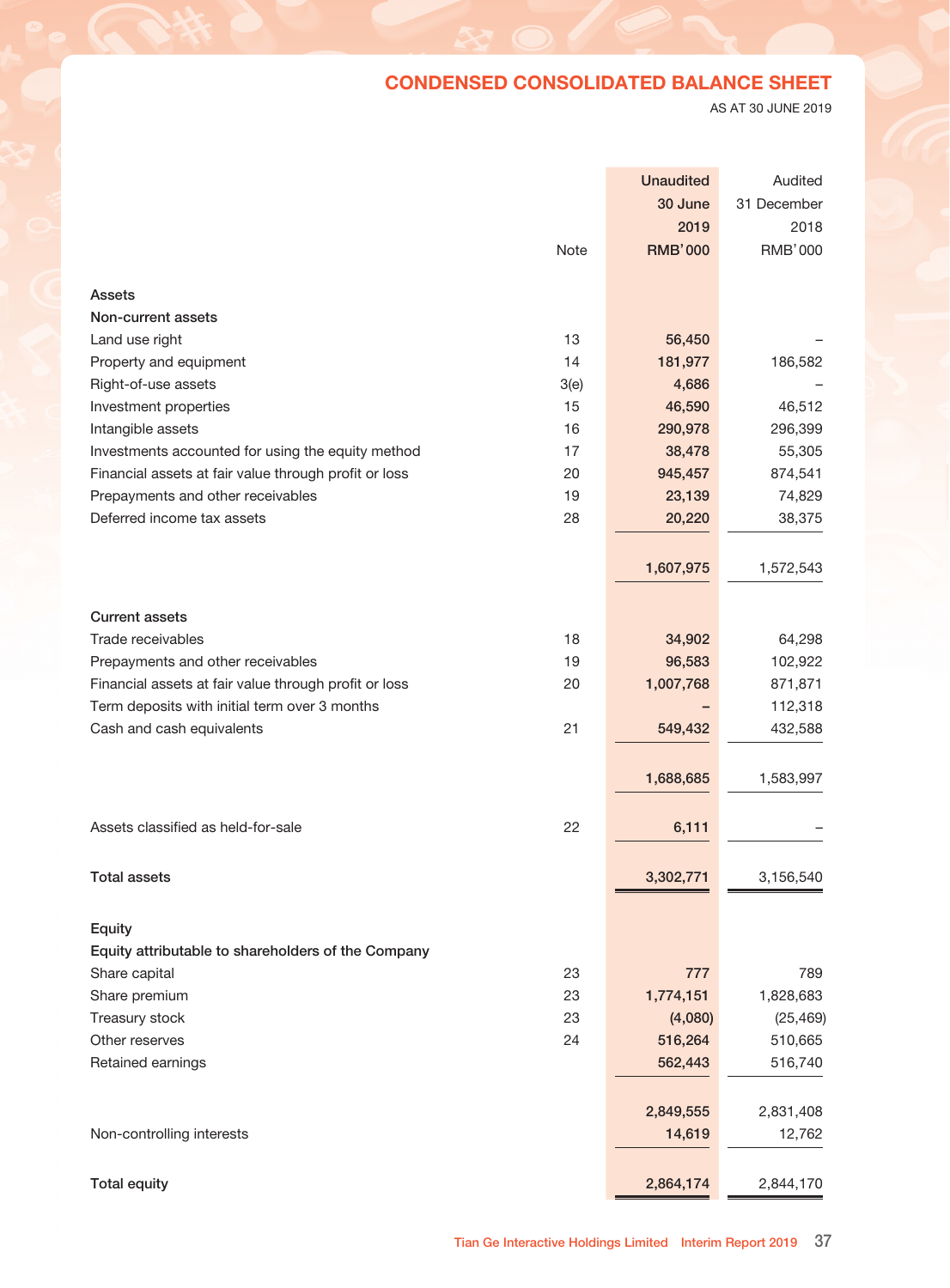# CONDENSED CONSOLIDATED BALANCE SHEET

AS AT 30 JUNE 2019

|                                                       |          | <b>Unaudited</b> | Audited        |
|-------------------------------------------------------|----------|------------------|----------------|
|                                                       |          | 30 June          | 31 December    |
|                                                       |          | 2019             | 2018           |
|                                                       | Note     | <b>RMB'000</b>   | <b>RMB'000</b> |
|                                                       |          |                  |                |
| <b>Assets</b>                                         |          |                  |                |
| Non-current assets                                    |          |                  |                |
| Land use right                                        | 13       | 56,450           |                |
| Property and equipment                                | 14       | 181,977          | 186,582        |
| Right-of-use assets                                   | 3(e)     | 4,686            |                |
| Investment properties                                 | 15       | 46,590           | 46,512         |
| Intangible assets                                     | 16       | 290,978          | 296,399        |
| Investments accounted for using the equity method     | 17       | 38,478           | 55,305         |
| Financial assets at fair value through profit or loss | 20       | 945,457          | 874,541        |
| Prepayments and other receivables                     | 19       | 23,139           | 74,829         |
| Deferred income tax assets                            | 28       | 20,220           | 38,375         |
|                                                       |          |                  |                |
|                                                       |          | 1,607,975        | 1,572,543      |
|                                                       |          |                  |                |
| <b>Current assets</b>                                 |          |                  |                |
| Trade receivables                                     | 18       |                  |                |
|                                                       |          | 34,902           | 64,298         |
| Prepayments and other receivables                     | 19<br>20 | 96,583           | 102,922        |
| Financial assets at fair value through profit or loss |          | 1,007,768        | 871,871        |
| Term deposits with initial term over 3 months         |          |                  | 112,318        |
| Cash and cash equivalents                             | 21       | 549,432          | 432,588        |
|                                                       |          |                  |                |
|                                                       |          | 1,688,685        | 1,583,997      |
|                                                       |          |                  |                |
| Assets classified as held-for-sale                    | 22       | 6,111            |                |
|                                                       |          |                  |                |
| <b>Total assets</b>                                   |          | 3,302,771        | 3,156,540      |
|                                                       |          |                  |                |
| Equity                                                |          |                  |                |
| Equity attributable to shareholders of the Company    |          |                  |                |
| Share capital                                         | 23       | 777              | 789            |
| Share premium                                         | 23       | 1,774,151        | 1,828,683      |
| Treasury stock                                        | 23       | (4,080)          | (25, 469)      |
| Other reserves                                        | 24       | 516,264          | 510,665        |
| Retained earnings                                     |          | 562,443          | 516,740        |
|                                                       |          |                  |                |
|                                                       |          |                  |                |
|                                                       |          | 2,849,555        | 2,831,408      |
| Non-controlling interests                             |          | 14,619           | 12,762         |
|                                                       |          |                  |                |
| <b>Total equity</b>                                   |          | 2,864,174        | 2,844,170      |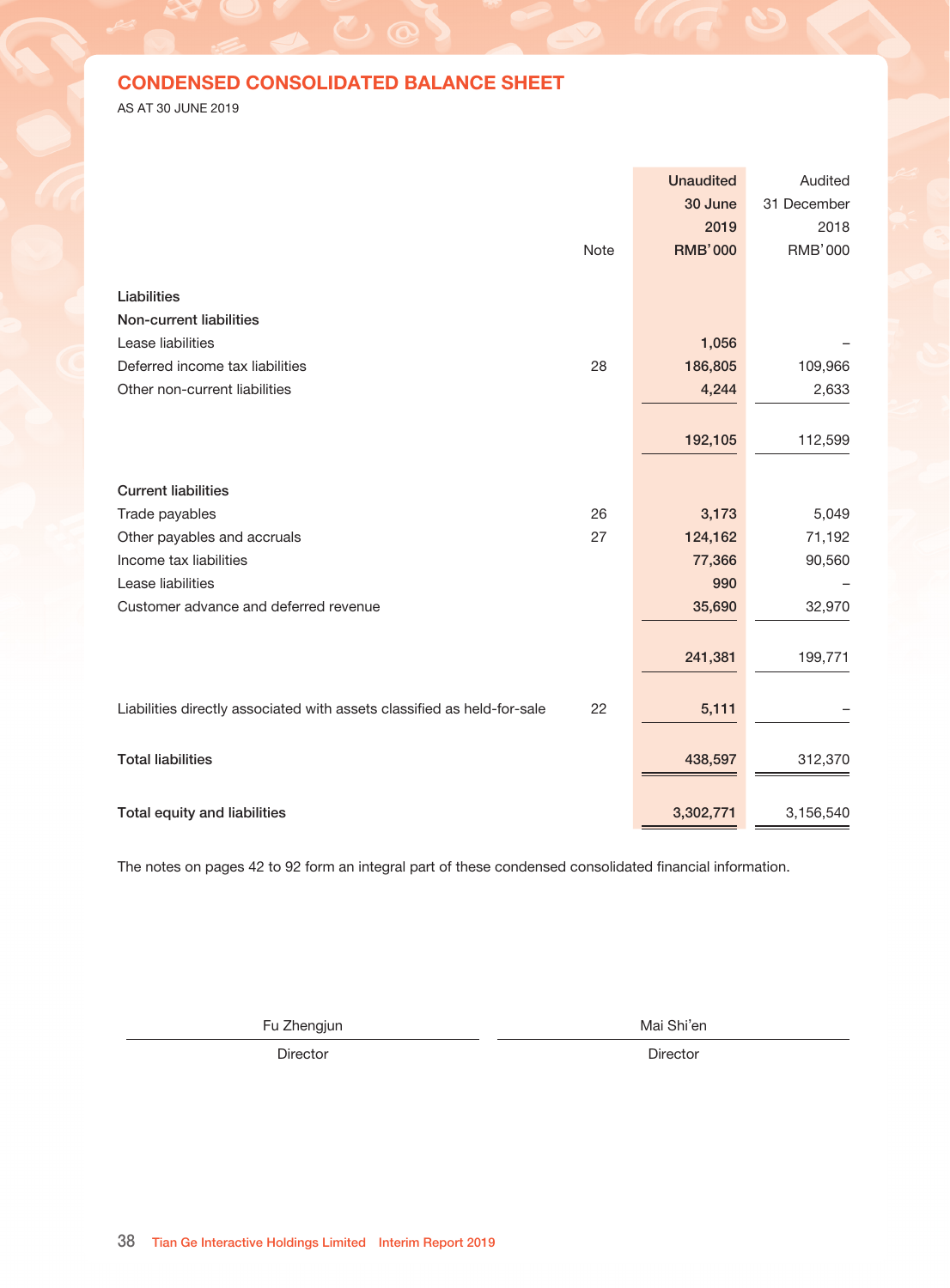# CONDENSED CONSOLIDATED BALANCE SHEET

AS AT 30 JUNE 2019

|                                                                         |      | <b>Unaudited</b> | Audited        |
|-------------------------------------------------------------------------|------|------------------|----------------|
|                                                                         |      | 30 June          | 31 December    |
|                                                                         |      | 2019             | 2018           |
|                                                                         | Note | <b>RMB'000</b>   | <b>RMB'000</b> |
|                                                                         |      |                  |                |
| Liabilities                                                             |      |                  |                |
| Non-current liabilities                                                 |      |                  |                |
| Lease liabilities                                                       |      | 1,056            |                |
| Deferred income tax liabilities                                         | 28   | 186,805          | 109,966        |
| Other non-current liabilities                                           |      | 4,244            | 2,633          |
|                                                                         |      |                  |                |
|                                                                         |      | 192,105          | 112,599        |
|                                                                         |      |                  |                |
| <b>Current liabilities</b>                                              |      |                  |                |
| Trade payables                                                          | 26   | 3,173            | 5,049          |
| Other payables and accruals                                             | 27   | 124,162          | 71,192         |
| Income tax liabilities                                                  |      | 77,366           | 90,560         |
| Lease liabilities                                                       |      | 990              |                |
| Customer advance and deferred revenue                                   |      | 35,690           | 32,970         |
|                                                                         |      |                  |                |
|                                                                         |      | 241,381          | 199,771        |
|                                                                         |      |                  |                |
| Liabilities directly associated with assets classified as held-for-sale | 22   | 5,111            |                |
|                                                                         |      |                  |                |
| <b>Total liabilities</b>                                                |      | 438,597          | 312,370        |
|                                                                         |      |                  |                |
| Total equity and liabilities                                            |      | 3,302,771        | 3,156,540      |
|                                                                         |      |                  |                |

The notes on pages 42 to 92 form an integral part of these condensed consolidated financial information.

Fu Zhengjun Mai Shi'en

Director **Director** Director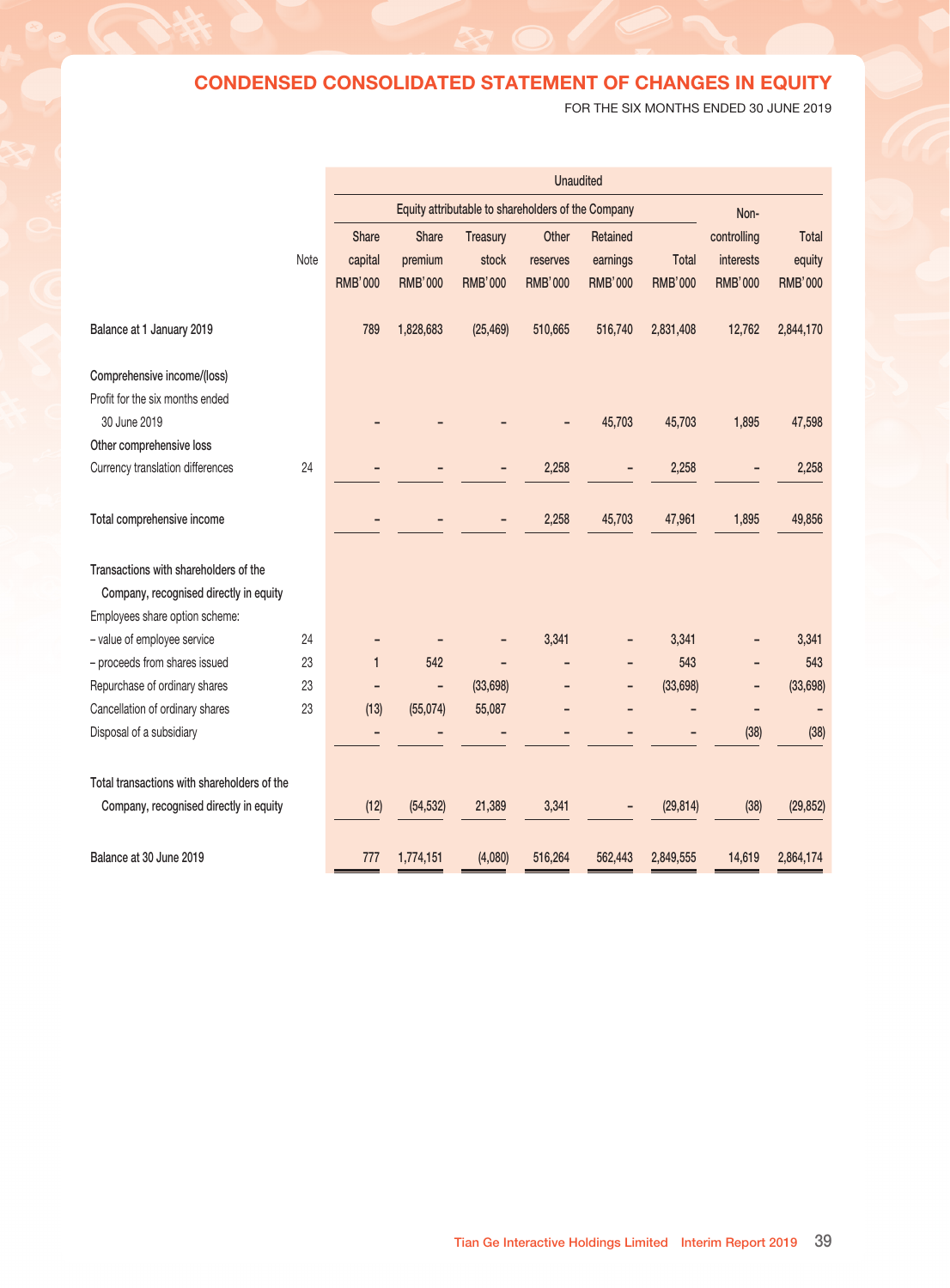# CONDENSED CONSOLIDATED STATEMENT OF CHANGES IN EQUITY

FOR THE SIX MONTHS ENDED 30 JUNE 2019

|                                             |      | <b>Unaudited</b> |                                                    |                |                |                |                |                |                |  |
|---------------------------------------------|------|------------------|----------------------------------------------------|----------------|----------------|----------------|----------------|----------------|----------------|--|
|                                             |      |                  | Equity attributable to shareholders of the Company |                |                |                |                |                |                |  |
|                                             |      | <b>Share</b>     | <b>Share</b>                                       | Treasury       | Other          | Retained       |                | controlling    | Total          |  |
|                                             | Note | capital          | premium                                            | stock          | reserves       | earnings       | <b>Total</b>   | interests      | equity         |  |
|                                             |      | <b>RMB'000</b>   | <b>RMB'000</b>                                     | <b>RMB'000</b> | <b>RMB'000</b> | <b>RMB'000</b> | <b>RMB'000</b> | <b>RMB'000</b> | <b>RMB'000</b> |  |
| Balance at 1 January 2019                   |      | 789              | 1,828,683                                          | (25, 469)      | 510,665        | 516,740        | 2,831,408      | 12,762         | 2,844,170      |  |
| Comprehensive income/(loss)                 |      |                  |                                                    |                |                |                |                |                |                |  |
| Profit for the six months ended             |      |                  |                                                    |                |                |                |                |                |                |  |
| 30 June 2019                                |      |                  |                                                    |                |                | 45,703         | 45,703         | 1,895          | 47,598         |  |
| Other comprehensive loss                    |      |                  |                                                    |                |                |                |                |                |                |  |
| Currency translation differences            | 24   |                  |                                                    |                | 2,258          |                | 2,258          |                | 2,258          |  |
| Total comprehensive income                  |      |                  |                                                    |                | 2,258          | 45,703         | 47,961         | 1,895          | 49,856         |  |
|                                             |      |                  |                                                    |                |                |                |                |                |                |  |
| Transactions with shareholders of the       |      |                  |                                                    |                |                |                |                |                |                |  |
| Company, recognised directly in equity      |      |                  |                                                    |                |                |                |                |                |                |  |
| Employees share option scheme:              |      |                  |                                                    |                |                |                |                |                |                |  |
| - value of employee service                 | 24   |                  |                                                    |                | 3,341          |                | 3,341          |                | 3,341          |  |
| - proceeds from shares issued               | 23   | $\mathbf{1}$     | 542                                                |                |                |                | 543            |                | 543            |  |
| Repurchase of ordinary shares               | 23   |                  |                                                    | (33, 698)      |                |                | (33, 698)      | ۰              | (33, 698)      |  |
| Cancellation of ordinary shares             | 23   | (13)             | (55,074)                                           | 55,087         |                |                |                | Ë              |                |  |
| Disposal of a subsidiary                    |      |                  |                                                    |                |                |                |                | (38)           | (38)           |  |
|                                             |      |                  |                                                    |                |                |                |                |                |                |  |
| Total transactions with shareholders of the |      |                  |                                                    |                |                |                |                |                |                |  |
| Company, recognised directly in equity      |      | (12)             | (54, 532)                                          | 21,389         | 3,341          |                | (29, 814)      | (38)           | (29, 852)      |  |
| Balance at 30 June 2019                     |      | 777              | 1,774,151                                          | (4,080)        | 516,264        | 562,443        | 2,849,555      | 14,619         | 2,864,174      |  |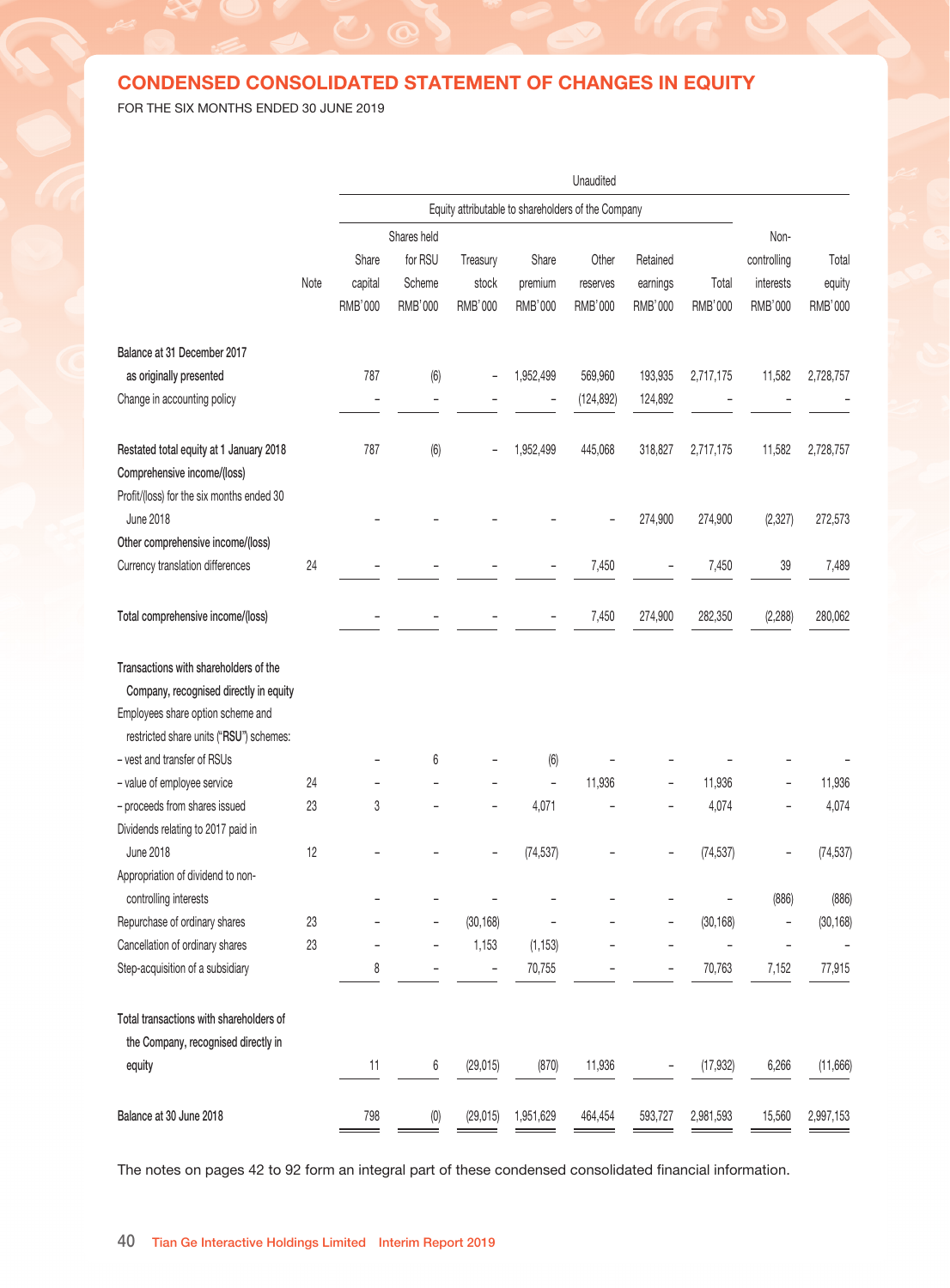## CONDENSED CONSOLIDATED STATEMENT OF CHANGES IN EQUITY

FOR THE SIX MONTHS ENDED 30 JUNE 2019

|                                           |      | Unaudited      |                                                    |                |                |                |                          |                   |                          |                |
|-------------------------------------------|------|----------------|----------------------------------------------------|----------------|----------------|----------------|--------------------------|-------------------|--------------------------|----------------|
|                                           |      |                | Equity attributable to shareholders of the Company |                |                |                |                          |                   |                          |                |
|                                           |      |                | Shares held                                        |                |                |                |                          |                   | Non-                     |                |
|                                           |      | Share          | for RSU                                            | Treasury       | Share          | Other          | Retained                 |                   | controlling              | Total          |
|                                           | Note | capital        | Scheme                                             | stock          | premium        | reserves       | earnings                 | Total             | interests                | equity         |
|                                           |      | <b>RMB'000</b> | <b>RMB'000</b>                                     | <b>RMB'000</b> | <b>RMB'000</b> | <b>RMB'000</b> | RMB'000                  | <b>RMB'000</b>    | RMB'000                  | <b>RMB'000</b> |
| Balance at 31 December 2017               |      |                |                                                    |                |                |                |                          |                   |                          |                |
| as originally presented                   |      | 787            | (6)                                                |                | 1,952,499      | 569,960        | 193,935                  | 2,717,175         | 11,582                   | 2,728,757      |
| Change in accounting policy               |      |                |                                                    |                |                | (124, 892)     | 124,892                  |                   |                          |                |
| Restated total equity at 1 January 2018   |      | 787            | (6)                                                |                | 1,952,499      | 445,068        | 318,827                  | 2,717,175         | 11,582                   | 2,728,757      |
| Comprehensive income/(loss)               |      |                |                                                    |                |                |                |                          |                   |                          |                |
| Profit/(loss) for the six months ended 30 |      |                |                                                    |                |                |                |                          |                   |                          |                |
| June 2018                                 |      |                |                                                    |                |                |                | 274,900                  | 274,900           | (2, 327)                 | 272,573        |
| Other comprehensive income/(loss)         |      |                |                                                    |                |                |                |                          |                   |                          |                |
| Currency translation differences          | 24   |                |                                                    |                |                | 7,450          |                          | 7,450             | 39                       | 7,489          |
| Total comprehensive income/(loss)         |      |                |                                                    |                |                | 7,450          | 274,900                  | 282,350           | (2, 288)                 | 280,062        |
| Transactions with shareholders of the     |      |                |                                                    |                |                |                |                          |                   |                          |                |
| Company, recognised directly in equity    |      |                |                                                    |                |                |                |                          |                   |                          |                |
| Employees share option scheme and         |      |                |                                                    |                |                |                |                          |                   |                          |                |
| restricted share units ("RSU") schemes:   |      |                |                                                    |                |                |                |                          |                   |                          |                |
| - vest and transfer of RSUs               |      |                | 6                                                  |                | (6)            |                |                          |                   |                          |                |
| - value of employee service               | 24   |                |                                                    |                | $\overline{a}$ | 11,936         |                          | 11,936            |                          | 11,936         |
| - proceeds from shares issued             | 23   | 3              |                                                    |                | 4,071          |                |                          | 4,074             |                          | 4,074          |
| Dividends relating to 2017 paid in        |      |                |                                                    |                |                |                |                          |                   |                          |                |
| <b>June 2018</b>                          | 12   |                |                                                    |                | (74, 537)      |                |                          | (74, 537)         |                          | (74, 537)      |
| Appropriation of dividend to non-         |      |                |                                                    |                |                |                |                          |                   |                          |                |
| controlling interests                     |      |                |                                                    |                |                |                |                          |                   | (886)                    | (886)          |
| Repurchase of ordinary shares             | 23   |                |                                                    | (30, 168)      |                |                |                          | (30, 168)         | <sup>-</sup>             | (30, 168)      |
| Cancellation of ordinary shares           | 23   |                | $\overline{a}$                                     | 1,153          | (1, 153)       |                |                          | $\qquad \qquad -$ | $\overline{\phantom{0}}$ |                |
| Step-acquisition of a subsidiary          |      | 8              | $\overline{a}$                                     | $\overline{a}$ | 70,755         |                | $\overline{\phantom{0}}$ | 70,763            | 7,152                    | 77,915         |
| Total transactions with shareholders of   |      |                |                                                    |                |                |                |                          |                   |                          |                |
| the Company, recognised directly in       |      |                |                                                    |                |                |                |                          |                   |                          |                |
| equity                                    |      | 11             | 6                                                  | (29, 015)      | (870)          | 11,936         |                          | (17, 932)         | 6,266                    | (11,666)       |
| Balance at 30 June 2018                   |      | 798            | (0)                                                | (29, 015)      | 1,951,629      | 464,454        | 593,727                  | 2,981,593         | 15,560                   | 2,997,153      |

The notes on pages 42 to 92 form an integral part of these condensed consolidated financial information.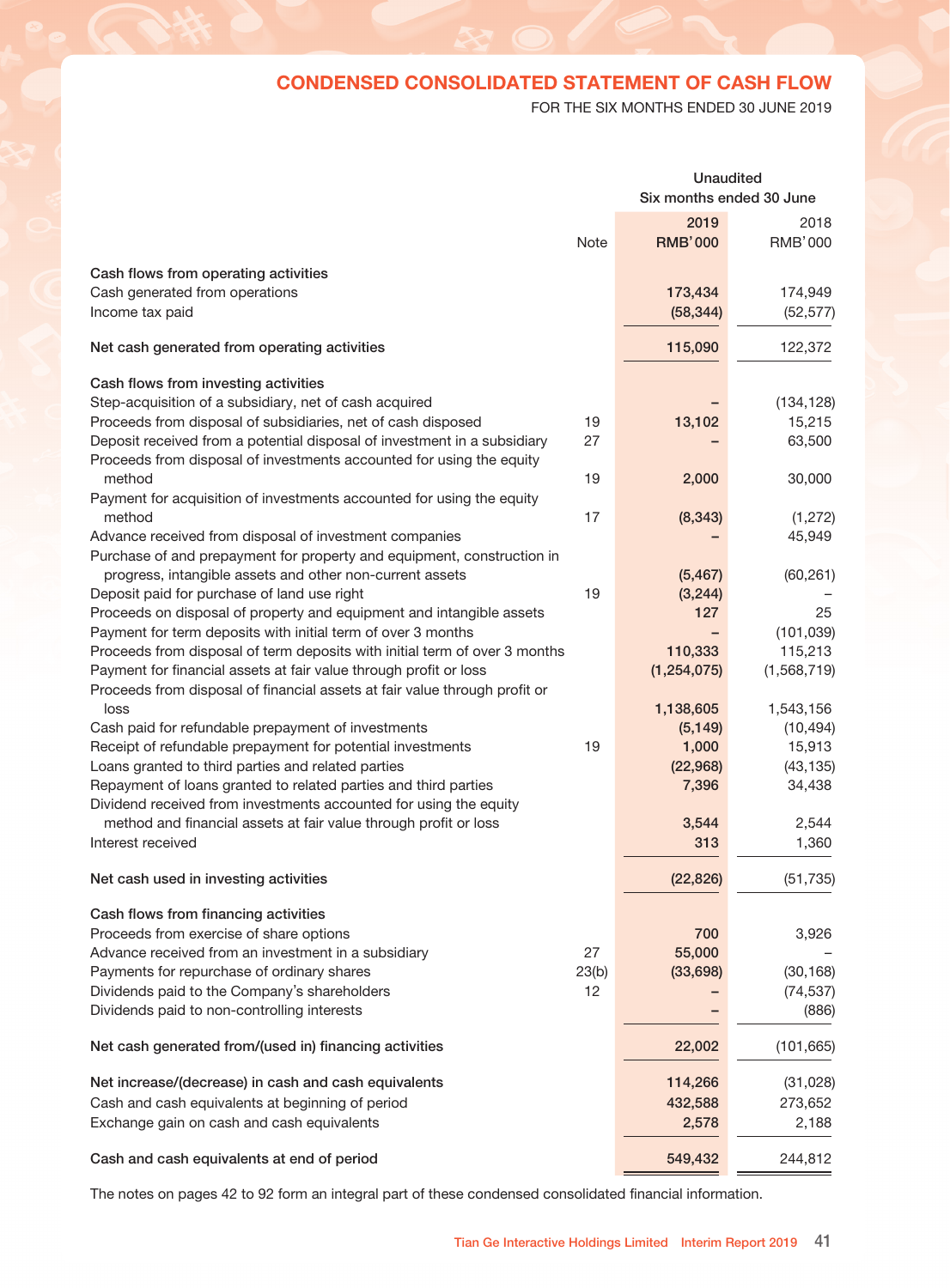# CONDENSED CONSOLIDATED STATEMENT OF CASH FLOW

FOR THE SIX MONTHS ENDED 30 JUNE 2019

|                                                                            |       | <b>Unaudited</b>         |                |  |
|----------------------------------------------------------------------------|-------|--------------------------|----------------|--|
|                                                                            |       | Six months ended 30 June |                |  |
|                                                                            |       | 2019                     | 2018           |  |
|                                                                            | Note  | <b>RMB'000</b>           | <b>RMB'000</b> |  |
|                                                                            |       |                          |                |  |
| Cash flows from operating activities                                       |       |                          |                |  |
| Cash generated from operations                                             |       | 173,434                  | 174,949        |  |
| Income tax paid                                                            |       | (58, 344)                | (52, 577)      |  |
| Net cash generated from operating activities                               |       | 115,090                  | 122,372        |  |
| Cash flows from investing activities                                       |       |                          |                |  |
| Step-acquisition of a subsidiary, net of cash acquired                     |       |                          | (134, 128)     |  |
| Proceeds from disposal of subsidiaries, net of cash disposed               | 19    | 13,102                   | 15,215         |  |
| Deposit received from a potential disposal of investment in a subsidiary   | 27    |                          | 63,500         |  |
| Proceeds from disposal of investments accounted for using the equity       |       |                          |                |  |
| method                                                                     | 19    | 2,000                    | 30,000         |  |
| Payment for acquisition of investments accounted for using the equity      |       |                          |                |  |
| method                                                                     | 17    | (8, 343)                 | (1, 272)       |  |
| Advance received from disposal of investment companies                     |       |                          | 45,949         |  |
| Purchase of and prepayment for property and equipment, construction in     |       |                          |                |  |
| progress, intangible assets and other non-current assets                   |       | (5, 467)                 | (60, 261)      |  |
| Deposit paid for purchase of land use right                                | 19    | (3, 244)                 |                |  |
| Proceeds on disposal of property and equipment and intangible assets       |       | 127                      | 25             |  |
| Payment for term deposits with initial term of over 3 months               |       |                          | (101, 039)     |  |
| Proceeds from disposal of term deposits with initial term of over 3 months |       | 110,333                  | 115,213        |  |
| Payment for financial assets at fair value through profit or loss          |       | (1, 254, 075)            | (1,568,719)    |  |
| Proceeds from disposal of financial assets at fair value through profit or |       |                          |                |  |
| loss                                                                       |       | 1,138,605                | 1,543,156      |  |
| Cash paid for refundable prepayment of investments                         |       | (5, 149)                 | (10, 494)      |  |
| Receipt of refundable prepayment for potential investments                 | 19    | 1,000                    | 15,913         |  |
| Loans granted to third parties and related parties                         |       | (22, 968)                | (43, 135)      |  |
| Repayment of loans granted to related parties and third parties            |       | 7,396                    | 34,438         |  |
| Dividend received from investments accounted for using the equity          |       |                          |                |  |
| method and financial assets at fair value through profit or loss           |       | 3,544                    | 2,544          |  |
| Interest received                                                          |       | 313                      | 1,360          |  |
|                                                                            |       |                          |                |  |
| Net cash used in investing activities                                      |       | (22, 826)                | (51, 735)      |  |
| Cash flows from financing activities                                       |       |                          |                |  |
| Proceeds from exercise of share options                                    |       | 700                      | 3,926          |  |
| Advance received from an investment in a subsidiary                        | 27    | 55,000                   |                |  |
| Payments for repurchase of ordinary shares                                 | 23(b) | (33, 698)                | (30, 168)      |  |
| Dividends paid to the Company's shareholders                               | 12    |                          | (74, 537)      |  |
| Dividends paid to non-controlling interests                                |       |                          | (886)          |  |
|                                                                            |       |                          |                |  |
| Net cash generated from/(used in) financing activities                     |       | 22,002                   | (101, 665)     |  |
| Net increase/(decrease) in cash and cash equivalents                       |       | 114,266                  | (31, 028)      |  |
| Cash and cash equivalents at beginning of period                           |       | 432,588                  | 273,652        |  |
| Exchange gain on cash and cash equivalents                                 |       | 2,578                    | 2,188          |  |
| Cash and cash equivalents at end of period                                 |       | 549,432                  | 244,812        |  |

The notes on pages 42 to 92 form an integral part of these condensed consolidated financial information.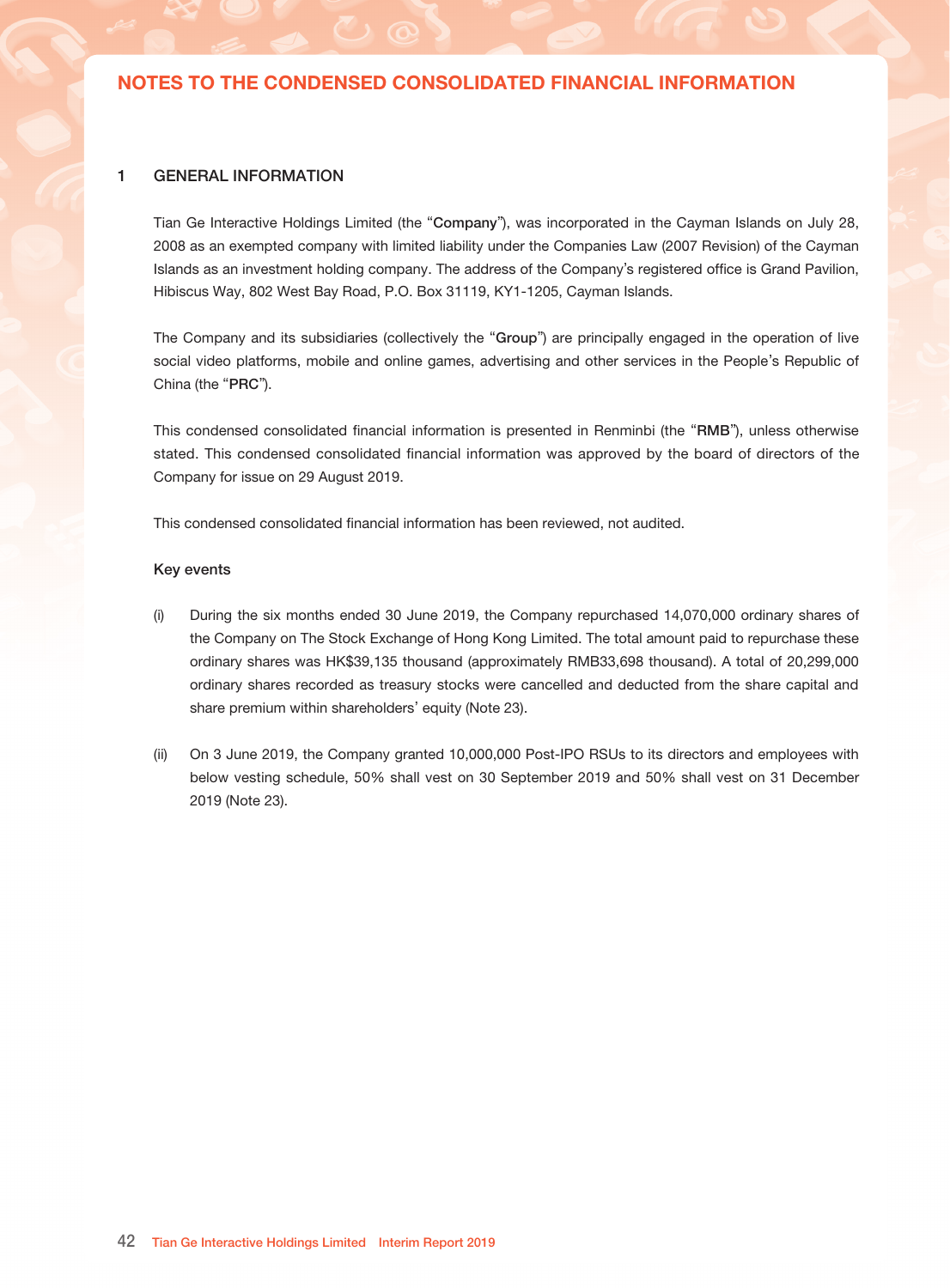### 1 GENERAL INFORMATION

Tian Ge Interactive Holdings Limited (the "Company"), was incorporated in the Cayman Islands on July 28, 2008 as an exempted company with limited liability under the Companies Law (2007 Revision) of the Cayman Islands as an investment holding company. The address of the Company's registered office is Grand Pavilion, Hibiscus Way, 802 West Bay Road, P.O. Box 31119, KY1-1205, Cayman Islands.

The Company and its subsidiaries (collectively the "Group") are principally engaged in the operation of live social video platforms, mobile and online games, advertising and other services in the People's Republic of China (the "PRC").

This condensed consolidated financial information is presented in Renminbi (the "RMB"), unless otherwise stated. This condensed consolidated financial information was approved by the board of directors of the Company for issue on 29 August 2019.

This condensed consolidated financial information has been reviewed, not audited.

#### Key events

- (i) During the six months ended 30 June 2019, the Company repurchased 14,070,000 ordinary shares of the Company on The Stock Exchange of Hong Kong Limited. The total amount paid to repurchase these ordinary shares was HK\$39,135 thousand (approximately RMB33,698 thousand). A total of 20,299,000 ordinary shares recorded as treasury stocks were cancelled and deducted from the share capital and share premium within shareholders' equity (Note 23).
- (ii) On 3 June 2019, the Company granted 10,000,000 Post-IPO RSUs to its directors and employees with below vesting schedule, 50% shall vest on 30 September 2019 and 50% shall vest on 31 December 2019 (Note 23).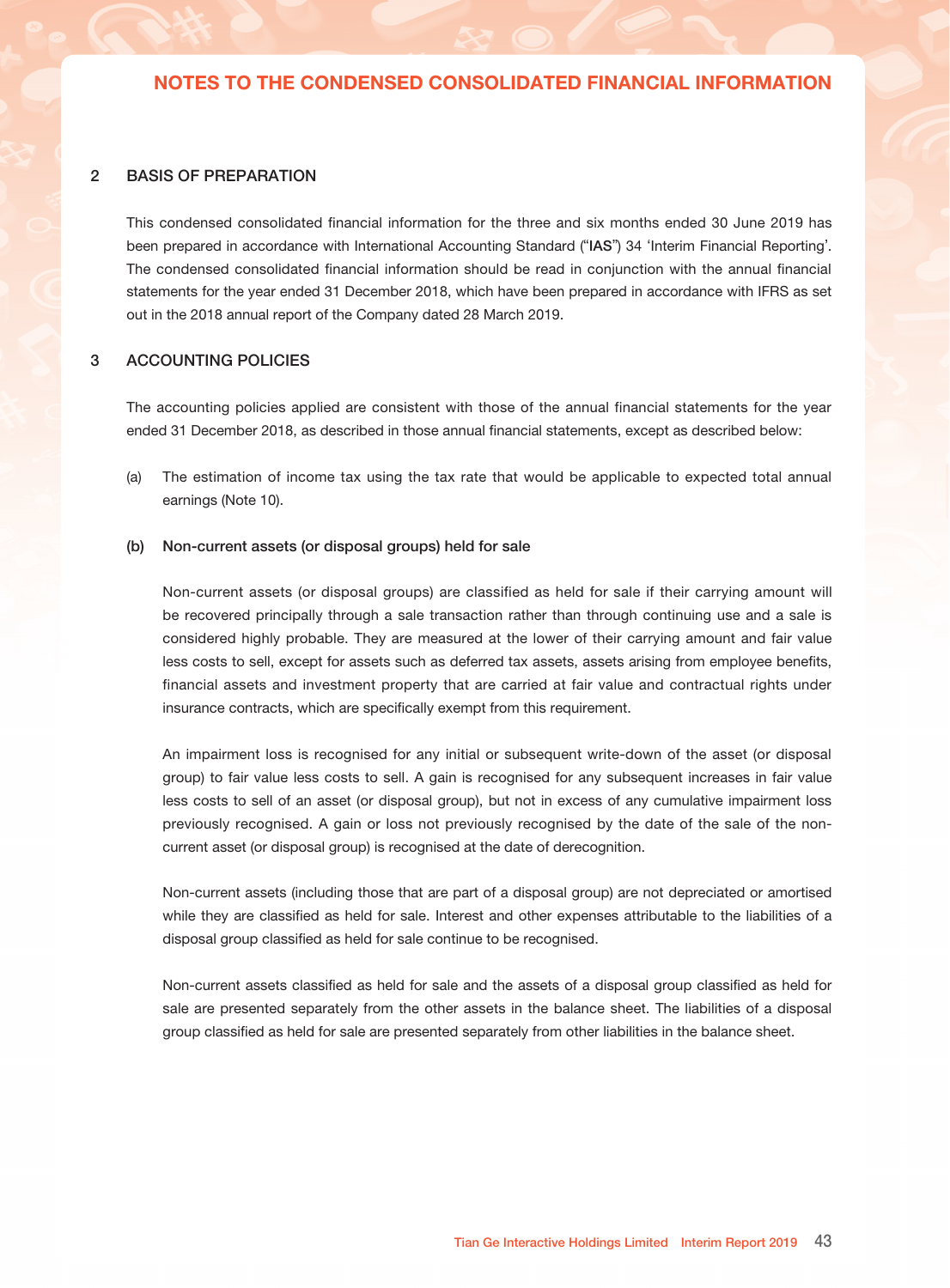#### 2 BASIS OF PREPARATION

This condensed consolidated financial information for the three and six months ended 30 June 2019 has been prepared in accordance with International Accounting Standard ("IAS") 34 'Interim Financial Reporting'. The condensed consolidated financial information should be read in conjunction with the annual financial statements for the year ended 31 December 2018, which have been prepared in accordance with IFRS as set out in the 2018 annual report of the Company dated 28 March 2019.

### 3 ACCOUNTING POLICIES

The accounting policies applied are consistent with those of the annual financial statements for the year ended 31 December 2018, as described in those annual financial statements, except as described below:

(a) The estimation of income tax using the tax rate that would be applicable to expected total annual earnings (Note 10).

#### (b) Non-current assets (or disposal groups) held for sale

Non-current assets (or disposal groups) are classified as held for sale if their carrying amount will be recovered principally through a sale transaction rather than through continuing use and a sale is considered highly probable. They are measured at the lower of their carrying amount and fair value less costs to sell, except for assets such as deferred tax assets, assets arising from employee benefits, financial assets and investment property that are carried at fair value and contractual rights under insurance contracts, which are specifically exempt from this requirement.

An impairment loss is recognised for any initial or subsequent write-down of the asset (or disposal group) to fair value less costs to sell. A gain is recognised for any subsequent increases in fair value less costs to sell of an asset (or disposal group), but not in excess of any cumulative impairment loss previously recognised. A gain or loss not previously recognised by the date of the sale of the noncurrent asset (or disposal group) is recognised at the date of derecognition.

Non-current assets (including those that are part of a disposal group) are not depreciated or amortised while they are classified as held for sale. Interest and other expenses attributable to the liabilities of a disposal group classified as held for sale continue to be recognised.

Non-current assets classified as held for sale and the assets of a disposal group classified as held for sale are presented separately from the other assets in the balance sheet. The liabilities of a disposal group classified as held for sale are presented separately from other liabilities in the balance sheet.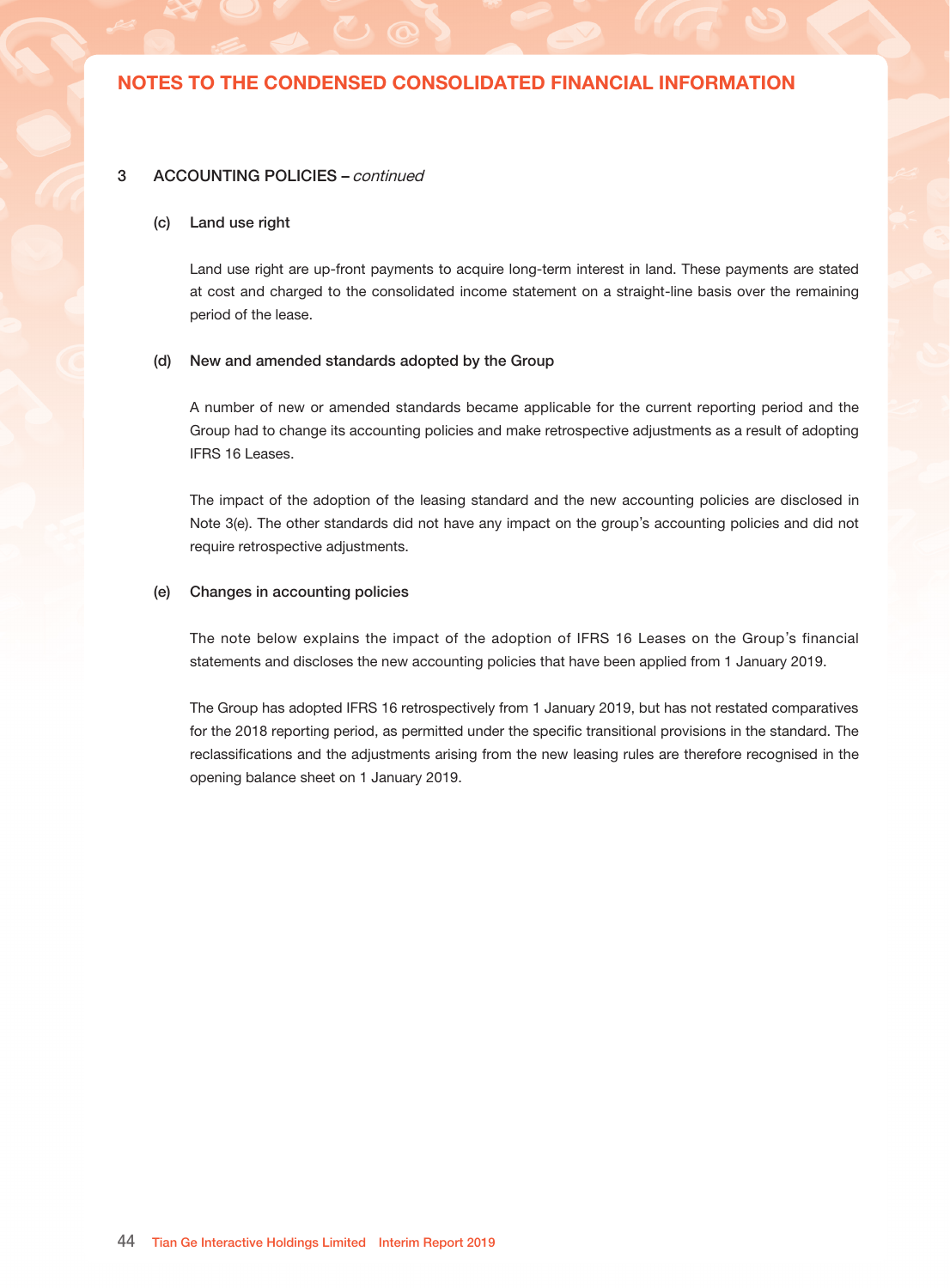#### 3 ACCOUNTING POLICIES – continued

#### (c) Land use right

Land use right are up-front payments to acquire long-term interest in land. These payments are stated at cost and charged to the consolidated income statement on a straight-line basis over the remaining period of the lease.

#### (d) New and amended standards adopted by the Group

A number of new or amended standards became applicable for the current reporting period and the Group had to change its accounting policies and make retrospective adjustments as a result of adopting IFRS 16 Leases.

The impact of the adoption of the leasing standard and the new accounting policies are disclosed in Note 3(e). The other standards did not have any impact on the group's accounting policies and did not require retrospective adjustments.

#### (e) Changes in accounting policies

The note below explains the impact of the adoption of IFRS 16 Leases on the Group's financial statements and discloses the new accounting policies that have been applied from 1 January 2019.

The Group has adopted IFRS 16 retrospectively from 1 January 2019, but has not restated comparatives for the 2018 reporting period, as permitted under the specific transitional provisions in the standard. The reclassifications and the adjustments arising from the new leasing rules are therefore recognised in the opening balance sheet on 1 January 2019.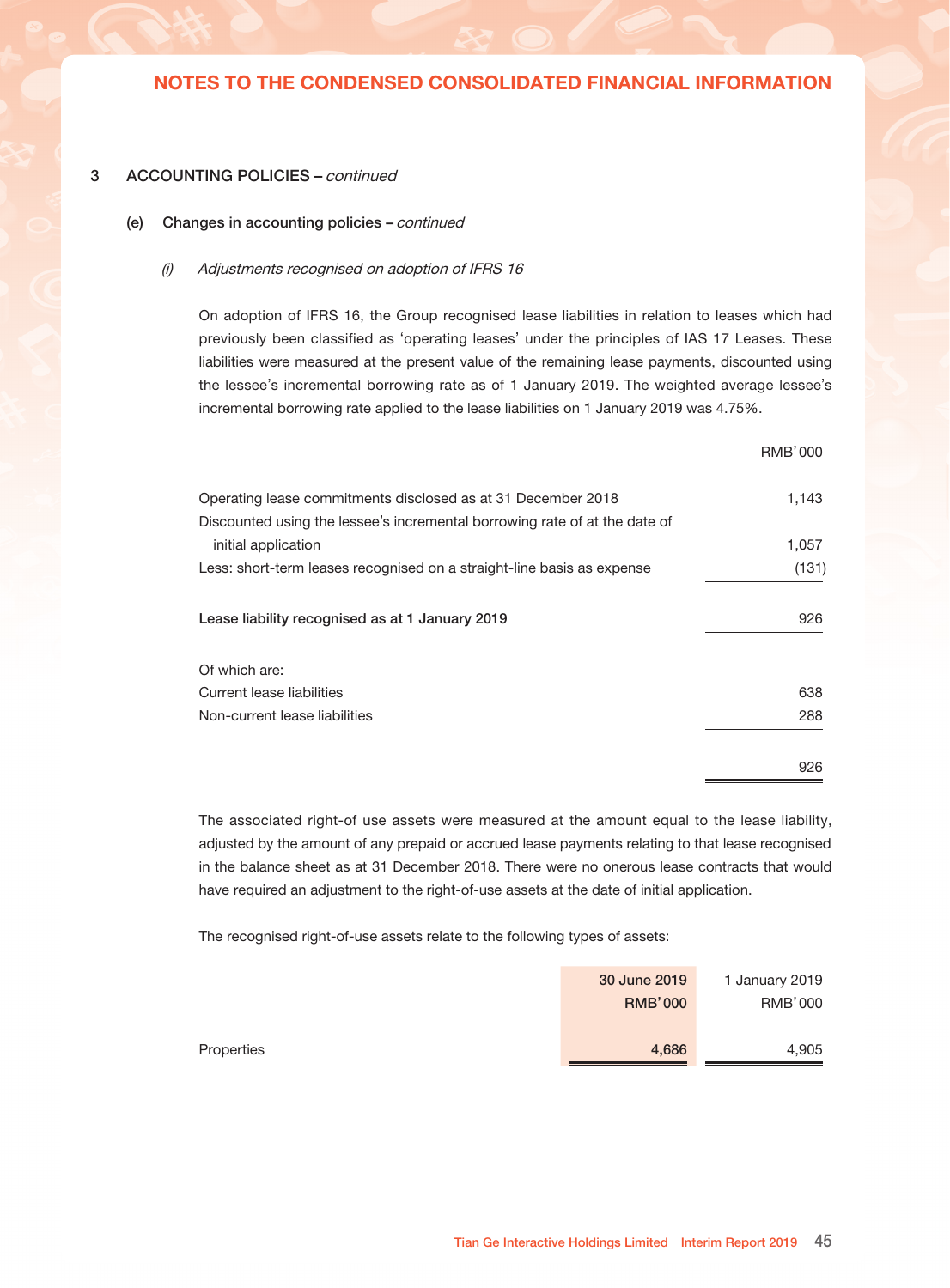#### 3 ACCOUNTING POLICIES – continued

(e) Changes in accounting policies – continued

#### (i) Adjustments recognised on adoption of IFRS 16

On adoption of IFRS 16, the Group recognised lease liabilities in relation to leases which had previously been classified as 'operating leases' under the principles of IAS 17 Leases. These liabilities were measured at the present value of the remaining lease payments, discounted using the lessee's incremental borrowing rate as of 1 January 2019. The weighted average lessee's incremental borrowing rate applied to the lease liabilities on 1 January 2019 was 4.75%.

|                                                                            | <b>RMB'000</b> |
|----------------------------------------------------------------------------|----------------|
| Operating lease commitments disclosed as at 31 December 2018               | 1,143          |
| Discounted using the lessee's incremental borrowing rate of at the date of |                |
| initial application                                                        | 1,057          |
| Less: short-term leases recognised on a straight-line basis as expense     | (131)          |
| Lease liability recognised as at 1 January 2019                            | 926            |
| Of which are:                                                              |                |
| Current lease liabilities                                                  | 638            |
| Non-current lease liabilities                                              | 288            |
|                                                                            | 926            |

The associated right-of use assets were measured at the amount equal to the lease liability, adjusted by the amount of any prepaid or accrued lease payments relating to that lease recognised in the balance sheet as at 31 December 2018. There were no onerous lease contracts that would have required an adjustment to the right-of-use assets at the date of initial application.

The recognised right-of-use assets relate to the following types of assets:

|            | 30 June 2019   | 1 January 2019 |
|------------|----------------|----------------|
|            | <b>RMB'000</b> | <b>RMB'000</b> |
|            |                |                |
| Properties | 4,686          | 4.905          |
|            |                |                |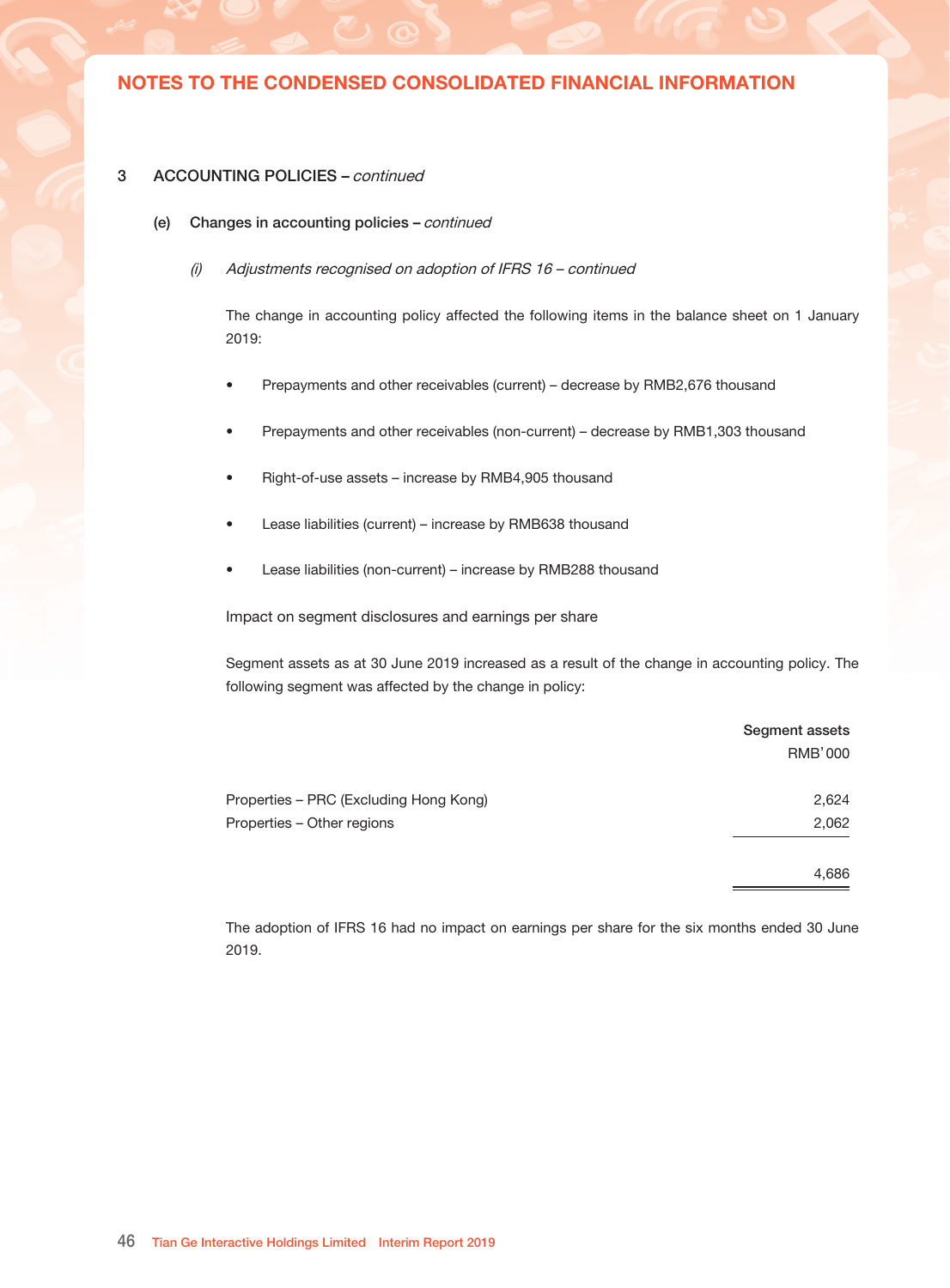#### 3 ACCOUNTING POLICIES – continued

- (e) Changes in accounting policies continued
	- (i) Adjustments recognised on adoption of IFRS 16 continued

The change in accounting policy affected the following items in the balance sheet on 1 January 2019:

- Prepayments and other receivables (current) decrease by RMB2,676 thousand
- Prepayments and other receivables (non-current) decrease by RMB1,303 thousand
- Right-of-use assets increase by RMB4,905 thousand
- Lease liabilities (current) increase by RMB638 thousand
- Lease liabilities (non-current) increase by RMB288 thousand

Impact on segment disclosures and earnings per share

Segment assets as at 30 June 2019 increased as a result of the change in accounting policy. The following segment was affected by the change in policy:

|                                        | Segment assets |
|----------------------------------------|----------------|
|                                        | <b>RMB'000</b> |
| Properties - PRC (Excluding Hong Kong) | 2,624          |
| Properties - Other regions             | 2,062          |
|                                        | 4,686          |

The adoption of IFRS 16 had no impact on earnings per share for the six months ended 30 June 2019.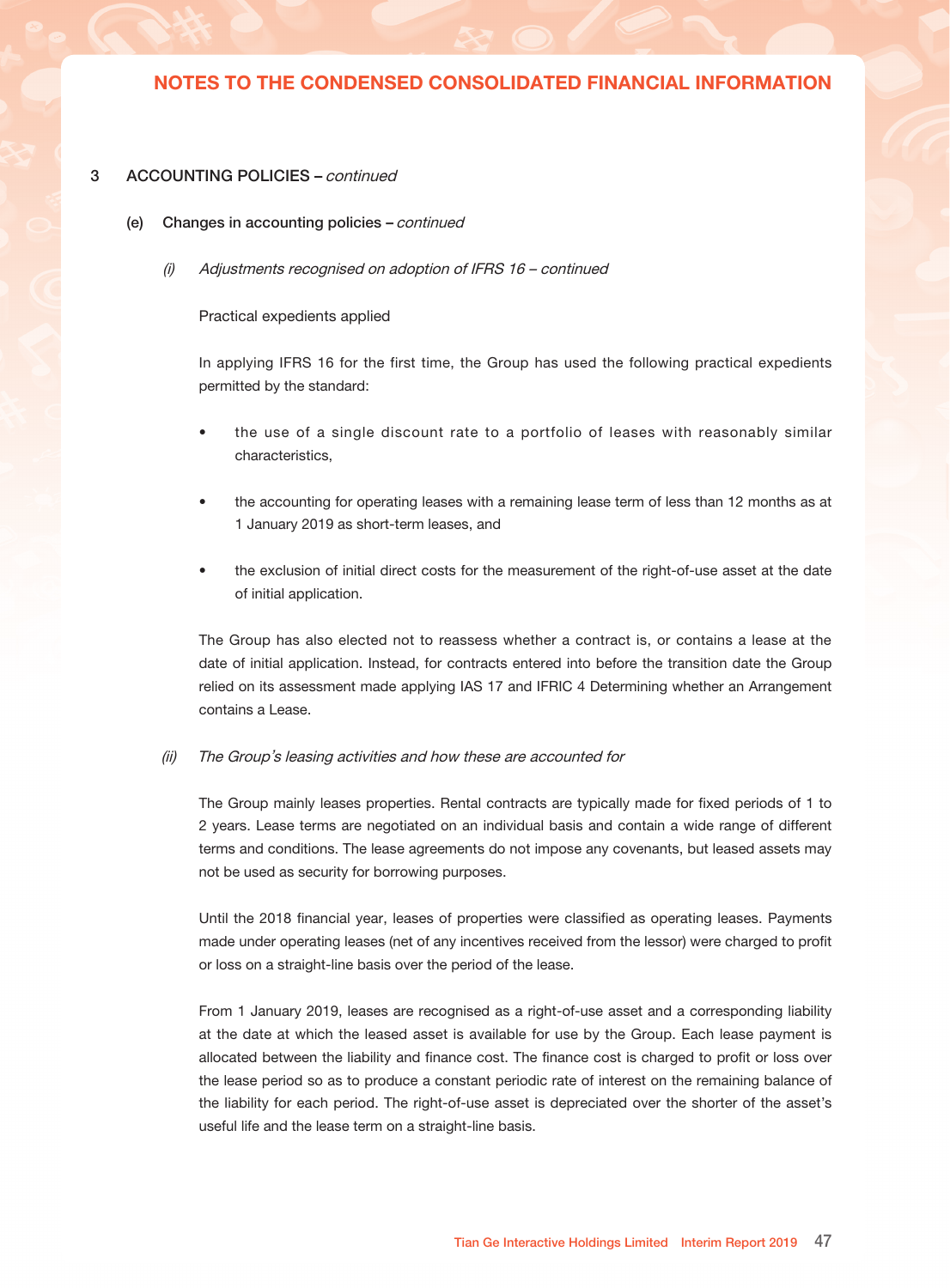### 3 ACCOUNTING POLICIES – continued

- (e) Changes in accounting policies continued
	- (i) Adjustments recognised on adoption of IFRS 16 continued

#### Practical expedients applied

In applying IFRS 16 for the first time, the Group has used the following practical expedients permitted by the standard:

- the use of a single discount rate to a portfolio of leases with reasonably similar characteristics,
- the accounting for operating leases with a remaining lease term of less than 12 months as at 1 January 2019 as short-term leases, and
- the exclusion of initial direct costs for the measurement of the right-of-use asset at the date of initial application.

The Group has also elected not to reassess whether a contract is, or contains a lease at the date of initial application. Instead, for contracts entered into before the transition date the Group relied on its assessment made applying IAS 17 and IFRIC 4 Determining whether an Arrangement contains a Lease.

#### (ii) The Group's leasing activities and how these are accounted for

The Group mainly leases properties. Rental contracts are typically made for fixed periods of 1 to 2 years. Lease terms are negotiated on an individual basis and contain a wide range of different terms and conditions. The lease agreements do not impose any covenants, but leased assets may not be used as security for borrowing purposes.

Until the 2018 financial year, leases of properties were classified as operating leases. Payments made under operating leases (net of any incentives received from the lessor) were charged to profit or loss on a straight-line basis over the period of the lease.

From 1 January 2019, leases are recognised as a right-of-use asset and a corresponding liability at the date at which the leased asset is available for use by the Group. Each lease payment is allocated between the liability and finance cost. The finance cost is charged to profit or loss over the lease period so as to produce a constant periodic rate of interest on the remaining balance of the liability for each period. The right-of-use asset is depreciated over the shorter of the asset's useful life and the lease term on a straight-line basis.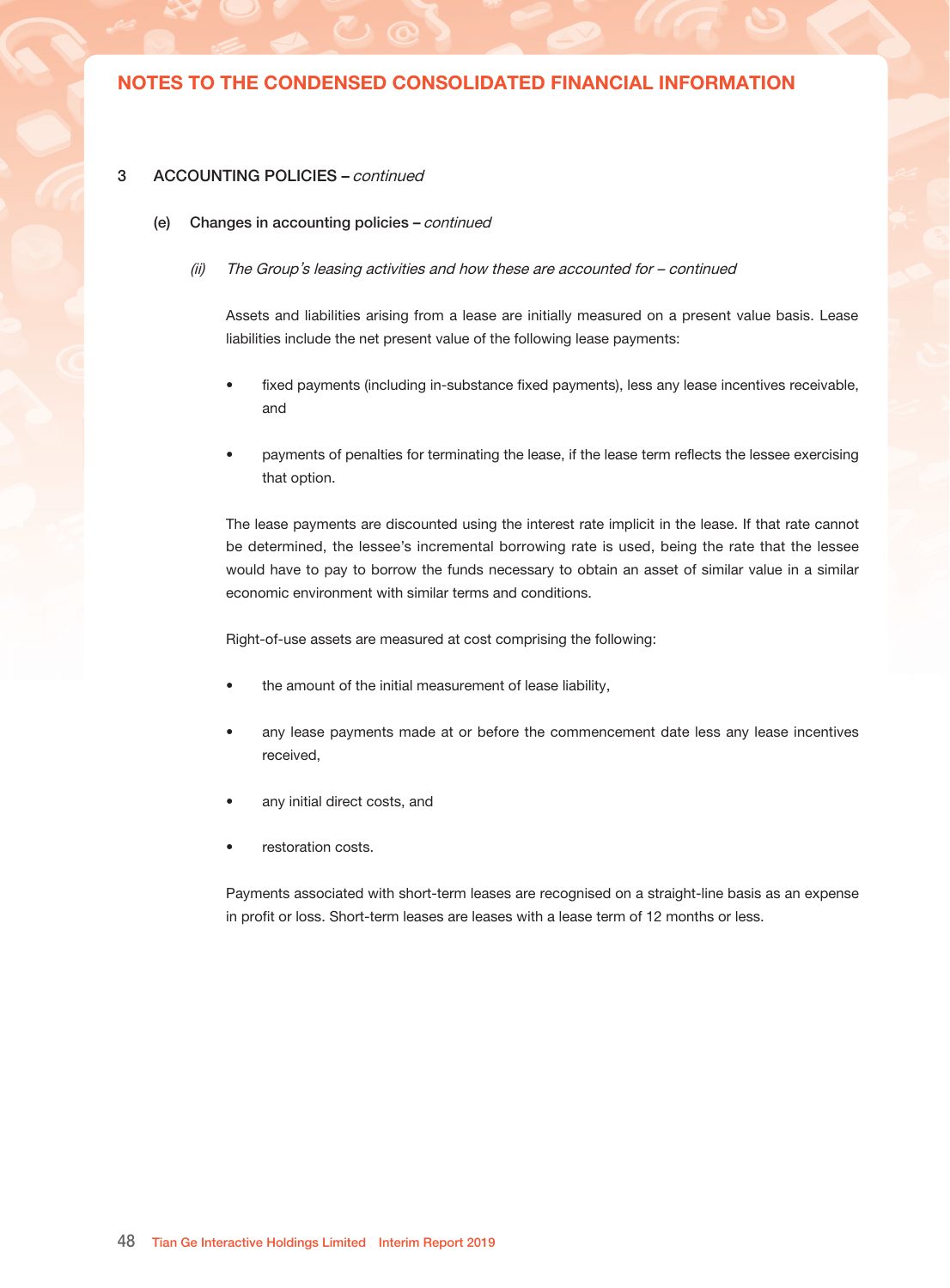### 3 ACCOUNTING POLICIES – continued

- (e) Changes in accounting policies continued
	- (ii) The Group's leasing activities and how these are accounted for continued

Assets and liabilities arising from a lease are initially measured on a present value basis. Lease liabilities include the net present value of the following lease payments:

- fixed payments (including in-substance fixed payments), less any lease incentives receivable, and
- payments of penalties for terminating the lease, if the lease term reflects the lessee exercising that option.

The lease payments are discounted using the interest rate implicit in the lease. If that rate cannot be determined, the lessee's incremental borrowing rate is used, being the rate that the lessee would have to pay to borrow the funds necessary to obtain an asset of similar value in a similar economic environment with similar terms and conditions.

Right-of-use assets are measured at cost comprising the following:

- the amount of the initial measurement of lease liability,
- any lease payments made at or before the commencement date less any lease incentives received,
- any initial direct costs, and
- restoration costs.

Payments associated with short-term leases are recognised on a straight-line basis as an expense in profit or loss. Short-term leases are leases with a lease term of 12 months or less.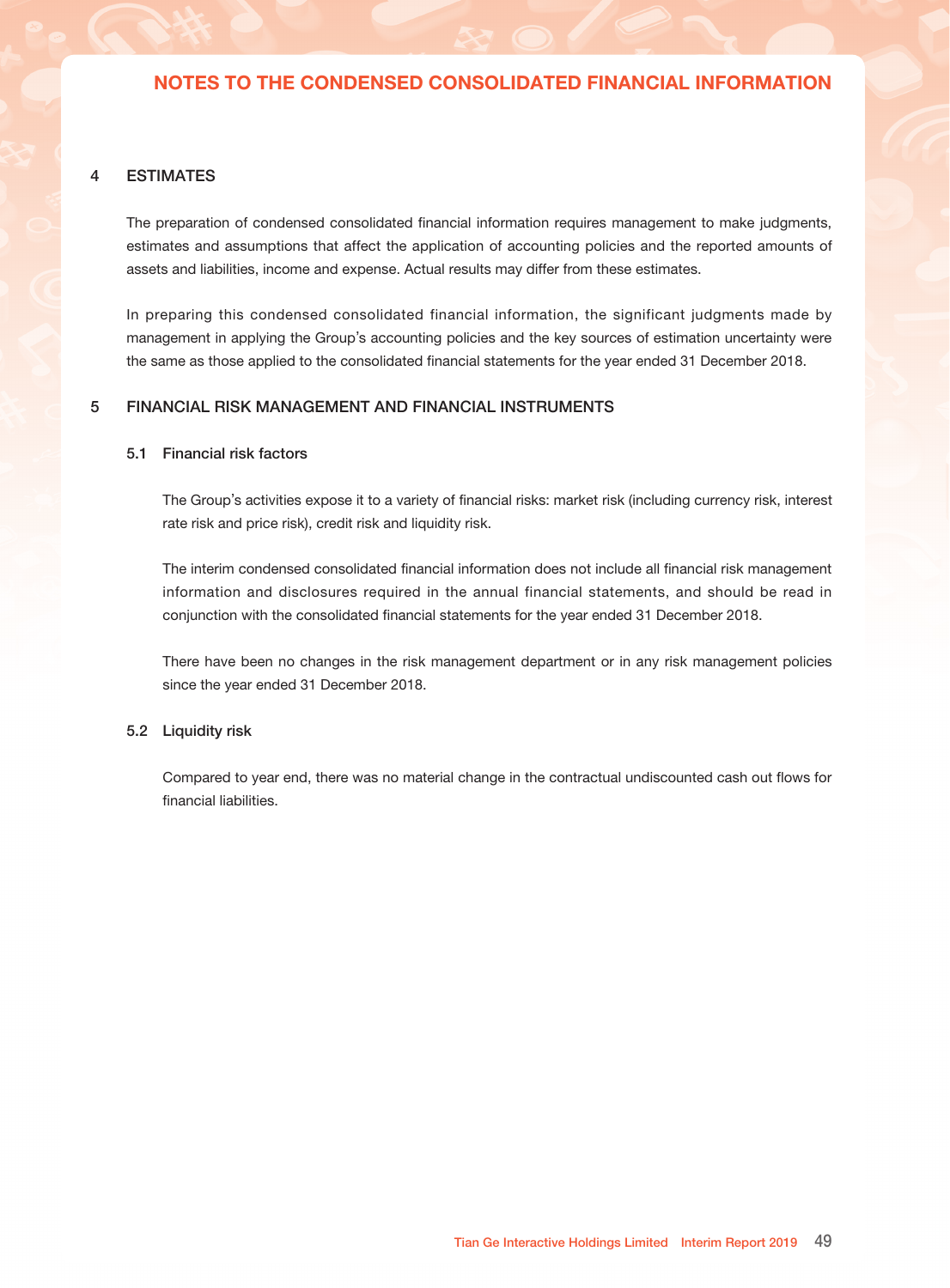#### 4 ESTIMATES

The preparation of condensed consolidated financial information requires management to make judgments, estimates and assumptions that affect the application of accounting policies and the reported amounts of assets and liabilities, income and expense. Actual results may differ from these estimates.

In preparing this condensed consolidated financial information, the significant judgments made by management in applying the Group's accounting policies and the key sources of estimation uncertainty were the same as those applied to the consolidated financial statements for the year ended 31 December 2018.

### 5 FINANCIAL RISK MANAGEMENT AND FINANCIAL INSTRUMENTS

### 5.1 Financial risk factors

The Group's activities expose it to a variety of financial risks: market risk (including currency risk, interest rate risk and price risk), credit risk and liquidity risk.

The interim condensed consolidated financial information does not include all financial risk management information and disclosures required in the annual financial statements, and should be read in conjunction with the consolidated financial statements for the year ended 31 December 2018.

There have been no changes in the risk management department or in any risk management policies since the year ended 31 December 2018.

#### 5.2 Liquidity risk

Compared to year end, there was no material change in the contractual undiscounted cash out flows for financial liabilities.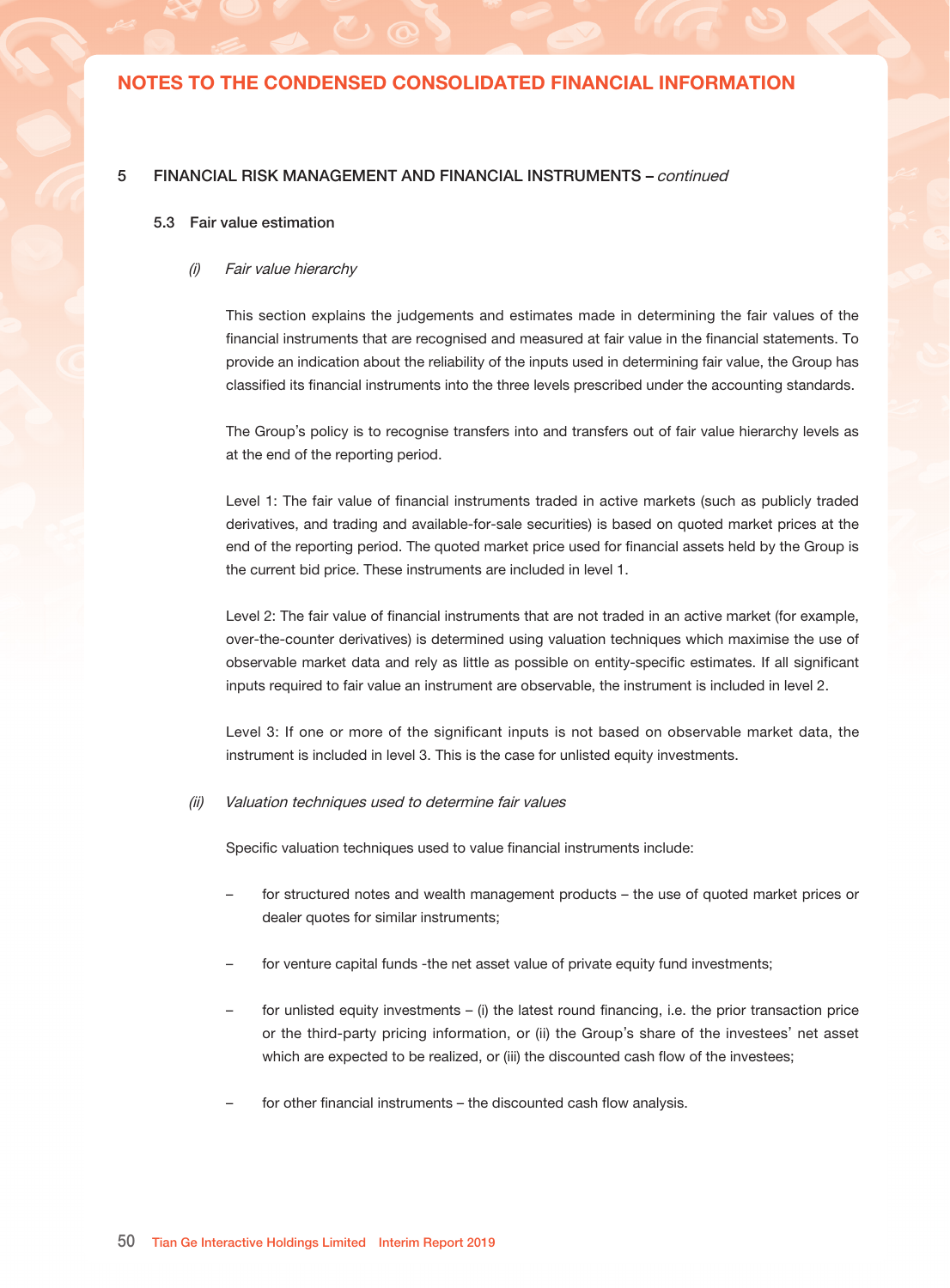### 5 FINANCIAL RISK MANAGEMENT AND FINANCIAL INSTRUMENTS – continued

#### 5.3 Fair value estimation

#### (i) Fair value hierarchy

This section explains the judgements and estimates made in determining the fair values of the financial instruments that are recognised and measured at fair value in the financial statements. To provide an indication about the reliability of the inputs used in determining fair value, the Group has classified its financial instruments into the three levels prescribed under the accounting standards.

The Group's policy is to recognise transfers into and transfers out of fair value hierarchy levels as at the end of the reporting period.

Level 1: The fair value of financial instruments traded in active markets (such as publicly traded derivatives, and trading and available-for-sale securities) is based on quoted market prices at the end of the reporting period. The quoted market price used for financial assets held by the Group is the current bid price. These instruments are included in level 1.

Level 2: The fair value of financial instruments that are not traded in an active market (for example, over-the-counter derivatives) is determined using valuation techniques which maximise the use of observable market data and rely as little as possible on entity-specific estimates. If all significant inputs required to fair value an instrument are observable, the instrument is included in level 2.

Level 3: If one or more of the significant inputs is not based on observable market data, the instrument is included in level 3. This is the case for unlisted equity investments.

#### (ii) Valuation techniques used to determine fair values

Specific valuation techniques used to value financial instruments include:

- for structured notes and wealth management products the use of quoted market prices or dealer quotes for similar instruments;
- for venture capital funds -the net asset value of private equity fund investments;
- for unlisted equity investments (i) the latest round financing, i.e. the prior transaction price or the third-party pricing information, or (ii) the Group's share of the investees' net asset which are expected to be realized, or (iii) the discounted cash flow of the investees;
- for other financial instruments the discounted cash flow analysis.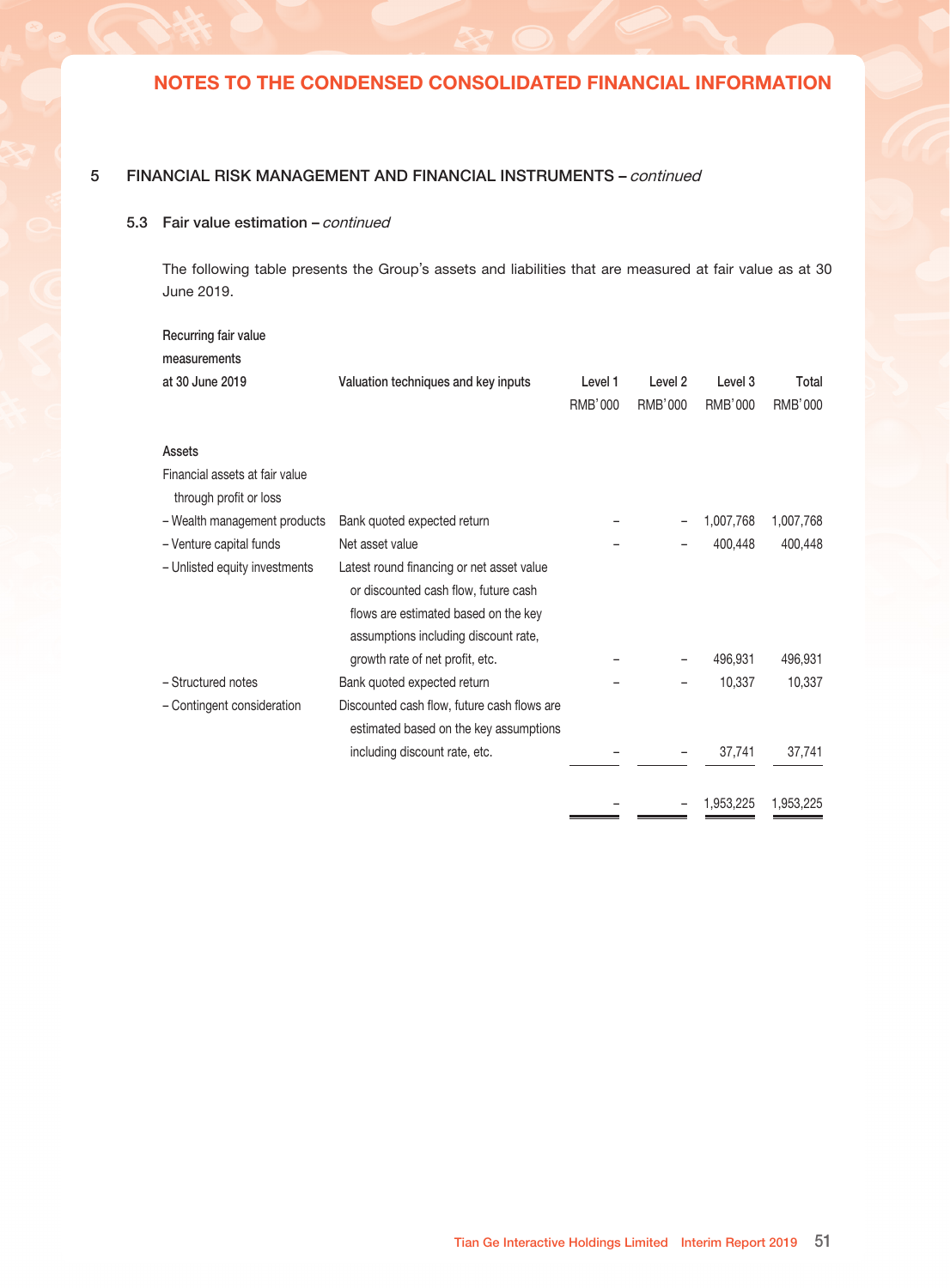### 5 FINANCIAL RISK MANAGEMENT AND FINANCIAL INSTRUMENTS – continued

### 5.3 Fair value estimation - continued

The following table presents the Group's assets and liabilities that are measured at fair value as at 30 June 2019.

| Recurring fair value                                     |                                                                                   |                |                    |                    |           |
|----------------------------------------------------------|-----------------------------------------------------------------------------------|----------------|--------------------|--------------------|-----------|
| measurements                                             |                                                                                   |                |                    |                    |           |
| at 30 June 2019                                          | Valuation techniques and key inputs                                               | Level 1        | Level <sub>2</sub> | Level <sub>3</sub> | Total     |
|                                                          |                                                                                   | <b>RMB'000</b> | RMB'000            | RMB'000            | RMB'000   |
| Assets                                                   |                                                                                   |                |                    |                    |           |
| Financial assets at fair value<br>through profit or loss |                                                                                   |                |                    |                    |           |
| - Wealth management products                             | Bank quoted expected return                                                       |                |                    | 1,007,768          | 1,007,768 |
| - Venture capital funds                                  | Net asset value                                                                   |                |                    | 400,448            | 400,448   |
| - Unlisted equity investments                            | Latest round financing or net asset value<br>or discounted cash flow, future cash |                |                    |                    |           |
|                                                          | flows are estimated based on the key<br>assumptions including discount rate,      |                |                    |                    |           |
|                                                          | growth rate of net profit, etc.                                                   |                |                    | 496.931            | 496,931   |
| - Structured notes                                       | Bank quoted expected return                                                       |                |                    | 10,337             | 10,337    |
| - Contingent consideration                               | Discounted cash flow, future cash flows are                                       |                |                    |                    |           |
|                                                          | estimated based on the key assumptions                                            |                |                    |                    |           |
|                                                          | including discount rate, etc.                                                     |                |                    | 37,741             | 37,741    |
|                                                          |                                                                                   |                |                    | 1,953,225          | 1,953,225 |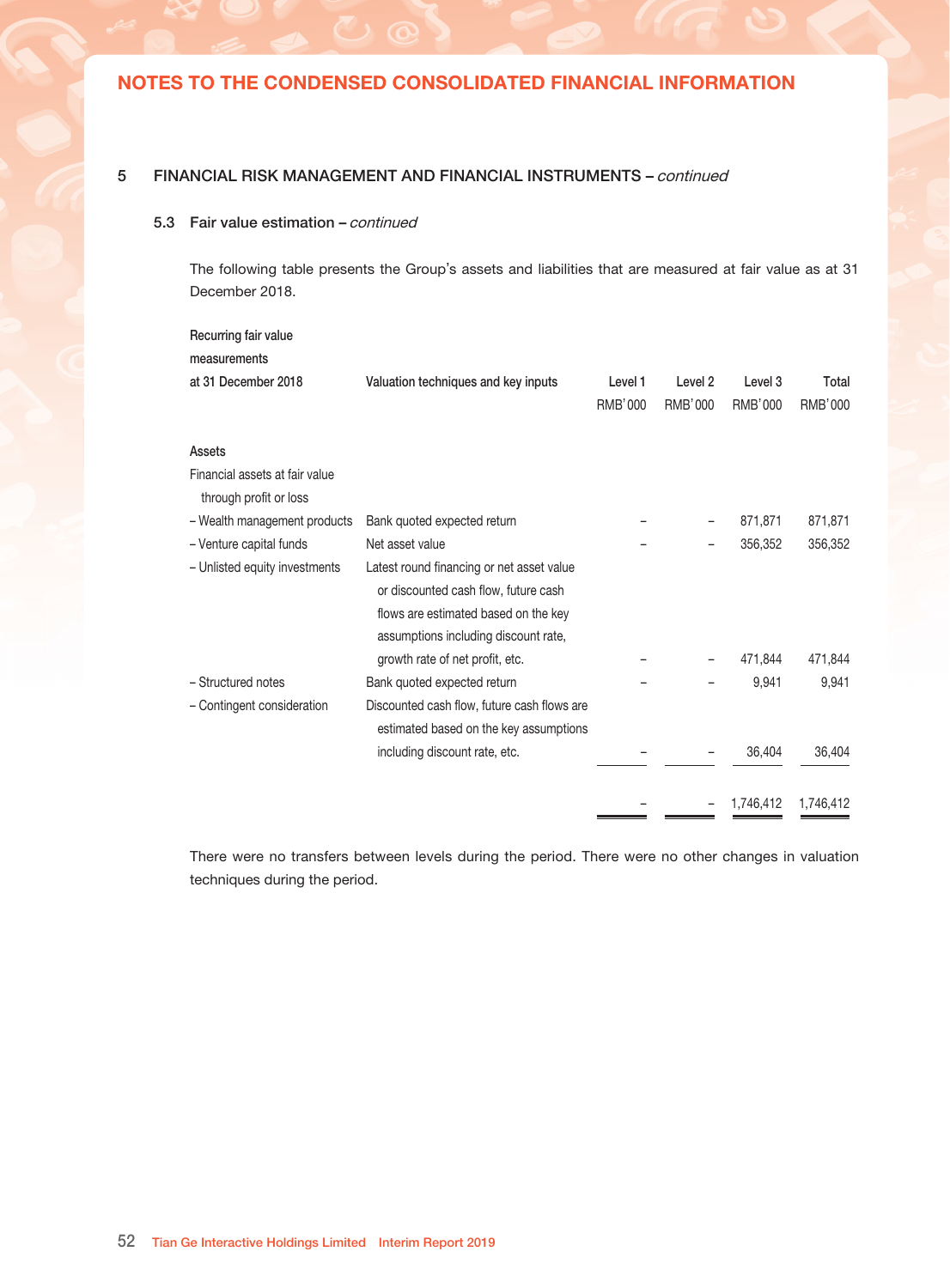#### 5 FINANCIAL RISK MANAGEMENT AND FINANCIAL INSTRUMENTS – continued

#### 5.3 Fair value estimation - continued

The following table presents the Group's assets and liabilities that are measured at fair value as at 31 December 2018.

| Valuation techniques and key inputs         | Level 1 | Level 2 | Level 3   | Total     |
|---------------------------------------------|---------|---------|-----------|-----------|
|                                             | RMB'000 | RMB'000 | RMB'000   | RMB'000   |
|                                             |         |         |           |           |
|                                             |         |         |           |           |
|                                             |         |         |           |           |
| Bank quoted expected return                 |         |         | 871,871   | 871,871   |
| Net asset value                             |         |         | 356,352   | 356,352   |
| Latest round financing or net asset value   |         |         |           |           |
| or discounted cash flow, future cash        |         |         |           |           |
| flows are estimated based on the key        |         |         |           |           |
| assumptions including discount rate,        |         |         |           |           |
| growth rate of net profit, etc.             |         |         | 471.844   | 471,844   |
| Bank quoted expected return                 |         |         | 9,941     | 9,941     |
| Discounted cash flow, future cash flows are |         |         |           |           |
| estimated based on the key assumptions      |         |         |           |           |
| including discount rate, etc.               |         |         | 36,404    | 36,404    |
|                                             |         |         | 1,746,412 | 1,746,412 |
|                                             |         |         |           |           |

There were no transfers between levels during the period. There were no other changes in valuation techniques during the period.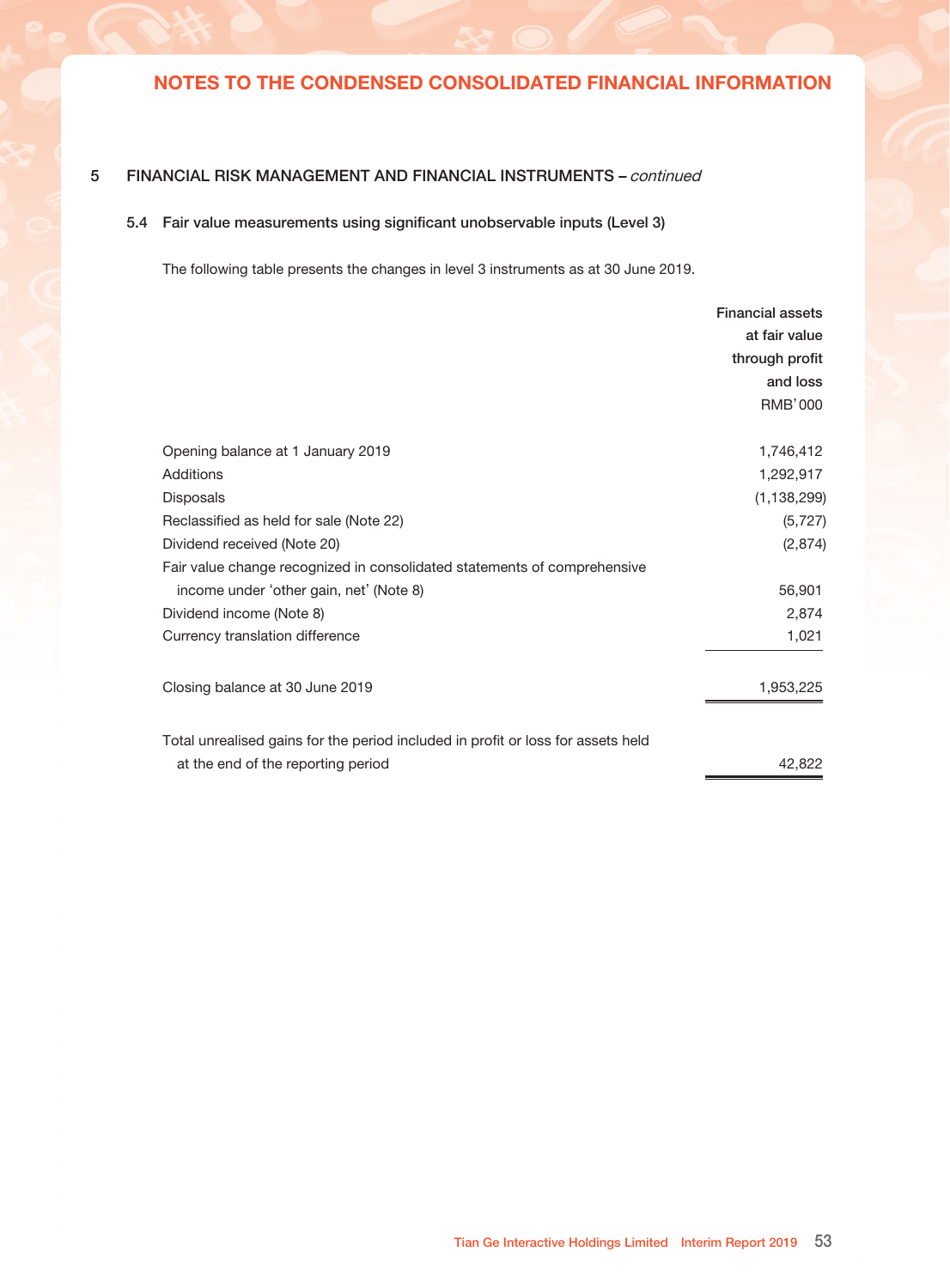### 5 FINANCIAL RISK MANAGEMENT AND FINANCIAL INSTRUMENTS – continued

### 5.4 Fair value measurements using significant unobservable inputs (Level 3)

The following table presents the changes in level 3 instruments as at 30 June 2019.

|                                                                                  | <b>Financial assets</b> |
|----------------------------------------------------------------------------------|-------------------------|
|                                                                                  | at fair value           |
|                                                                                  | through profit          |
|                                                                                  | and loss                |
|                                                                                  | RMB'000                 |
| Opening balance at 1 January 2019                                                | 1,746,412               |
| Additions                                                                        | 1,292,917               |
| <b>Disposals</b>                                                                 | (1, 138, 299)           |
| Reclassified as held for sale (Note 22)                                          | (5, 727)                |
| Dividend received (Note 20)                                                      | (2,874)                 |
| Fair value change recognized in consolidated statements of comprehensive         |                         |
| income under 'other gain, net' (Note 8)                                          | 56,901                  |
| Dividend income (Note 8)                                                         | 2,874                   |
| Currency translation difference                                                  | 1,021                   |
| Closing balance at 30 June 2019                                                  | 1,953,225               |
| Total unrealised gains for the period included in profit or loss for assets held |                         |
| at the end of the reporting period                                               | 42,822                  |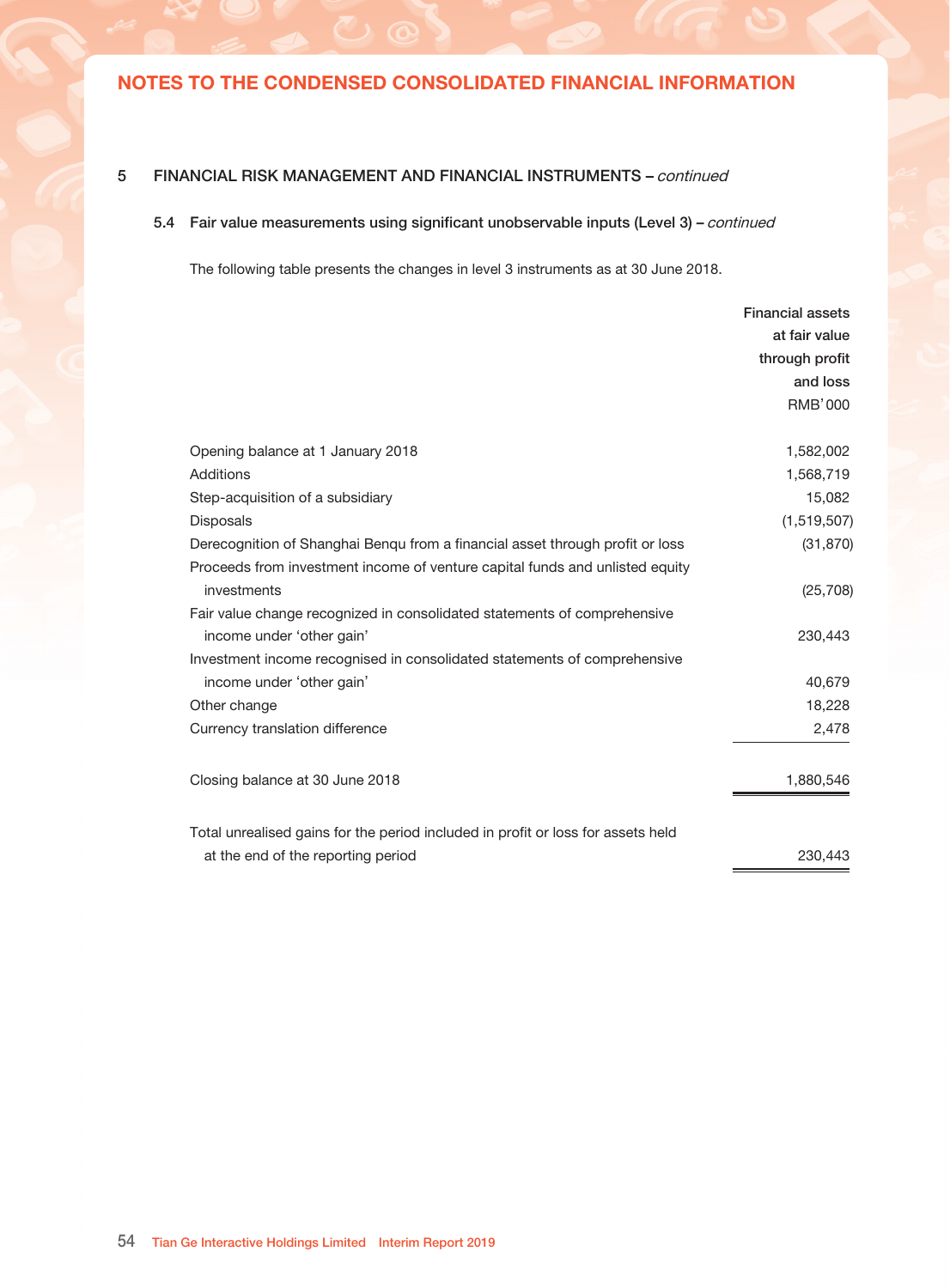### 5 FINANCIAL RISK MANAGEMENT AND FINANCIAL INSTRUMENTS – continued

### 5.4 Fair value measurements using significant unobservable inputs (Level 3) - continued

The following table presents the changes in level 3 instruments as at 30 June 2018.

|                                                                                  | <b>Financial assets</b> |
|----------------------------------------------------------------------------------|-------------------------|
|                                                                                  | at fair value           |
|                                                                                  | through profit          |
|                                                                                  | and loss                |
|                                                                                  | <b>RMB'000</b>          |
|                                                                                  |                         |
| Opening balance at 1 January 2018                                                | 1,582,002               |
| Additions                                                                        | 1,568,719               |
| Step-acquisition of a subsidiary                                                 | 15,082                  |
| <b>Disposals</b>                                                                 | (1,519,507)             |
| Derecognition of Shanghai Benqu from a financial asset through profit or loss    | (31, 870)               |
| Proceeds from investment income of venture capital funds and unlisted equity     |                         |
| investments                                                                      | (25, 708)               |
| Fair value change recognized in consolidated statements of comprehensive         |                         |
| income under 'other gain'                                                        | 230,443                 |
| Investment income recognised in consolidated statements of comprehensive         |                         |
| income under 'other gain'                                                        | 40,679                  |
| Other change                                                                     | 18,228                  |
| Currency translation difference                                                  | 2,478                   |
| Closing balance at 30 June 2018                                                  | 1,880,546               |
| Total unrealised gains for the period included in profit or loss for assets held |                         |
| at the end of the reporting period                                               | 230,443                 |
|                                                                                  |                         |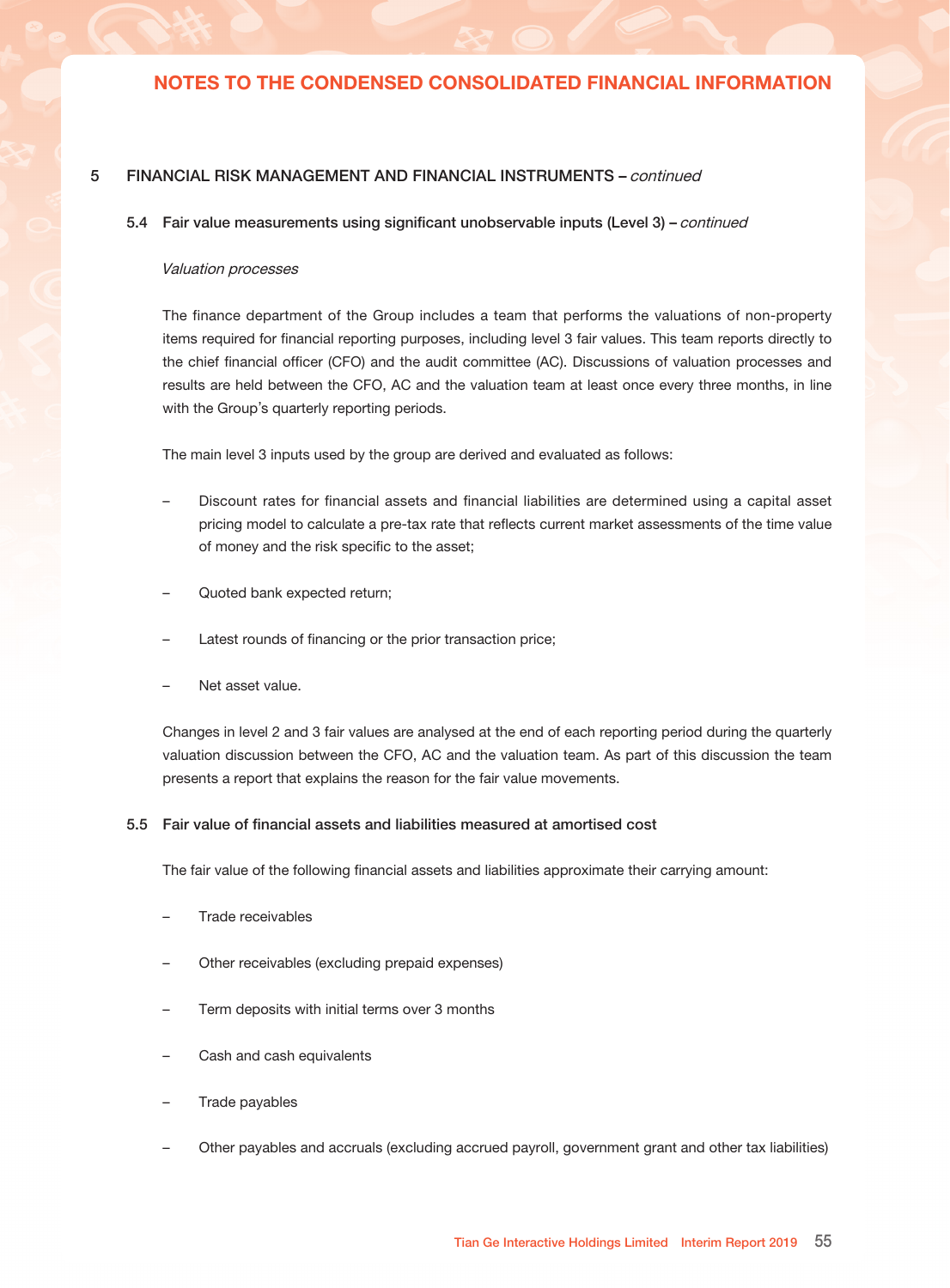### 5 FINANCIAL RISK MANAGEMENT AND FINANCIAL INSTRUMENTS – continued

#### 5.4 Fair value measurements using significant unobservable inputs (Level 3) – continued

#### Valuation processes

The finance department of the Group includes a team that performs the valuations of non-property items required for financial reporting purposes, including level 3 fair values. This team reports directly to the chief financial officer (CFO) and the audit committee (AC). Discussions of valuation processes and results are held between the CFO, AC and the valuation team at least once every three months, in line with the Group's quarterly reporting periods.

The main level 3 inputs used by the group are derived and evaluated as follows:

- Discount rates for financial assets and financial liabilities are determined using a capital asset pricing model to calculate a pre-tax rate that reflects current market assessments of the time value of money and the risk specific to the asset;
- Quoted bank expected return;
- Latest rounds of financing or the prior transaction price;
- Net asset value.

Changes in level 2 and 3 fair values are analysed at the end of each reporting period during the quarterly valuation discussion between the CFO, AC and the valuation team. As part of this discussion the team presents a report that explains the reason for the fair value movements.

#### 5.5 Fair value of financial assets and liabilities measured at amortised cost

The fair value of the following financial assets and liabilities approximate their carrying amount:

- Trade receivables
- Other receivables (excluding prepaid expenses)
- Term deposits with initial terms over 3 months
- Cash and cash equivalents
- Trade payables
- Other payables and accruals (excluding accrued payroll, government grant and other tax liabilities)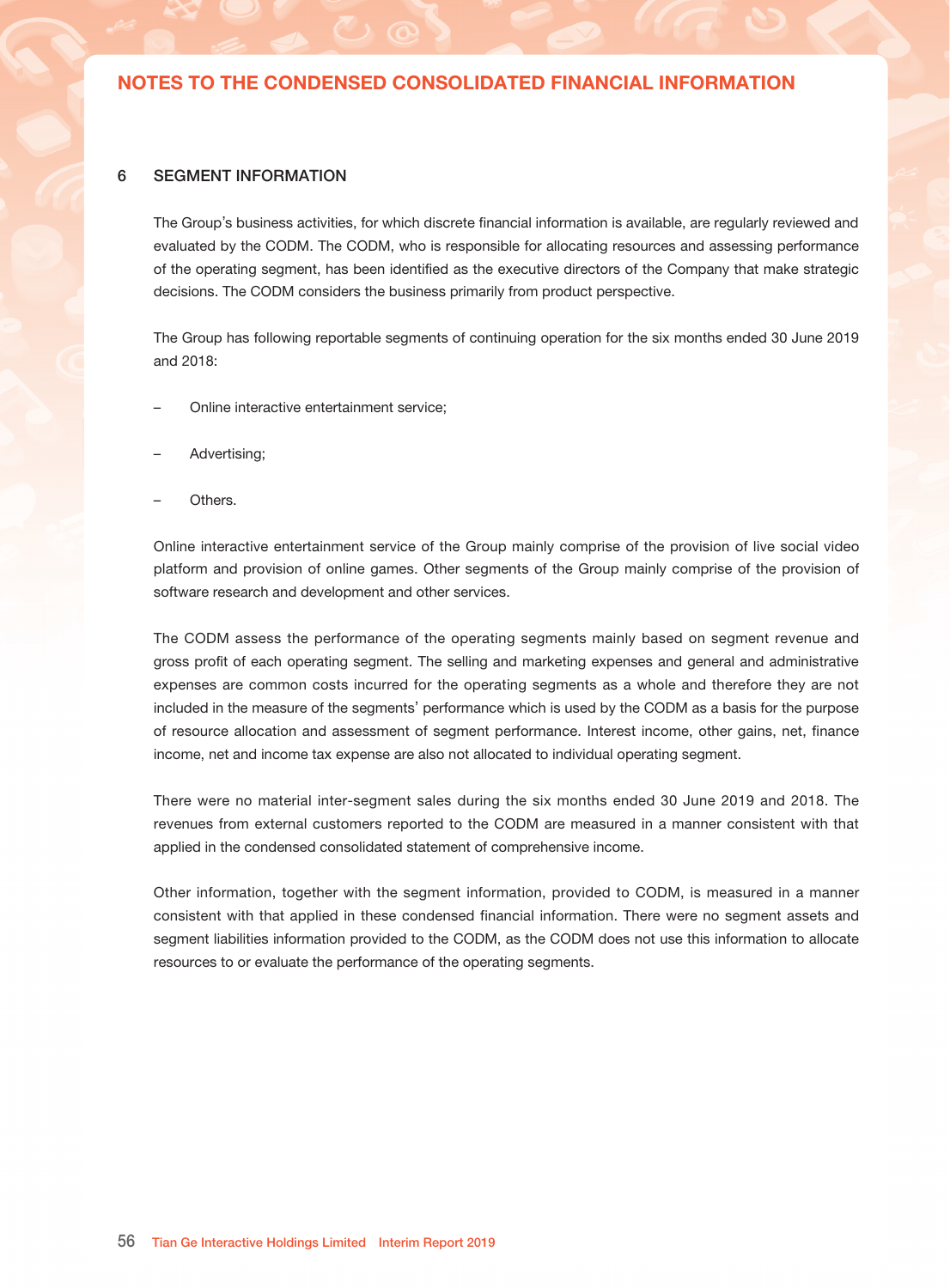### 6 SEGMENT INFORMATION

The Group's business activities, for which discrete financial information is available, are regularly reviewed and evaluated by the CODM. The CODM, who is responsible for allocating resources and assessing performance of the operating segment, has been identified as the executive directors of the Company that make strategic decisions. The CODM considers the business primarily from product perspective.

The Group has following reportable segments of continuing operation for the six months ended 30 June 2019 and 2018:

- Online interactive entertainment service;
- Advertising;
- Others.

Online interactive entertainment service of the Group mainly comprise of the provision of live social video platform and provision of online games. Other segments of the Group mainly comprise of the provision of software research and development and other services.

The CODM assess the performance of the operating segments mainly based on segment revenue and gross profit of each operating segment. The selling and marketing expenses and general and administrative expenses are common costs incurred for the operating segments as a whole and therefore they are not included in the measure of the segments' performance which is used by the CODM as a basis for the purpose of resource allocation and assessment of segment performance. Interest income, other gains, net, finance income, net and income tax expense are also not allocated to individual operating segment.

There were no material inter-segment sales during the six months ended 30 June 2019 and 2018. The revenues from external customers reported to the CODM are measured in a manner consistent with that applied in the condensed consolidated statement of comprehensive income.

Other information, together with the segment information, provided to CODM, is measured in a manner consistent with that applied in these condensed financial information. There were no segment assets and segment liabilities information provided to the CODM, as the CODM does not use this information to allocate resources to or evaluate the performance of the operating segments.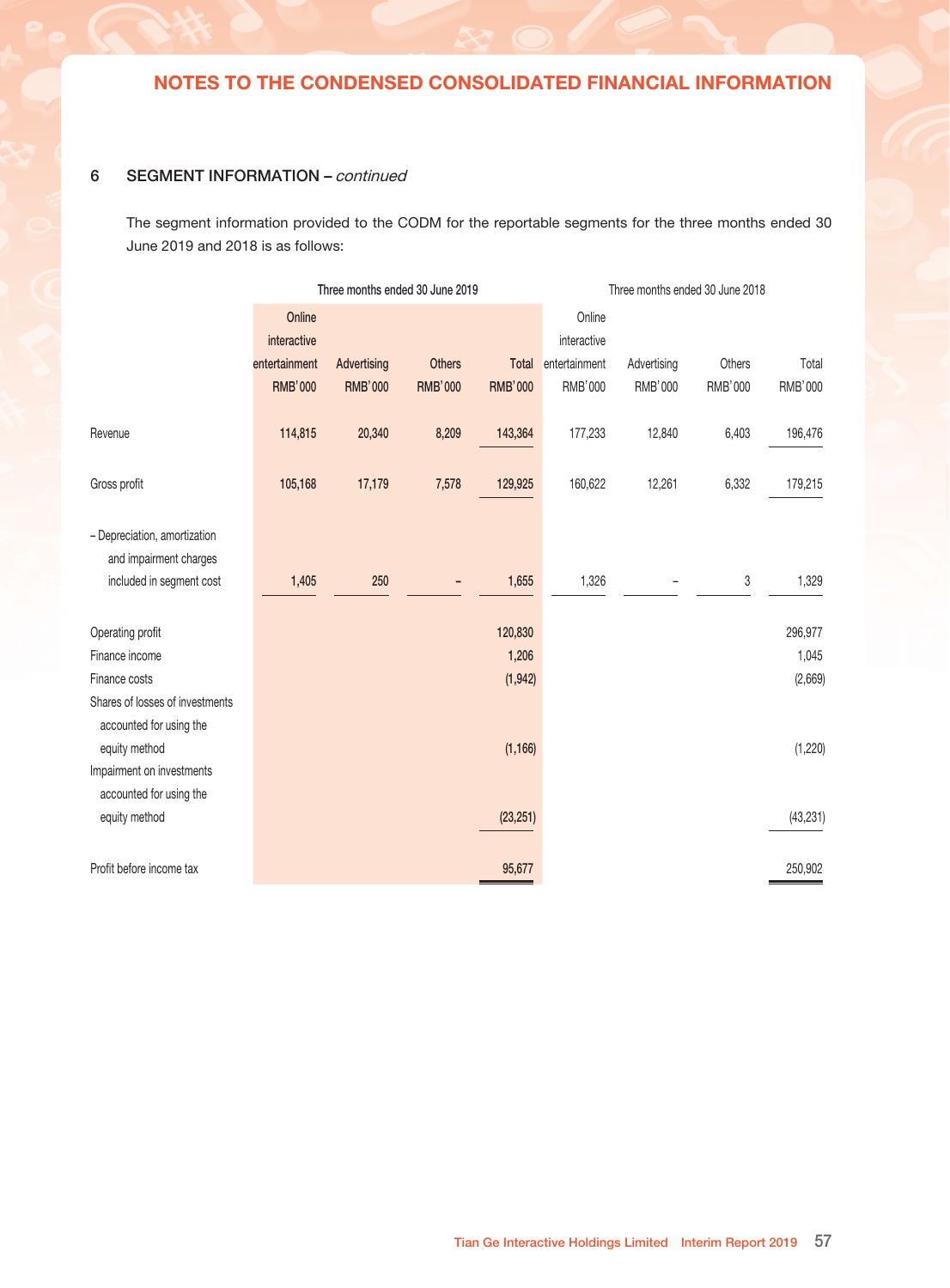### 6 SEGMENT INFORMATION – continued

The segment information provided to the CODM for the reportable segments for the three months ended 30 June 2019 and 2018 is as follows:

|                                 |                       | Three months ended 30 June 2019 |                |                |                       | Three months ended 30 June 2018 |         |                |
|---------------------------------|-----------------------|---------------------------------|----------------|----------------|-----------------------|---------------------------------|---------|----------------|
|                                 | Online<br>interactive |                                 |                |                | Online<br>interactive |                                 |         |                |
|                                 | entertainment         | Advertising                     | <b>Others</b>  | Total          | entertainment         | Advertising                     | Others  | Total          |
|                                 | <b>RMB'000</b>        | <b>RMB'000</b>                  | <b>RMB'000</b> | <b>RMB'000</b> | RMB'000               | RMB'000                         | RMB'000 | <b>RMB'000</b> |
|                                 |                       |                                 |                |                |                       |                                 |         |                |
| Revenue                         | 114,815               | 20,340                          | 8,209          | 143,364        | 177,233               | 12,840                          | 6,403   | 196,476        |
|                                 |                       |                                 |                |                |                       |                                 |         |                |
| Gross profit                    | 105,168               | 17,179                          | 7,578          | 129,925        | 160,622               | 12,261                          | 6,332   | 179,215        |
|                                 |                       |                                 |                |                |                       |                                 |         |                |
| - Depreciation, amortization    |                       |                                 |                |                |                       |                                 |         |                |
| and impairment charges          |                       |                                 |                |                |                       |                                 |         |                |
| included in segment cost        | 1,405                 | 250                             |                | 1,655          | 1,326                 |                                 | 3       | 1,329          |
|                                 |                       |                                 |                |                |                       |                                 |         |                |
| Operating profit                |                       |                                 |                | 120,830        |                       |                                 |         | 296,977        |
| Finance income                  |                       |                                 |                | 1,206          |                       |                                 |         | 1,045          |
| Finance costs                   |                       |                                 |                | (1, 942)       |                       |                                 |         | (2,669)        |
| Shares of losses of investments |                       |                                 |                |                |                       |                                 |         |                |
| accounted for using the         |                       |                                 |                |                |                       |                                 |         |                |
| equity method                   |                       |                                 |                | (1, 166)       |                       |                                 |         | (1,220)        |
| Impairment on investments       |                       |                                 |                |                |                       |                                 |         |                |
| accounted for using the         |                       |                                 |                |                |                       |                                 |         |                |
| equity method                   |                       |                                 |                | (23, 251)      |                       |                                 |         | (43, 231)      |
|                                 |                       |                                 |                |                |                       |                                 |         |                |
| Profit before income tax        |                       |                                 |                | 95,677         |                       |                                 |         | 250,902        |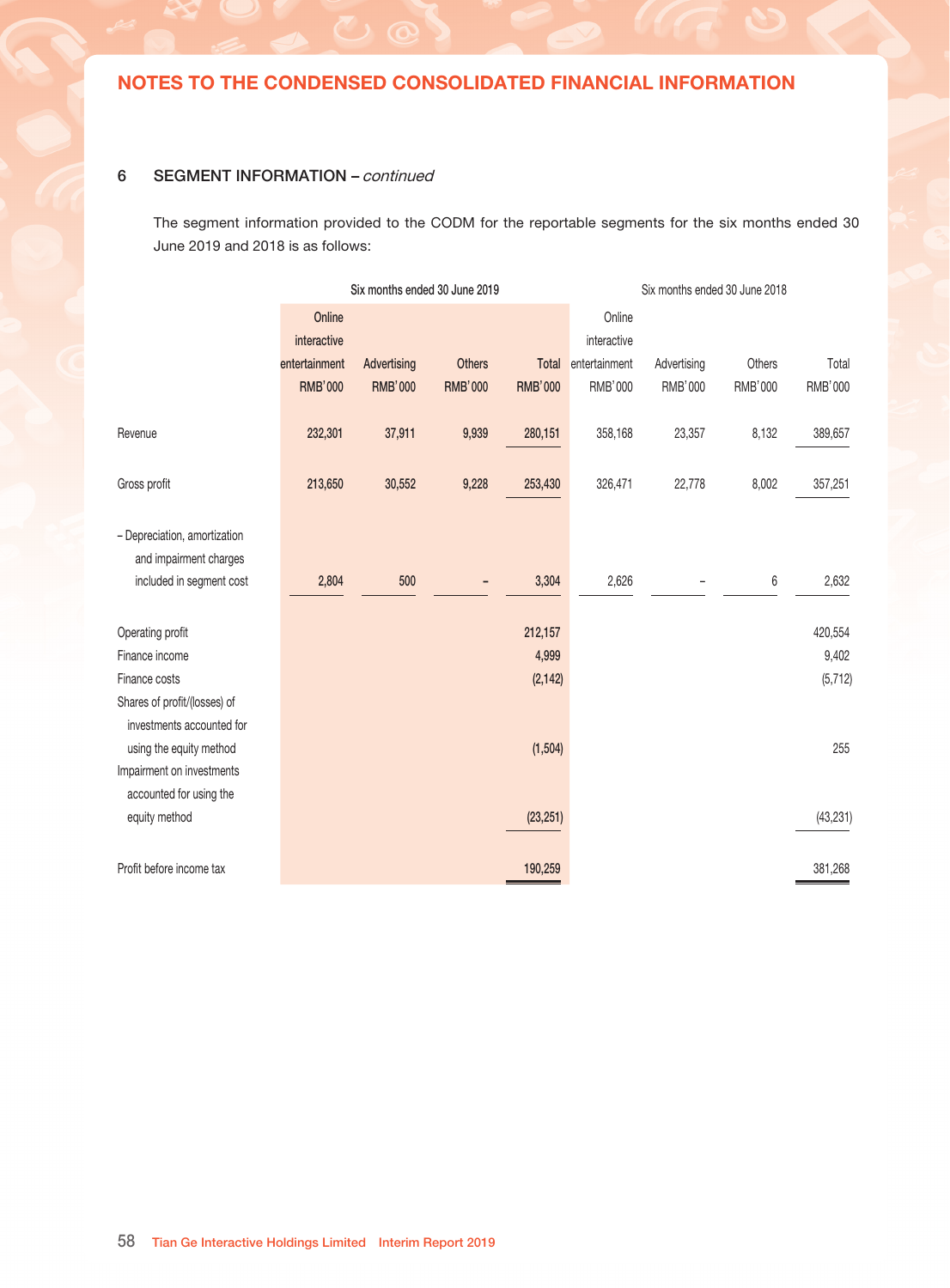### 6 SEGMENT INFORMATION – continued

The segment information provided to the CODM for the reportable segments for the six months ended 30 June 2019 and 2018 is as follows:

|                              |                       | Six months ended 30 June 2019 |                |                |                       | Six months ended 30 June 2018 |         |           |
|------------------------------|-----------------------|-------------------------------|----------------|----------------|-----------------------|-------------------------------|---------|-----------|
|                              | Online<br>interactive |                               |                |                | Online<br>interactive |                               |         |           |
|                              | entertainment         | Advertising                   | <b>Others</b>  | Total          | entertainment         | Advertising                   | Others  | Total     |
|                              | <b>RMB'000</b>        | <b>RMB'000</b>                | <b>RMB'000</b> | <b>RMB'000</b> | RMB'000               | RMB'000                       | RMB'000 | RMB'000   |
| Revenue                      | 232,301               | 37,911                        | 9,939          | 280,151        | 358,168               | 23,357                        | 8,132   | 389,657   |
| Gross profit                 | 213,650               | 30,552                        | 9,228          | 253,430        | 326,471               | 22,778                        | 8,002   | 357,251   |
| - Depreciation, amortization |                       |                               |                |                |                       |                               |         |           |
| and impairment charges       |                       |                               |                |                |                       |                               |         |           |
| included in segment cost     | 2,804                 | 500                           |                | 3,304          | 2,626                 |                               | 6       | 2,632     |
| Operating profit             |                       |                               |                | 212,157        |                       |                               |         | 420,554   |
| Finance income               |                       |                               |                | 4,999          |                       |                               |         | 9,402     |
| Finance costs                |                       |                               |                | (2, 142)       |                       |                               |         | (5, 712)  |
| Shares of profit/(losses) of |                       |                               |                |                |                       |                               |         |           |
| investments accounted for    |                       |                               |                |                |                       |                               |         |           |
| using the equity method      |                       |                               |                | (1, 504)       |                       |                               |         | 255       |
| Impairment on investments    |                       |                               |                |                |                       |                               |         |           |
| accounted for using the      |                       |                               |                |                |                       |                               |         |           |
| equity method                |                       |                               |                | (23, 251)      |                       |                               |         | (43, 231) |
| Profit before income tax     |                       |                               |                | 190,259        |                       |                               |         | 381,268   |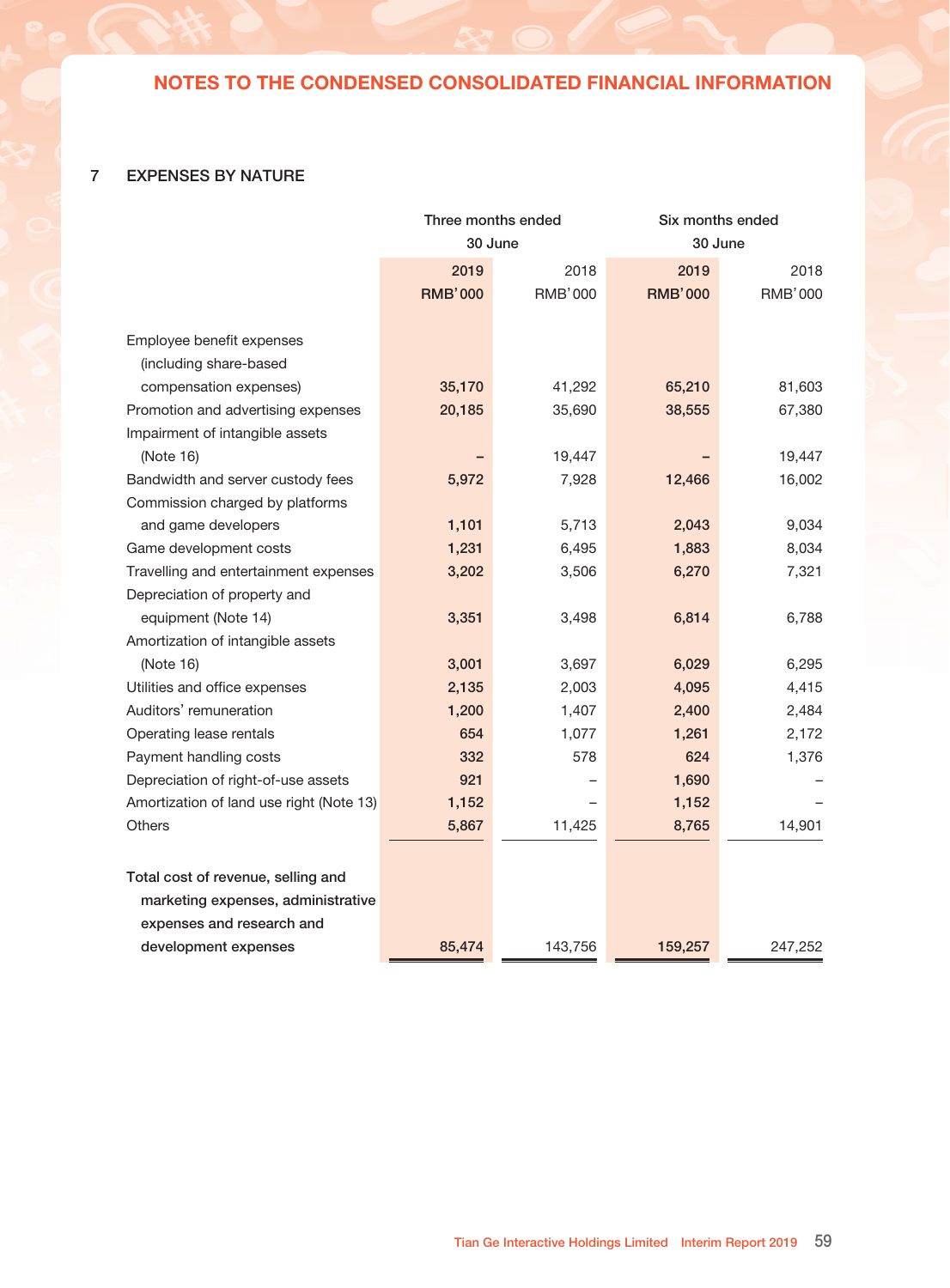## 7 EXPENSES BY NATURE

|                                          | Three months ended |                |                | Six months ended |
|------------------------------------------|--------------------|----------------|----------------|------------------|
|                                          |                    | 30 June        | 30 June        |                  |
|                                          | 2019               | 2018           | 2019           | 2018             |
|                                          | <b>RMB'000</b>     | <b>RMB'000</b> | <b>RMB'000</b> | <b>RMB'000</b>   |
|                                          |                    |                |                |                  |
| Employee benefit expenses                |                    |                |                |                  |
| (including share-based                   |                    |                |                |                  |
| compensation expenses)                   | 35,170             | 41,292         | 65,210         | 81,603           |
| Promotion and advertising expenses       | 20,185             | 35,690         | 38,555         | 67,380           |
| Impairment of intangible assets          |                    |                |                |                  |
| (Note 16)                                |                    | 19,447         |                | 19,447           |
| Bandwidth and server custody fees        | 5,972              | 7,928          | 12,466         | 16,002           |
| Commission charged by platforms          |                    |                |                |                  |
| and game developers                      | 1,101              | 5,713          | 2,043          | 9,034            |
| Game development costs                   | 1,231              | 6,495          | 1,883          | 8,034            |
| Travelling and entertainment expenses    | 3,202              | 3,506          | 6,270          | 7,321            |
| Depreciation of property and             |                    |                |                |                  |
| equipment (Note 14)                      | 3,351              | 3,498          | 6,814          | 6,788            |
| Amortization of intangible assets        |                    |                |                |                  |
| (Note 16)                                | 3,001              | 3,697          | 6,029          | 6,295            |
| Utilities and office expenses            | 2,135              | 2,003          | 4,095          | 4,415            |
| Auditors' remuneration                   | 1,200              | 1,407          | 2,400          | 2,484            |
| Operating lease rentals                  | 654                | 1,077          | 1,261          | 2,172            |
| Payment handling costs                   | 332                | 578            | 624            | 1,376            |
| Depreciation of right-of-use assets      | 921                |                | 1,690          |                  |
| Amortization of land use right (Note 13) | 1,152              |                | 1,152          |                  |
| Others                                   | 5,867              | 11,425         | 8,765          | 14,901           |
|                                          |                    |                |                |                  |
| Total cost of revenue, selling and       |                    |                |                |                  |
| marketing expenses, administrative       |                    |                |                |                  |
| expenses and research and                |                    |                |                |                  |
| development expenses                     | 85,474             | 143,756        | 159,257        | 247,252          |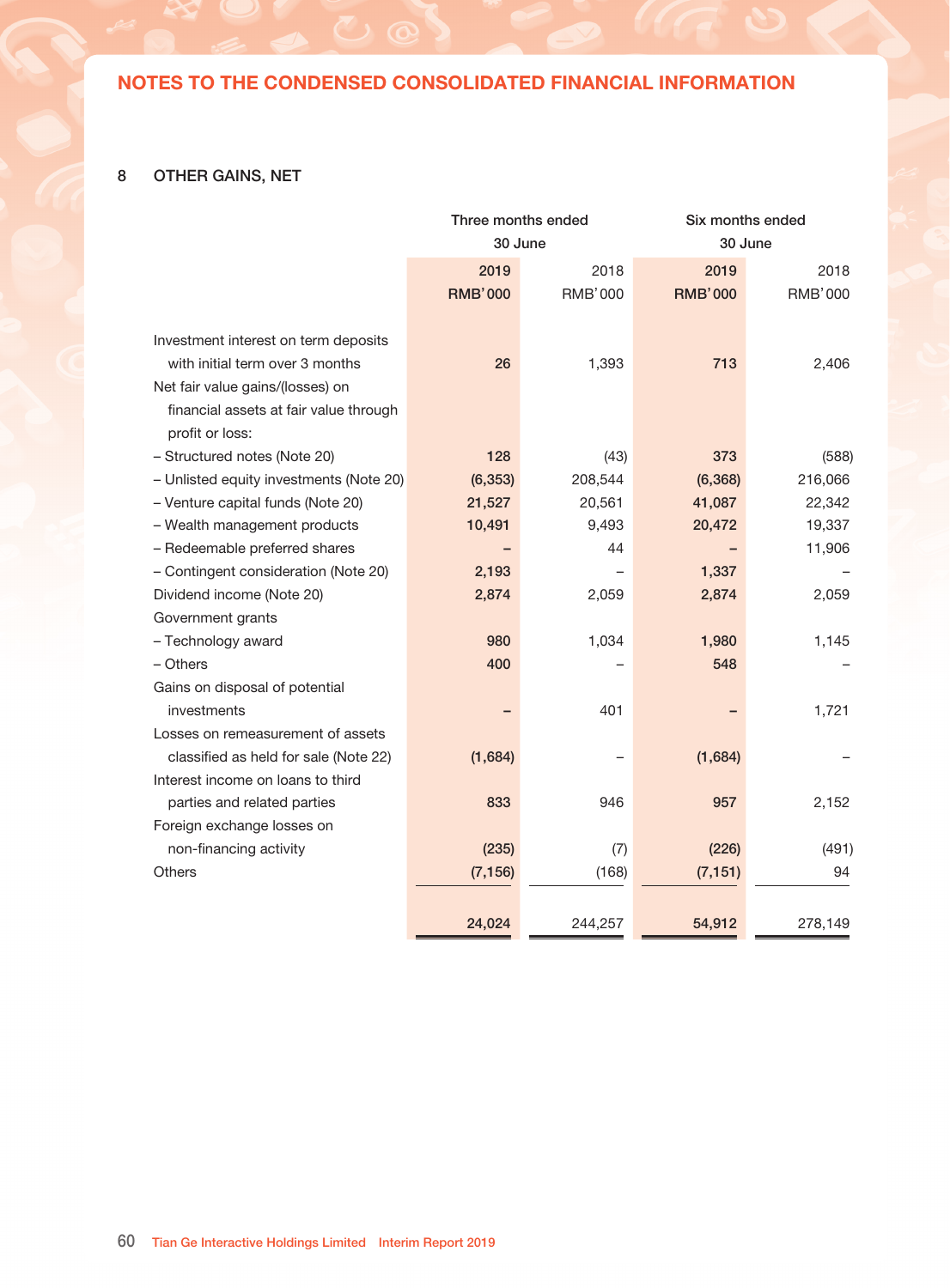### 8 OTHER GAINS, NET

|                                                           | Three months ended |                | Six months ended |                |
|-----------------------------------------------------------|--------------------|----------------|------------------|----------------|
|                                                           | 30 June            |                | 30 June          |                |
|                                                           | 2019               | 2018           | 2019             | 2018           |
|                                                           | <b>RMB'000</b>     | <b>RMB'000</b> | <b>RMB'000</b>   | <b>RMB'000</b> |
|                                                           |                    |                |                  |                |
| Investment interest on term deposits                      |                    |                |                  |                |
| with initial term over 3 months                           | 26                 | 1,393          | 713              | 2,406          |
| Net fair value gains/(losses) on                          |                    |                |                  |                |
| financial assets at fair value through<br>profit or loss: |                    |                |                  |                |
| - Structured notes (Note 20)                              | 128                | (43)           | 373              | (588)          |
| - Unlisted equity investments (Note 20)                   | (6, 353)           | 208,544        | (6, 368)         | 216,066        |
| - Venture capital funds (Note 20)                         | 21,527             | 20,561         | 41,087           | 22,342         |
| - Wealth management products                              | 10,491             | 9,493          | 20,472           | 19,337         |
| - Redeemable preferred shares                             |                    | 44             |                  | 11,906         |
| - Contingent consideration (Note 20)                      | 2,193              |                | 1,337            |                |
| Dividend income (Note 20)                                 | 2,874              | 2,059          | 2,874            | 2,059          |
| Government grants                                         |                    |                |                  |                |
| - Technology award                                        | 980                | 1,034          | 1,980            | 1,145          |
| - Others                                                  | 400                |                | 548              |                |
| Gains on disposal of potential                            |                    |                |                  |                |
| investments                                               |                    | 401            |                  | 1,721          |
| Losses on remeasurement of assets                         |                    |                |                  |                |
| classified as held for sale (Note 22)                     | (1,684)            |                | (1,684)          |                |
| Interest income on loans to third                         |                    |                |                  |                |
| parties and related parties                               | 833                | 946            | 957              | 2,152          |
| Foreign exchange losses on                                |                    |                |                  |                |
| non-financing activity                                    | (235)              | (7)            | (226)            | (491)          |
| Others                                                    | (7, 156)           | (168)          | (7, 151)         | 94             |
|                                                           |                    |                |                  |                |
|                                                           | 24,024             | 244,257        | 54,912           | 278,149        |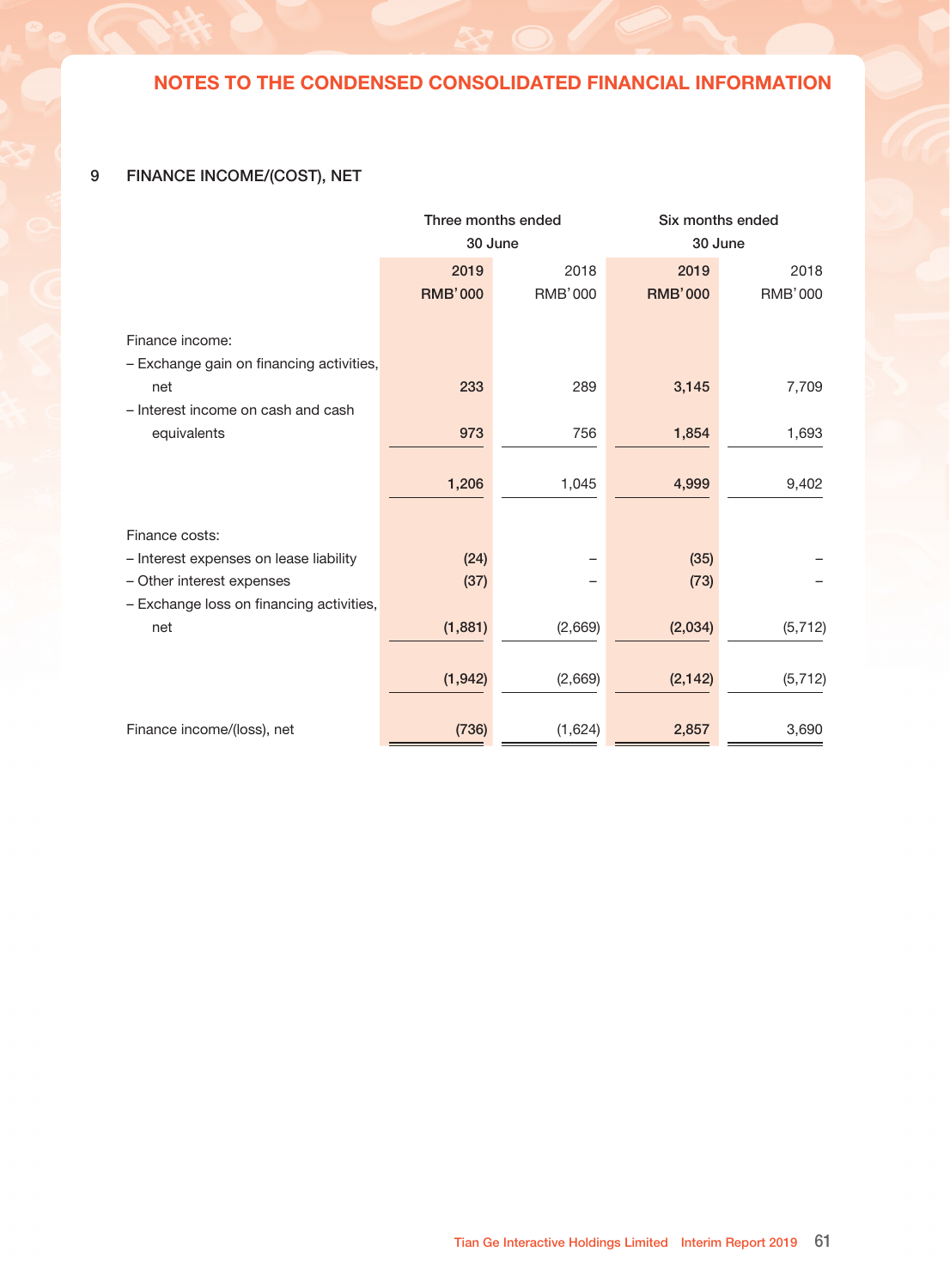# 9 FINANCE INCOME/(COST), NET

|                                          | Three months ended |                | Six months ended |                |
|------------------------------------------|--------------------|----------------|------------------|----------------|
|                                          |                    | 30 June        | 30 June          |                |
|                                          | 2019               | 2018           | 2019             | 2018           |
|                                          | <b>RMB'000</b>     | <b>RMB'000</b> | <b>RMB'000</b>   | <b>RMB'000</b> |
| Finance income:                          |                    |                |                  |                |
| - Exchange gain on financing activities, |                    |                |                  |                |
| net                                      | 233                | 289            | 3,145            | 7,709          |
| - Interest income on cash and cash       |                    |                |                  |                |
| equivalents                              | 973                | 756            | 1,854            | 1,693          |
|                                          |                    |                |                  |                |
|                                          | 1,206              | 1,045          | 4,999            | 9,402          |
|                                          |                    |                |                  |                |
| Finance costs:                           |                    |                |                  |                |
| - Interest expenses on lease liability   | (24)               |                | (35)             |                |
| - Other interest expenses                | (37)               |                | (73)             |                |
| - Exchange loss on financing activities, |                    |                |                  |                |
| net                                      | (1,881)            | (2,669)        | (2,034)          | (5, 712)       |
|                                          |                    |                |                  |                |
|                                          | (1, 942)           | (2,669)        | (2, 142)         | (5, 712)       |
|                                          |                    |                |                  |                |
| Finance income/(loss), net               | (736)              | (1,624)        | 2,857            | 3,690          |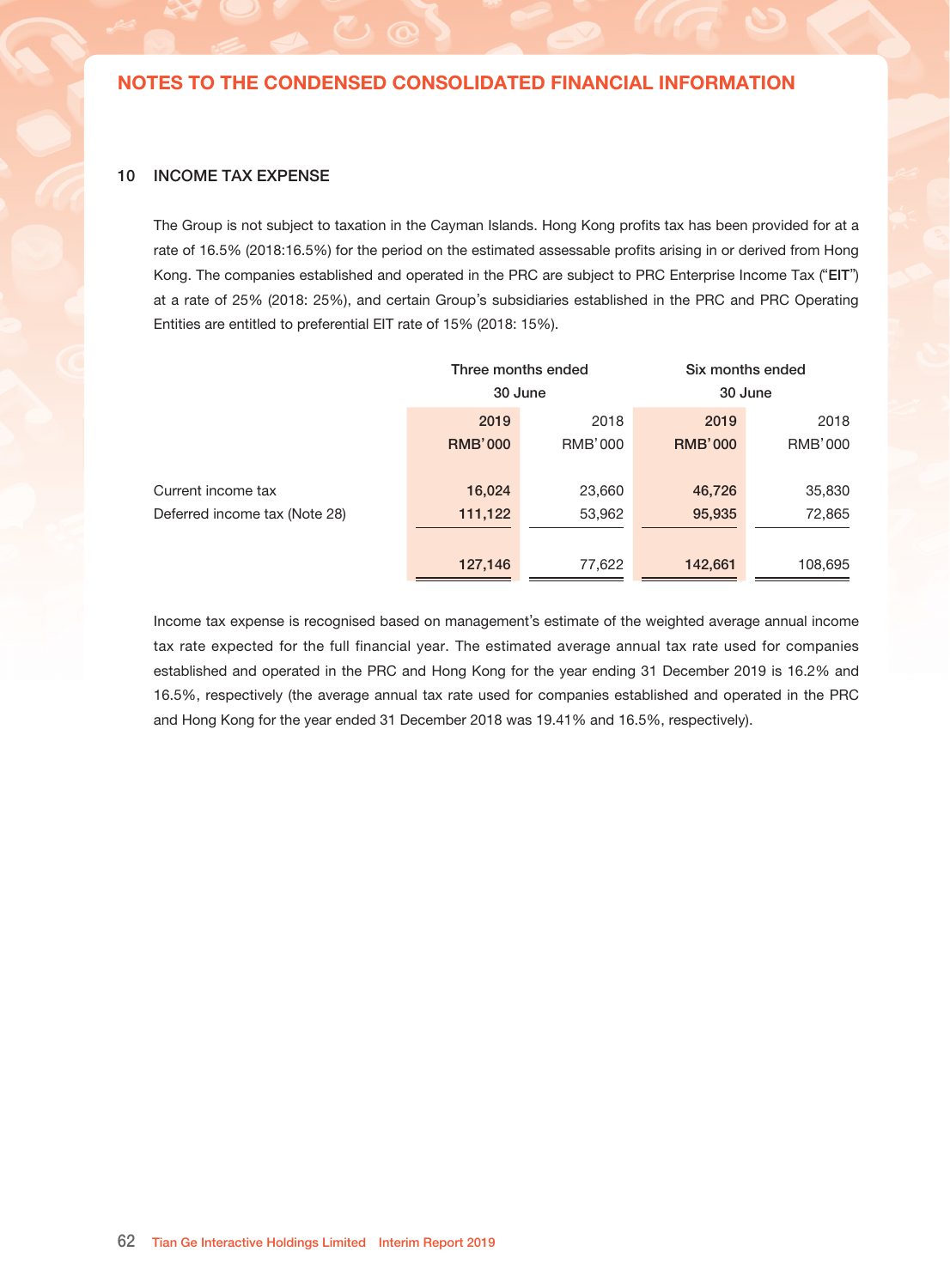### 10 INCOME TAX EXPENSE

The Group is not subject to taxation in the Cayman Islands. Hong Kong profits tax has been provided for at a rate of 16.5% (2018:16.5%) for the period on the estimated assessable profits arising in or derived from Hong Kong. The companies established and operated in the PRC are subject to PRC Enterprise Income Tax ("EIT") at a rate of 25% (2018: 25%), and certain Group's subsidiaries established in the PRC and PRC Operating Entities are entitled to preferential EIT rate of 15% (2018: 15%).

|                               |                | Three months ended | Six months ended |                |
|-------------------------------|----------------|--------------------|------------------|----------------|
|                               |                | 30 June            | 30 June          |                |
|                               | 2019           | 2018               | 2019             | 2018           |
|                               | <b>RMB'000</b> | <b>RMB'000</b>     | <b>RMB'000</b>   | <b>RMB'000</b> |
|                               |                |                    |                  |                |
| Current income tax            | 16,024         | 23,660             | 46,726           | 35,830         |
| Deferred income tax (Note 28) | 111,122        | 53,962             | 95,935           | 72,865         |
|                               |                |                    |                  |                |
|                               | 127,146        | 77,622             | 142,661          | 108,695        |

Income tax expense is recognised based on management's estimate of the weighted average annual income tax rate expected for the full financial year. The estimated average annual tax rate used for companies established and operated in the PRC and Hong Kong for the year ending 31 December 2019 is 16.2% and 16.5%, respectively (the average annual tax rate used for companies established and operated in the PRC and Hong Kong for the year ended 31 December 2018 was 19.41% and 16.5%, respectively).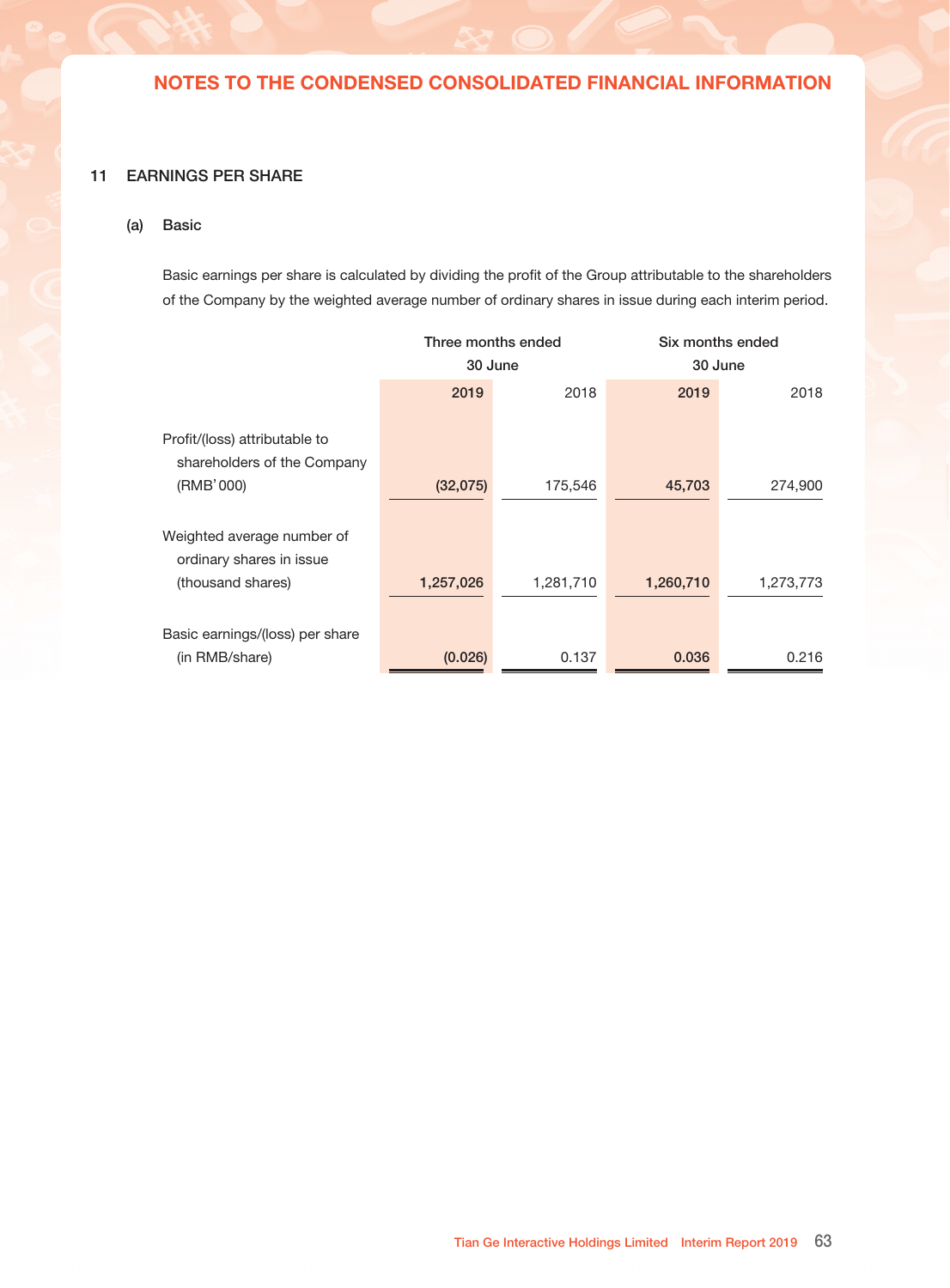### 11 EARNINGS PER SHARE

### (a) Basic

Basic earnings per share is calculated by dividing the profit of the Group attributable to the shareholders of the Company by the weighted average number of ordinary shares in issue during each interim period.

|                                                              | Three months ended |           | Six months ended |           |
|--------------------------------------------------------------|--------------------|-----------|------------------|-----------|
|                                                              | 30 June            |           | 30 June          |           |
|                                                              | 2019               | 2018      | 2019             | 2018      |
| Profit/(loss) attributable to<br>shareholders of the Company |                    |           |                  |           |
| (RMB'000)                                                    | (32,075)           | 175,546   | 45,703           | 274,900   |
| Weighted average number of<br>ordinary shares in issue       |                    |           |                  |           |
| (thousand shares)                                            | 1,257,026          | 1,281,710 | 1,260,710        | 1,273,773 |
| Basic earnings/(loss) per share                              |                    |           |                  |           |
| (in RMB/share)                                               | (0.026)            | 0.137     | 0.036            | 0.216     |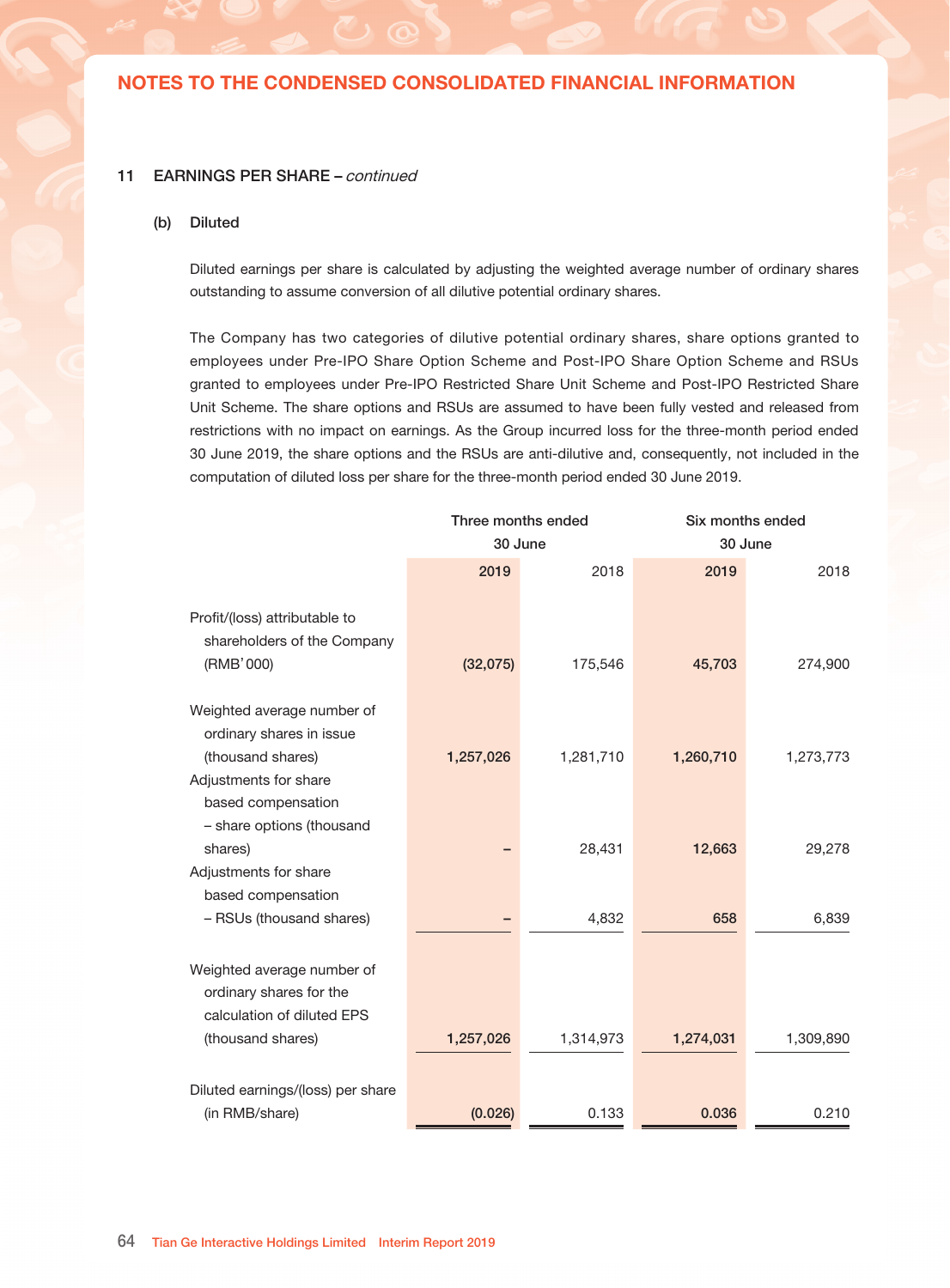#### 11 EARNINGS PER SHARE – continued

#### (b) Diluted

Diluted earnings per share is calculated by adjusting the weighted average number of ordinary shares outstanding to assume conversion of all dilutive potential ordinary shares.

The Company has two categories of dilutive potential ordinary shares, share options granted to employees under Pre-IPO Share Option Scheme and Post-IPO Share Option Scheme and RSUs granted to employees under Pre-IPO Restricted Share Unit Scheme and Post-IPO Restricted Share Unit Scheme. The share options and RSUs are assumed to have been fully vested and released from restrictions with no impact on earnings. As the Group incurred loss for the three-month period ended 30 June 2019, the share options and the RSUs are anti-dilutive and, consequently, not included in the computation of diluted loss per share for the three-month period ended 30 June 2019.

|                                   | Three months ended |           |           | Six months ended |
|-----------------------------------|--------------------|-----------|-----------|------------------|
|                                   | 30 June            |           |           | 30 June          |
|                                   | 2019               | 2018      | 2019      | 2018             |
|                                   |                    |           |           |                  |
| Profit/(loss) attributable to     |                    |           |           |                  |
| shareholders of the Company       |                    |           |           |                  |
| (RMB'000)                         | (32,075)           | 175,546   | 45,703    | 274,900          |
| Weighted average number of        |                    |           |           |                  |
| ordinary shares in issue          |                    |           |           |                  |
| (thousand shares)                 | 1,257,026          | 1,281,710 | 1,260,710 | 1,273,773        |
| Adjustments for share             |                    |           |           |                  |
| based compensation                |                    |           |           |                  |
| - share options (thousand         |                    |           |           |                  |
| shares)                           |                    | 28,431    | 12,663    | 29,278           |
| Adjustments for share             |                    |           |           |                  |
| based compensation                |                    |           |           |                  |
| - RSUs (thousand shares)          |                    | 4,832     | 658       | 6,839            |
|                                   |                    |           |           |                  |
| Weighted average number of        |                    |           |           |                  |
| ordinary shares for the           |                    |           |           |                  |
| calculation of diluted EPS        |                    |           |           |                  |
| (thousand shares)                 | 1,257,026          | 1,314,973 | 1,274,031 | 1,309,890        |
|                                   |                    |           |           |                  |
| Diluted earnings/(loss) per share |                    |           |           |                  |
| (in RMB/share)                    | (0.026)            | 0.133     | 0.036     | 0.210            |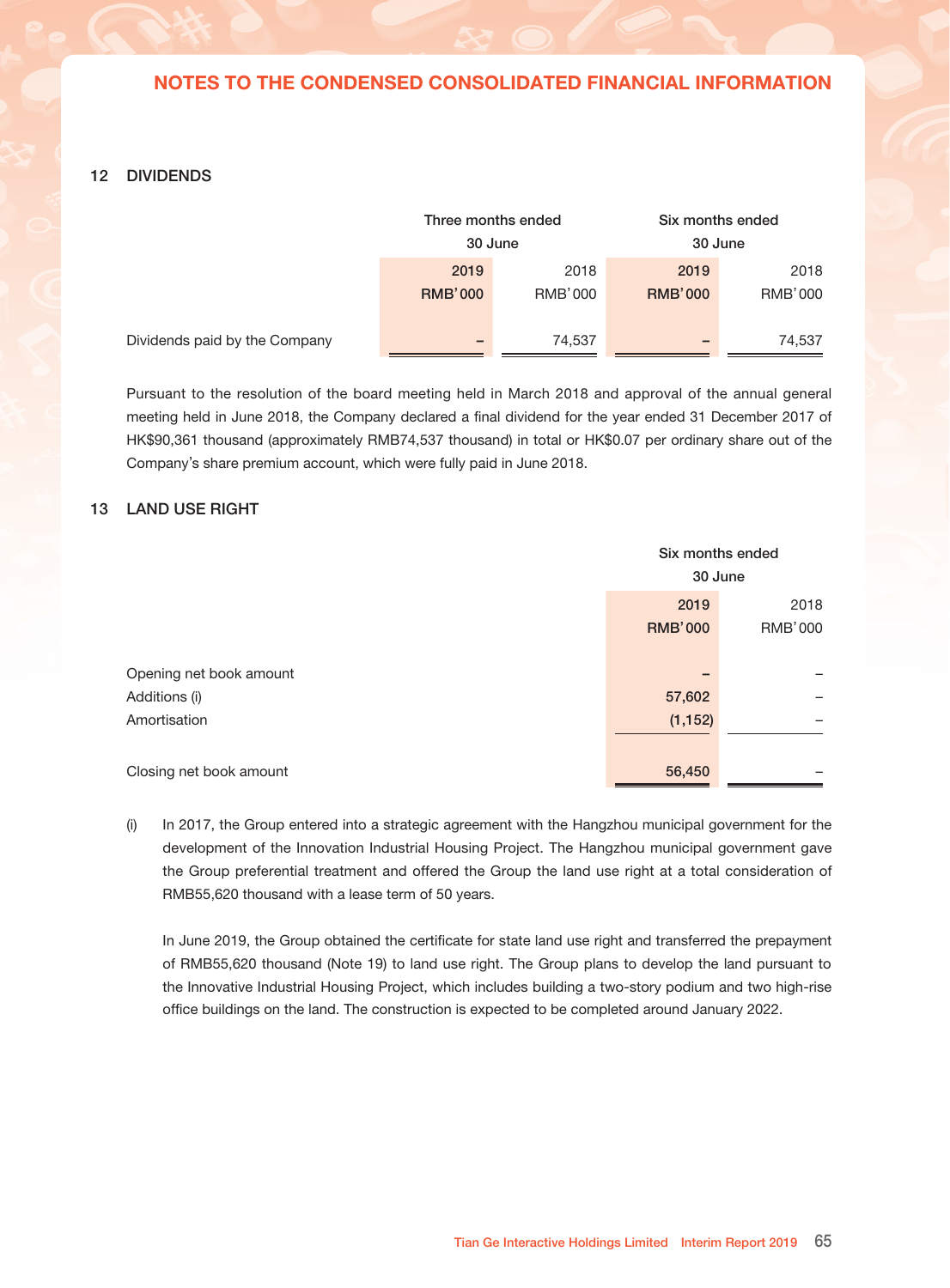#### 12 DIVIDENDS

|             | Three months ended<br>30 June |                        | Six months ended<br>30 June |                 |
|-------------|-------------------------------|------------------------|-----------------------------|-----------------|
|             | 2019<br><b>RMB'000</b>        | 2018<br><b>RMB'000</b> | 2019<br><b>RMB'000</b>      | 2018<br>RMB'000 |
| the Company | $\overline{\phantom{a}}$      | 74,537                 |                             | 74,537          |

Dividends paid by

Pursuant to the resolution of the board meeting held in March 2018 and approval of the annual general meeting held in June 2018, the Company declared a final dividend for the year ended 31 December 2017 of HK\$90,361 thousand (approximately RMB74,537 thousand) in total or HK\$0.07 per ordinary share out of the Company's share premium account, which were fully paid in June 2018.

### 13 LAND USE RIGHT

|                         | Six months ended<br>30 June |         |
|-------------------------|-----------------------------|---------|
|                         | 2019                        | 2018    |
|                         | <b>RMB'000</b>              | RMB'000 |
|                         |                             |         |
| Opening net book amount |                             |         |
| Additions (i)           | 57,602                      |         |
| Amortisation            | (1, 152)                    |         |
|                         |                             |         |
| Closing net book amount | 56,450                      |         |

(i) In 2017, the Group entered into a strategic agreement with the Hangzhou municipal government for the development of the Innovation Industrial Housing Project. The Hangzhou municipal government gave the Group preferential treatment and offered the Group the land use right at a total consideration of RMB55,620 thousand with a lease term of 50 years.

In June 2019, the Group obtained the certificate for state land use right and transferred the prepayment of RMB55,620 thousand (Note 19) to land use right. The Group plans to develop the land pursuant to the Innovative Industrial Housing Project, which includes building a two-story podium and two high-rise office buildings on the land. The construction is expected to be completed around January 2022.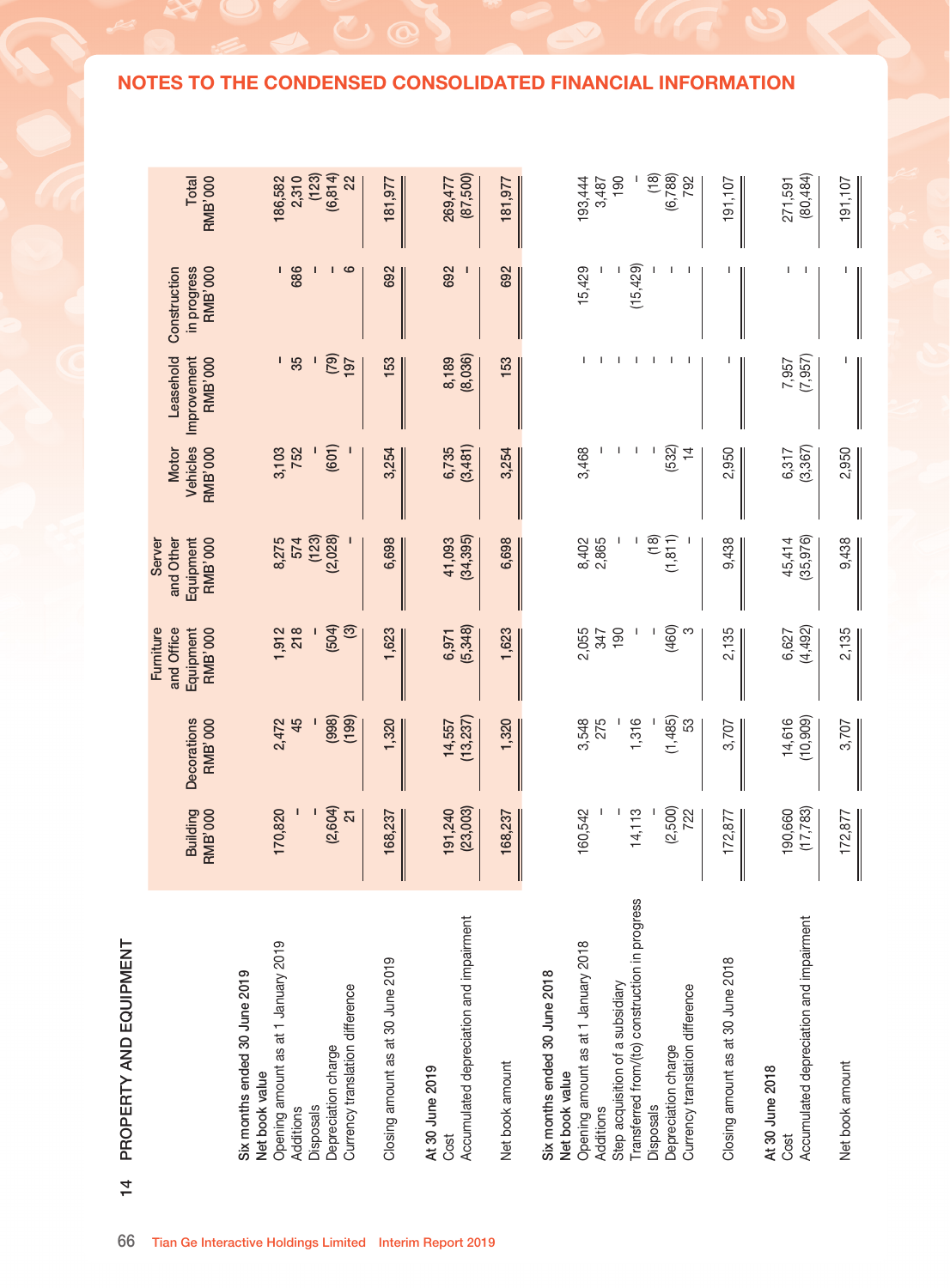| $\overline{4}$ | PROPERTY AND EQUIPMENT                                                                                                                                                                                                                                                  |                                      |                                        |                                                       |                                                    |                                            |                                            |                                               |                                                   |
|----------------|-------------------------------------------------------------------------------------------------------------------------------------------------------------------------------------------------------------------------------------------------------------------------|--------------------------------------|----------------------------------------|-------------------------------------------------------|----------------------------------------------------|--------------------------------------------|--------------------------------------------|-----------------------------------------------|---------------------------------------------------|
|                |                                                                                                                                                                                                                                                                         | <b>Building</b><br><b>RMB'000</b>    | <b>Decorations</b><br><b>RMB'000</b>   | and Office<br>Equipment<br>Fumiture<br><b>RMB'000</b> | and Other<br>Equipment<br><b>RMB'000</b><br>Server | Vehicles<br><b>Motor</b><br><b>RMB'000</b> | Improvement<br><b>RMB'000</b><br>Leasehold | in progress<br><b>RMB'000</b><br>Construction | <b>Total</b><br><b>RMB'000</b>                    |
|                | Opening amount as at 1 January 2019<br>Six months ended 30 June 2019<br>Currency translation difference<br>Depreciation charge<br>Net book value<br><b>Disposals</b><br>Additions                                                                                       | (2,604)<br>170,820<br>21             | (998)<br>(199)<br>2,472<br>45          | (504)<br><u>ල</u><br>1,912<br>218                     | $(123)$<br>$(2,028)$<br>8,275<br>574               | (601)<br>3,103<br>752                      | (79)<br>35<br>I.<br>197                    | 686<br>ဖ<br>т                                 | (123)<br>(6, 814)<br>2,310<br>22<br>186,582       |
|                | Closing amount as at 30 June 2019                                                                                                                                                                                                                                       | 168,237                              | 1,320                                  | 1,623                                                 | 6,698                                              | 3,254                                      | 153                                        | 692                                           | 181,977                                           |
|                | Accumulated depreciation and impairment<br>At 30 June 2019<br>Cost                                                                                                                                                                                                      | (23,003)<br>191,240                  | (13, 237)<br>14,557                    | (5,348)<br>6,971                                      | (34, 395)<br>41,093                                | (3,481)<br>6,735                           | (8,036)<br>8,189                           | 692                                           | (87, 500)<br>269,477                              |
|                | Net book amount                                                                                                                                                                                                                                                         | 168,237                              | 1,320                                  | 1,623                                                 | 6,698                                              | 3,254                                      | 153                                        | 692                                           | 181,977                                           |
|                | Transferred from/(to) construction in progress<br>Opening amount as at 1 January 2018<br>Six months ended 30 June 2018<br>Step acquisition of a subsidiary<br>Currency translation difference<br>Depreciation charge<br>Net book value<br>Additions<br><b>Disposals</b> | (2,500)<br>160,542<br>14, 113<br>722 | (1,485)<br>275<br>3,548<br>1,316<br>S3 | (460)<br>2,055<br>190<br>347                          | (18)<br>(1, 811)<br>2,865<br>8,402                 | (532)<br>3,468<br>$\overline{4}$           | т<br>J.<br>T<br>I<br>т                     | (15, 429)<br>15,429                           | (18)<br>(6,788)<br>190<br>792<br>193,444<br>3,487 |
|                | Closing amount as at 30 June 2018                                                                                                                                                                                                                                       | 172,877                              | 3,707                                  | 2,135                                                 | 9,438                                              | 2,950                                      |                                            |                                               | 191,107                                           |
|                | Accumulated depreciation and impairment<br>Net book amount<br>At 30 June 2018<br>Cost                                                                                                                                                                                   | (17, 783)<br>190,660<br>172,877      | (10, 909)<br>14,616<br>3,707           | (4,492)<br>6,627<br>2,135                             | (35, 976)<br>45,414<br>9,438                       | (3, 367)<br>6,317<br>2,950                 | 7,957<br>7,957                             | п                                             | (80, 484)<br>271,591<br>191,107                   |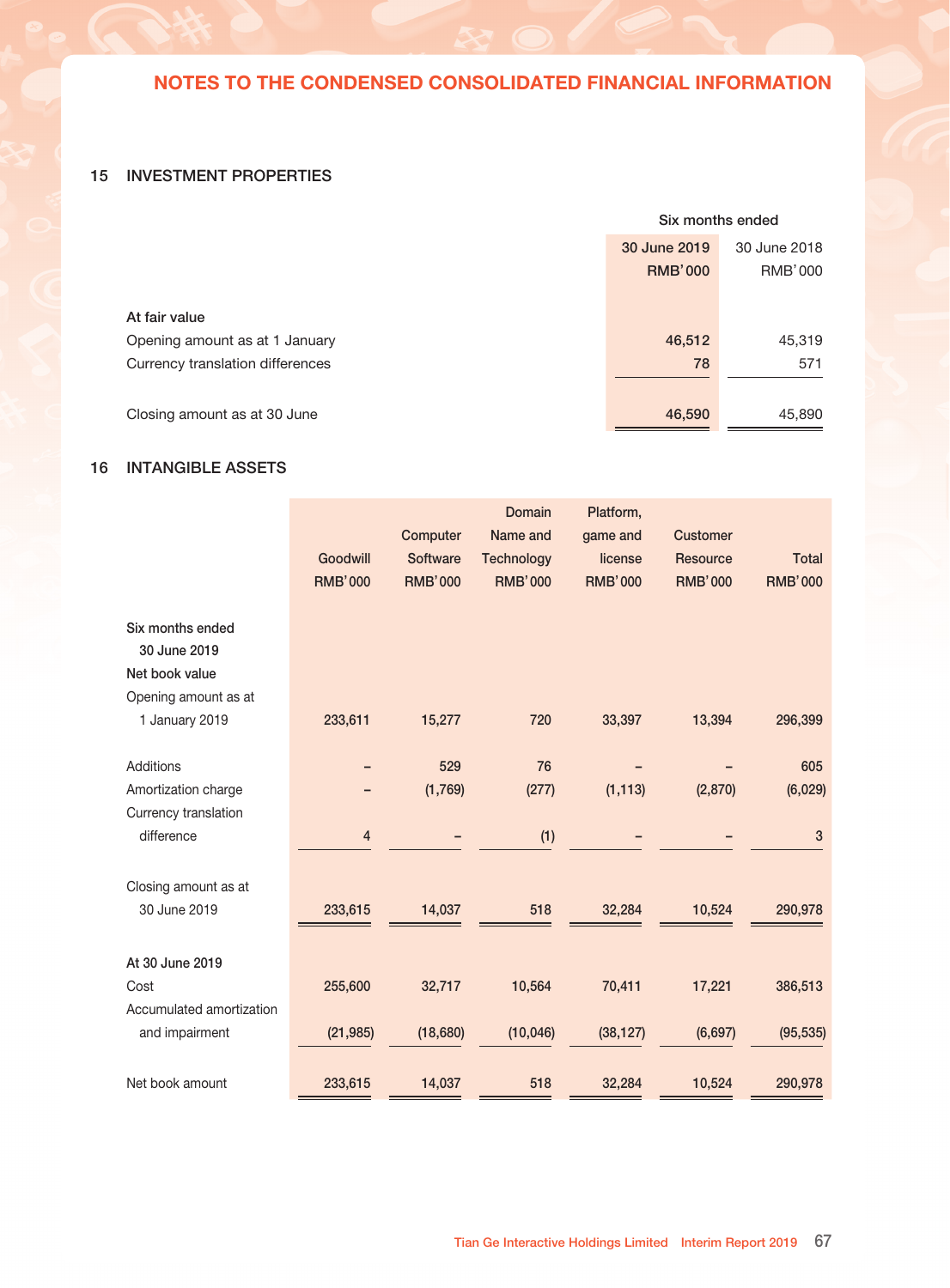### 15 INVESTMENT PROPERTIES

|                                  | Six months ended |              |  |
|----------------------------------|------------------|--------------|--|
|                                  | 30 June 2019     | 30 June 2018 |  |
|                                  | <b>RMB'000</b>   | RMB'000      |  |
|                                  |                  |              |  |
| At fair value                    |                  |              |  |
| Opening amount as at 1 January   | 46,512           | 45,319       |  |
| Currency translation differences | 78               | 571          |  |
|                                  |                  |              |  |
| Closing amount as at 30 June     | 46,590           | 45,890       |  |

# 16 INTANGIBLE ASSETS

|                                                     | Goodwill<br><b>RMB'000</b> | Computer<br><b>Software</b><br><b>RMB'000</b> | <b>Domain</b><br>Name and<br><b>Technology</b><br><b>RMB'000</b> | Platform,<br>game and<br>license<br><b>RMB'000</b> | <b>Customer</b><br><b>Resource</b><br><b>RMB'000</b> | <b>Total</b><br><b>RMB'000</b> |
|-----------------------------------------------------|----------------------------|-----------------------------------------------|------------------------------------------------------------------|----------------------------------------------------|------------------------------------------------------|--------------------------------|
| Six months ended<br>30 June 2019<br>Net book value  |                            |                                               |                                                                  |                                                    |                                                      |                                |
| Opening amount as at<br>1 January 2019              | 233,611                    | 15,277                                        | 720                                                              | 33,397                                             | 13,394                                               | 296,399                        |
| Additions<br>Amortization charge                    |                            | 529<br>(1,769)                                | 76<br>(277)                                                      | (1, 113)                                           | (2,870)                                              | 605<br>(6,029)                 |
| Currency translation<br>difference                  | 4                          |                                               | (1)                                                              |                                                    |                                                      | $\mathbf{3}$                   |
| Closing amount as at<br>30 June 2019                | 233,615                    | 14,037                                        | 518                                                              | 32,284                                             | 10,524                                               | 290,978                        |
| At 30 June 2019<br>Cost<br>Accumulated amortization | 255,600                    | 32,717                                        | 10,564                                                           | 70,411                                             | 17,221                                               | 386,513                        |
| and impairment                                      | (21, 985)                  | (18,680)                                      | (10, 046)                                                        | (38, 127)                                          | (6,697)                                              | (95, 535)                      |
| Net book amount                                     | 233,615                    | 14,037                                        | 518                                                              | 32,284                                             | 10,524                                               | 290,978                        |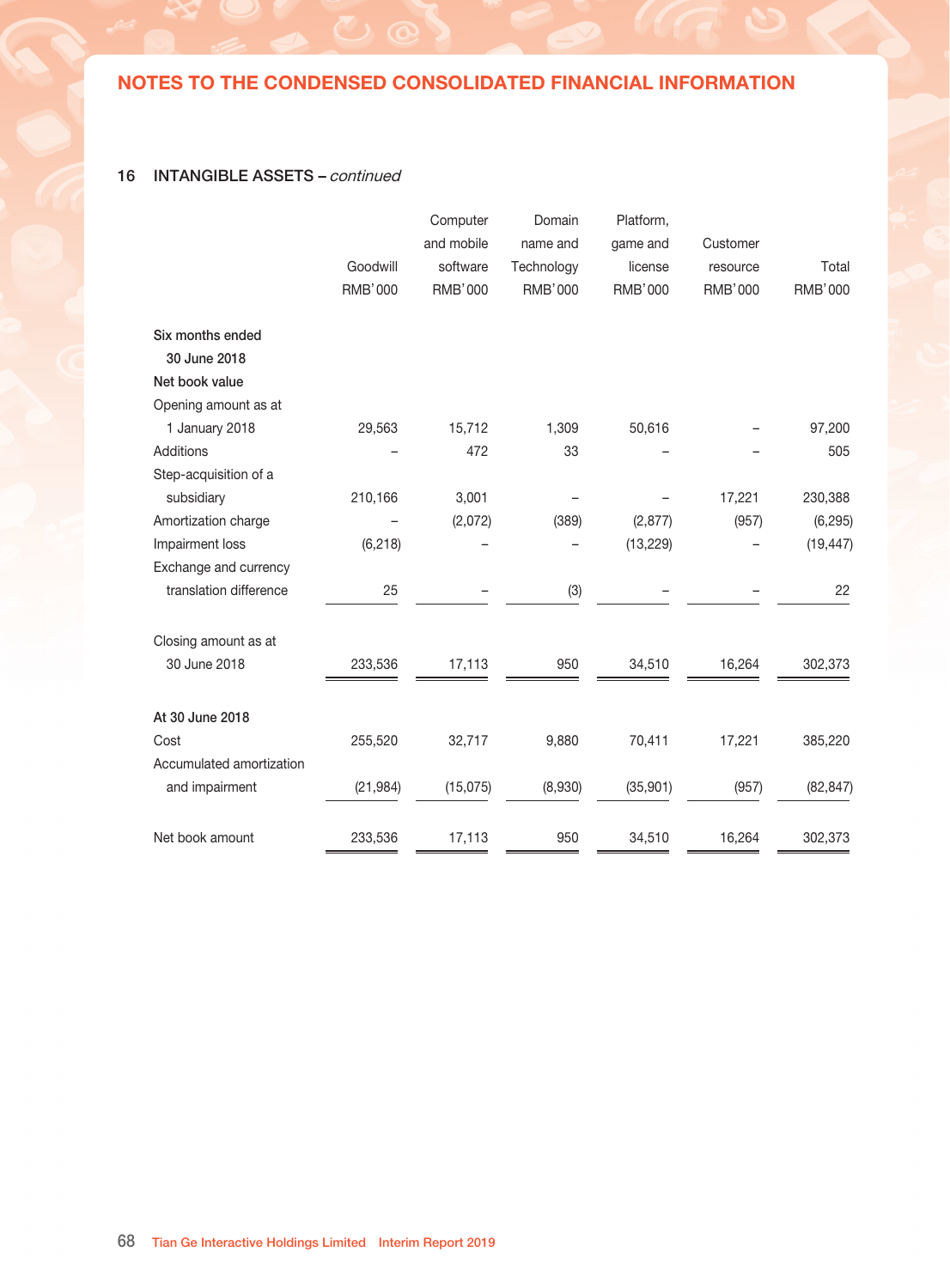### 16 INTANGIBLE ASSETS - continued

|                | Computer       | Domain         | Platform,      |                |                |
|----------------|----------------|----------------|----------------|----------------|----------------|
|                | and mobile     | name and       | game and       | Customer       |                |
| Goodwill       | software       | Technology     | license        | resource       | Total          |
| <b>RMB'000</b> | <b>RMB'000</b> | <b>RMB'000</b> | <b>RMB'000</b> | <b>RMB'000</b> | <b>RMB'000</b> |
|                |                |                |                |                |                |
|                |                |                |                |                |                |
|                |                |                |                |                |                |
|                |                |                |                |                |                |
| 29,563         | 15,712         | 1,309          | 50,616         |                | 97,200         |
|                | 472            | 33             |                |                | 505            |
|                |                |                |                |                |                |
| 210,166        | 3,001          |                |                | 17,221         | 230,388        |
|                | (2,072)        | (389)          | (2, 877)       | (957)          | (6, 295)       |
| (6, 218)       |                |                | (13, 229)      |                | (19, 447)      |
|                |                |                |                |                |                |
| 25             |                | (3)            |                |                | 22             |
|                |                |                |                |                |                |
| 233,536        | 17,113         | 950            | 34,510         | 16,264         | 302,373        |
|                |                |                |                |                |                |
|                |                |                |                |                | 385,220        |
|                |                |                |                |                |                |
| (21, 984)      | (15,075)       | (8,930)        | (35, 901)      | (957)          | (82, 847)      |
| 233,536        | 17,113         | 950            | 34,510         | 16,264         | 302,373        |
|                | 255,520        | 32,717         | 9,880          | 70,411         | 17,221         |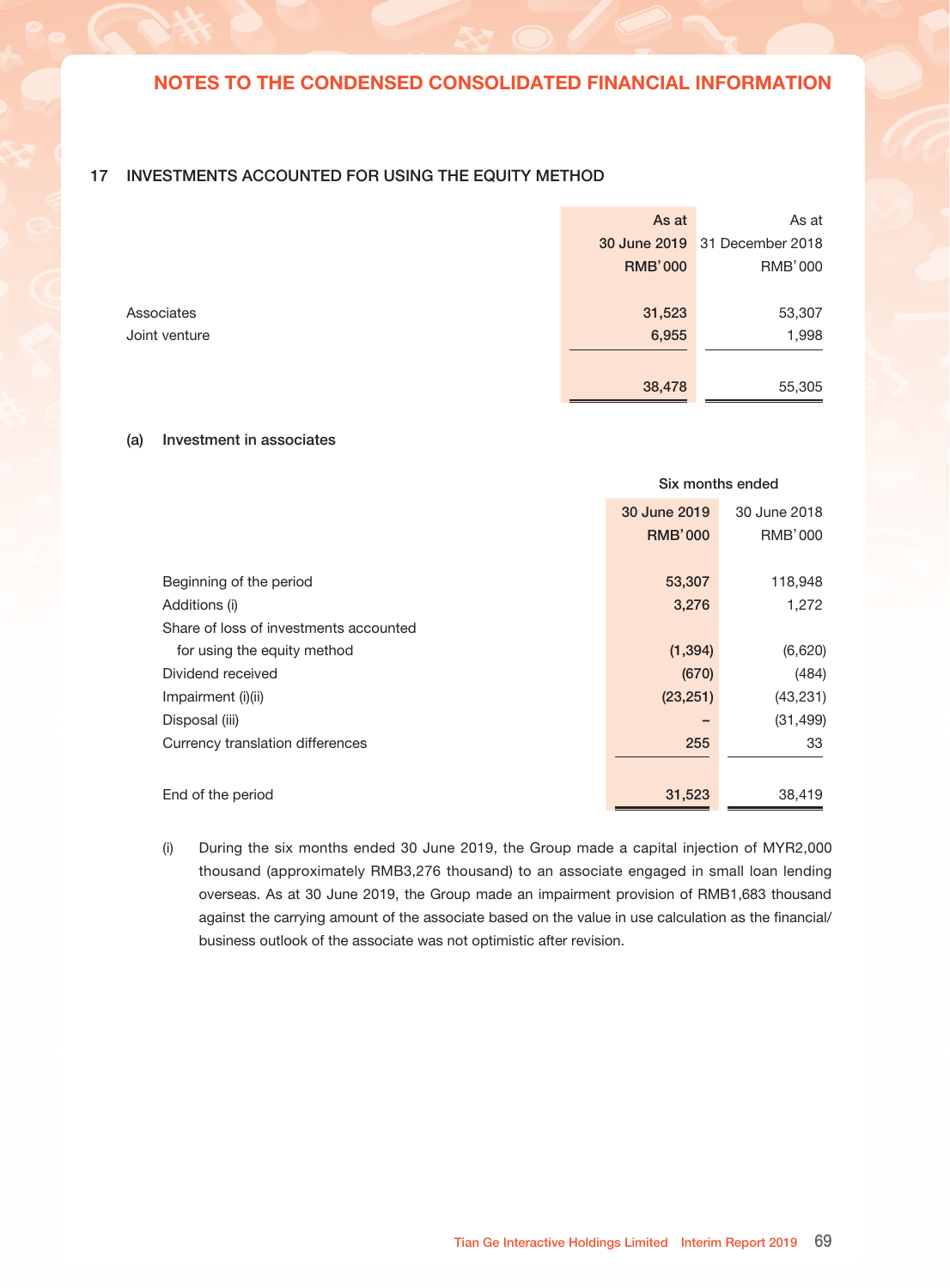### 17 INVESTMENTS ACCOUNTED FOR USING THE EQUITY METHOD

| As at          | As at                         |
|----------------|-------------------------------|
|                | 30 June 2019 31 December 2018 |
| <b>RMB'000</b> | RMB'000                       |
|                |                               |
| 31,523         | 53,307                        |
| 6,955          | 1,998                         |
|                |                               |
| 38,478         | 55,305                        |
|                |                               |

#### (a) Investment in associates

|                                        | Six months ended |                |  |
|----------------------------------------|------------------|----------------|--|
|                                        | 30 June 2019     | 30 June 2018   |  |
|                                        | <b>RMB'000</b>   | <b>RMB'000</b> |  |
|                                        |                  |                |  |
| Beginning of the period                | 53,307           | 118,948        |  |
| Additions (i)                          | 3,276            | 1,272          |  |
| Share of loss of investments accounted |                  |                |  |
| for using the equity method            | (1, 394)         | (6,620)        |  |
| Dividend received                      | (670)            | (484)          |  |
| Impairment (i)(ii)                     | (23, 251)        | (43, 231)      |  |
| Disposal (iii)                         |                  | (31, 499)      |  |
| Currency translation differences       | 255              | 33             |  |
|                                        |                  |                |  |
| End of the period                      | 31,523           | 38,419         |  |

(i) During the six months ended 30 June 2019, the Group made a capital injection of MYR2,000 thousand (approximately RMB3,276 thousand) to an associate engaged in small loan lending overseas. As at 30 June 2019, the Group made an impairment provision of RMB1,683 thousand against the carrying amount of the associate based on the value in use calculation as the financial/ business outlook of the associate was not optimistic after revision.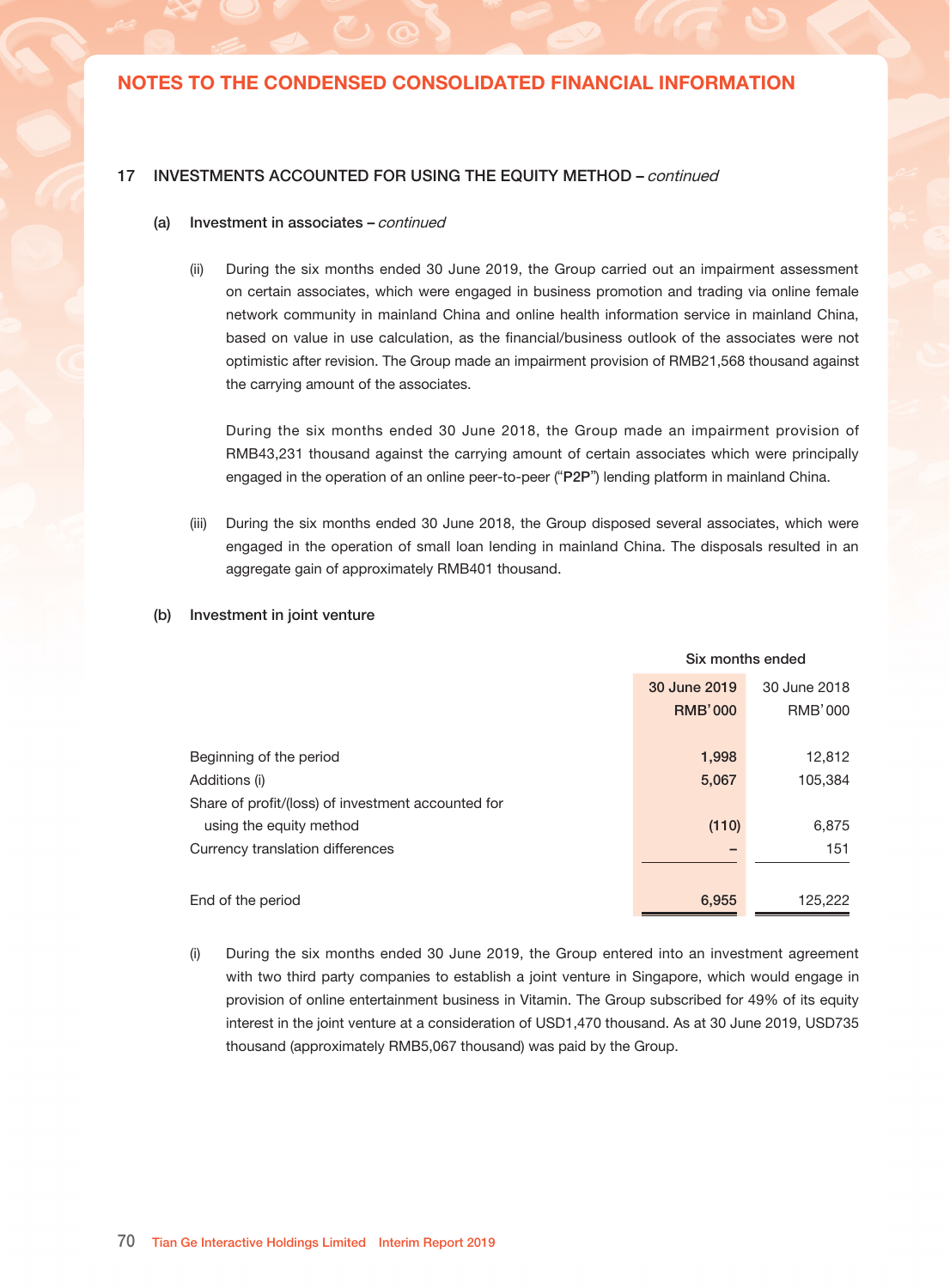#### 17 INVESTMENTS ACCOUNTED FOR USING THE EQUITY METHOD – continued

#### (a) Investment in associates – continued

(ii) During the six months ended 30 June 2019, the Group carried out an impairment assessment on certain associates, which were engaged in business promotion and trading via online female network community in mainland China and online health information service in mainland China, based on value in use calculation, as the financial/business outlook of the associates were not optimistic after revision. The Group made an impairment provision of RMB21,568 thousand against the carrying amount of the associates.

During the six months ended 30 June 2018, the Group made an impairment provision of RMB43,231 thousand against the carrying amount of certain associates which were principally engaged in the operation of an online peer-to-peer ("P2P") lending platform in mainland China.

- (iii) During the six months ended 30 June 2018, the Group disposed several associates, which were engaged in the operation of small loan lending in mainland China. The disposals resulted in an aggregate gain of approximately RMB401 thousand.
- (b) Investment in joint venture

|                                                    | Six months ended |                |  |
|----------------------------------------------------|------------------|----------------|--|
|                                                    | 30 June 2019     | 30 June 2018   |  |
|                                                    | <b>RMB'000</b>   | <b>RMB'000</b> |  |
|                                                    |                  |                |  |
| Beginning of the period                            | 1,998            | 12,812         |  |
| Additions (i)                                      | 5,067            | 105,384        |  |
| Share of profit/(loss) of investment accounted for |                  |                |  |
| using the equity method                            | (110)            | 6,875          |  |
| Currency translation differences                   |                  | 151            |  |
|                                                    |                  |                |  |
| End of the period                                  | 6,955            | 125,222        |  |

(i) During the six months ended 30 June 2019, the Group entered into an investment agreement with two third party companies to establish a joint venture in Singapore, which would engage in provision of online entertainment business in Vitamin. The Group subscribed for 49% of its equity interest in the joint venture at a consideration of USD1,470 thousand. As at 30 June 2019, USD735 thousand (approximately RMB5,067 thousand) was paid by the Group.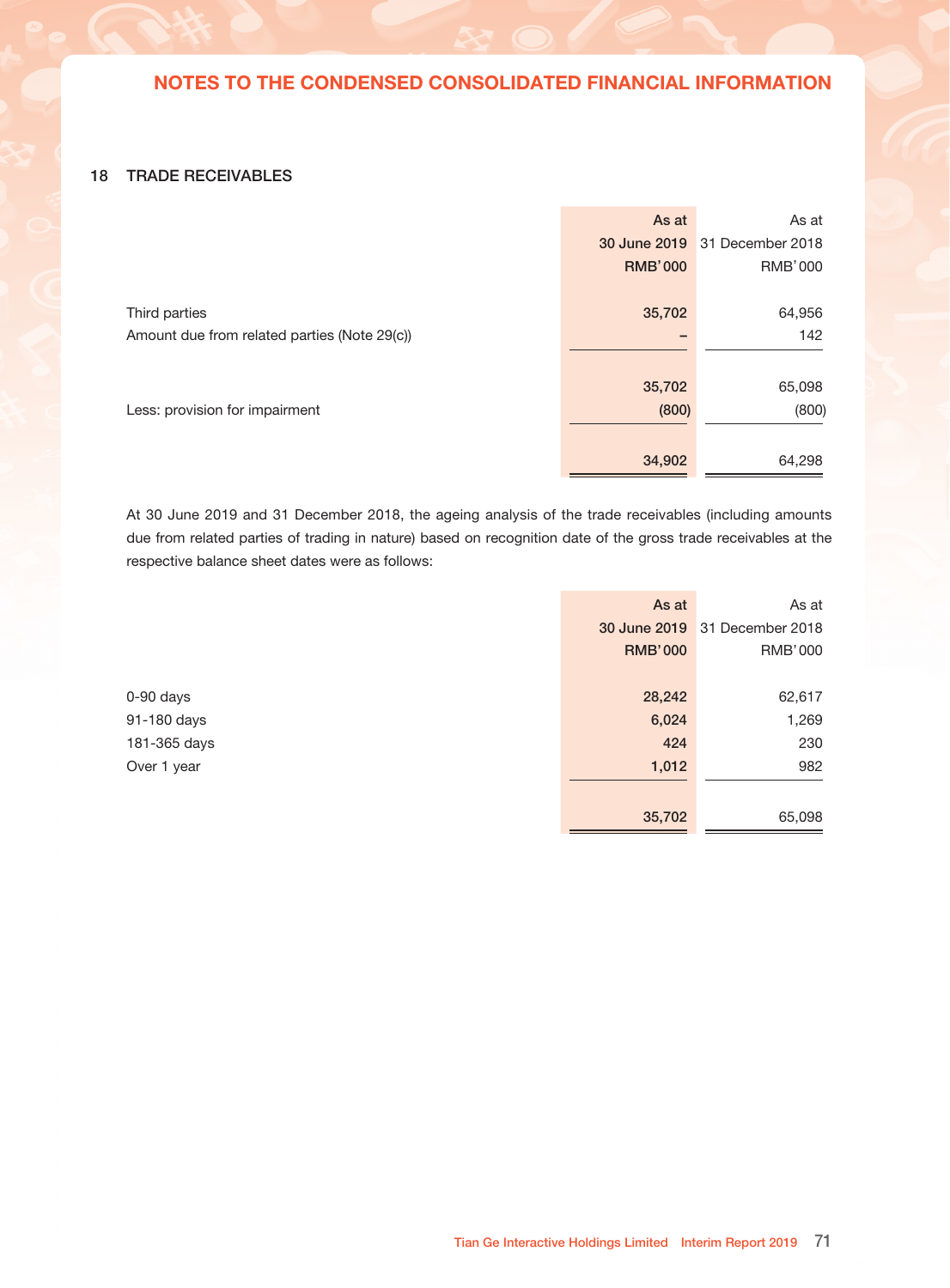### 18 TRADE RECEIVABLES

|                                              | As at          | As at                         |
|----------------------------------------------|----------------|-------------------------------|
|                                              |                | 30 June 2019 31 December 2018 |
|                                              | <b>RMB'000</b> | <b>RMB'000</b>                |
| Third parties                                | 35,702         | 64,956                        |
| Amount due from related parties (Note 29(c)) |                | 142                           |
|                                              | 35,702         | 65,098                        |
| Less: provision for impairment               | (800)          | (800)                         |
|                                              | 34,902         | 64,298                        |

At 30 June 2019 and 31 December 2018, the ageing analysis of the trade receivables (including amounts due from related parties of trading in nature) based on recognition date of the gross trade receivables at the respective balance sheet dates were as follows:

|              | As at          | As at                         |
|--------------|----------------|-------------------------------|
|              |                | 30 June 2019 31 December 2018 |
|              | <b>RMB'000</b> | <b>RMB'000</b>                |
|              |                |                               |
| 0-90 days    | 28,242         | 62,617                        |
| 91-180 days  | 6,024          | 1,269                         |
| 181-365 days | 424            | 230                           |
| Over 1 year  | 1,012          | 982                           |
|              |                |                               |
|              | 35,702         | 65,098                        |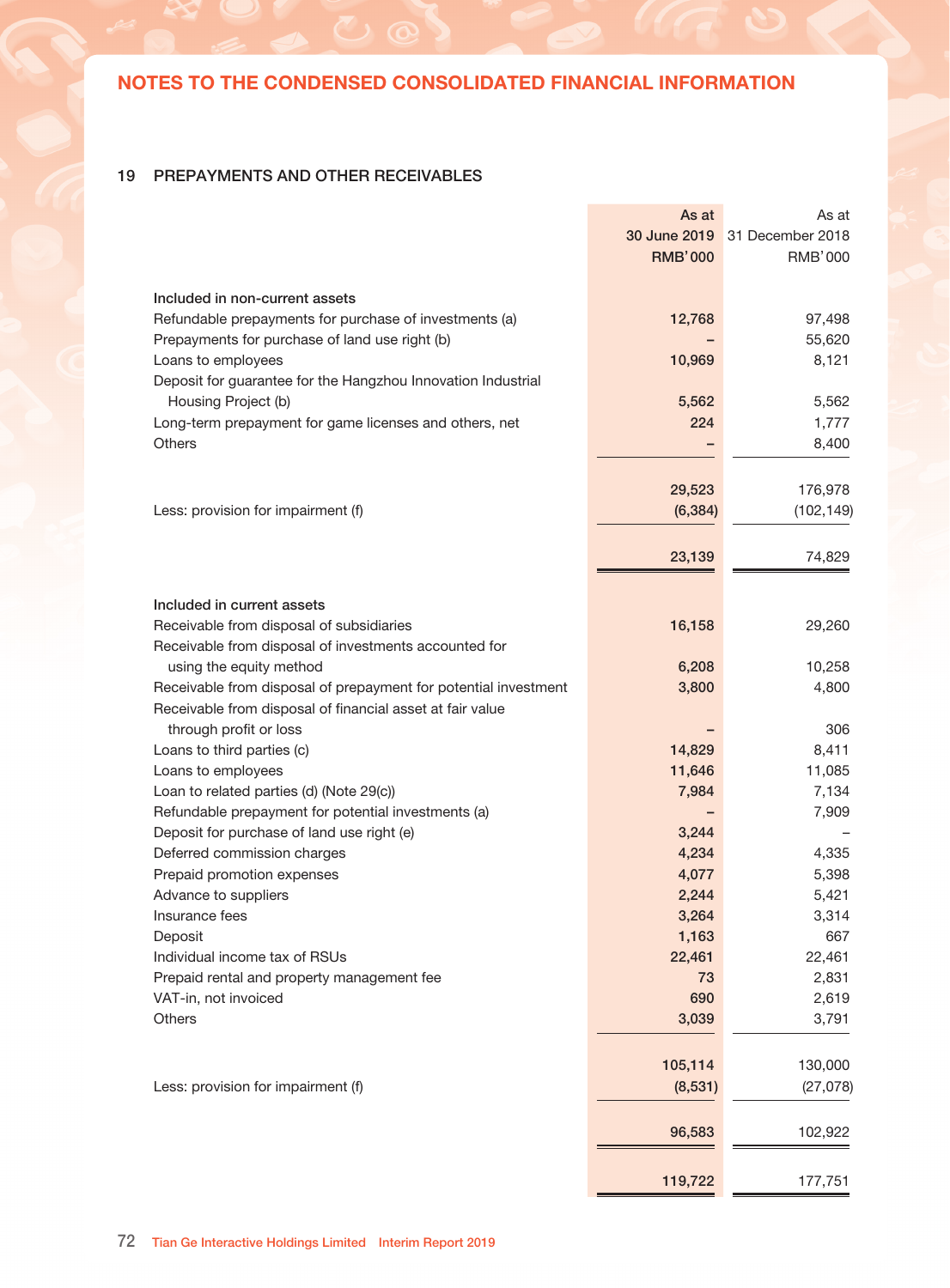## 19 PREPAYMENTS AND OTHER RECEIVABLES

|                                                                 | As at          | As at            |
|-----------------------------------------------------------------|----------------|------------------|
|                                                                 | 30 June 2019   | 31 December 2018 |
|                                                                 | <b>RMB'000</b> | <b>RMB'000</b>   |
|                                                                 |                |                  |
| Included in non-current assets                                  |                |                  |
| Refundable prepayments for purchase of investments (a)          | 12,768         | 97,498           |
| Prepayments for purchase of land use right (b)                  |                | 55,620           |
| Loans to employees                                              | 10,969         | 8,121            |
| Deposit for guarantee for the Hangzhou Innovation Industrial    |                |                  |
| Housing Project (b)                                             | 5,562          | 5,562            |
| Long-term prepayment for game licenses and others, net          | 224            | 1,777            |
| Others                                                          |                | 8,400            |
|                                                                 |                |                  |
|                                                                 |                |                  |
|                                                                 | 29,523         | 176,978          |
| Less: provision for impairment (f)                              | (6, 384)       | (102, 149)       |
|                                                                 |                |                  |
|                                                                 | 23,139         | 74,829           |
|                                                                 |                |                  |
| Included in current assets                                      |                |                  |
|                                                                 |                |                  |
| Receivable from disposal of subsidiaries                        | 16,158         | 29,260           |
| Receivable from disposal of investments accounted for           |                |                  |
| using the equity method                                         | 6,208          | 10,258           |
| Receivable from disposal of prepayment for potential investment | 3,800          | 4,800            |
| Receivable from disposal of financial asset at fair value       |                |                  |
| through profit or loss                                          |                | 306              |
| Loans to third parties (c)                                      | 14,829         | 8,411            |
| Loans to employees                                              | 11,646         | 11,085           |
| Loan to related parties (d) (Note 29(c))                        | 7,984          | 7,134            |
| Refundable prepayment for potential investments (a)             |                | 7,909            |
| Deposit for purchase of land use right (e)                      | 3,244          |                  |
| Deferred commission charges                                     | 4,234          | 4,335            |
| Prepaid promotion expenses                                      | 4,077          | 5,398            |
| Advance to suppliers                                            | 2,244          | 5,421            |
| Insurance fees                                                  | 3,264          | 3,314            |
| Deposit                                                         | 1,163          | 667              |
| Individual income tax of RSUs                                   | 22,461         | 22,461           |
| Prepaid rental and property management fee                      | 73             | 2,831            |
| VAT-in, not invoiced                                            | 690            | 2,619            |
| Others                                                          | 3,039          | 3,791            |
|                                                                 |                |                  |
|                                                                 |                |                  |
|                                                                 | 105,114        | 130,000          |
| Less: provision for impairment (f)                              | (8,531)        | (27, 078)        |
|                                                                 |                |                  |
|                                                                 | 96,583         | 102,922          |
|                                                                 |                |                  |
|                                                                 | 119,722        | 177,751          |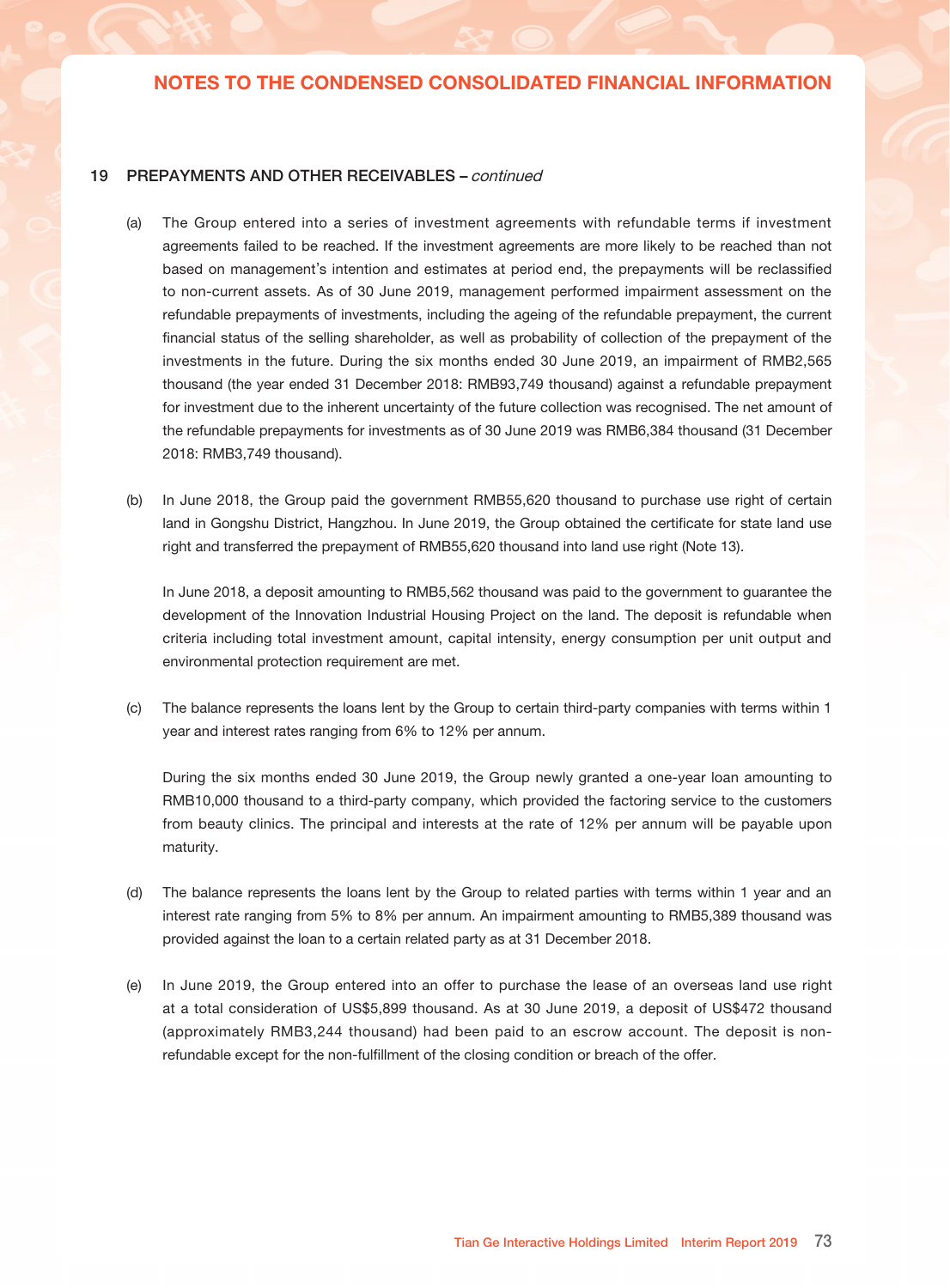### 19 PREPAYMENTS AND OTHER RECEIVABLES – continued

- (a) The Group entered into a series of investment agreements with refundable terms if investment agreements failed to be reached. If the investment agreements are more likely to be reached than not based on management's intention and estimates at period end, the prepayments will be reclassified to non-current assets. As of 30 June 2019, management performed impairment assessment on the refundable prepayments of investments, including the ageing of the refundable prepayment, the current financial status of the selling shareholder, as well as probability of collection of the prepayment of the investments in the future. During the six months ended 30 June 2019, an impairment of RMB2,565 thousand (the year ended 31 December 2018: RMB93,749 thousand) against a refundable prepayment for investment due to the inherent uncertainty of the future collection was recognised. The net amount of the refundable prepayments for investments as of 30 June 2019 was RMB6,384 thousand (31 December 2018: RMB3,749 thousand).
- (b) In June 2018, the Group paid the government RMB55,620 thousand to purchase use right of certain land in Gongshu District, Hangzhou. In June 2019, the Group obtained the certificate for state land use right and transferred the prepayment of RMB55,620 thousand into land use right (Note 13).

In June 2018, a deposit amounting to RMB5,562 thousand was paid to the government to guarantee the development of the Innovation Industrial Housing Project on the land. The deposit is refundable when criteria including total investment amount, capital intensity, energy consumption per unit output and environmental protection requirement are met.

(c) The balance represents the loans lent by the Group to certain third-party companies with terms within 1 year and interest rates ranging from 6% to 12% per annum.

During the six months ended 30 June 2019, the Group newly granted a one-year loan amounting to RMB10,000 thousand to a third-party company, which provided the factoring service to the customers from beauty clinics. The principal and interests at the rate of 12% per annum will be payable upon maturity.

- (d) The balance represents the loans lent by the Group to related parties with terms within 1 year and an interest rate ranging from 5% to 8% per annum. An impairment amounting to RMB5,389 thousand was provided against the loan to a certain related party as at 31 December 2018.
- (e) In June 2019, the Group entered into an offer to purchase the lease of an overseas land use right at a total consideration of US\$5,899 thousand. As at 30 June 2019, a deposit of US\$472 thousand (approximately RMB3,244 thousand) had been paid to an escrow account. The deposit is nonrefundable except for the non-fulfillment of the closing condition or breach of the offer.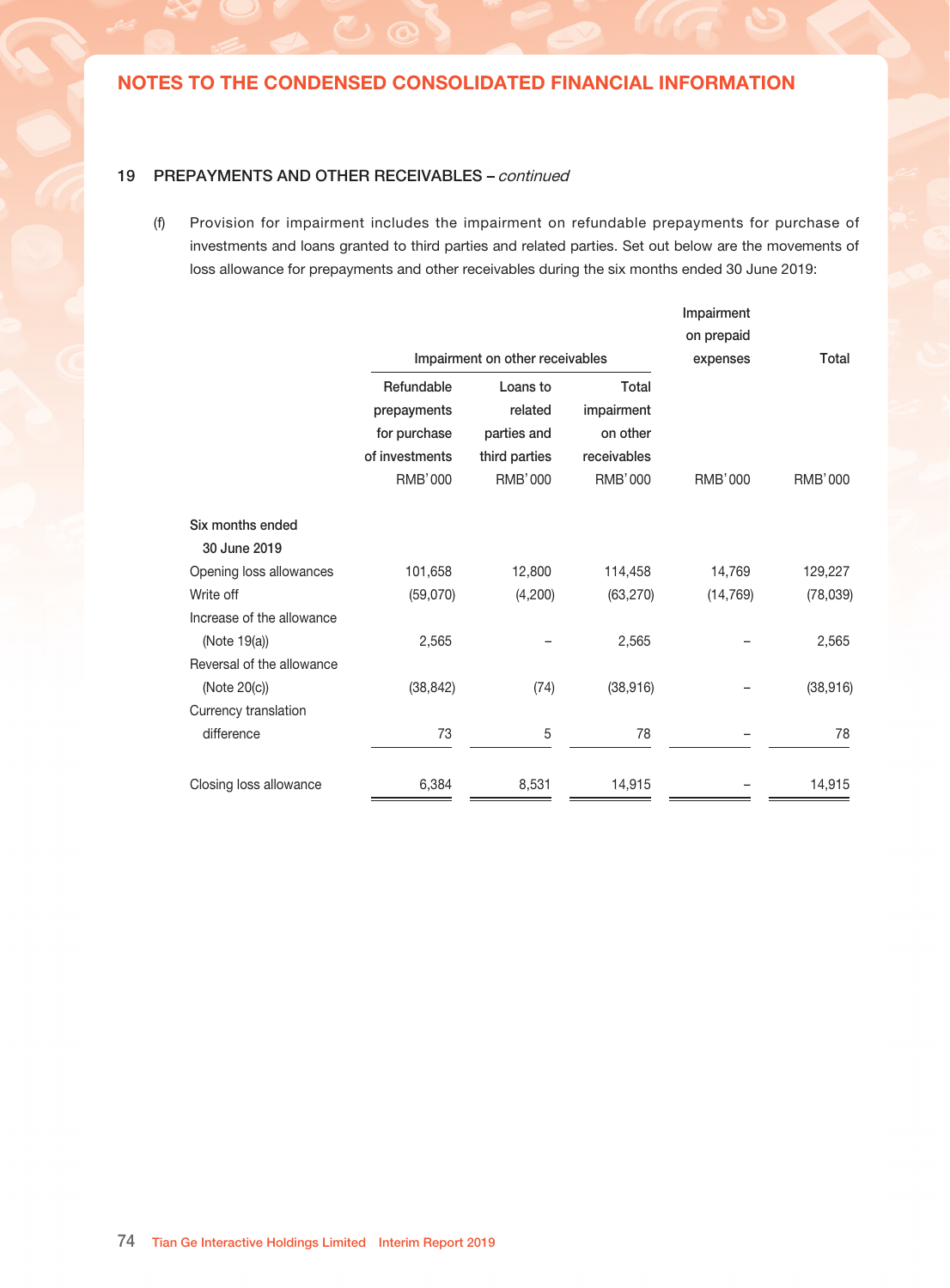### 19 PREPAYMENTS AND OTHER RECEIVABLES – continued

(f) Provision for impairment includes the impairment on refundable prepayments for purchase of investments and loans granted to third parties and related parties. Set out below are the movements of loss allowance for prepayments and other receivables during the six months ended 30 June 2019:

|                           |                |                                 |                | Impairment     |                |
|---------------------------|----------------|---------------------------------|----------------|----------------|----------------|
|                           |                |                                 |                | on prepaid     |                |
|                           |                | Impairment on other receivables |                | expenses       | Total          |
|                           | Refundable     | Loans to                        | Total          |                |                |
|                           | prepayments    | related                         | impairment     |                |                |
|                           | for purchase   | parties and                     | on other       |                |                |
|                           | of investments | third parties                   | receivables    |                |                |
|                           | <b>RMB'000</b> | <b>RMB'000</b>                  | <b>RMB'000</b> | <b>RMB'000</b> | <b>RMB'000</b> |
| Six months ended          |                |                                 |                |                |                |
| 30 June 2019              |                |                                 |                |                |                |
| Opening loss allowances   | 101,658        | 12,800                          | 114,458        | 14,769         | 129,227        |
| Write off                 | (59,070)       | (4,200)                         | (63, 270)      | (14, 769)      | (78, 039)      |
| Increase of the allowance |                |                                 |                |                |                |
| (Note 19(a))              | 2,565          |                                 | 2,565          |                | 2,565          |
| Reversal of the allowance |                |                                 |                |                |                |
| (Note 20(c))              | (38, 842)      | (74)                            | (38, 916)      |                | (38, 916)      |
| Currency translation      |                |                                 |                |                |                |
| difference                | 73             | 5                               | 78             |                | 78             |
| Closing loss allowance    | 6,384          | 8,531                           | 14,915         |                | 14,915         |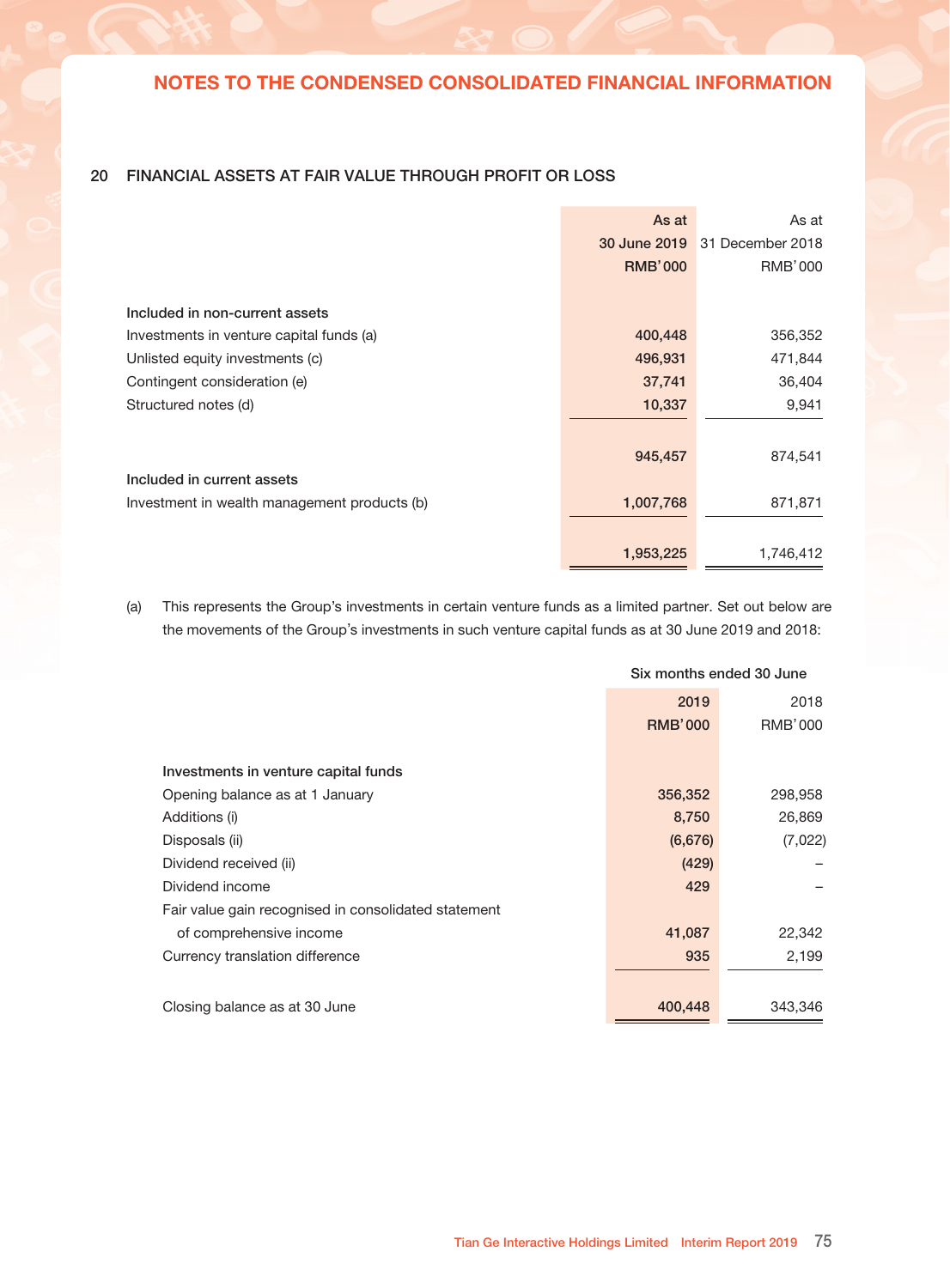## 20 FINANCIAL ASSETS AT FAIR VALUE THROUGH PROFIT OR LOSS

|                                              | As at          | As at            |
|----------------------------------------------|----------------|------------------|
|                                              | 30 June 2019   | 31 December 2018 |
|                                              | <b>RMB'000</b> | RMB'000          |
|                                              |                |                  |
| Included in non-current assets               |                |                  |
| Investments in venture capital funds (a)     | 400,448        | 356,352          |
| Unlisted equity investments (c)              | 496,931        | 471,844          |
| Contingent consideration (e)                 | 37,741         | 36,404           |
| Structured notes (d)                         | 10,337         | 9,941            |
|                                              |                |                  |
|                                              | 945,457        | 874,541          |
| Included in current assets                   |                |                  |
| Investment in wealth management products (b) | 1,007,768      | 871,871          |
|                                              |                |                  |
|                                              | 1,953,225      | 1,746,412        |

(a) This represents the Group's investments in certain venture funds as a limited partner. Set out below are the movements of the Group's investments in such venture capital funds as at 30 June 2019 and 2018:

|                                                      | Six months ended 30 June |                |  |
|------------------------------------------------------|--------------------------|----------------|--|
|                                                      | 2019                     | 2018           |  |
|                                                      | <b>RMB'000</b>           | <b>RMB'000</b> |  |
|                                                      |                          |                |  |
| Investments in venture capital funds                 |                          |                |  |
| Opening balance as at 1 January                      | 356,352                  | 298,958        |  |
| Additions (i)                                        | 8,750                    | 26,869         |  |
| Disposals (ii)                                       | (6,676)                  | (7,022)        |  |
| Dividend received (ii)                               | (429)                    |                |  |
| Dividend income                                      | 429                      |                |  |
| Fair value gain recognised in consolidated statement |                          |                |  |
| of comprehensive income                              | 41,087                   | 22,342         |  |
| Currency translation difference                      | 935                      | 2,199          |  |
|                                                      |                          |                |  |
| Closing balance as at 30 June                        | 400,448                  | 343,346        |  |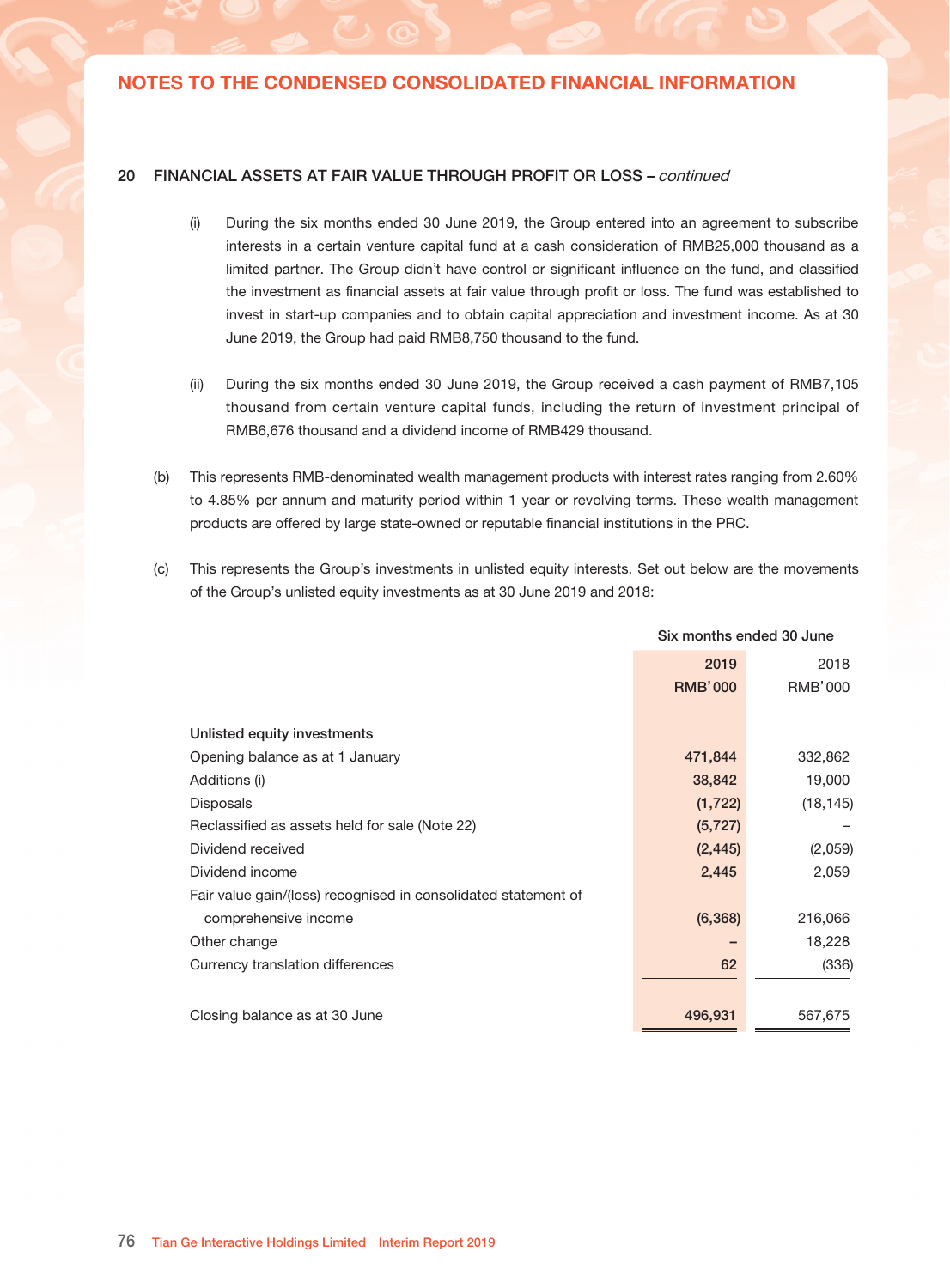### 20 FINANCIAL ASSETS AT FAIR VALUE THROUGH PROFIT OR LOSS – continued

- (i) During the six months ended 30 June 2019, the Group entered into an agreement to subscribe interests in a certain venture capital fund at a cash consideration of RMB25,000 thousand as a limited partner. The Group didn't have control or significant influence on the fund, and classified the investment as financial assets at fair value through profit or loss. The fund was established to invest in start-up companies and to obtain capital appreciation and investment income. As at 30 June 2019, the Group had paid RMB8,750 thousand to the fund.
- (ii) During the six months ended 30 June 2019, the Group received a cash payment of RMB7,105 thousand from certain venture capital funds, including the return of investment principal of RMB6,676 thousand and a dividend income of RMB429 thousand.
- (b) This represents RMB-denominated wealth management products with interest rates ranging from 2.60% to 4.85% per annum and maturity period within 1 year or revolving terms. These wealth management products are offered by large state-owned or reputable financial institutions in the PRC.
- (c) This represents the Group's investments in unlisted equity interests. Set out below are the movements of the Group's unlisted equity investments as at 30 June 2019 and 2018:

|                                                                | Six months ended 30 June |                |
|----------------------------------------------------------------|--------------------------|----------------|
|                                                                | 2019                     | 2018           |
|                                                                | <b>RMB'000</b>           | <b>RMB'000</b> |
|                                                                |                          |                |
| Unlisted equity investments                                    |                          |                |
| Opening balance as at 1 January                                | 471,844                  | 332,862        |
| Additions (i)                                                  | 38,842                   | 19,000         |
| <b>Disposals</b>                                               | (1,722)                  | (18, 145)      |
| Reclassified as assets held for sale (Note 22)                 | (5, 727)                 |                |
| Dividend received                                              | (2, 445)                 | (2,059)        |
| Dividend income                                                | 2,445                    | 2,059          |
| Fair value gain/(loss) recognised in consolidated statement of |                          |                |
| comprehensive income                                           | (6, 368)                 | 216,066        |
| Other change                                                   |                          | 18,228         |
| Currency translation differences                               | 62                       | (336)          |
|                                                                |                          |                |
| Closing balance as at 30 June                                  | 496,931                  | 567,675        |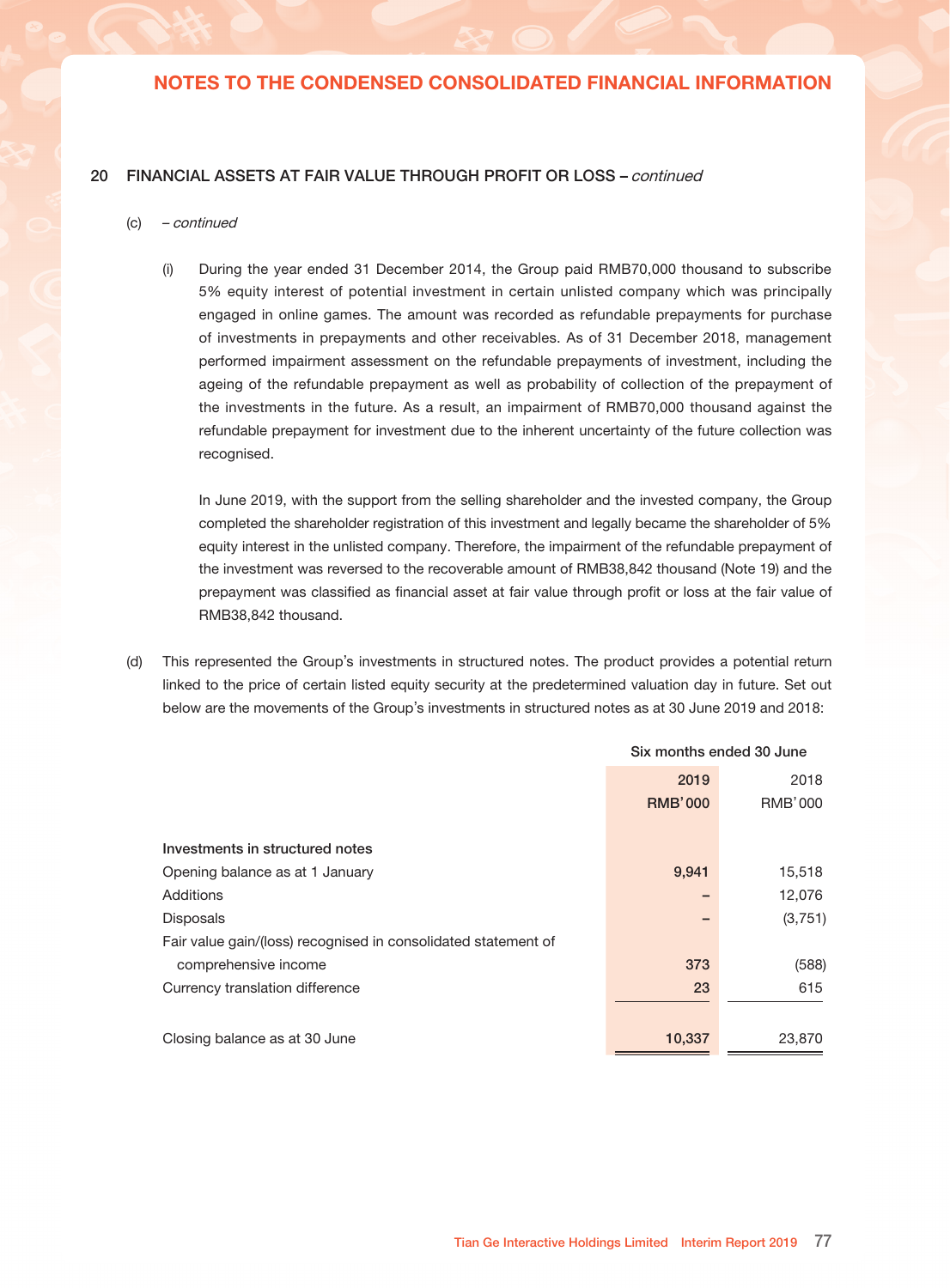### 20 FINANCIAL ASSETS AT FAIR VALUE THROUGH PROFIT OR LOSS – continued

#### (c) – continued

(i) During the year ended 31 December 2014, the Group paid RMB70,000 thousand to subscribe 5% equity interest of potential investment in certain unlisted company which was principally engaged in online games. The amount was recorded as refundable prepayments for purchase of investments in prepayments and other receivables. As of 31 December 2018, management performed impairment assessment on the refundable prepayments of investment, including the ageing of the refundable prepayment as well as probability of collection of the prepayment of the investments in the future. As a result, an impairment of RMB70,000 thousand against the refundable prepayment for investment due to the inherent uncertainty of the future collection was recognised.

In June 2019, with the support from the selling shareholder and the invested company, the Group completed the shareholder registration of this investment and legally became the shareholder of 5% equity interest in the unlisted company. Therefore, the impairment of the refundable prepayment of the investment was reversed to the recoverable amount of RMB38,842 thousand (Note 19) and the prepayment was classified as financial asset at fair value through profit or loss at the fair value of RMB38,842 thousand.

(d) This represented the Group's investments in structured notes. The product provides a potential return linked to the price of certain listed equity security at the predetermined valuation day in future. Set out below are the movements of the Group's investments in structured notes as at 30 June 2019 and 2018:

|                                                                | Six months ended 30 June |                |
|----------------------------------------------------------------|--------------------------|----------------|
|                                                                | 2019                     | 2018           |
|                                                                | <b>RMB'000</b>           | <b>RMB'000</b> |
|                                                                |                          |                |
| Investments in structured notes                                |                          |                |
| Opening balance as at 1 January                                | 9,941                    | 15,518         |
| Additions                                                      |                          | 12,076         |
| <b>Disposals</b>                                               |                          | (3,751)        |
| Fair value gain/(loss) recognised in consolidated statement of |                          |                |
| comprehensive income                                           | 373                      | (588)          |
| Currency translation difference                                | 23                       | 615            |
|                                                                |                          |                |
| Closing balance as at 30 June                                  | 10,337                   | 23,870         |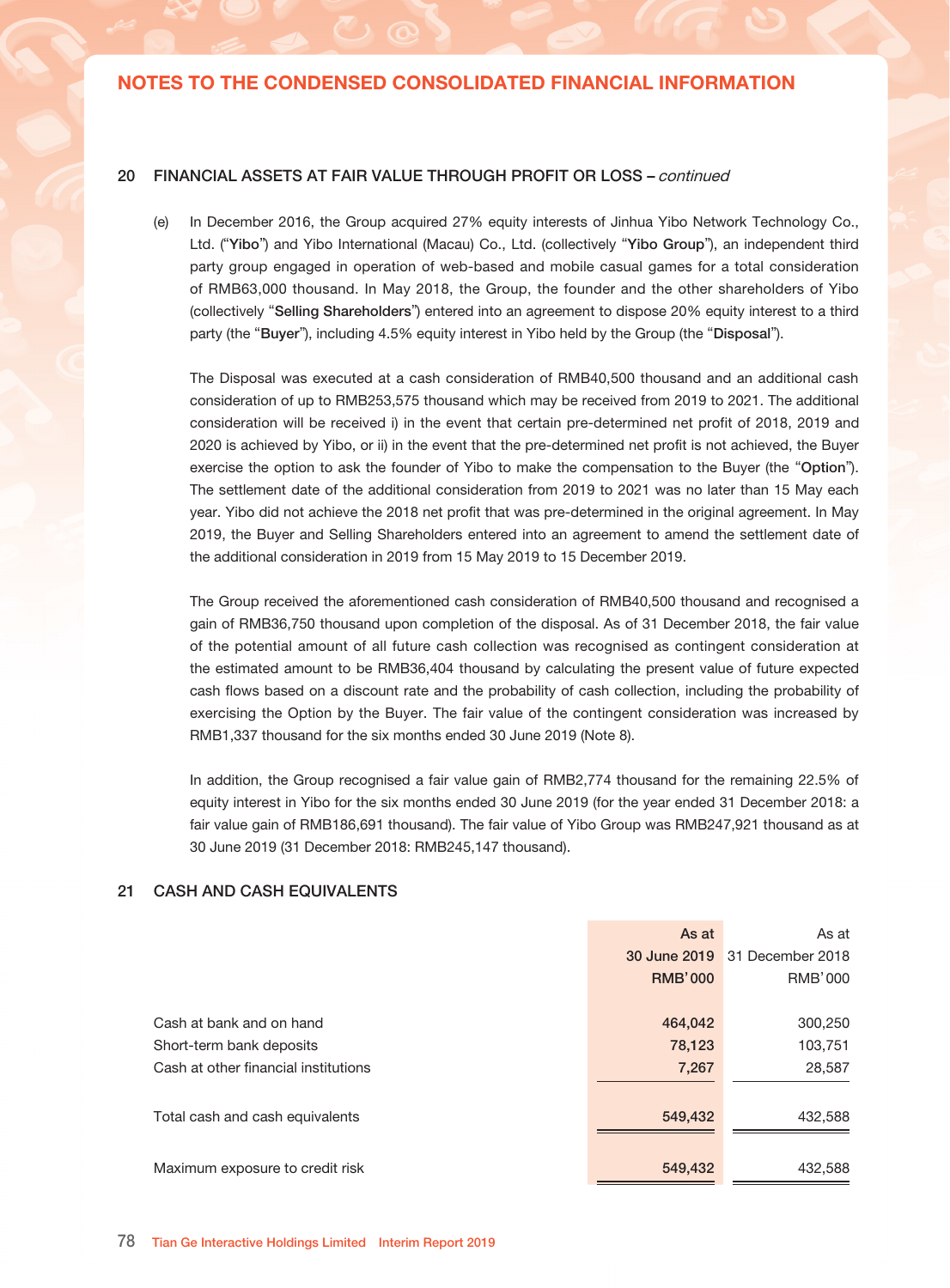### 20 FINANCIAL ASSETS AT FAIR VALUE THROUGH PROFIT OR LOSS – continued

(e) In December 2016, the Group acquired 27% equity interests of Jinhua Yibo Network Technology Co., Ltd. ("Yibo") and Yibo International (Macau) Co., Ltd. (collectively "Yibo Group"), an independent third party group engaged in operation of web-based and mobile casual games for a total consideration of RMB63,000 thousand. In May 2018, the Group, the founder and the other shareholders of Yibo (collectively "Selling Shareholders") entered into an agreement to dispose 20% equity interest to a third party (the "Buyer"), including 4.5% equity interest in Yibo held by the Group (the "Disposal").

The Disposal was executed at a cash consideration of RMB40,500 thousand and an additional cash consideration of up to RMB253,575 thousand which may be received from 2019 to 2021. The additional consideration will be received i) in the event that certain pre-determined net profit of 2018, 2019 and 2020 is achieved by Yibo, or ii) in the event that the pre-determined net profit is not achieved, the Buyer exercise the option to ask the founder of Yibo to make the compensation to the Buyer (the "Option"). The settlement date of the additional consideration from 2019 to 2021 was no later than 15 May each year. Yibo did not achieve the 2018 net profit that was pre-determined in the original agreement. In May 2019, the Buyer and Selling Shareholders entered into an agreement to amend the settlement date of the additional consideration in 2019 from 15 May 2019 to 15 December 2019.

The Group received the aforementioned cash consideration of RMB40,500 thousand and recognised a gain of RMB36,750 thousand upon completion of the disposal. As of 31 December 2018, the fair value of the potential amount of all future cash collection was recognised as contingent consideration at the estimated amount to be RMB36,404 thousand by calculating the present value of future expected cash flows based on a discount rate and the probability of cash collection, including the probability of exercising the Option by the Buyer. The fair value of the contingent consideration was increased by RMB1,337 thousand for the six months ended 30 June 2019 (Note 8).

In addition, the Group recognised a fair value gain of RMB2,774 thousand for the remaining 22.5% of equity interest in Yibo for the six months ended 30 June 2019 (for the year ended 31 December 2018: a fair value gain of RMB186,691 thousand). The fair value of Yibo Group was RMB247,921 thousand as at 30 June 2019 (31 December 2018: RMB245,147 thousand).

### 21 CASH AND CASH EQUIVALENTS

|                                      | As at          | As at            |
|--------------------------------------|----------------|------------------|
|                                      | 30 June 2019   | 31 December 2018 |
|                                      | <b>RMB'000</b> | RMB'000          |
|                                      |                |                  |
| Cash at bank and on hand             | 464,042        | 300,250          |
| Short-term bank deposits             | 78,123         | 103,751          |
| Cash at other financial institutions | 7,267          | 28,587           |
|                                      |                |                  |
| Total cash and cash equivalents      | 549,432        | 432,588          |
|                                      |                |                  |
| Maximum exposure to credit risk      | 549,432        | 432,588          |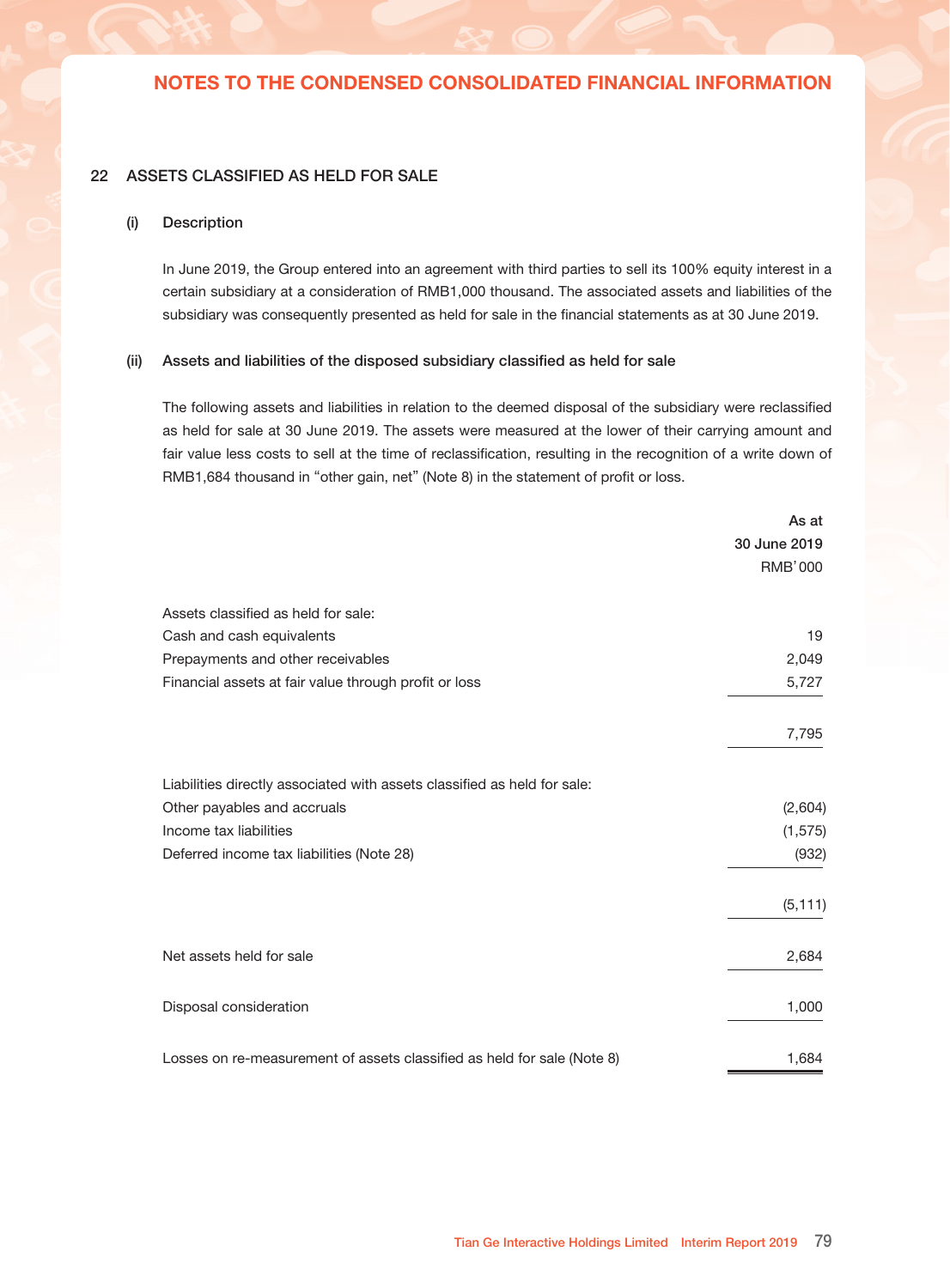### 22 ASSETS CLASSIFIED AS HELD FOR SALE

#### (i) Description

In June 2019, the Group entered into an agreement with third parties to sell its 100% equity interest in a certain subsidiary at a consideration of RMB1,000 thousand. The associated assets and liabilities of the subsidiary was consequently presented as held for sale in the financial statements as at 30 June 2019.

#### (ii) Assets and liabilities of the disposed subsidiary classified as held for sale

The following assets and liabilities in relation to the deemed disposal of the subsidiary were reclassified as held for sale at 30 June 2019. The assets were measured at the lower of their carrying amount and fair value less costs to sell at the time of reclassification, resulting in the recognition of a write down of RMB1,684 thousand in "other gain, net" (Note 8) in the statement of profit or loss.

|                                                                          | As at        |
|--------------------------------------------------------------------------|--------------|
|                                                                          | 30 June 2019 |
|                                                                          | RMB'000      |
| Assets classified as held for sale:                                      |              |
| Cash and cash equivalents                                                | 19           |
| Prepayments and other receivables                                        | 2,049        |
| Financial assets at fair value through profit or loss                    | 5,727        |
|                                                                          | 7,795        |
| Liabilities directly associated with assets classified as held for sale: |              |
| Other payables and accruals                                              | (2,604)      |
| Income tax liabilities                                                   | (1, 575)     |
| Deferred income tax liabilities (Note 28)                                | (932)        |
|                                                                          | (5, 111)     |
| Net assets held for sale                                                 | 2,684        |
| Disposal consideration                                                   | 1,000        |
| Losses on re-measurement of assets classified as held for sale (Note 8)  | 1,684        |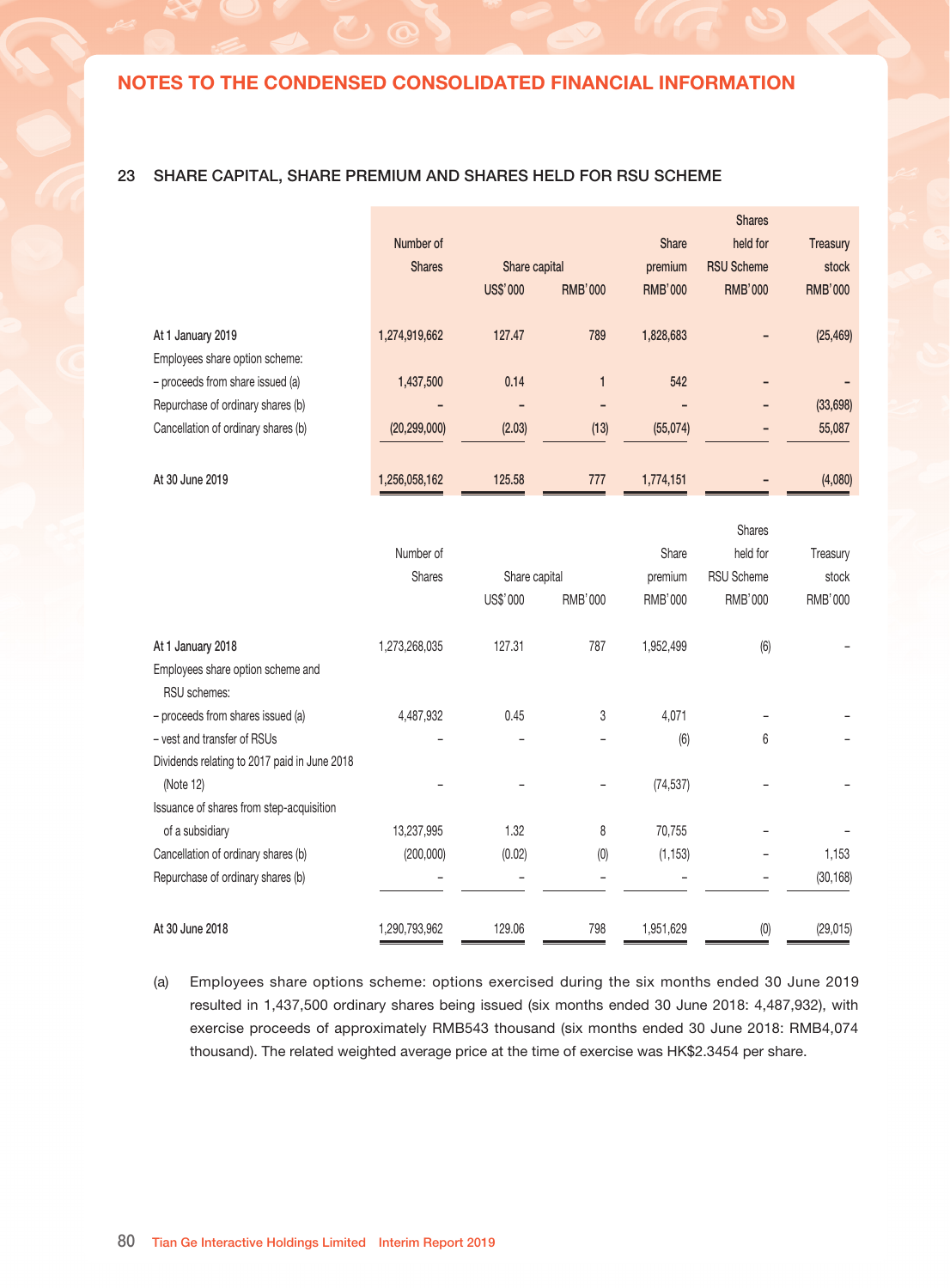### 23 SHARE CAPITAL, SHARE PREMIUM AND SHARES HELD FOR RSU SCHEME

|                                              |                |                 |                |                | <b>Shares</b>     |                |
|----------------------------------------------|----------------|-----------------|----------------|----------------|-------------------|----------------|
|                                              | Number of      |                 |                | Share          | held for          | Treasury       |
|                                              | <b>Shares</b>  | Share capital   |                | premium        | <b>RSU Scheme</b> | stock          |
|                                              |                | <b>US\$'000</b> | <b>RMB'000</b> | <b>RMB'000</b> | <b>RMB'000</b>    | <b>RMB'000</b> |
|                                              |                |                 |                |                |                   |                |
| At 1 January 2019                            | 1,274,919,662  | 127.47          | 789            | 1,828,683      |                   | (25, 469)      |
| Employees share option scheme:               |                |                 |                |                |                   |                |
| - proceeds from share issued (a)             | 1,437,500      | 0.14            | 1              | 542            |                   |                |
| Repurchase of ordinary shares (b)            |                |                 |                |                |                   | (33, 698)      |
| Cancellation of ordinary shares (b)          | (20, 299, 000) | (2.03)          | (13)           | (55,074)       |                   | 55,087         |
| At 30 June 2019                              | 1,256,058,162  | 125.58          | 777            | 1,774,151      |                   | (4,080)        |
|                                              |                |                 |                |                |                   |                |
|                                              |                |                 |                |                | Shares            |                |
|                                              | Number of      |                 |                | Share          | held for          | Treasury       |
|                                              | <b>Shares</b>  | Share capital   |                | premium        | <b>RSU Scheme</b> | stock          |
|                                              |                | US\$'000        | <b>RMB'000</b> | RMB'000        | RMB'000           | RMB'000        |
| At 1 January 2018                            | 1,273,268,035  | 127.31          | 787            | 1,952,499      | (6)               |                |
| Employees share option scheme and            |                |                 |                |                |                   |                |
| RSU schemes:                                 |                |                 |                |                |                   |                |
| - proceeds from shares issued (a)            | 4,487,932      | 0.45            | 3              | 4,071          |                   |                |
| - vest and transfer of RSUs                  |                |                 |                | (6)            | 6                 |                |
| Dividends relating to 2017 paid in June 2018 |                |                 |                |                |                   |                |
| (Note 12)                                    |                |                 |                | (74, 537)      |                   |                |
| Issuance of shares from step-acquisition     |                |                 |                |                |                   |                |
| of a subsidiary                              | 13,237,995     | 1.32            | 8              | 70,755         |                   |                |
| Cancellation of ordinary shares (b)          | (200,000)      | (0.02)          | (0)            | (1, 153)       |                   | 1,153          |
| Repurchase of ordinary shares (b)            |                |                 |                |                |                   | (30, 168)      |
|                                              |                |                 |                |                |                   |                |

(a) Employees share options scheme: options exercised during the six months ended 30 June 2019 resulted in 1,437,500 ordinary shares being issued (six months ended 30 June 2018: 4,487,932), with exercise proceeds of approximately RMB543 thousand (six months ended 30 June 2018: RMB4,074 thousand). The related weighted average price at the time of exercise was HK\$2.3454 per share.

At 30 June 2018 1,290,793,962 129.06 798 1,951,629 (0) (29,015)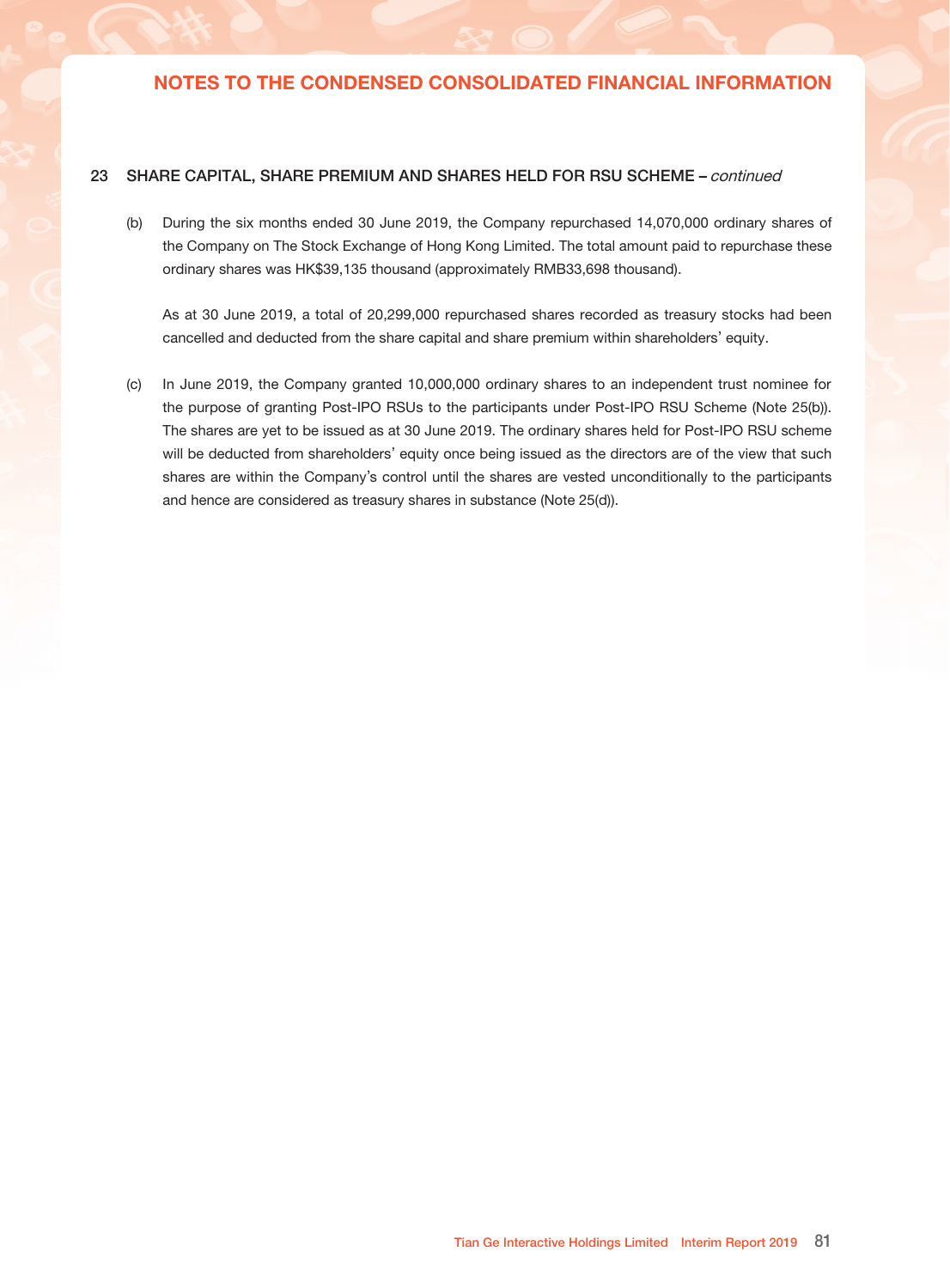### 23 SHARE CAPITAL, SHARE PREMIUM AND SHARES HELD FOR RSU SCHEME – continued

(b) During the six months ended 30 June 2019, the Company repurchased 14,070,000 ordinary shares of the Company on The Stock Exchange of Hong Kong Limited. The total amount paid to repurchase these ordinary shares was HK\$39,135 thousand (approximately RMB33,698 thousand).

As at 30 June 2019, a total of 20,299,000 repurchased shares recorded as treasury stocks had been cancelled and deducted from the share capital and share premium within shareholders' equity.

(c) In June 2019, the Company granted 10,000,000 ordinary shares to an independent trust nominee for the purpose of granting Post-IPO RSUs to the participants under Post-IPO RSU Scheme (Note 25(b)). The shares are yet to be issued as at 30 June 2019. The ordinary shares held for Post-IPO RSU scheme will be deducted from shareholders' equity once being issued as the directors are of the view that such shares are within the Company's control until the shares are vested unconditionally to the participants and hence are considered as treasury shares in substance (Note 25(d)).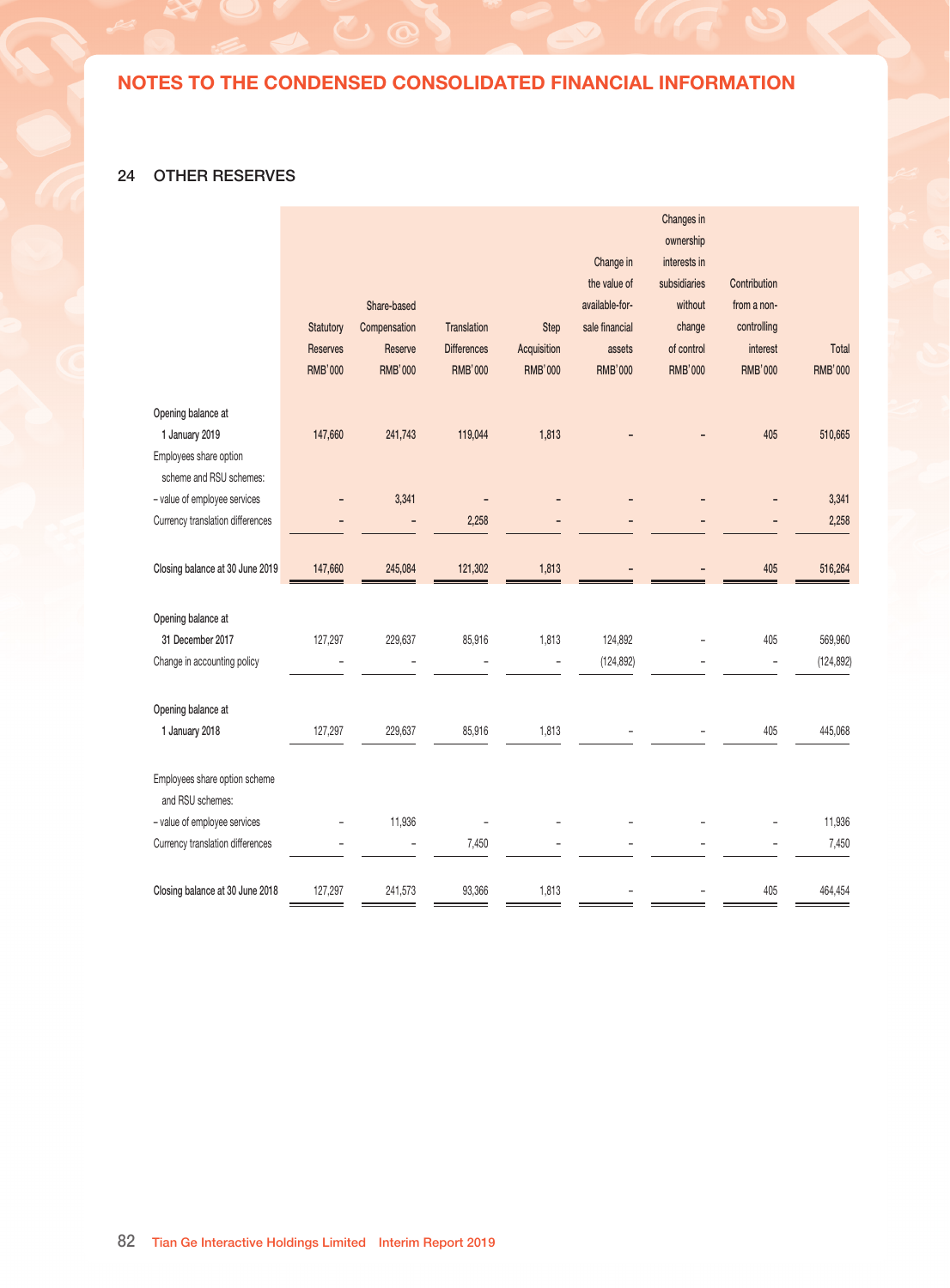## 24 OTHER RESERVES

|                                                   |                 |                |                    |                |                | Changes in     |                |                |
|---------------------------------------------------|-----------------|----------------|--------------------|----------------|----------------|----------------|----------------|----------------|
|                                                   |                 |                |                    |                |                | ownership      |                |                |
|                                                   |                 |                |                    |                | Change in      | interests in   |                |                |
|                                                   |                 |                |                    |                | the value of   | subsidiaries   | Contribution   |                |
|                                                   |                 | Share-based    |                    |                | available-for- | without        | from a non-    |                |
|                                                   | Statutory       | Compensation   | <b>Translation</b> | Step           | sale financial | change         | controlling    |                |
|                                                   | <b>Reserves</b> | Reserve        | <b>Differences</b> | Acquisition    | assets         | of control     | interest       | Total          |
|                                                   | <b>RMB'000</b>  | <b>RMB'000</b> | <b>RMB'000</b>     | <b>RMB'000</b> | <b>RMB'000</b> | <b>RMB'000</b> | <b>RMB'000</b> | <b>RMB'000</b> |
| Opening balance at                                |                 |                |                    |                |                |                |                |                |
| 1 January 2019                                    | 147,660         | 241,743        | 119,044            | 1,813          |                |                | 405            | 510,665        |
| Employees share option<br>scheme and RSU schemes: |                 |                |                    |                |                |                |                |                |
| - value of employee services                      |                 | 3,341          |                    |                |                |                |                | 3,341          |
| Currency translation differences                  |                 |                | 2,258              |                |                |                |                | 2,258          |
| Closing balance at 30 June 2019                   | 147,660         | 245,084        | 121,302            | 1,813          |                |                | 405            | 516,264        |
| Opening balance at                                |                 |                |                    |                |                |                |                |                |
| 31 December 2017                                  | 127,297         | 229,637        | 85,916             | 1,813          | 124,892        |                | 405            | 569,960        |
| Change in accounting policy                       |                 |                |                    |                | (124, 892)     |                |                | (124, 892)     |
|                                                   |                 |                |                    |                |                |                |                |                |
| Opening balance at                                |                 |                |                    |                |                |                |                |                |
| 1 January 2018                                    | 127,297         | 229,637        | 85,916             | 1,813          |                |                | 405            | 445,068        |
| Employees share option scheme<br>and RSU schemes: |                 |                |                    |                |                |                |                |                |
| - value of employee services                      |                 | 11,936         |                    |                |                |                |                | 11,936         |
| Currency translation differences                  |                 |                | 7,450              |                |                |                |                | 7,450          |
| Closing balance at 30 June 2018                   | 127,297         | 241,573        | 93,366             | 1,813          |                |                | 405            | 464,454        |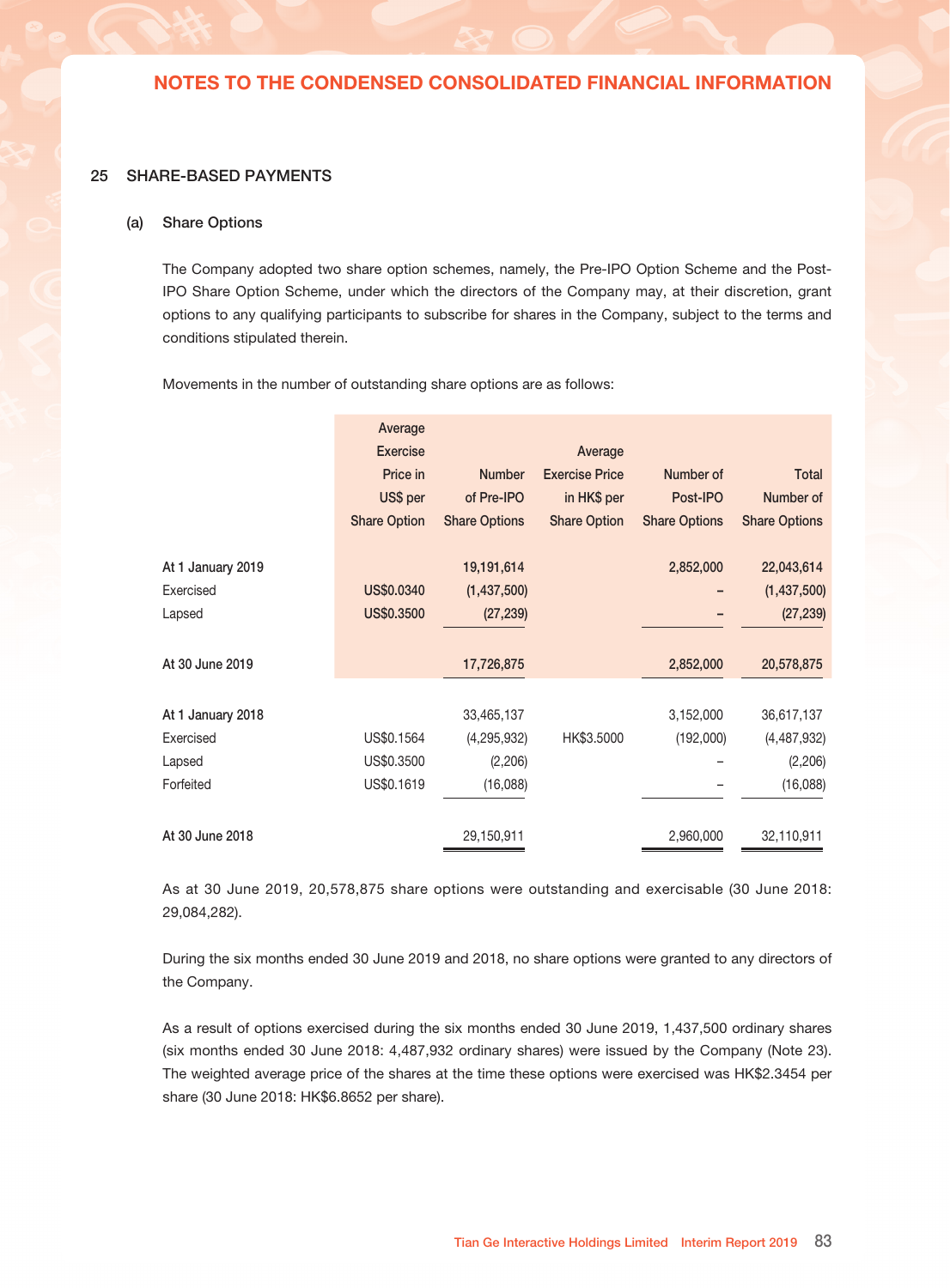#### 25 SHARE-BASED PAYMENTS

#### (a) Share Options

The Company adopted two share option schemes, namely, the Pre-IPO Option Scheme and the Post-IPO Share Option Scheme, under which the directors of the Company may, at their discretion, grant options to any qualifying participants to subscribe for shares in the Company, subject to the terms and conditions stipulated therein.

Movements in the number of outstanding share options are as follows:

|                   | Average             |                      |                       |                      |                      |
|-------------------|---------------------|----------------------|-----------------------|----------------------|----------------------|
|                   | <b>Exercise</b>     |                      | Average               |                      |                      |
|                   | Price in            | <b>Number</b>        | <b>Exercise Price</b> | Number of            | Total                |
|                   | US\$ per            | of Pre-IPO           | in HK\$ per           | Post-IPO             | Number of            |
|                   | <b>Share Option</b> | <b>Share Options</b> | <b>Share Option</b>   | <b>Share Options</b> | <b>Share Options</b> |
| At 1 January 2019 |                     | 19,191,614           |                       | 2,852,000            | 22,043,614           |
| Exercised         | US\$0.0340          | (1,437,500)          |                       |                      | (1,437,500)          |
| Lapsed            | US\$0.3500          | (27, 239)            |                       |                      | (27, 239)            |
| At 30 June 2019   |                     | 17,726,875           |                       | 2,852,000            | 20,578,875           |
|                   |                     |                      |                       |                      |                      |
| At 1 January 2018 |                     | 33,465,137           |                       | 3,152,000            | 36,617,137           |
| Exercised         | US\$0.1564          | (4, 295, 932)        | HK\$3.5000            | (192,000)            | (4,487,932)          |
| Lapsed            | US\$0.3500          | (2, 206)             |                       |                      | (2,206)              |
| Forfeited         | US\$0.1619          | (16,088)             |                       |                      | (16,088)             |
| At 30 June 2018   |                     | 29,150,911           |                       | 2,960,000            | 32,110,911           |

As at 30 June 2019, 20,578,875 share options were outstanding and exercisable (30 June 2018: 29,084,282).

During the six months ended 30 June 2019 and 2018, no share options were granted to any directors of the Company.

As a result of options exercised during the six months ended 30 June 2019, 1,437,500 ordinary shares (six months ended 30 June 2018: 4,487,932 ordinary shares) were issued by the Company (Note 23). The weighted average price of the shares at the time these options were exercised was HK\$2.3454 per share (30 June 2018: HK\$6.8652 per share).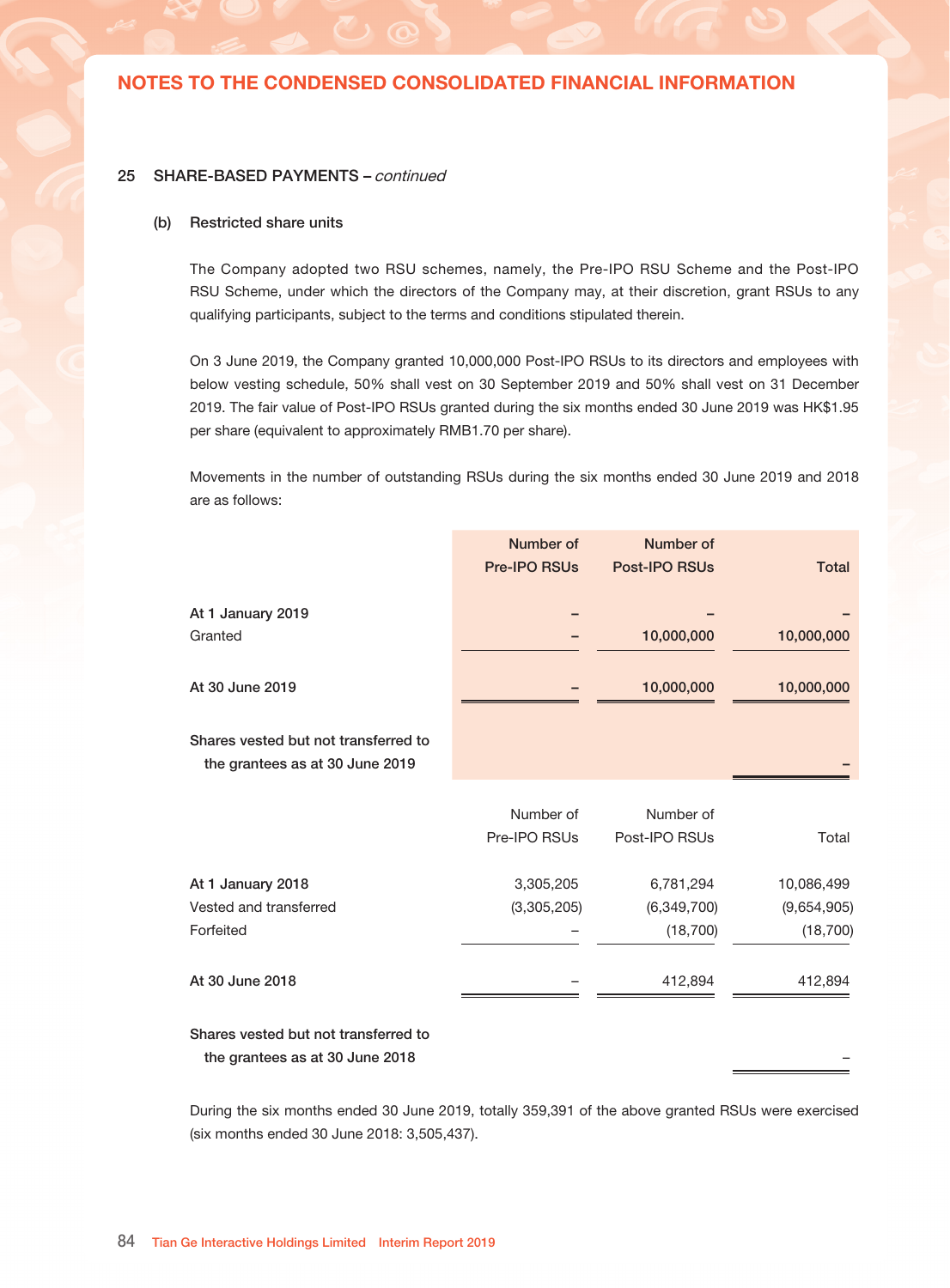#### 25 SHARE-BASED PAYMENTS – continued

#### (b) Restricted share units

The Company adopted two RSU schemes, namely, the Pre-IPO RSU Scheme and the Post-IPO RSU Scheme, under which the directors of the Company may, at their discretion, grant RSUs to any qualifying participants, subject to the terms and conditions stipulated therein.

On 3 June 2019, the Company granted 10,000,000 Post-IPO RSUs to its directors and employees with below vesting schedule, 50% shall vest on 30 September 2019 and 50% shall vest on 31 December 2019. The fair value of Post-IPO RSUs granted during the six months ended 30 June 2019 was HK\$1.95 per share (equivalent to approximately RMB1.70 per share).

Movements in the number of outstanding RSUs during the six months ended 30 June 2019 and 2018 are as follows:

|                                                                         | Number of           | Number of            |              |
|-------------------------------------------------------------------------|---------------------|----------------------|--------------|
|                                                                         | <b>Pre-IPO RSUs</b> | <b>Post-IPO RSUs</b> | <b>Total</b> |
| At 1 January 2019                                                       |                     |                      |              |
| Granted                                                                 |                     | 10,000,000           | 10,000,000   |
| At 30 June 2019                                                         |                     | 10,000,000           | 10,000,000   |
| Shares vested but not transferred to                                    |                     |                      |              |
| the grantees as at 30 June 2019                                         |                     |                      |              |
|                                                                         | Number of           | Number of            |              |
|                                                                         | Pre-IPO RSUs        | Post-IPO RSUs        | Total        |
| At 1 January 2018                                                       | 3,305,205           | 6,781,294            | 10,086,499   |
| Vested and transferred                                                  | (3,305,205)         | (6,349,700)          | (9,654,905)  |
| Forfeited                                                               |                     | (18, 700)            | (18, 700)    |
| At 30 June 2018                                                         |                     | 412,894              | 412,894      |
| Shares vested but not transferred to<br>the grantees as at 30 June 2018 |                     |                      |              |

During the six months ended 30 June 2019, totally 359,391 of the above granted RSUs were exercised (six months ended 30 June 2018: 3,505,437).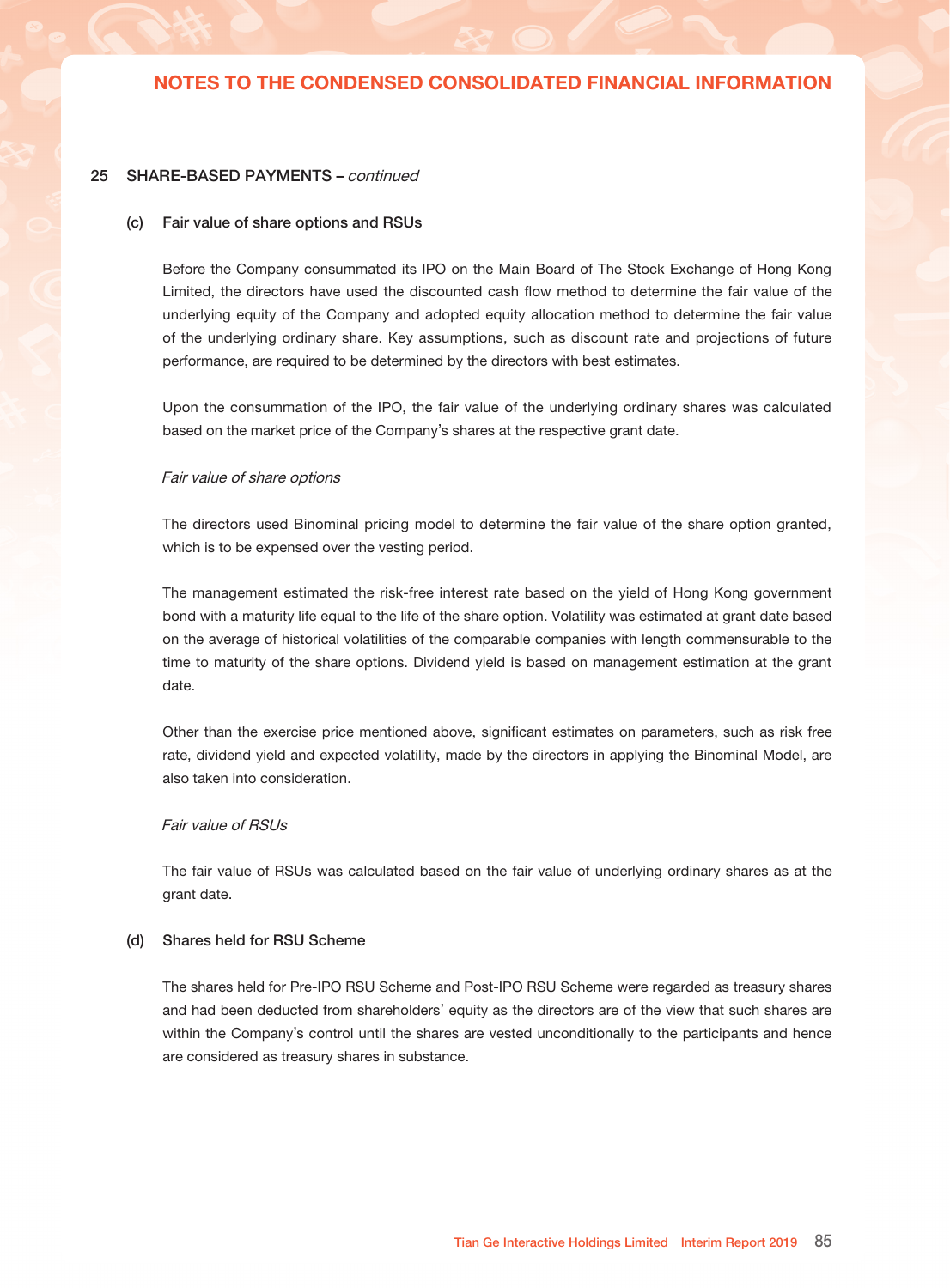### 25 SHARE-BASED PAYMENTS – continued

#### (c) Fair value of share options and RSUs

Before the Company consummated its IPO on the Main Board of The Stock Exchange of Hong Kong Limited, the directors have used the discounted cash flow method to determine the fair value of the underlying equity of the Company and adopted equity allocation method to determine the fair value of the underlying ordinary share. Key assumptions, such as discount rate and projections of future performance, are required to be determined by the directors with best estimates.

Upon the consummation of the IPO, the fair value of the underlying ordinary shares was calculated based on the market price of the Company's shares at the respective grant date.

#### Fair value of share options

The directors used Binominal pricing model to determine the fair value of the share option granted, which is to be expensed over the vesting period.

The management estimated the risk-free interest rate based on the yield of Hong Kong government bond with a maturity life equal to the life of the share option. Volatility was estimated at grant date based on the average of historical volatilities of the comparable companies with length commensurable to the time to maturity of the share options. Dividend yield is based on management estimation at the grant date.

Other than the exercise price mentioned above, significant estimates on parameters, such as risk free rate, dividend yield and expected volatility, made by the directors in applying the Binominal Model, are also taken into consideration.

### Fair value of RSUs

The fair value of RSUs was calculated based on the fair value of underlying ordinary shares as at the grant date.

### (d) Shares held for RSU Scheme

The shares held for Pre-IPO RSU Scheme and Post-IPO RSU Scheme were regarded as treasury shares and had been deducted from shareholders' equity as the directors are of the view that such shares are within the Company's control until the shares are vested unconditionally to the participants and hence are considered as treasury shares in substance.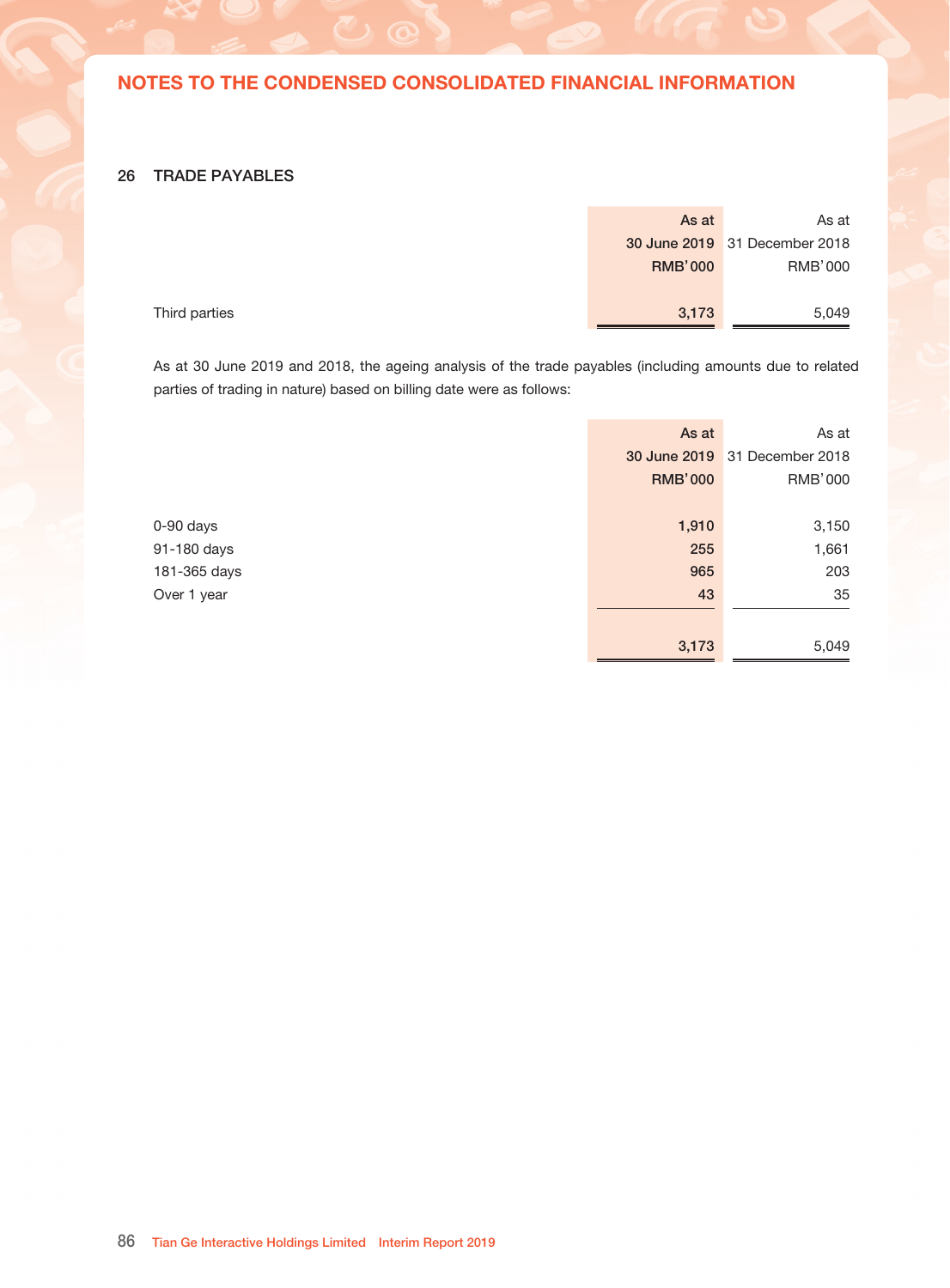### 26 TRADE PAYABLES

|               | As at          | As at                         |
|---------------|----------------|-------------------------------|
|               |                | 30 June 2019 31 December 2018 |
|               | <b>RMB'000</b> | RMB'000                       |
|               |                |                               |
| Third parties | 3,173          | 5,049                         |
|               |                |                               |

As at 30 June 2019 and 2018, the ageing analysis of the trade payables (including amounts due to related parties of trading in nature) based on billing date were as follows:

|              | As at          | As at                         |
|--------------|----------------|-------------------------------|
|              |                | 30 June 2019 31 December 2018 |
|              | <b>RMB'000</b> | RMB'000                       |
|              |                |                               |
| 0-90 days    | 1,910          | 3,150                         |
| 91-180 days  | 255            | 1,661                         |
| 181-365 days | 965            | 203                           |
| Over 1 year  | 43             | 35                            |
|              |                |                               |
|              | 3,173          | 5,049                         |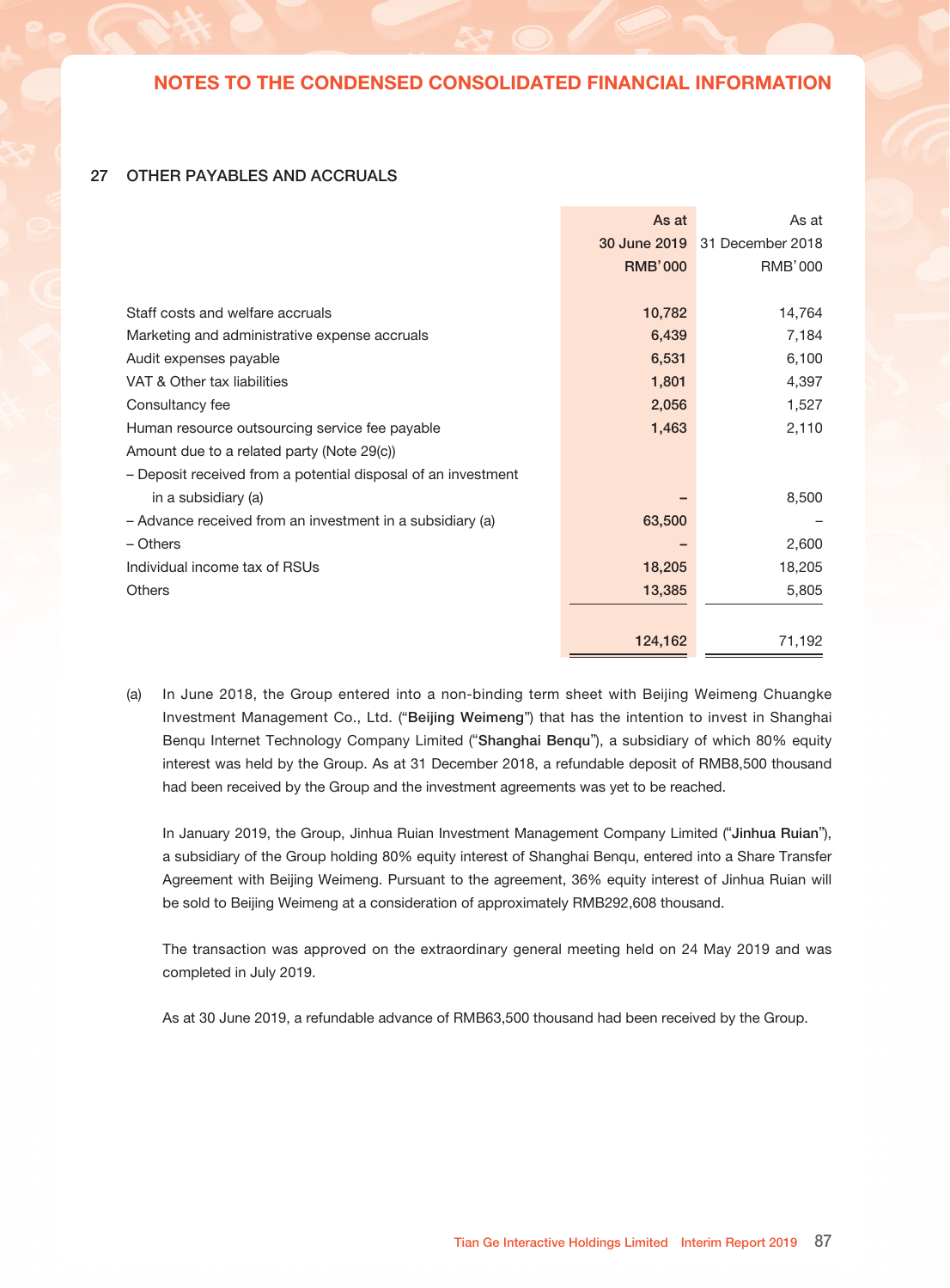### 27 OTHER PAYABLES AND ACCRUALS

|                                                               | As at<br>30 June 2019<br><b>RMB'000</b> | As at<br>31 December 2018<br>RMB'000 |
|---------------------------------------------------------------|-----------------------------------------|--------------------------------------|
| Staff costs and welfare accruals                              | 10,782                                  | 14,764                               |
| Marketing and administrative expense accruals                 | 6,439                                   | 7,184                                |
| Audit expenses payable                                        | 6,531                                   | 6,100                                |
| VAT & Other tax liabilities                                   | 1,801                                   | 4,397                                |
| Consultancy fee                                               | 2,056                                   | 1,527                                |
| Human resource outsourcing service fee payable                | 1,463                                   | 2,110                                |
|                                                               |                                         |                                      |
| Amount due to a related party (Note 29(c))                    |                                         |                                      |
| - Deposit received from a potential disposal of an investment |                                         |                                      |
| in a subsidiary (a)                                           |                                         | 8,500                                |
| - Advance received from an investment in a subsidiary (a)     | 63,500                                  |                                      |
| – Others                                                      |                                         | 2,600                                |
| Individual income tax of RSUs                                 | 18,205                                  | 18,205                               |
| <b>Others</b>                                                 | 13,385                                  | 5,805                                |
|                                                               |                                         |                                      |
|                                                               | 124,162                                 | 71,192                               |

(a) In June 2018, the Group entered into a non-binding term sheet with Beijing Weimeng Chuangke Investment Management Co., Ltd. ("Beijing Weimeng") that has the intention to invest in Shanghai Benqu Internet Technology Company Limited ("Shanghai Benqu"), a subsidiary of which 80% equity interest was held by the Group. As at 31 December 2018, a refundable deposit of RMB8,500 thousand had been received by the Group and the investment agreements was yet to be reached.

In January 2019, the Group, Jinhua Ruian Investment Management Company Limited ("Jinhua Ruian"), a subsidiary of the Group holding 80% equity interest of Shanghai Benqu, entered into a Share Transfer Agreement with Beijing Weimeng. Pursuant to the agreement, 36% equity interest of Jinhua Ruian will be sold to Beijing Weimeng at a consideration of approximately RMB292,608 thousand.

The transaction was approved on the extraordinary general meeting held on 24 May 2019 and was completed in July 2019.

As at 30 June 2019, a refundable advance of RMB63,500 thousand had been received by the Group.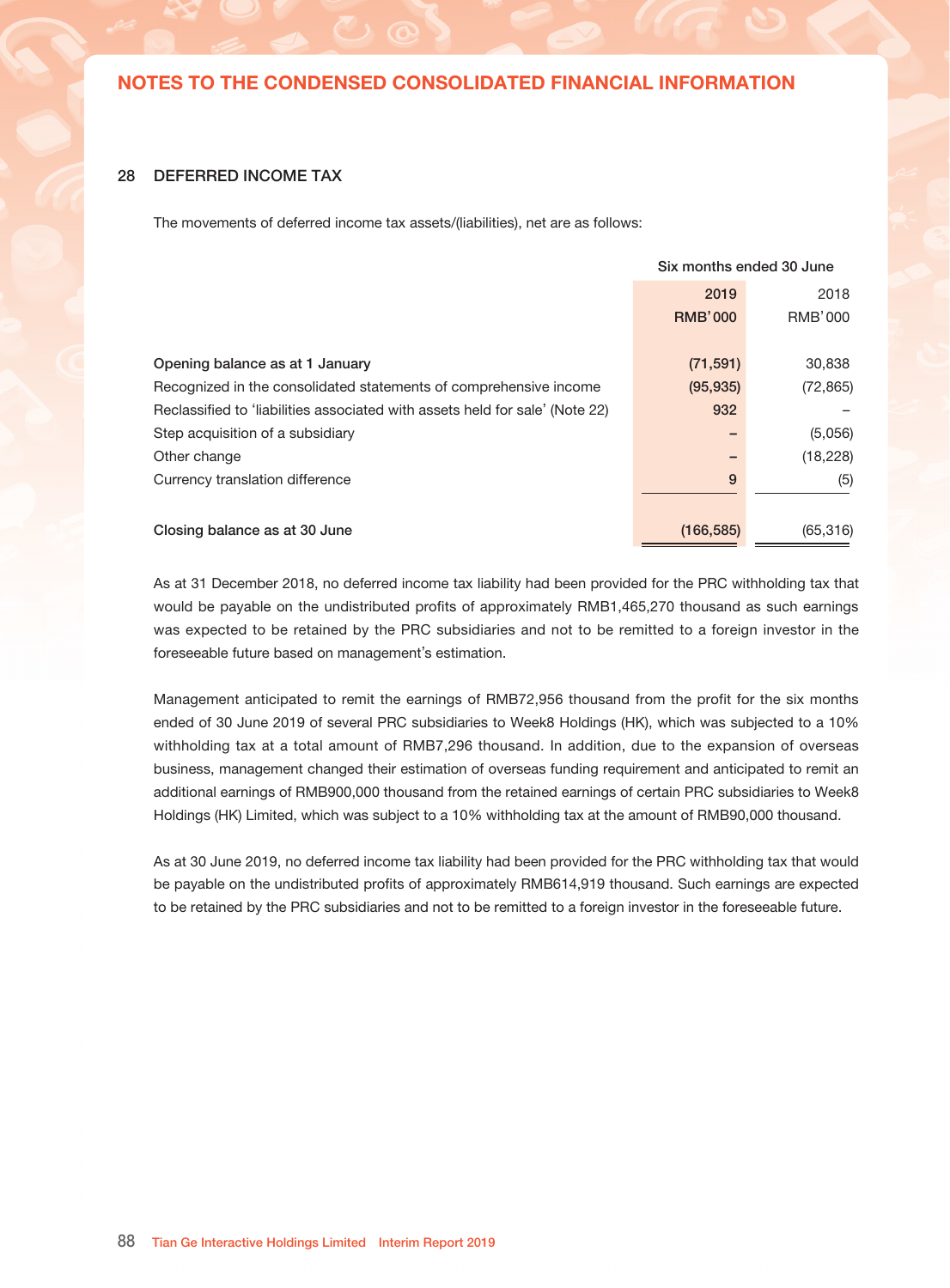### 28 DEFERRED INCOME TAX

The movements of deferred income tax assets/(liabilities), net are as follows:

|                                                                              | Six months ended 30 June |           |
|------------------------------------------------------------------------------|--------------------------|-----------|
|                                                                              | 2019                     | 2018      |
|                                                                              | <b>RMB'000</b>           | RMB'000   |
|                                                                              |                          |           |
| Opening balance as at 1 January                                              | (71, 591)                | 30,838    |
| Recognized in the consolidated statements of comprehensive income            | (95, 935)                | (72, 865) |
| Reclassified to 'liabilities associated with assets held for sale' (Note 22) | 932                      |           |
| Step acquisition of a subsidiary                                             |                          | (5,056)   |
| Other change                                                                 |                          | (18, 228) |
| Currency translation difference                                              | 9                        | (5)       |
|                                                                              |                          |           |
| Closing balance as at 30 June                                                | (166, 585)               | (65, 316) |

As at 31 December 2018, no deferred income tax liability had been provided for the PRC withholding tax that would be payable on the undistributed profits of approximately RMB1,465,270 thousand as such earnings was expected to be retained by the PRC subsidiaries and not to be remitted to a foreign investor in the foreseeable future based on management's estimation.

Management anticipated to remit the earnings of RMB72,956 thousand from the profit for the six months ended of 30 June 2019 of several PRC subsidiaries to Week8 Holdings (HK), which was subjected to a 10% withholding tax at a total amount of RMB7,296 thousand. In addition, due to the expansion of overseas business, management changed their estimation of overseas funding requirement and anticipated to remit an additional earnings of RMB900,000 thousand from the retained earnings of certain PRC subsidiaries to Week8 Holdings (HK) Limited, which was subject to a 10% withholding tax at the amount of RMB90,000 thousand.

As at 30 June 2019, no deferred income tax liability had been provided for the PRC withholding tax that would be payable on the undistributed profits of approximately RMB614,919 thousand. Such earnings are expected to be retained by the PRC subsidiaries and not to be remitted to a foreign investor in the foreseeable future.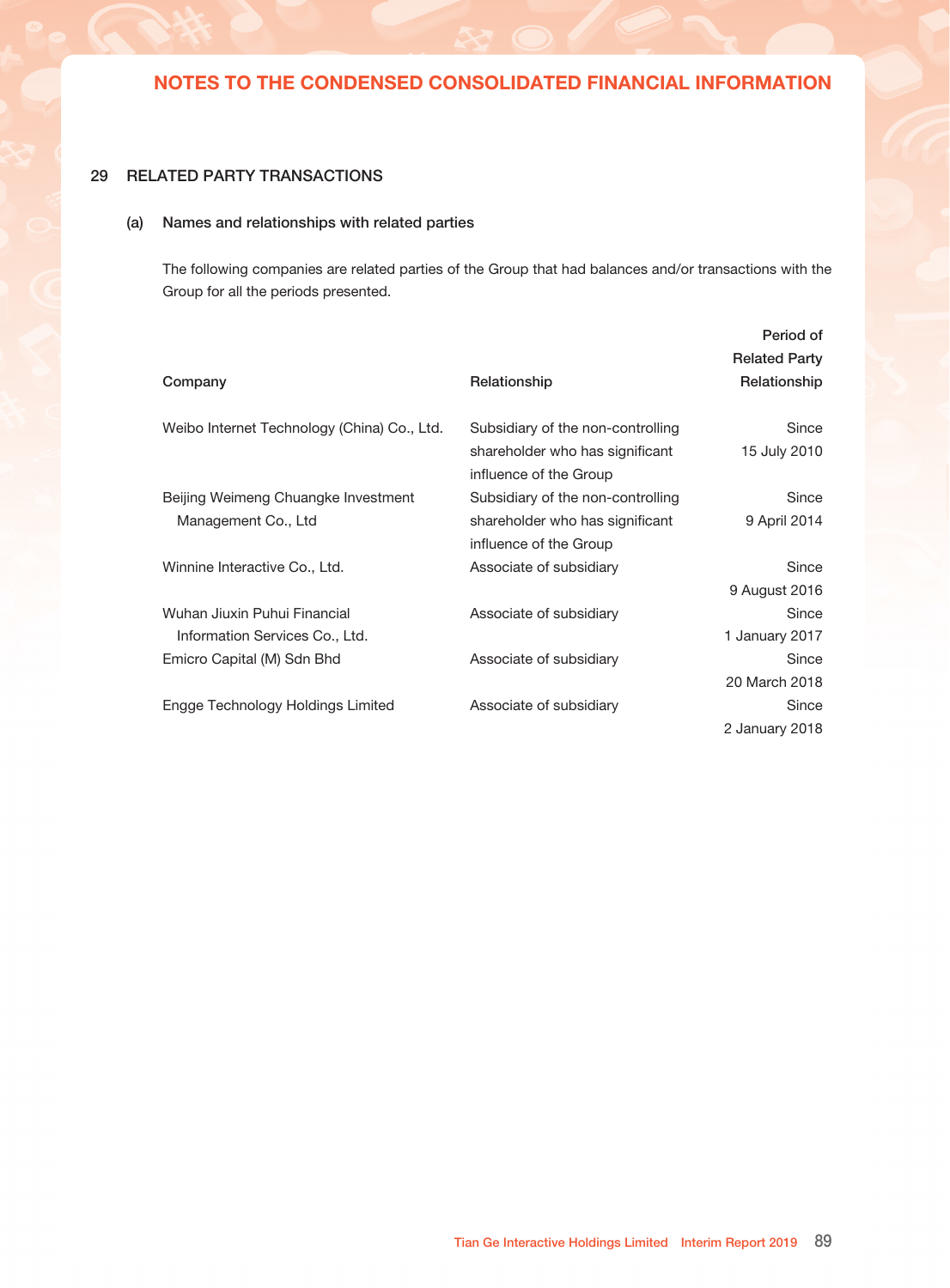## 29 RELATED PARTY TRANSACTIONS

### (a) Names and relationships with related parties

The following companies are related parties of the Group that had balances and/or transactions with the Group for all the periods presented.

|                                             |                                   | Period of            |
|---------------------------------------------|-----------------------------------|----------------------|
|                                             |                                   | <b>Related Party</b> |
| Company                                     | Relationship                      | Relationship         |
|                                             |                                   |                      |
| Weibo Internet Technology (China) Co., Ltd. | Subsidiary of the non-controlling | Since                |
|                                             | shareholder who has significant   | 15 July 2010         |
|                                             | influence of the Group            |                      |
| Beijing Weimeng Chuangke Investment         | Subsidiary of the non-controlling | Since                |
| Management Co., Ltd                         | shareholder who has significant   | 9 April 2014         |
|                                             | influence of the Group            |                      |
| Winnine Interactive Co., Ltd.               | Associate of subsidiary           | Since                |
|                                             |                                   | 9 August 2016        |
| Wuhan Jiuxin Puhui Financial                | Associate of subsidiary           | Since                |
| Information Services Co., Ltd.              |                                   | 1 January 2017       |
| Emicro Capital (M) Sdn Bhd                  | Associate of subsidiary           | Since                |
|                                             |                                   | 20 March 2018        |
| Engge Technology Holdings Limited           | Associate of subsidiary           | Since                |
|                                             |                                   | 2 January 2018       |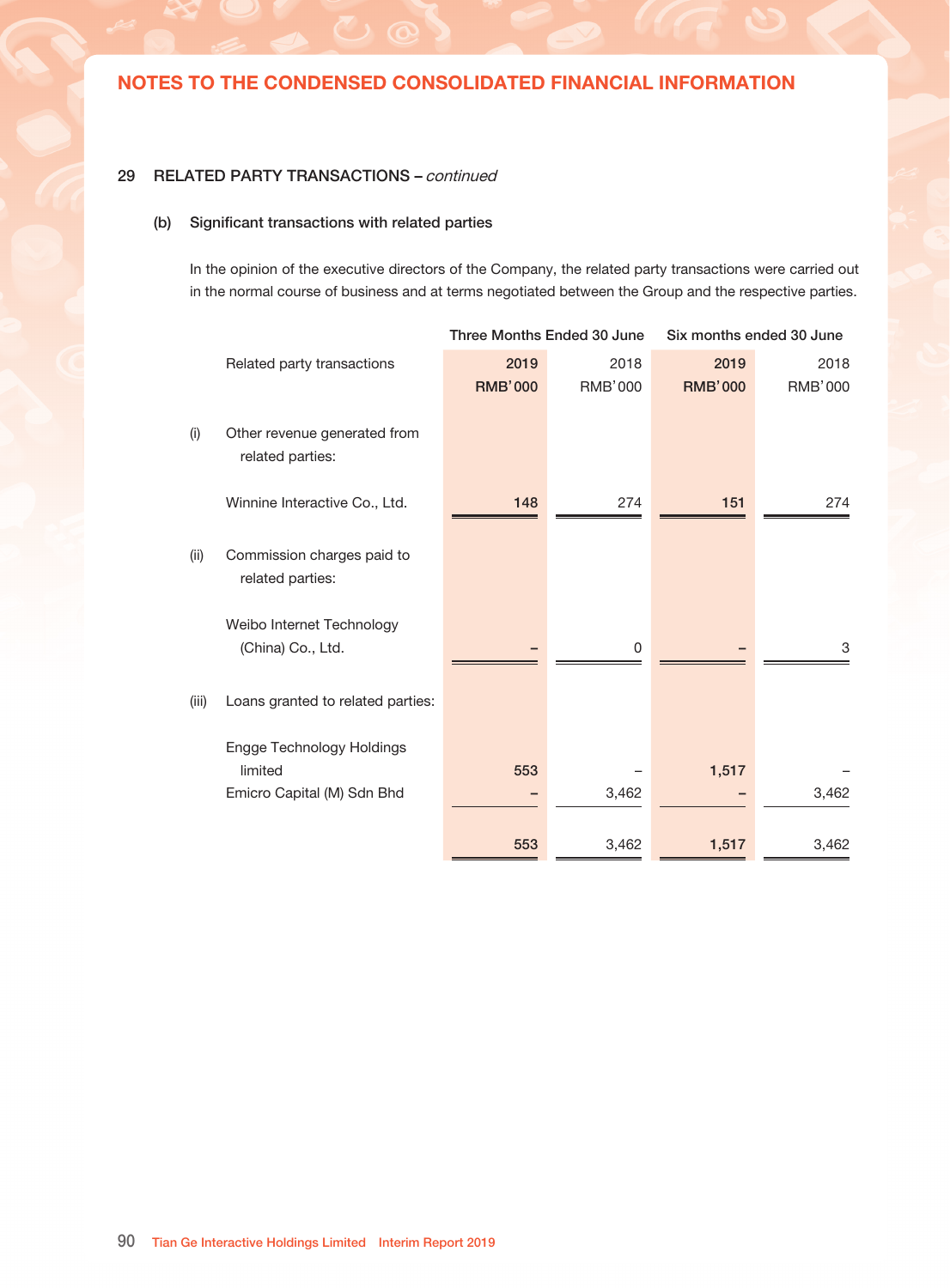### 29 RELATED PARTY TRANSACTIONS – continued

### (b) Significant transactions with related parties

In the opinion of the executive directors of the Company, the related party transactions were carried out in the normal course of business and at terms negotiated between the Group and the respective parties.

|       |                                                  | Three Months Ended 30 June |                 | Six months ended 30 June |                        |
|-------|--------------------------------------------------|----------------------------|-----------------|--------------------------|------------------------|
|       | Related party transactions                       | 2019<br><b>RMB'000</b>     | 2018<br>RMB'000 | 2019<br><b>RMB'000</b>   | 2018<br><b>RMB'000</b> |
| (i)   | Other revenue generated from<br>related parties: |                            |                 |                          |                        |
|       | Winnine Interactive Co., Ltd.                    | 148                        | 274             | 151                      | 274                    |
| (ii)  | Commission charges paid to<br>related parties:   |                            |                 |                          |                        |
|       | Weibo Internet Technology<br>(China) Co., Ltd.   |                            | 0               |                          | 3                      |
| (iii) | Loans granted to related parties:                |                            |                 |                          |                        |
|       | Engge Technology Holdings<br>limited             | 553                        |                 |                          |                        |
|       | Emicro Capital (M) Sdn Bhd                       |                            | 3,462           | 1,517                    | 3,462                  |
|       |                                                  | 553                        | 3,462           | 1,517                    | 3,462                  |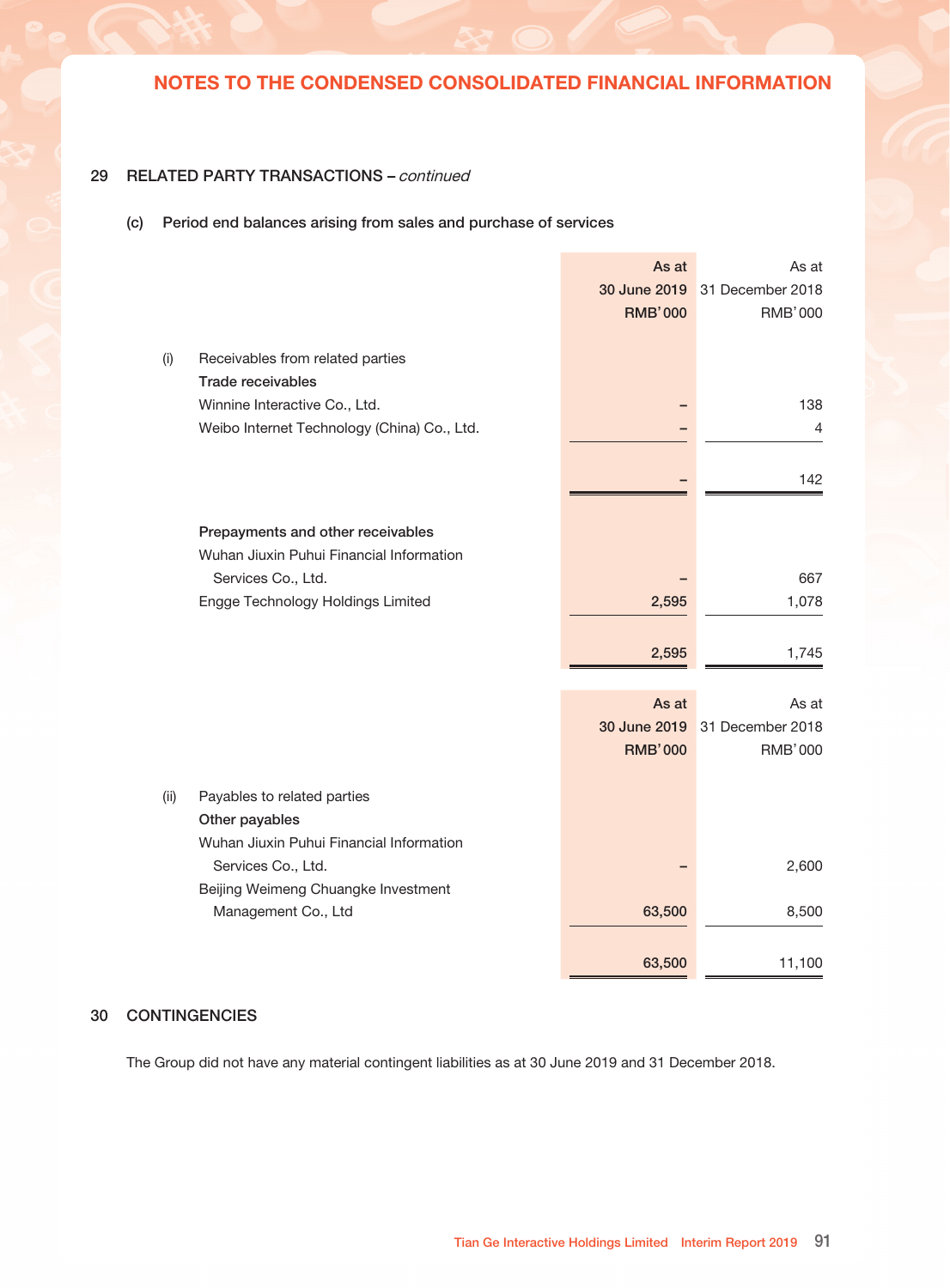## 29 RELATED PARTY TRANSACTIONS - continued

### (c) Period end balances arising from sales and purchase of services

|      |                                                       | As at<br>30 June 2019<br><b>RMB'000</b> | As at<br>31 December 2018<br><b>RMB'000</b> |
|------|-------------------------------------------------------|-----------------------------------------|---------------------------------------------|
| (i)  | Receivables from related parties<br>Trade receivables |                                         |                                             |
|      | Winnine Interactive Co., Ltd.                         |                                         | 138                                         |
|      | Weibo Internet Technology (China) Co., Ltd.           |                                         | 4                                           |
|      |                                                       |                                         | 142                                         |
|      | Prepayments and other receivables                     |                                         |                                             |
|      | Wuhan Jiuxin Puhui Financial Information              |                                         |                                             |
|      | Services Co., Ltd.                                    |                                         | 667                                         |
|      | Engge Technology Holdings Limited                     | 2,595                                   | 1,078                                       |
|      |                                                       | 2,595                                   | 1,745                                       |
|      |                                                       | As at                                   | As at                                       |
|      |                                                       | 30 June 2019                            | 31 December 2018                            |
|      |                                                       | <b>RMB'000</b>                          | <b>RMB'000</b>                              |
| (ii) | Payables to related parties                           |                                         |                                             |
|      | Other payables                                        |                                         |                                             |
|      | Wuhan Jiuxin Puhui Financial Information              |                                         |                                             |
|      | Services Co., Ltd.                                    |                                         | 2,600                                       |
|      | Beijing Weimeng Chuangke Investment                   |                                         |                                             |
|      | Management Co., Ltd                                   | 63,500                                  | 8,500                                       |
|      |                                                       | 63,500                                  | 11,100                                      |

## 30 CONTINGENCIES

The Group did not have any material contingent liabilities as at 30 June 2019 and 31 December 2018.